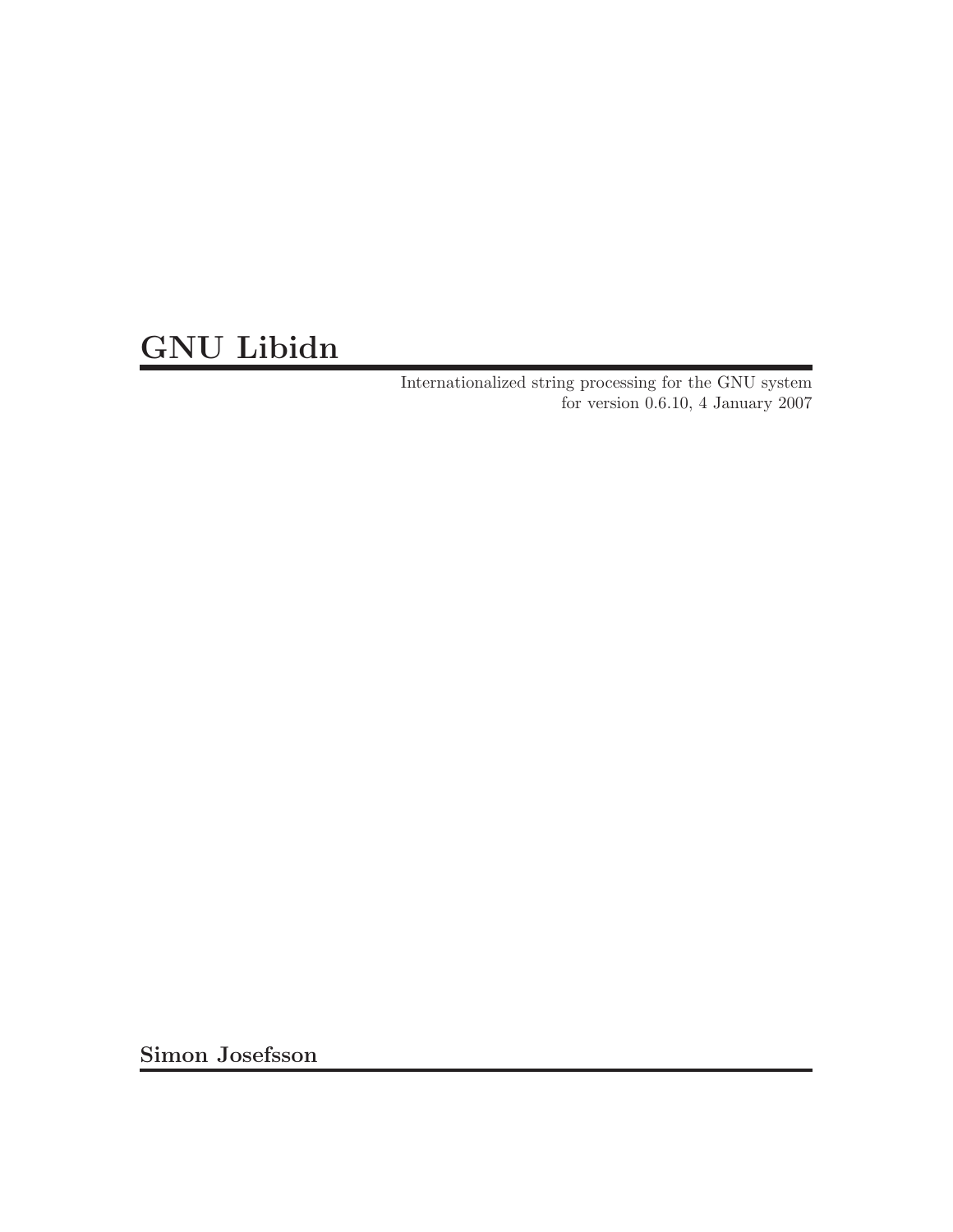This manual is last updated 4 January 2007 for version 0.6.10 of GNU Libidn. Copyright © 2002, 2003, 2004, 2005, 2006, 2007 Simon Josefsson.

Permission is granted to copy, distribute and/or modify this document under the terms of the GNU Free Documentation License, Version 1.2 or any later version published by the Free Software Foundation; with the Invariant Sections being "Commercial Support", no Front-Cover Texts, and no Back-Cover Texts. A copy of the license is included in the section entitled "GNU Free Documentation License".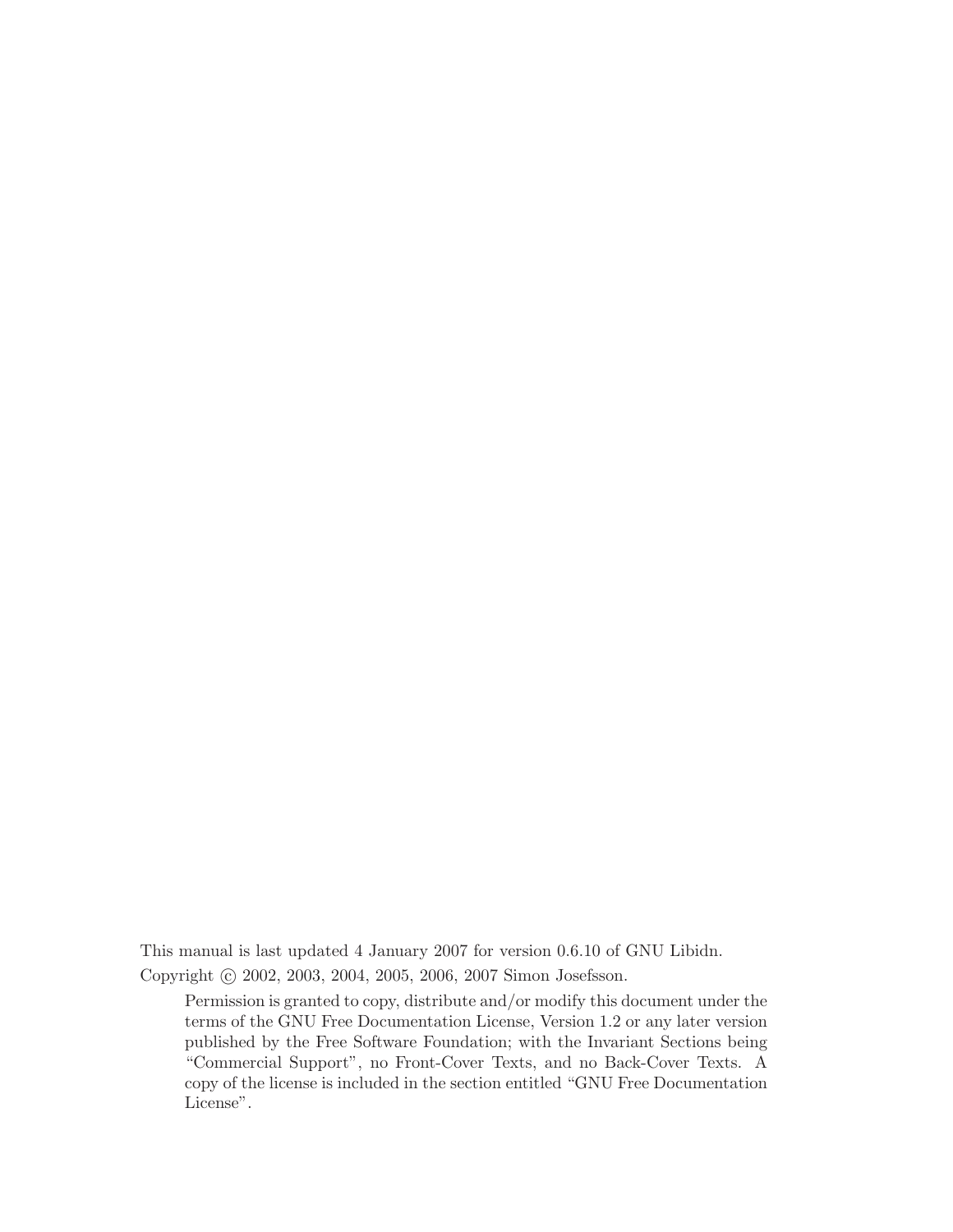# Table of Contents

| 1              |     |           |
|----------------|-----|-----------|
|                | 1.1 |           |
|                | 1.2 |           |
|                | 1.3 |           |
|                | 1.4 |           |
|                | 1.5 |           |
|                | 1.6 |           |
|                | 1.7 |           |
|                | 1.8 |           |
|                | 1.9 |           |
| $\overline{2}$ |     |           |
|                | 2.1 |           |
|                | 2.2 |           |
|                | 2.3 |           |
|                | 2.4 |           |
|                | 2.5 |           |
| 3              |     | $\bf{12}$ |
|                | 3.1 |           |
|                | 3.2 |           |
|                | 3.3 |           |
|                | 3.4 |           |
| $\overline{4}$ |     |           |
|                | 4.1 |           |
|                | 4.2 |           |
|                | 4.3 |           |
|                | 4.4 |           |
|                | 4.5 |           |
|                | 4.6 |           |
| $\overline{5}$ |     |           |
|                | 5.1 |           |
|                | 5.2 |           |
|                |     |           |
|                | 5.3 |           |
|                | 5.4 |           |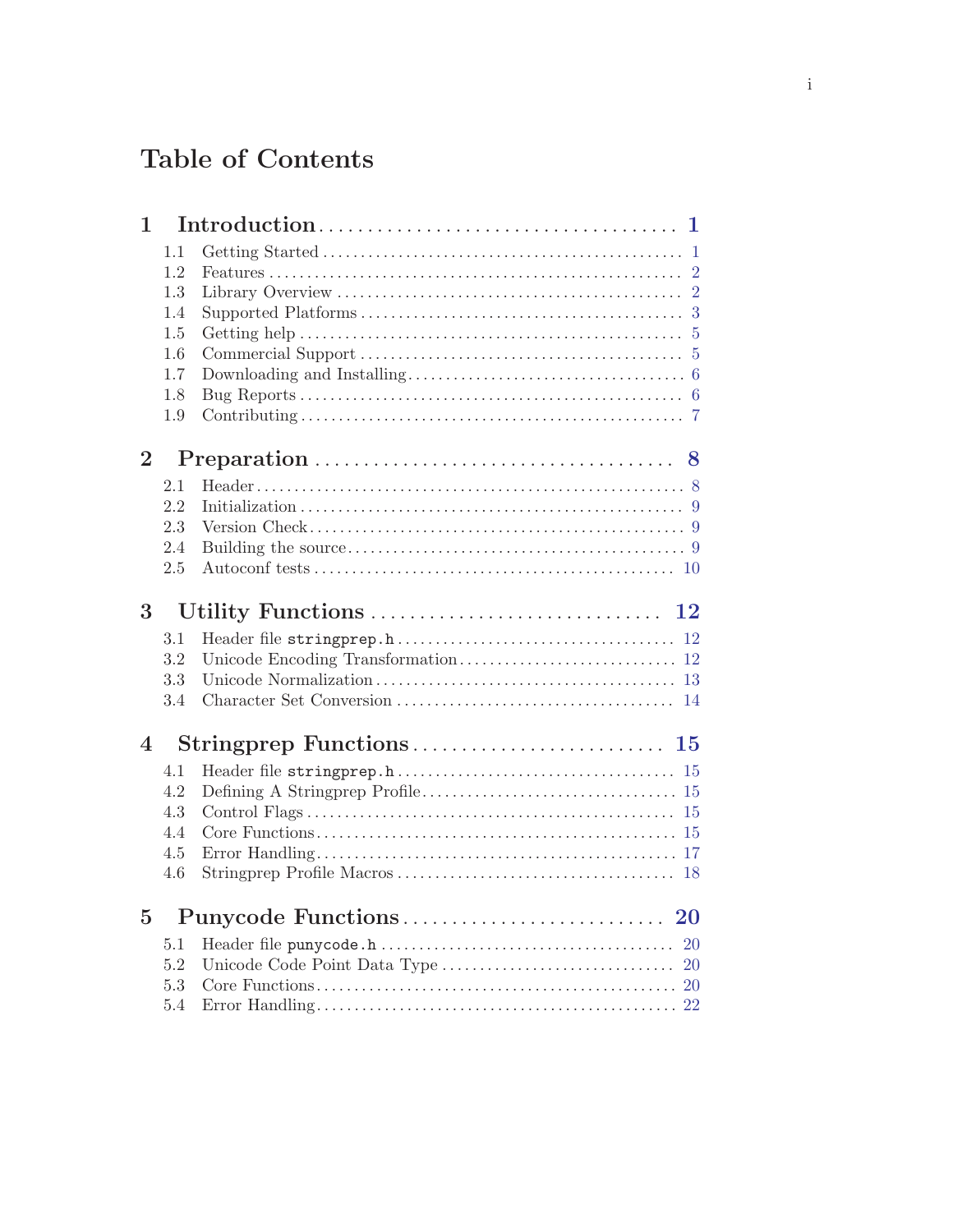| 6              |            |    |
|----------------|------------|----|
|                | 6.1        |    |
|                | 6.2        |    |
|                | 6.3        |    |
|                | 6.4        |    |
|                | 6.5<br>6.6 |    |
|                | 6.7        |    |
|                |            |    |
| $\overline{7}$ |            |    |
|                | 7.1        |    |
|                | 7.2        |    |
|                | 7.3        |    |
|                | 7.4        |    |
|                | 7.5        |    |
| 8              |            |    |
|                | 8.1        |    |
|                | 8.2        |    |
|                | 8.3        |    |
|                | 8.4        |    |
| 9              |            |    |
|                | 9.1        |    |
|                | 9.2        |    |
|                | 9.3        |    |
|                | 9.4        |    |
|                | 9.5        |    |
| 10             |            |    |
|                | 10.1       |    |
|                | 10.2       |    |
|                | 10.3       |    |
|                | 10.4       |    |
|                | 10.5       |    |
|                | 10.6       |    |
| 11             |            | 54 |
|                | 11.1       |    |
|                | 11.2       |    |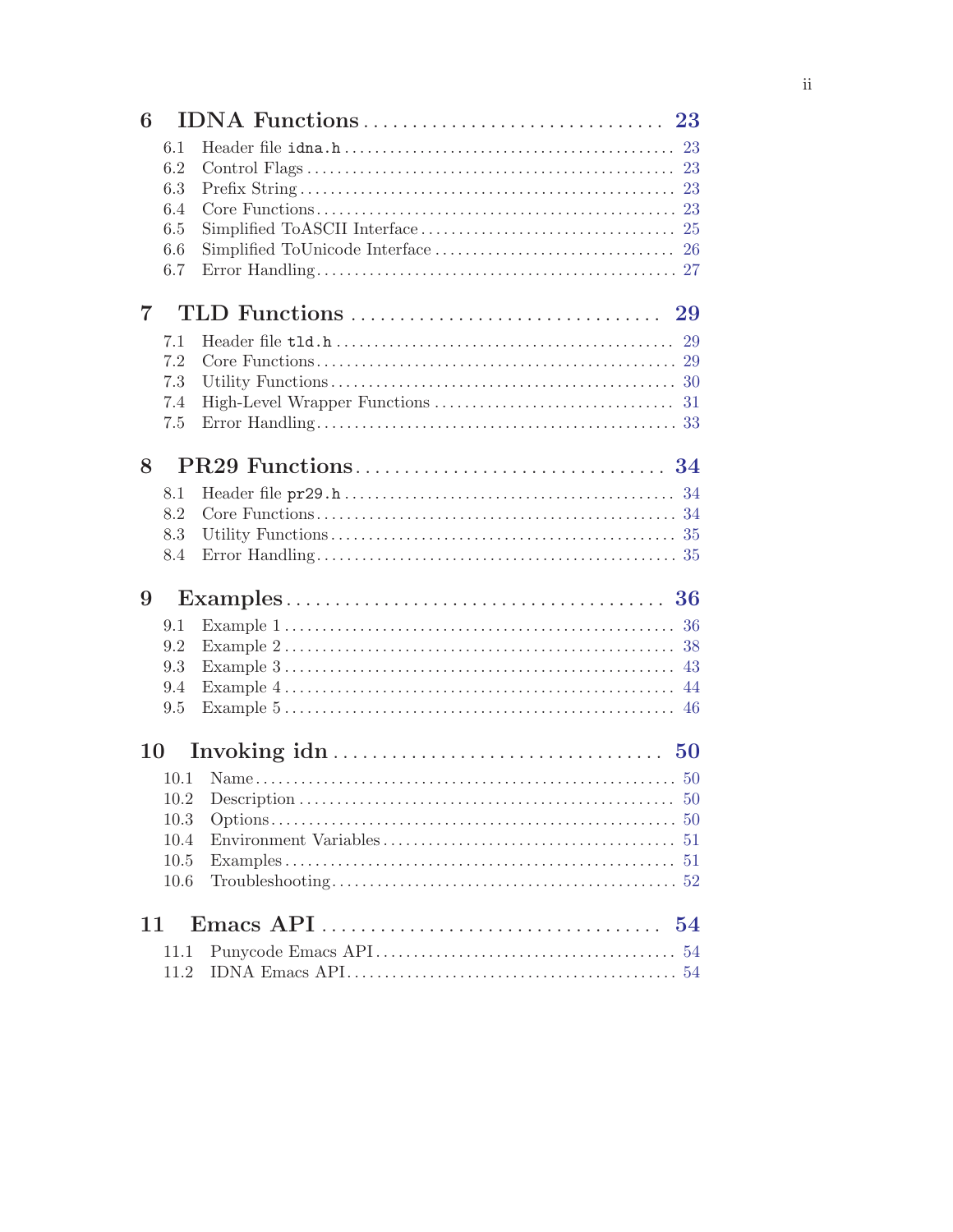| 12.2.1 |
|--------|
|        |
|        |
|        |
|        |
|        |
|        |
| 13     |
|        |
|        |
|        |
|        |
| B.1    |
| B.2    |
|        |
|        |
|        |
|        |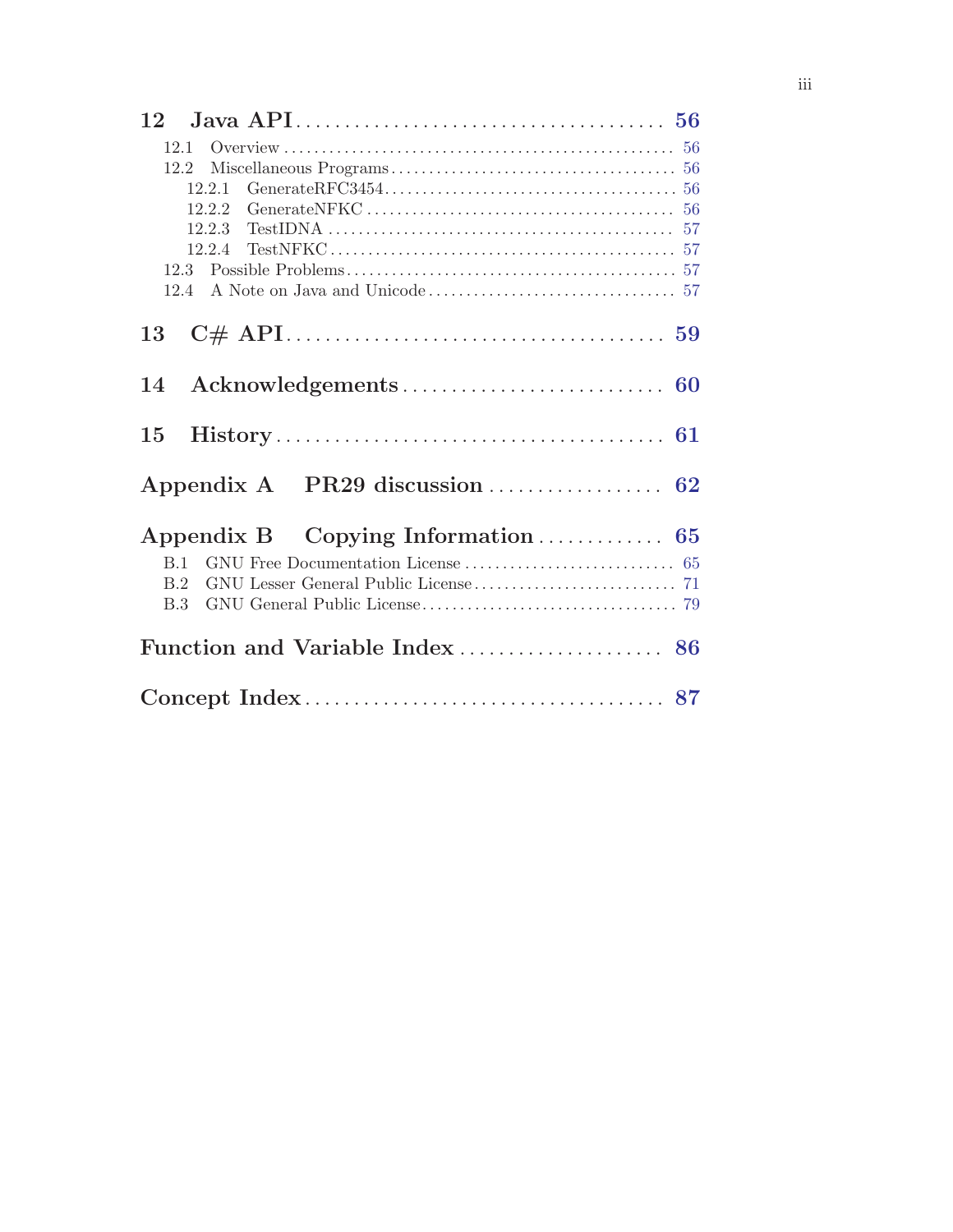# <span id="page-5-0"></span>1 Introduction

GNU Libidn is an implementation of the Stringprep, Punycode and IDNA specifications defined by the IETF Internationalized Domain Names (IDN) working group, used for internationalized domain names. The C library is available under the GNU Lesser General Public License (see [Section B.2 \[GNU LGPL\], page 71\)](#page-75-1).

The library contains a generic Stringprep implementation that does Unicode 3.2 NFKC normalization, mapping and prohibitation of characters, and bidirectional character handling. Profiles for Nameprep, iSCSI, SASL and XMPP are included. Punycode and ASCII Compatible Encoding (ACE) via IDNA are supported. A mechanism to define Top-Level Domain (TLD) specific validation tables, and to compare strings against those tables, is included. Default tables for some TLDs are also included.

The Stringprep API consists of two main functions, one for converting data from the system's native representation into UTF-8, and one function to perform the Stringprep processing. Adding a new Stringprep profile for your application within the API is straightforward. The Punycode API consists of one encoding function and one decoding function. The IDNA API consists of the ToASCII and ToUnicode functions, as well as an high-level interface for converting entire domain names to and from the ACE encoded form. The TLD API consists of one set of functions to extract the TLD name from a domain string, one set of functions to locate the proper TLD table to use based on the TLD name, and core functions to validate a string against a TLD table, and some utility wrappers to perform all the steps in one call.

The library is used by, e.g., GNU SASL and Shishi to process user names and passwords. Libidn can be built into GNU Libc to enable a new system-wide getaddrinfo flag for IDN processing.

Libidn is developed for the GNU/Linux system, but runs on over 20 Unix platforms (including Solaris, IRIX, AIX, and Tru64) and Windows. Libidn is written in C and (parts of) the API is accessible from C, C++, Emacs Lisp, Python and Java. A native Java and C# port is also provided, licensed under the GNU General Public License (see [Section B.3](#page-83-1) [\[GNU GPL\], page 79](#page-83-1)).

### 1.1 Getting Started

This manual documents the library programming interface. All functions and data types provided by the library are explained. Included are also examples, and documentation for the command line tool 'idn' that provide a quick interface to the library. The Emacs Lisp bindings for the library is also discussed.

The reader is assumed to possess basic familiarity with internationalization concepts and network programming in C or C++.

This manual can be used in several ways. If read from the beginning to the end, it gives a good introduction into the library and how it can be used in an application. Forward references are included where necessary. Later on, the manual can be used as a reference manual to get just the information needed about any particular interface of the library. Experienced programmers might want to start looking at the examples at the end of the manual (see [Chapter 9 \[Examples\], page 36](#page-40-0)), and then only read up those parts of the interface which are unclear.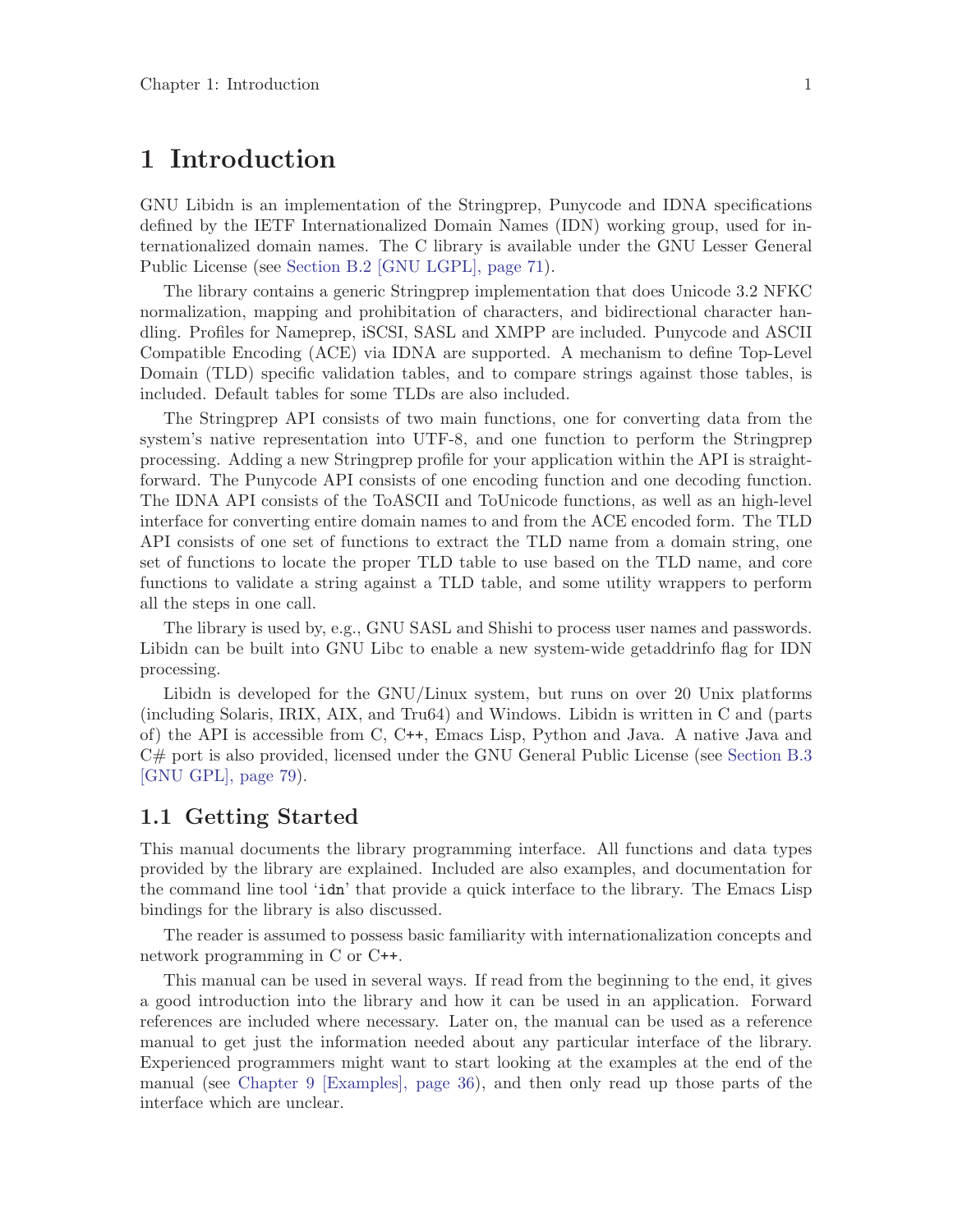### <span id="page-6-0"></span>1.2 Features

This library might have a couple of advantages over other libraries doing a similar job.

#### It's Free Software

Anybody can use, modify, and redistribute it under the terms of the GNU Lesser General Public License (see [Section B.2 \[GNU LGPL\], page 71](#page-75-1)).

#### It's thread-safe

No global state is kept in the library. All functions are reentrant.

#### It's portable

The code is intended to be written in pure ANSI C89. It has been tested on many Unix like operating systems, and Windows.

#### It's modularized

The library is composed of several modules, and the only interaction between modules is through each modules' public API. If you only need one piece of functionality, it is possible to take the files you need and incorporate them into your own project.

### It's not bloated

The design of the library is based on the smallest API necessary to implement the basic functionality. It has been carefully extended with a small number of high-level wrappers to make it comfortable to use the library. However, it does not implement additional functionality just for the sake of completeness.

#### It's documented

Sadly, not all software comes with documentation these days. This one does.

### 1.3 Library Overview

The following illustration show the components that make up Libidn, and how your application relates to the library. In the illustration, various components are shown as boxes. You see the generic StringPrep component, the various StringPrep profiles including Nameprep, the Punycode component, the IDNA component, and the TLD component. The arrows indicate aggregation, e.g., IDNA uses Punycode and Nameprep, and in turn Nameprep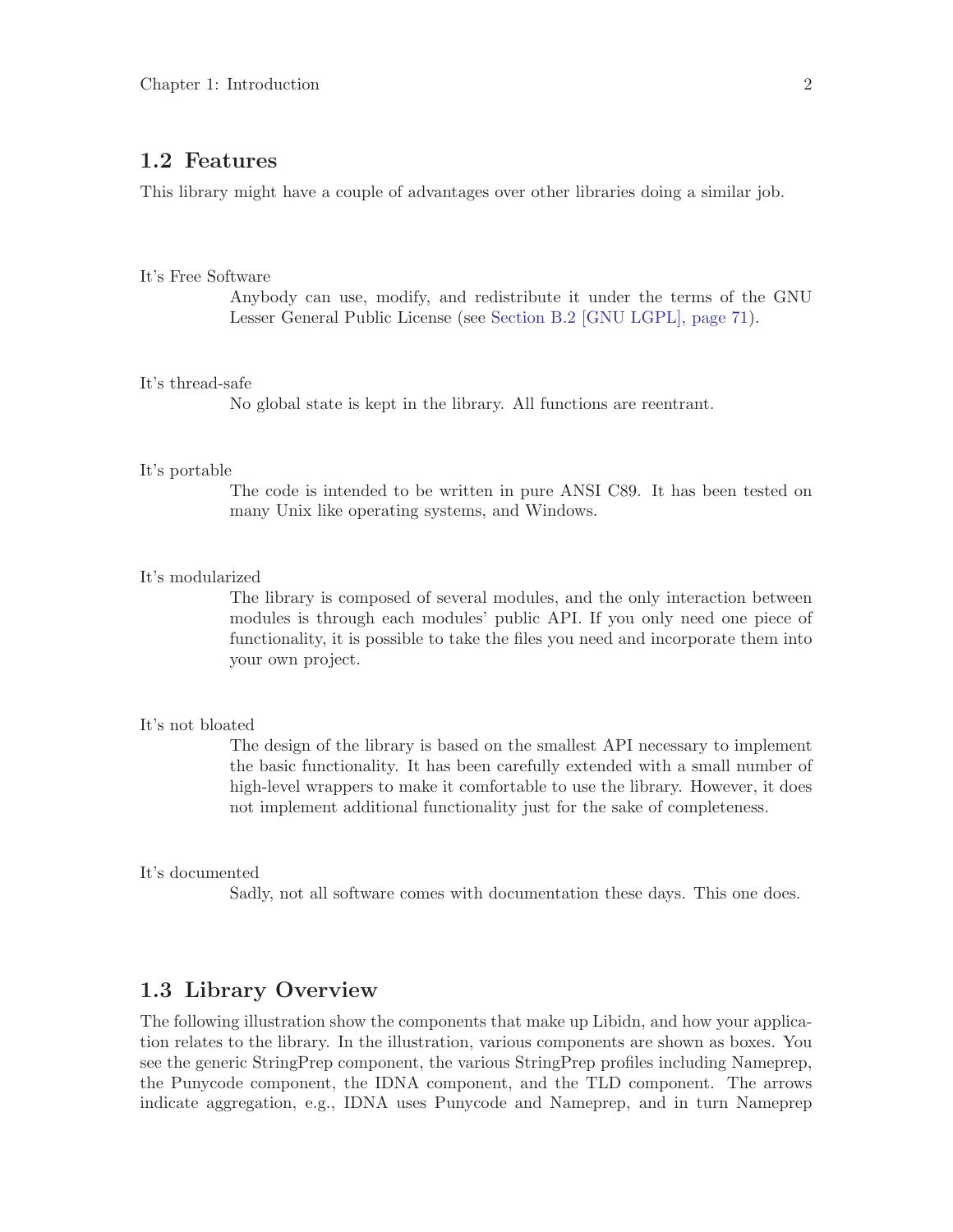<span id="page-7-0"></span>uses the generic StringPrep interface. The interfaces to all components are available for applications, no component within the library is hidden from the application.



### 1.4 Supported Platforms

Libidn has at some point in time been tested on the following platforms.

1. Debian GNU/Linux 3.0 (Woody)

```
GCC 2.95.4 and GNU Make. This is the main development platform. alphaev67-
unknown-linux-gnu, alphaev6-unknown-linux-gnu, arm-unknown-linux-gnu,
armv4l-unknown-linux-gnu, hppa-unknown-linux-gnu, hppa64-unknown-linux-
gnu, i686-pc-linux-gnu, ia64-unknown-linux-gnu, m68k-unknown-linux-gnu,
mips-unknown-linux-gnu, mipsel-unknown-linux-gnu, powerpc-unknown-linux-
gnu, s390-ibm-linux-gnu, sparc-unknown-linux-gnu, sparc64-unknown-linux-
gnu.
```
2. Debian GNU/Linux 2.1

GCC 2.95.1 and GNU Make. armv4l-unknown-linux-gnu.

3. Tru64 UNIX

Tru64 UNIX C compiler and Tru64 Make. alphaev67-dec-osf5.1, alphaev68-decosf5.1.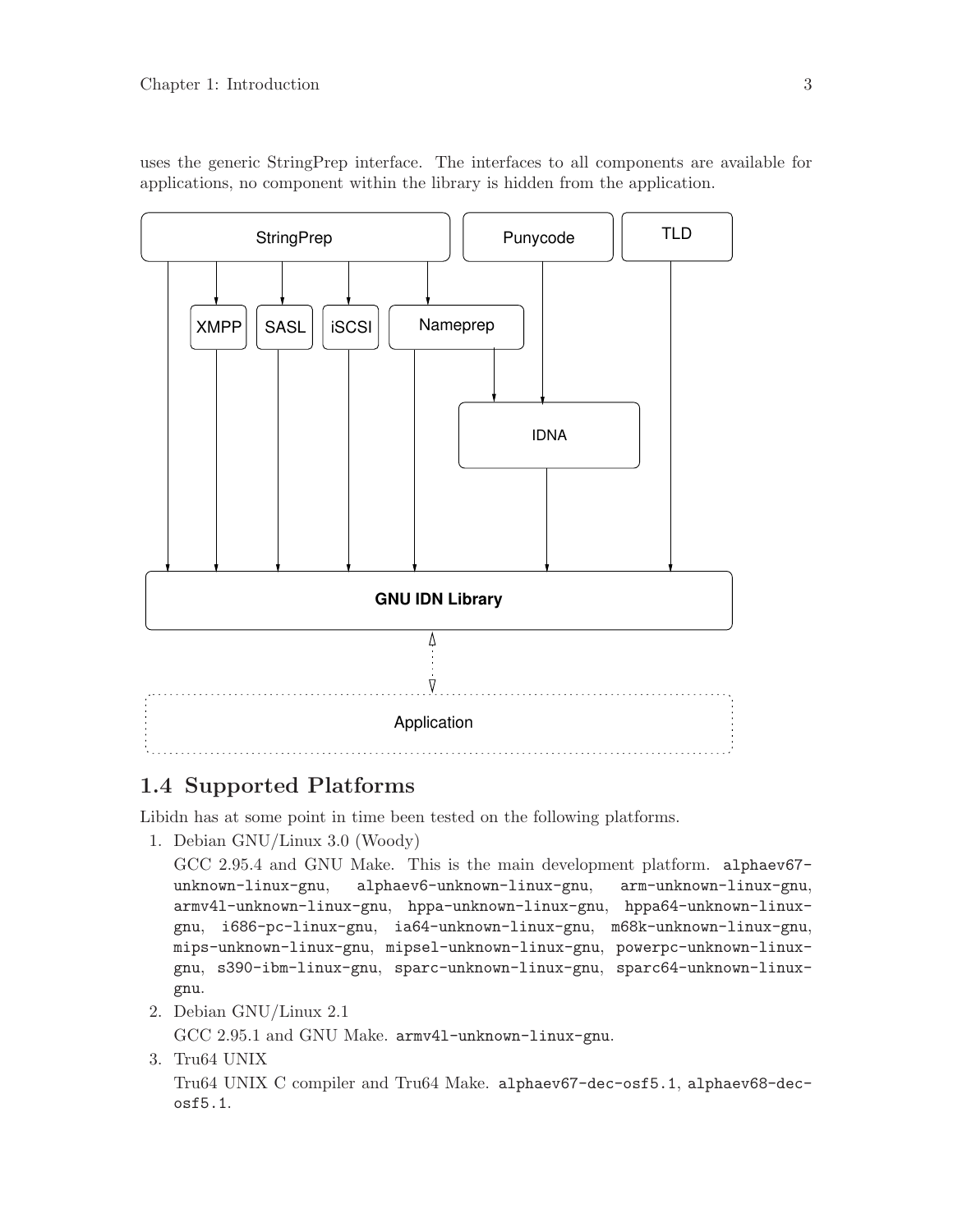4. SuSE Linux 7.1 GCC 2.96 and GNU Make. alphaev6-unknown-linux-gnu, alphaev67-unknownlinux-gnu. 5. SuSE Linux 7.2a GCC 3.0 and GNU Make. ia64-unknown-linux-gnu. 6. SuSE Linux GCC 3.2.2 and GNU Make. x86\_64-unknown-linux-gnu (AMD64 Opteron "Melody"). 7. SuSE Enterprise Server 9 on IBM OpenPower 720 GCC 3.3.3 and GNU Make. powerpc64-unknown-linux-gnu. 8. RedHat Linux 7.2 GCC 2.96 and GNU Make. alphaev6-unknown-linux-gnu, alphaev67-unknownlinux-gnu, ia64-unknown-linux-gnu. 9. RedHat Linux 8.0 GCC 3.2 and GNU Make. i686-pc-linux-gnu. 10. RedHat Advanced Server 2.1 GCC 2.96 and GNU Make. i686-pc-linux-gnu. 11. Slackware Linux 8.0.01 GCC 2.95.3 and GNU Make. i686-pc-linux-gnu. 12. Mandrake Linux 9.0 GCC 3.2 and GNU Make. i686-pc-linux-gnu. 13. IRIX 6.5 MIPS C compiler, IRIX Make. mips-sgi-irix6.5. 14. AIX 4.3.2 IBM C for AIX compiler, AIX Make. rs6000-ibm-aix4.3.2.0. 15. Microsoft Windows 2000 (Cygwin) GCC 3.2, GNU make. i686-pc-cygwin. 16. HP-UX 11 HP-UX C compiler and HP Make. ia64-hp-hpux11.22, hppa2.0w-hp-hpux11.11. 17. SUN Solaris 2.7 GCC 3.0.4 and GNU Make. sparc-sun-solaris2.7. 18. SUN Solaris 2.8 Sun WorkShop Compiler C 6.0 and SUN Make. sparc-sun-solaris2.8. 19. SUN Solaris 2.9 Sun Forte Developer 7 C compiler and GNU Make. sparc-sun-solaris2.9. 20. NetBSD 1.6 GCC 2.95.3 and GNU Make. alpha-unknown-netbsd1.6, i386-unknownnetbsdelf1.6.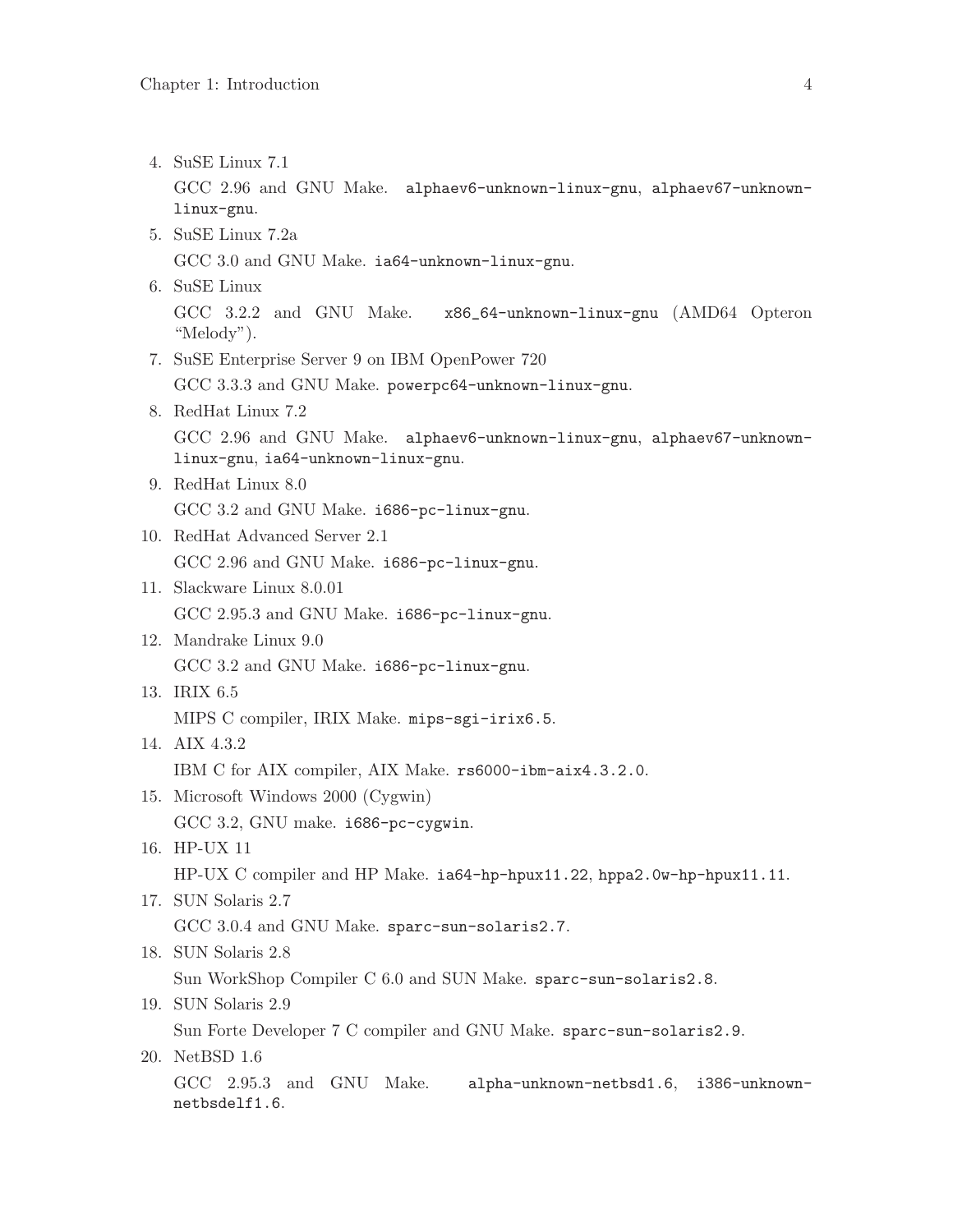- <span id="page-9-0"></span>21. OpenBSD 3.1 and 3.2 GCC 2.95.3 and GNU Make. alpha-unknown-openbsd3.1, i386-unknownopenbsd3.1.
- 22. FreeBSD 4.7 and 4.8 GCC 2.95.4 and GNU Make. alpha-unknown-freebsd4.7, alpha-unknownfreebsd4.8, i386-unknown-freebsd4.7, i386-unknown-freebsd4.8.
- 23. MacOS X 10.2 Server Edition GCC 3.1 and GNU Make. powerpc-apple-darwin6.5.
- 24. MacOS X 10.4 "Tiger" with Xcode 2.0 GCC 4.0 and GNU Make. powerpc-apple-darwin8.0.
- 25. Cross compiled to uClinux/uClibc on Motorola Coldfire GCC 3.4 and GNU Make m68k-uclinux-elf.
- 26. Cross compiled to ARM using Glibc GCC 2.95 and GNU Make arm-linux.
- 27. Cross compiled to Mingw32. GCC 3.4.4 and GNU Make i586-mingw32msvc.

If you use Libidn on, or port Libidn to, a new platform please report it to the author.

### 1.5 Getting help

A mailing list where users of Libidn may help each other exists, and you can reach it by sending e-mail to [help-libidn@gnu.org](mailto:help-libidn@gnu.org). Archives of the mailing list discussions, and an interface to manage subscriptions, is available through the World Wide Web at <http://lists.gnu.org/mailman/listinfo/help-libidn>.

### 1.6 Commercial Support

Commercial support is available for users of GNU Libidn. The kind of support that can be purchased may include:

- Implement new features. Such as country code specific profiling to support a restricted subset of Unicode.
- Port Libidn to new platforms. This could include porting Libidn to an embedded platforms that may need memory or size optimization.
- Integrating IDN support in your existing project.
- System design of components related to IDN.

If you are interested, please write to:

```
Simon Josefsson Datakonsult
Hagagatan 24
113 47 Stockholm
Sweden
```
#### E-mail: simon@josefsson.org

If your company provide support related to GNU Libidn and would like to be mentioned here, contact the author (see [Section 1.8 \[Bug Reports\], page 6\)](#page-10-1).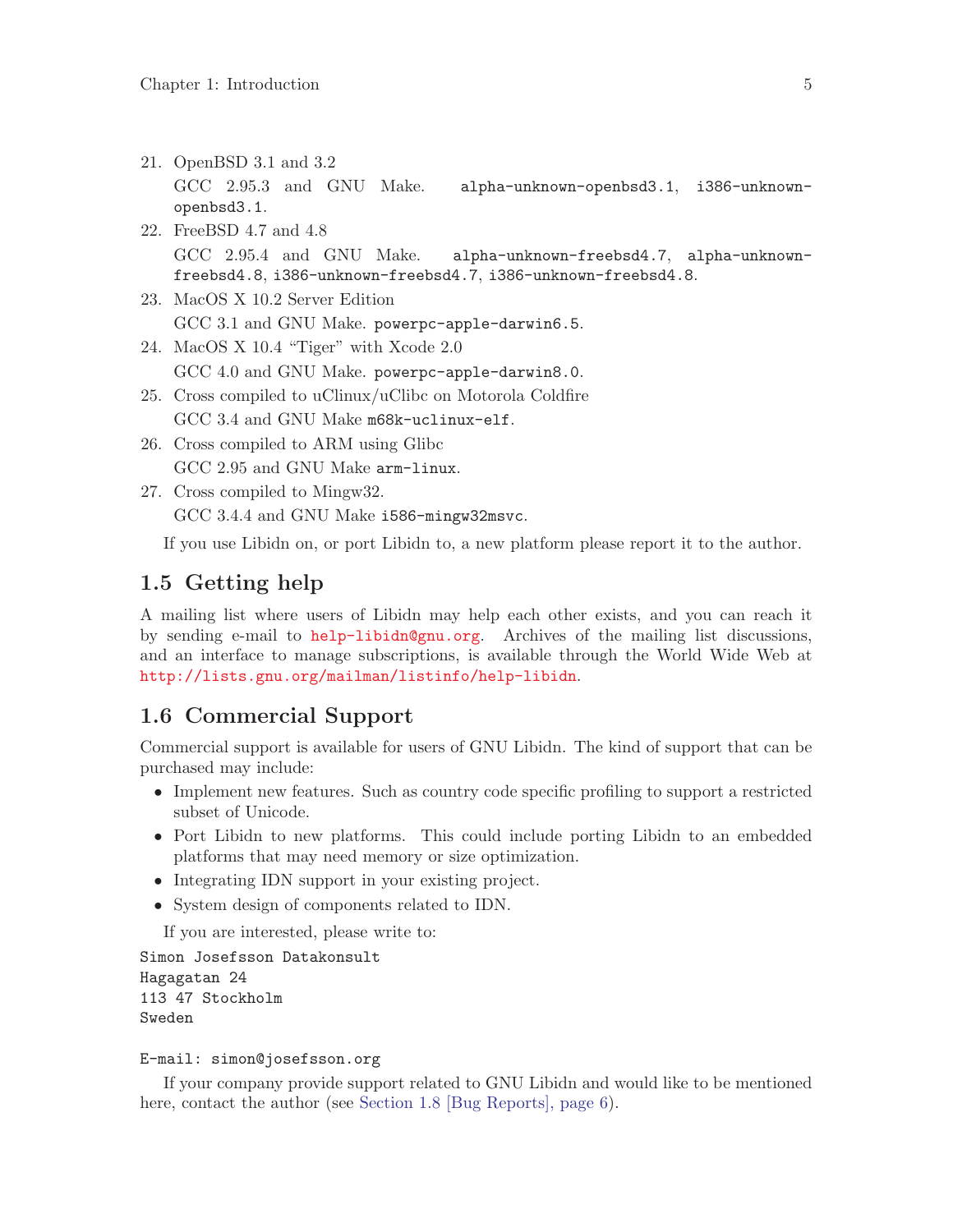### <span id="page-10-0"></span>1.7 Downloading and Installing

The package can be downloaded from several places, including:

<http://josefsson.org/libidn/releases/>

The latest version is stored in a file, e.g., 'gsasl-0.6.10.tar.gz' where the '0.6.10' value is the highest version number in the directory.

The package is then extracted, configured and built like many other packages that use Autoconf. For detailed information on configuring and building it, refer to the 'INSTALL' file that is part of the distribution archive.

Here is an example terminal session that download, configure, build and install the package. You will need a few basic tools, such as 'sh', 'make' and 'cc'.

```
$ wget -q http://josefsson.org/libidn/releases/libidn-0.6.10.tar.gz
$ tar xfz libidn-0.6.10.tar.gz
$ cd libidn-0.6.10/
$ ./configure
...
$ make
...
$ make install
...
```
After that Libidn should be properly installed and ready for use.

A few configure options may be relevant, summarized in the table.

```
--enable-java
```
Build the Java port into a \*.JAR file. See [Chapter 12 \[Java API\], page 56](#page-60-0), for more information.

--disable-tld

Disable the TLD module. This would typically only be useful if you are building on a memory restricted platforms. See [Chapter 7 \[TLD Functions\], page 29,](#page-33-0) for more information.

#### --enable-csharp[=IMPL]

Build the C3 port into a \*.DLL file. See Chapter 13  $\left[\mathbb{C}^{\#}$  API, page 59, for more information. Here, IMPL is pnet or mono, indicating whether the PNET cscc compiler or the Mono mcs compiler should be used, respectively.

For the complete list, refer to the output from configure  $-\text{help.}$ 

### <span id="page-10-1"></span>1.8 Bug Reports

If you think you have found a bug in Libidn, please investigate it and report it.

- Please make sure that the bug is really in Libidn, and preferably also check that it hasn't already been fixed in the latest version.
- You have to send us a test case that makes it possible for us to reproduce the bug.
- You also have to explain what is wrong; if you get a crash, or if the results printed are not good and in that case, in what way. Make sure that the bug report includes all information you would need to fix this kind of bug for someone else.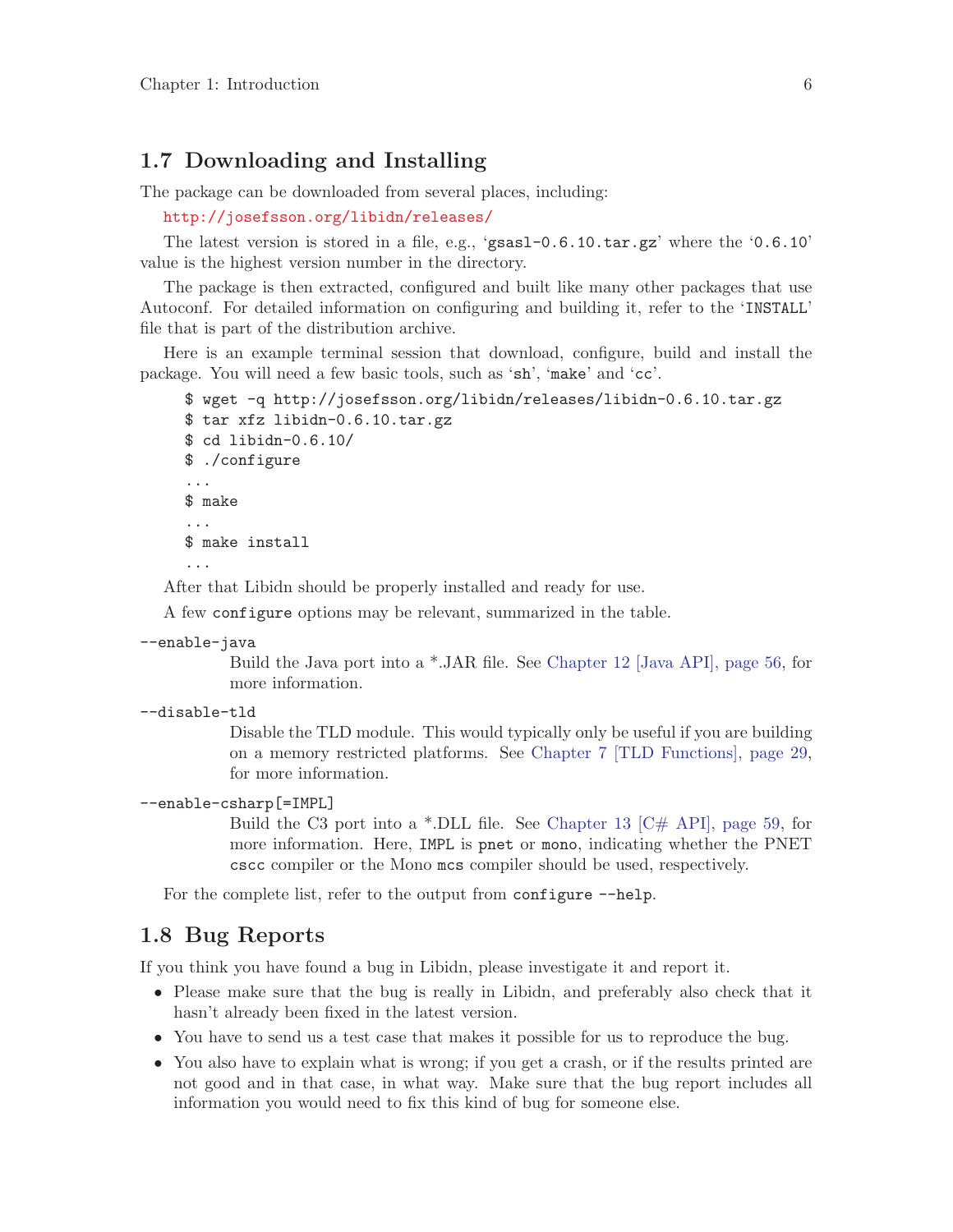<span id="page-11-0"></span>Please make an effort to produce a self-contained report, with something definite that can be tested or debugged. Vague queries or piecemeal messages are difficult to act on and don't help the development effort.

If your bug report is good, we will do our best to help you to get a corrected version of the software; if the bug report is poor, we won't do anything about it (apart from asking you to send better bug reports).

If you think something in this manual is unclear, or downright incorrect, or if the language needs to be improved, please also send a note.

Send your bug report to:

'bug-libidn@gnu.org'

### 1.9 Contributing

If you want to submit a patch for inclusion – from solve a typo you discovered, up to adding support for a new feature – you should submit it as a bug report (see [Section 1.8 \[Bug](#page-10-1) [Reports\], page 6](#page-10-1)). There are some things that you can do to increase the chances for it to be included in the official package.

Unless your patch is very small (say, under 10 lines) we require that you assign the copyright of your work to the Free Software Foundation. This is to protect the freedom of the project. If you have not already signed papers, we will send you the necessary information when you submit your contribution.

For contributions that doesn't consist of actual programming code, the only guidelines are common sense. Use it.

For code contributions, a number of style guides will help you:

• Coding Style. Follow the GNU Standards document (see  $\langle$ undefined $\rangle$  [top], page  $\langle$ un- $\langle \text{defined} \rangle$ .

If you normally code using another coding standard, there is no problem, but you should use 'indent' to reformat the code (see  $\langle$ undefined $\rangle$  [top], page  $\langle$ undefined $\rangle$ ) before submitting your work.

- Use the unified diff format 'diff -u'.
- Return errors. No reason whatsoever should abort the execution of the library. Even memory allocation errors, e.g. when malloc return NULL, should work although result in an error code.
- Design with thread safety in mind. Don't use global variables and the like.
- Avoid using the C math library. It causes problems for embedded implementations, and in most situations it is very easy to avoid using it.
- Document your functions. Use comments before each function headers, that, if properly formatted, are extracted into GTK-DOC web pages. Don't forget to update the Texinfo manual as well.
- Supply a ChangeLog and NEWS entries, where appropriate.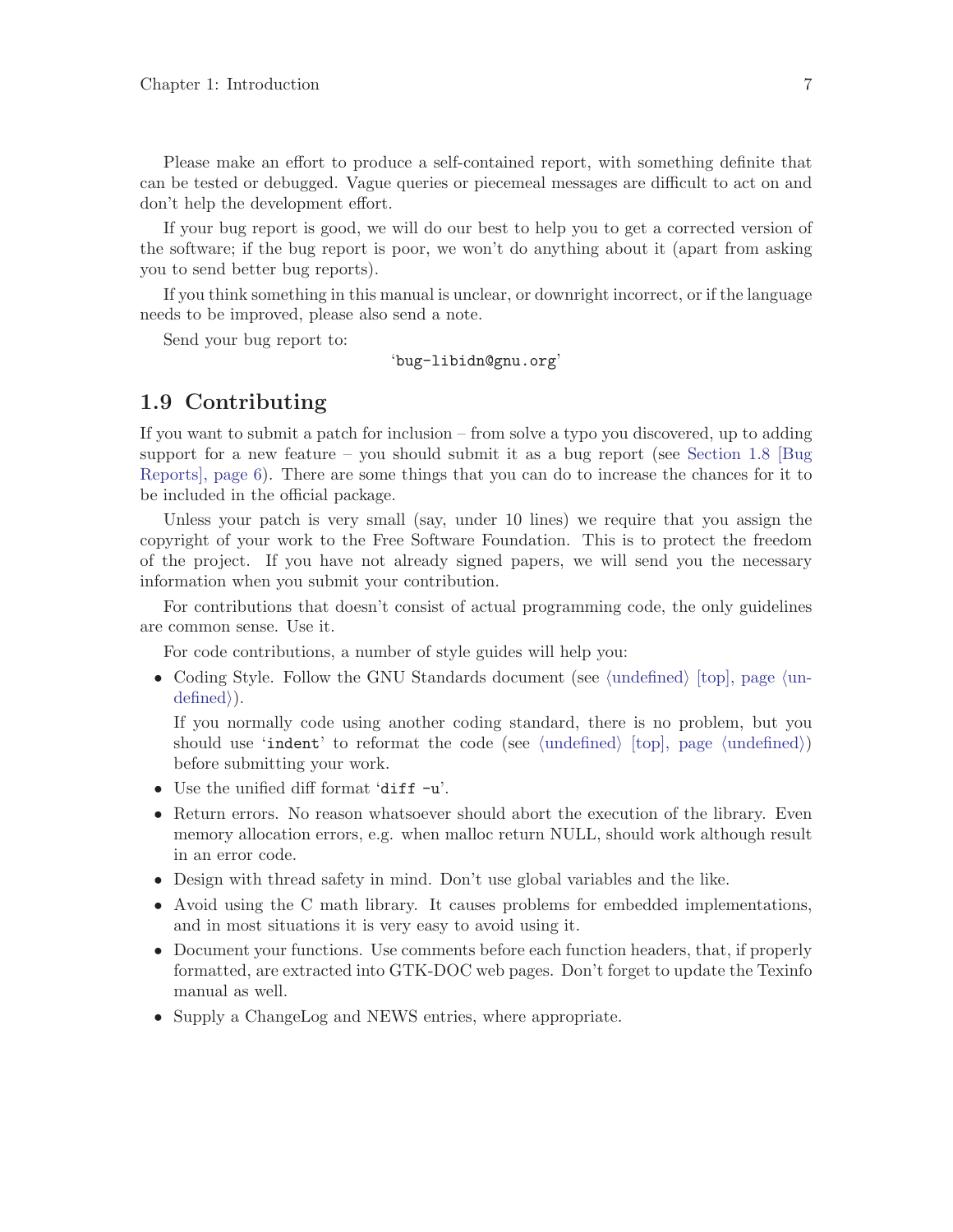# <span id="page-12-0"></span>2 Preparation

To use 'Libidn', you have to perform some changes to your sources and the build system. The necessary changes are small and explained in the following sections. At the end of this chapter, it is described how the library is initialized, and how the requirements of the library are verified.

A faster way to find out how to adapt your application for use with 'Libidn' may be to look at the examples at the end of this manual (see [Chapter 9 \[Examples\], page 36](#page-40-0)).

### 2.1 Header

The library contains a few independent parts, and each part export the interfaces (data types and functions) in a header file. You must include the appropriate header files in all programs using the library, either directly or through some other header file, like this:

#### #include <stringprep.h>

The header files and the functions they define are categorized as follows:

stringprep.h

The low-level stringprep API entry point. For IDN applications, this is usually invoked via IDNA. Some applications, specifically non-IDN ones, may want to prepare strings directly though, and should include this header file.

The name space of the stringprep part of Libidn is stringprep\* for function names, Stringprep\* for data types and STRINGPREP\_\* for other symbols. In addition, \_stringprep\* is reserved for internal use and should never be used by applications.

punycode.h

The entry point to Punycode encoding and decoding functions. Normally punycode is used via the idna.h interface, but some application may want to perform raw punycode operations.

The name space of the punycode part of Libidn is punycode\_\* for function names, Punycode\* for data types and PUNYCODE\_\* for other symbols. In addition, \_punycode\* is reserved for internal use and should never be used by applications.

idna.h

The entry point to the IDNA functions. This is the normal entry point for applications that need IDN functionality.

The name space of the IDNA part of Libidn is idna\_\* for function names, Idna\* for data types and IDNA\_\* for other symbols. In addition, \_idna\* is reserved for internal use and should never be used by applications.

tld.h

The entry point to the TLD functions. Normal applications are not expected to need this functionality, but it is present for applications that are used by TLDs to validate customer input.

The name space of the TLD part of Libidn is  $tld$   $*$  for function names, Tld  $*$ for data types and TLD\_\* for other symbols. In addition, \_tld\* is reserved for internal use and should never be used by applications.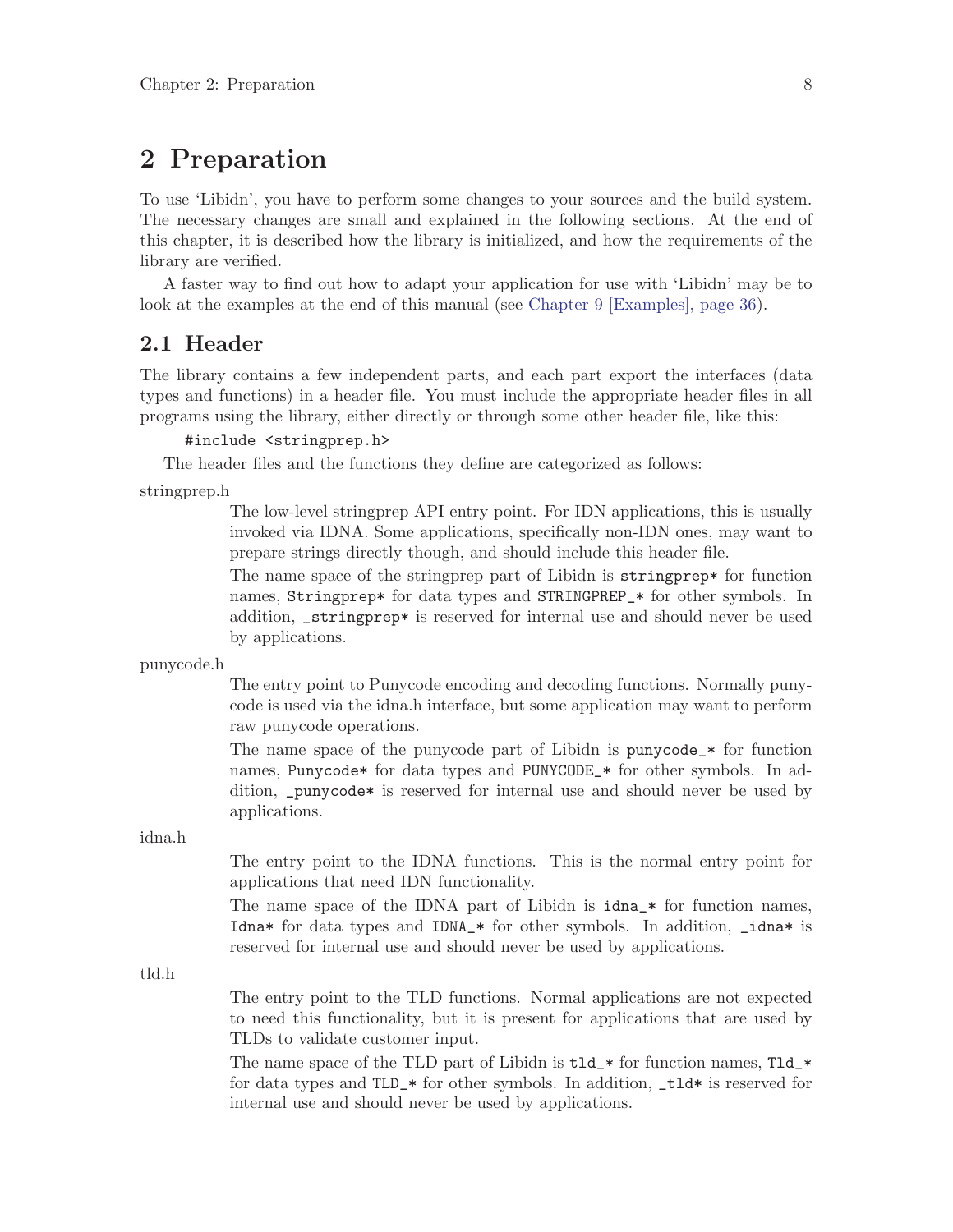#### <span id="page-13-0"></span>pr29.h

The entry point to the PR29 functions. These functions are used to detect "problem sequences" (see [Chapter 8 \[PR29 Functions\], page 34](#page-38-0)), mostly for use in security critical applications.

The name space of the PR29 part of Libidn is pr29\_\* for function names, Pr29\_ \* for data types and PR29\_\* for other symbols. In addition, \_pr29\* is reserved for internal use and should never be used by applications.

### 2.2 Initialization

Libidn is stateless and does not need any initialization.

### 2.3 Version Check

It is often desirable to check that the version of 'Libidn' used is indeed one which fits all requirements. Even with binary compatibility new features may have been introduced but due to problem with the dynamic linker an old version is actually used. So you may want to check that the version is okay right after program startup.

### stringprep check version

```
const char * stringprep_check_version (const char * [Function]
       req_version)
```
req version: Required version number, or NULL.

Check that the the version of the library is at minimum the requested one and return the version string; return NULL if the condition is not satisfied. If a NULL is passed to this function, no check is done, but the version string is simply returned.

See STRINGPREP\_VERSION for a suitable req\_version string.

Return value: Version string of run-time library, or NULL if the run-time library does not meet the required version number.

The normal way to use the function is to put something similar to the following first in your main:

```
if (!stringprep_check_version (STRINGPREP_VERSION))
  {
   printf ("stringprep_check_version() failed:\n"
            "Header file incompatible with shared library.\ln");
    exit(1);}
```
### 2.4 Building the source

If you want to compile a source file including e.g. the 'idna.h' header file, you must make sure that the compiler can find it in the directory hierarchy. This is accomplished by adding the path to the directory in which the header file is located to the compilers include file search path (via the  $-1$  option).

However, the path to the include file is determined at the time the source is configured. To solve this problem, 'Libidn' uses the external package pkg-config that knows the path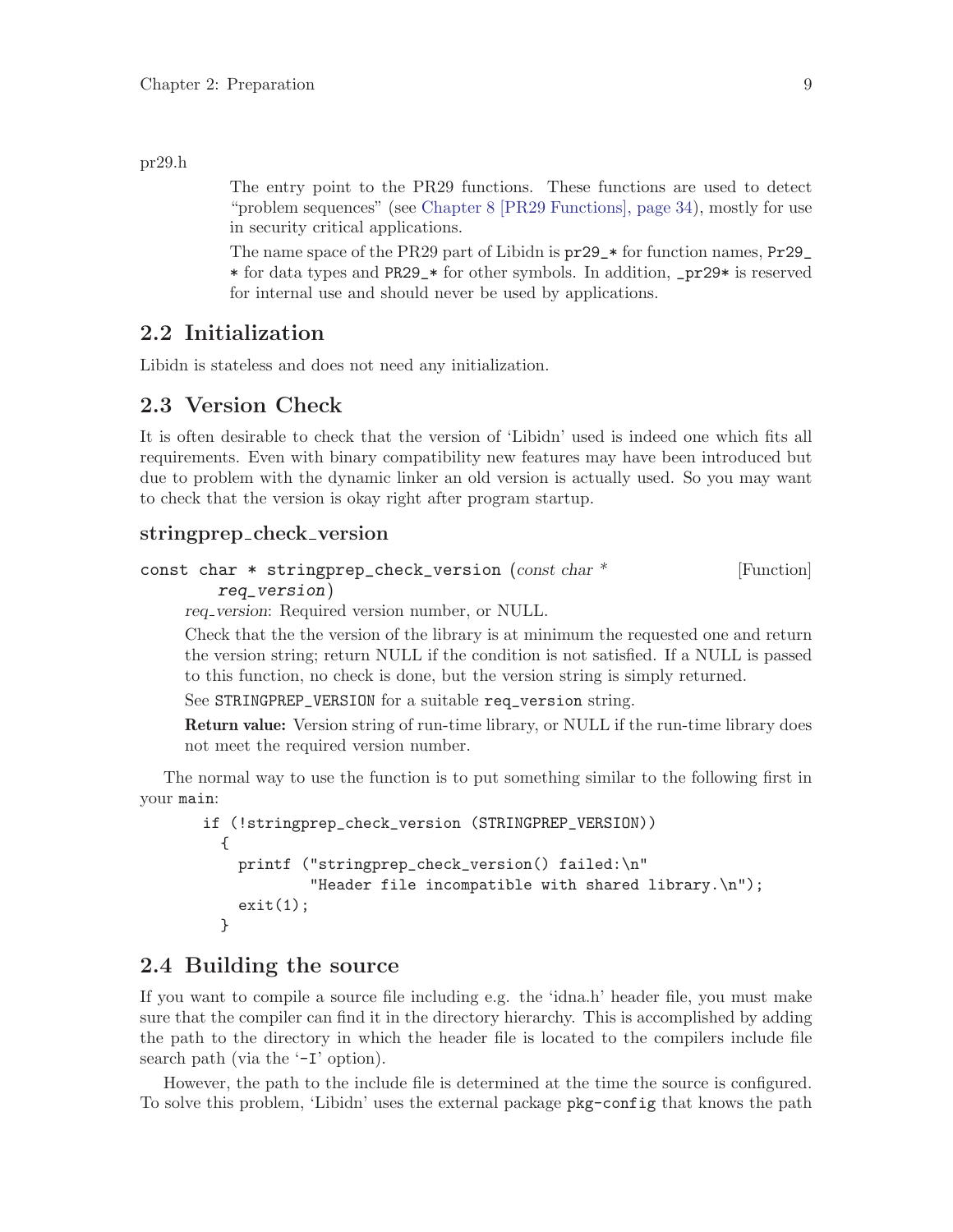<span id="page-14-0"></span>to the include file and other configuration options. The options that need to be added to the compiler invocation at compile time are output by the '--cflags' option to pkg-config libidn. The following example shows how it can be used at the command line:

gcc -c foo.c 'pkg-config libidn --cflags'

Adding the output of 'pkg-config libidn --cflags' to the compilers command line will ensure that the compiler can find e.g. the idna.h header file.

A similar problem occurs when linking the program with the library. Again, the compiler has to find the library files. For this to work, the path to the library files has to be added to the library search path (via the  $-L'$  option). For this, the option  $\text{-}$ -libs' to pkg-config libidn can be used. For convenience, this option also outputs all other options that are required to link the program with the 'libidn' libarary. The example shows how to link 'foo.o' with the 'libidn' library to a program foo.

```
gcc -o foo foo.o 'pkg-config libidn --libs'
```
Of course you can also combine both examples to a single command by specifying both options to pkg-config:

gcc -o foo foo.c 'pkg-config libidn --cflags --libs'

### 2.5 Autoconf tests

If your project uses Autoconf (see  $\langle$ undefined $\rangle$  [top], page  $\langle$ undefined $\rangle$ ] to check for installed libraries, you might find the following snippet illustrative. It add a new 'configure' parameter --with-libidn, and check for 'idna.h' and '-lidn' (possibly below the directory specified as the optional argument to  $-\text{with-libidn}$ , and define the CPP symbol LIBIDN if the library is found. The default behaviour is to search for the library and enable the functionality (that is, define the symbol) when the library is found, but if you wish to make the default behaviour of your package be that Libidn is not used (even if it is installed on the system), change 'libidn=yes' to 'libidn=no' on the third line.

```
AC_ARG_WITH(libidn, AC_HELP_STRING([--with-libidn=[DIR]],
                                 [Support IDN (needs GNU Libidn)]),
  libidn=$withval, libidn=yes)
if test "$libidn" != "no"; then
  if test "$libidn" != "yes"; then
    LDFLAGS="${LDFLAGS} -L$libidn/lib"
    CPPFLAGS="${CPPFLAGS} -I$libidn/include"
  fi
  AC_CHECK_HEADER(idna.h,
    AC_CHECK_LIB(idn, stringprep_check_version,
      [libidn=yes LIBS="${LIBS} -lidn"], libidn=no),
   libidn=no)
fi
if test "$libidn" != "no" ; then
  AC_DEFINE(LIBIDN, 1, [Define to 1 if you want IDN support.])
else
  AC_MSG_WARN([Libidn not found])
fi
AC_MSG_CHECKING([if Libidn should be used])
```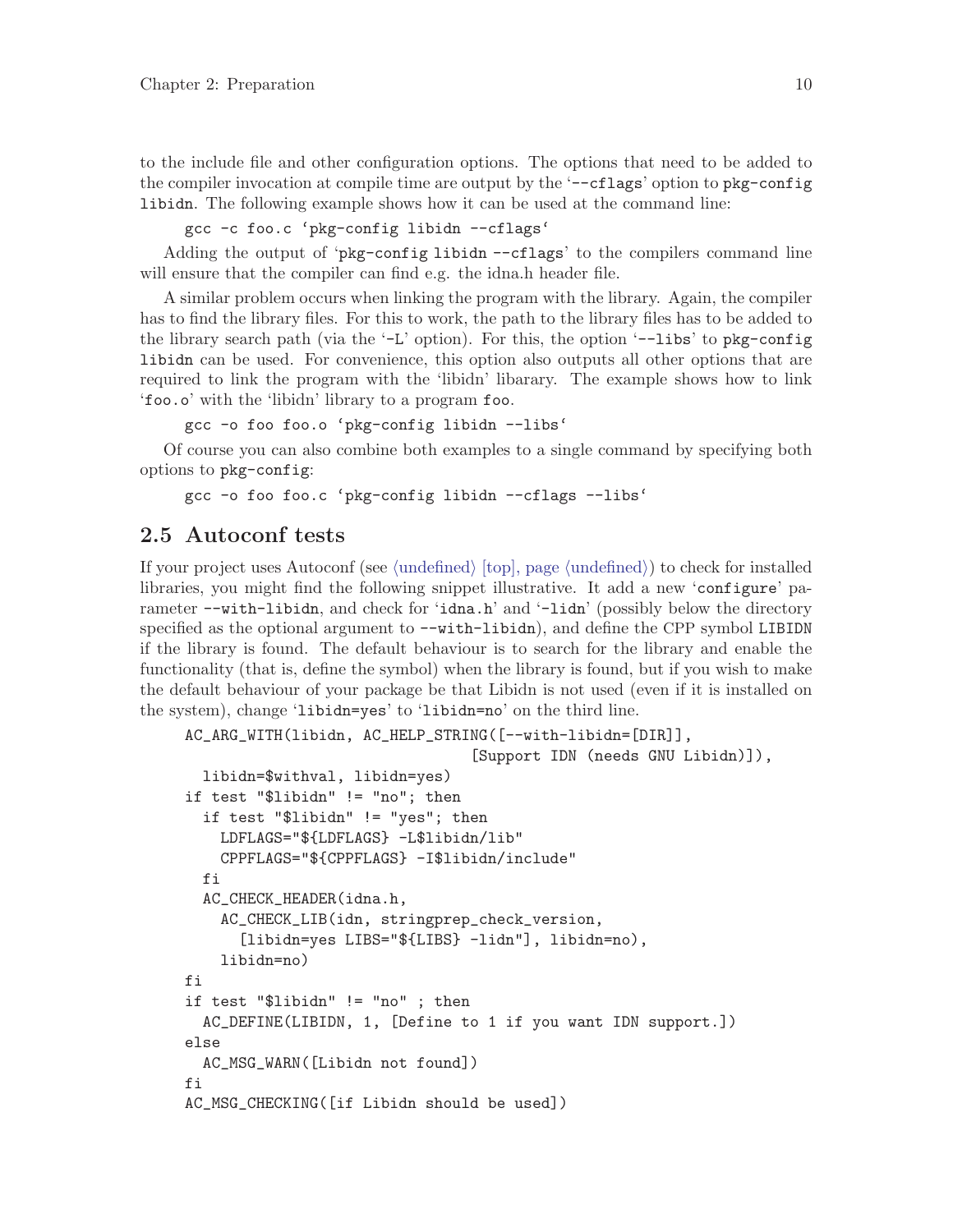#### AC\_MSG\_RESULT(\$libidn)

If you require that your users have installed pkg-config (which I cannot recommend generally), the above can be done more easily as follows.

```
AC_ARG_WITH(libidn, AC_HELP_STRING([--with-libidn=[DIR]],
                                [Support IDN (needs GNU Libidn)]),
 libidn=$withval, libidn=yes)
if test "$libidn" != "no" ; then
 PKG_CHECK_MODULES(LIBIDN, libidn >= 0.0.0, [libidn=yes], [libidn=no])
  if test "$libidn" != "yes" ; then
   libidn=no
   AC_MSG_WARN([Libidn not found])
 else
   libidn=yes
   AC_DEFINE(LIBIDN, 1, [Define to 1 if you want Libidn.])
 fi
fi
AC_MSG_CHECKING([if Libidn should be used])
AC_MSG_RESULT($libidn)
```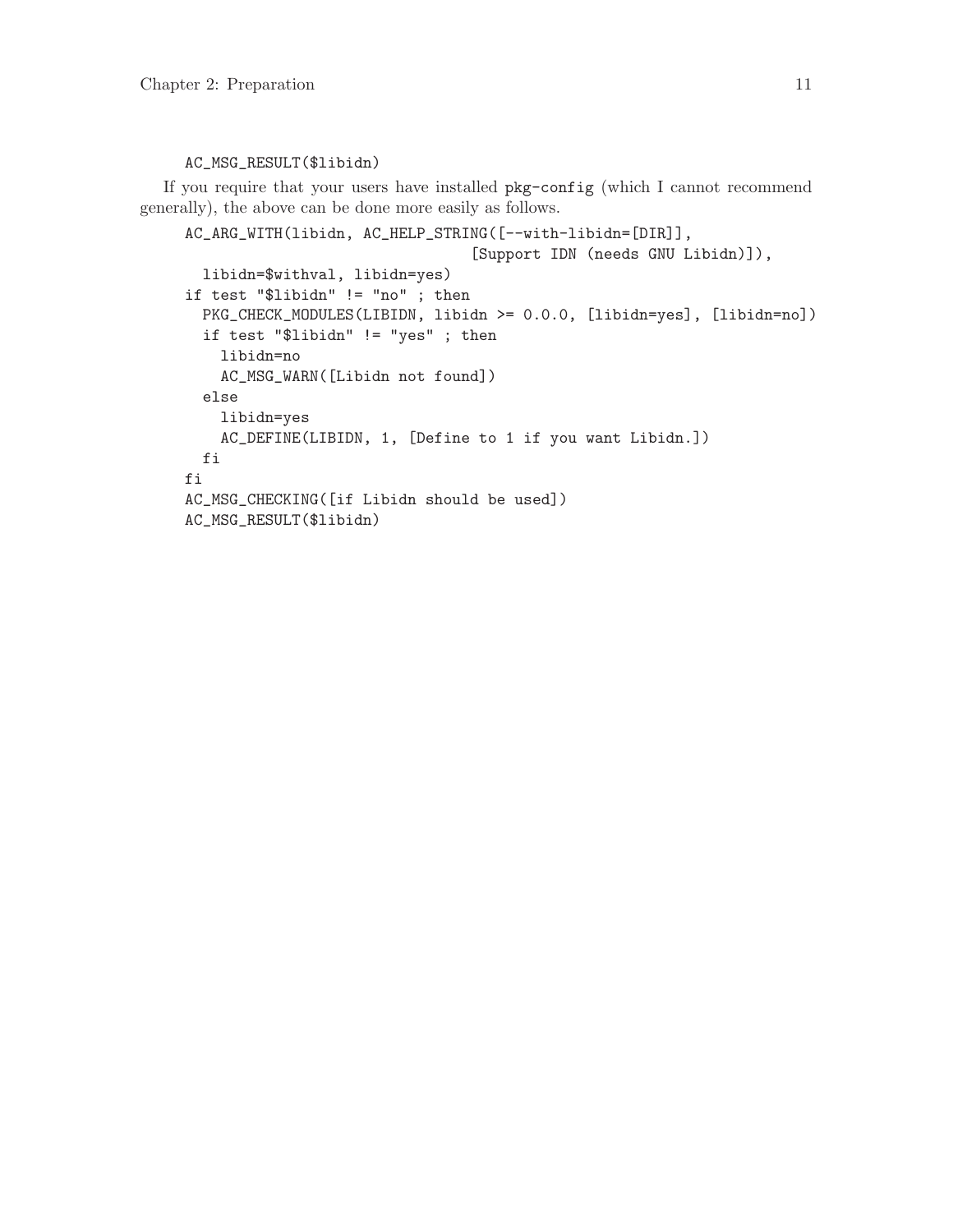# <span id="page-16-0"></span>3 Utility Functions

The rest of this library makes extensive use of Unicode characters. In order to interface this library with the outside world, your application may need to make various Unicode transformations.

### 3.1 Header file stringprep.h

To use the functions explained in this chapter, you need to include the file 'stringprep.h' using:

#include <stringprep.h>

### 3.2 Unicode Encoding Transformation

### stringprep\_unichar\_to\_utf8

```
int stringprep_unichar_to_utf8 (uint32_t c, char * outbuf) [Function]
     c: a ISO10646 character code
```
outbuf : output buffer, must have at least 6 bytes of space. If NULL, the length will be computed and returned and nothing will be written to outbuf.

Converts a single character to UTF-8.

Return value: number of bytes written.

#### stringprep\_utf8\_to\_unichar

```
uint32_t stringprep_utf8_to_unichar (const \ char * p) [Function]
    p: a pointer to Unicode character encoded as UTF-8
```
Converts a sequence of bytes encoded as UTF-8 to a Unicode character. If p does not point to a valid UTF-8 encoded character, results are undefined.

Return value: the resulting character.

#### stringprep\_ucs4\_to\_utf8

```
char * stringprep_ucs4_to_utf8 (const uint32_t * str, ssize_t len, [Function]
         size_t * items\_read, size_t * items\_written)
```
str: a UCS-4 encoded string

len: the maximum length of  $str$  to use. If  $len < 0$ , then the string is terminated with a 0 character.

items read: location to store number of characters read read, or NULL.

items written: location to store number of bytes written or NULL. The value here stored does not include the trailing 0 byte.

Convert a string from a 32-bit fixed width representation as UCS-4. to UTF-8. The result will be terminated with a 0 byte.

Return value: a pointer to a newly allocated UTF-8 string. This value must be freed with free(). If an error occurs, NULL will be returned and error set.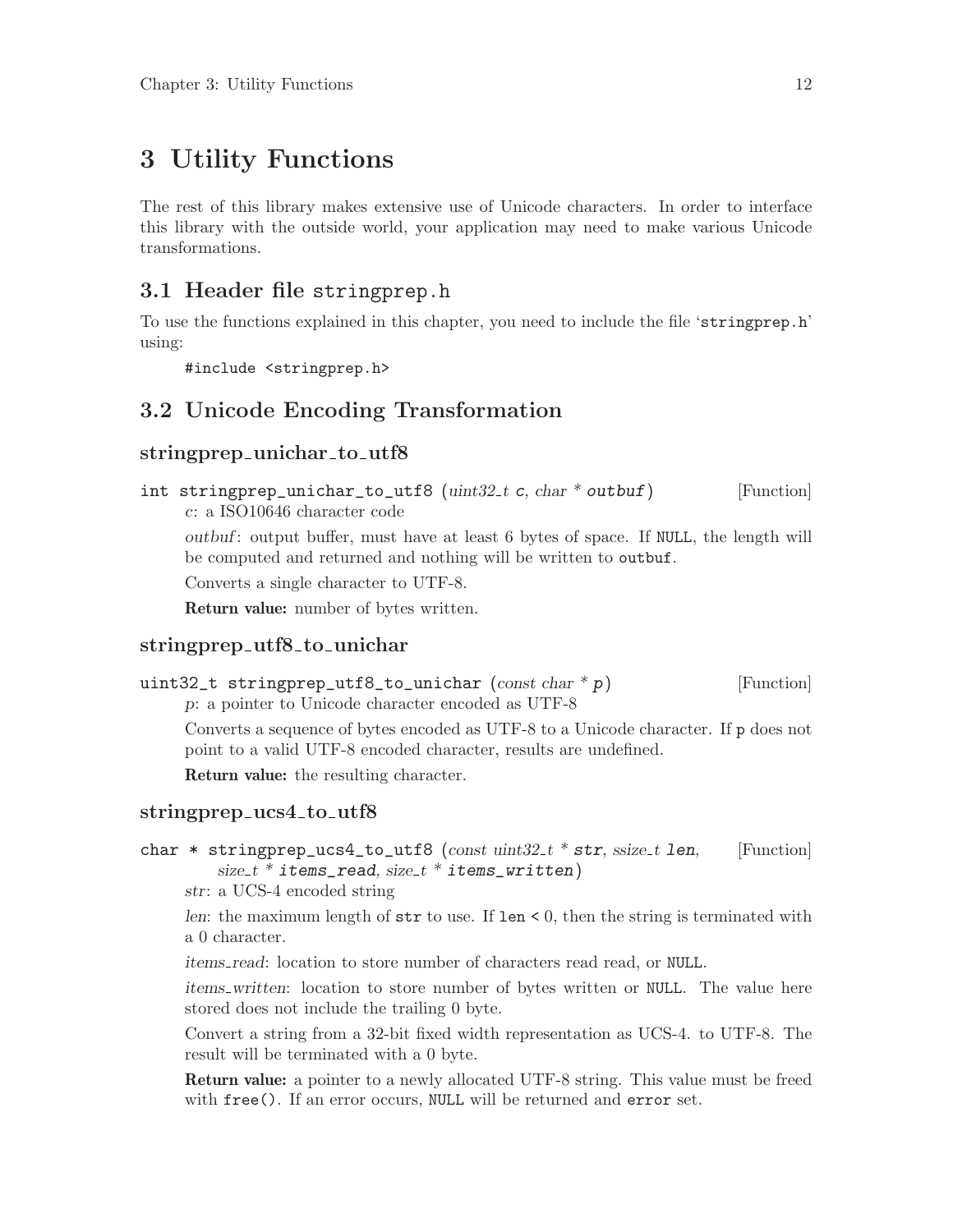#### <span id="page-17-0"></span>stringprep\_utf8\_to\_ucs4

```
uint32_t * stringprep_utf8_to_ucs4 (const char * str, ssize_t len, [Function]
        size_t * items\_written)
```
str: a UTF-8 encoded string

len: the maximum length of  $str$  to use. If  $len < 0$ , then the string is nul-terminated.

items written: location to store the number of characters in the result, or NULL.

Convert a string from UTF-8 to a 32-bit fixed width representation as UCS-4, assuming valid UTF-8 input. This function does no error checking on the input.

Return value: a pointer to a newly allocated UCS-4 string. This value must be freed with free().

### 3.3 Unicode Normalization

#### stringprep\_ucs4\_nfkc\_normalize

```
uint32<sub>_t</sub> * stringprep_ucs4_nfkc_normalize (uint32_t * str, [Function]
         ssize_t len)
```
str: a Unicode string.

len: length of str array, or -1 if str is nul-terminated.

Converts UCS4 string into UTF-8 and runs stringprep\_utf8\_nfkc\_normalize().

Return value: a newly allocated Unicode string, that is the NFKC normalized form of str.

#### stringprep\_utf8\_nfkc\_normalize

char \* stringprep\_utf8\_nfkc\_normalize (const char \* str, ssize\_t [Function] len)

str: a UTF-8 encoded string.

len: length of str, in bytes, or -1 if str is nul-terminated.

Converts a string into canonical form, standardizing such issues as whether a character with an accent is represented as a base character and combining accent or as a single precomposed character.

The normalization mode is NFKC (ALL COMPOSE). It standardizes differences that do not affect the text content, such as the above-mentioned accent representation. It standardizes the "compatibility" characters in Unicode, such as SUPERSCRIPT THREE to the standard forms (in this case DIGIT THREE). Formatting information may be lost but for most text operations such characters should be considered the same. It returns a result with composed forms rather than a maximally decomposed form.

Return value: a newly allocated string, that is the NFKC normalized form of str.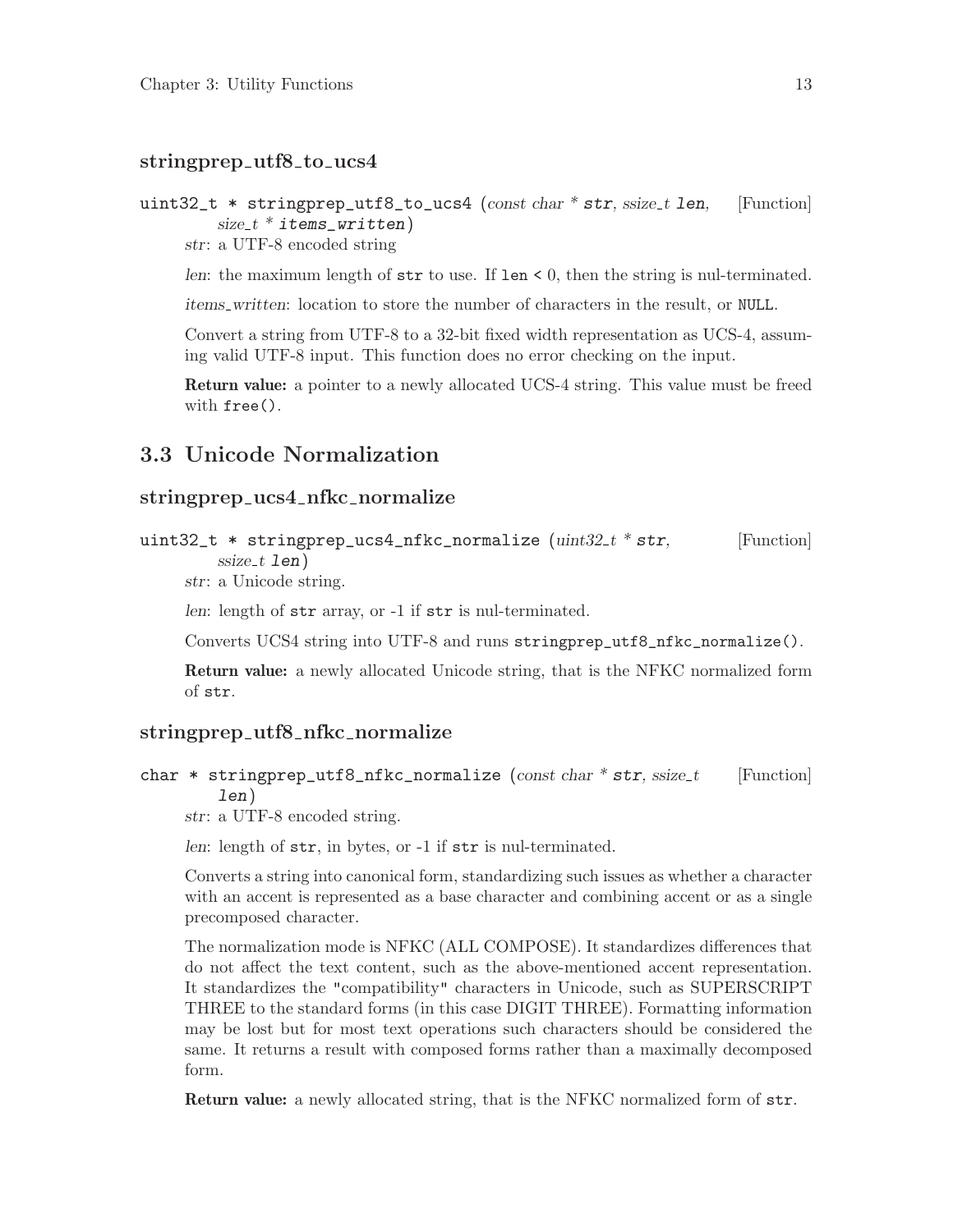### <span id="page-18-0"></span>3.4 Character Set Conversion

#### stringprep locale charset

```
const char * stringprep_locale_charset ( void) [Function]
     Find out current locale charset. The function respect the CHARSET environment
     variable, but typically uses nl langinfo(CODESET) when it is supported. It fall back
     on "ASCII" if CHARSET isn't set and nl langinfo isn't supported or return anything.
     Note that this function return the application's locale's preferred charset (or thread's
     locale's preffered charset, if your system support thread-specific locales). It does not
     return what the system may be using. Thus, if you receive data from external sources
     you cannot in general use this function to guess what charset it is encoded in. Use
     stringprep convert from the external representation into the charset returned by this
     function, to have data in the locale encoding.
```
Return value: Return the character set used by the current locale. It will never return NULL, but use "ASCII" as a fallback.

#### stringprep convert

```
char * stringprep_convert (const char * str, const char * [Function]
```

```
to codeset, const char * from codeset)
```
str: input zero-terminated string.

to codeset: name of destination character set.

from codeset: name of origin character set, as used by str.

Convert the string from one character set to another using the system's iconv() function.

Return value: Returns newly allocated zero-terminated string which is str transcoded into to codeset.

### stringprep\_locale\_to\_utf8

char  $*$  stringprep\_locale\_to\_utf8 (const char  $*$  str) [Function]

str: input zero terminated string.

Convert string encoded in the locale's character set into UTF-8 by using stringprep\_ convert().

Return value: Returns newly allocated zero-terminated string which is str transcoded into UTF-8.

### stringprep\_utf8\_to\_locale

char  $*$  stringprep\_utf8\_to\_locale (const char  $*$  str) [Function] str: input zero terminated string.

Convert string encoded in UTF-8 into the locale's character set by using stringprep\_ convert().

Return value: Returns newly allocated zero-terminated string which is str transcoded into the locale's character set.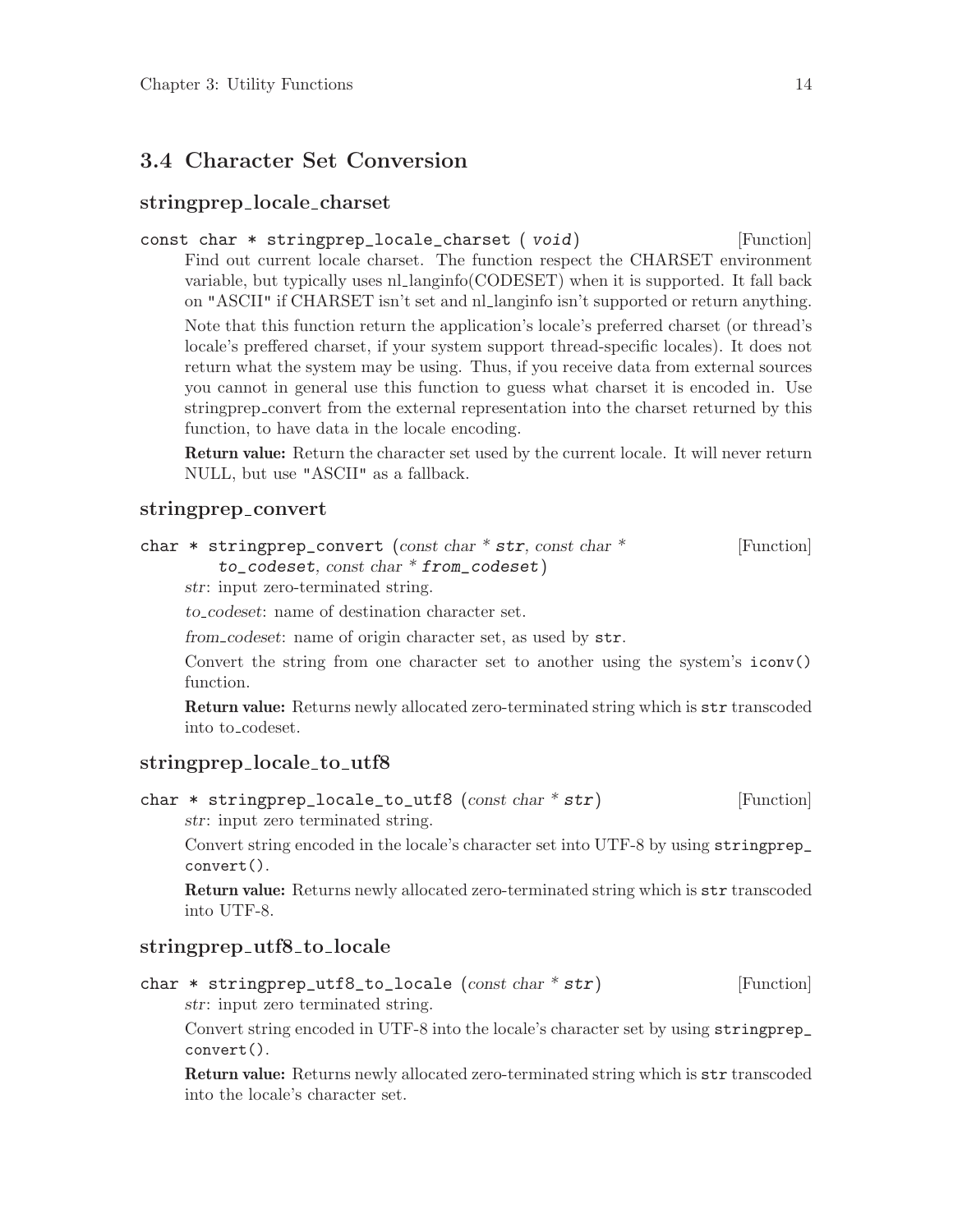# <span id="page-19-0"></span>4 Stringprep Functions

Stringprep describes a framework for preparing Unicode text strings in order to increase the likelihood that string input and string comparison work in ways that make sense for typical users throughout the world. The stringprep protocol is useful for protocol identifier values, company and personal names, internationalized domain names, and other text strings.

### 4.1 Header file stringprep.h

To use the functions explained in this chapter, you need to include the file 'stringprep.h' using:

#include <stringprep.h>

### 4.2 Defining A Stringprep Profile

Further types and structures are defined for applications that want to specify their own stringprep profile. As these are fairly obscure, and by necessity tied to the implementation, we do not document them here. Look into the 'stringprep.h' header file, and the 'profiles.c' source code for the details.

### 4.3 Control Flags

- Stringprep\_profile\_flags STRINGPREP\_NO\_NFKC [Stringprep flags] Disable the NFKC normalization, as well as selecting the non-NFKC case folding tables. Usually the profile specifies BIDI and NFKC settings, and applications should not override it unless in special situations.
- Stringprep\_profile\_flags STRINGPREP\_NO\_BIDI [Stringprep flags] Disable the BIDI step. Usually the profile specifies BIDI and NFKC settings, and applications should not override it unless in special situations.
- Stringprep\_profile\_flags STRINGPREP\_NO\_UNASSIGNED [Stringprep flags] Make the library return with an error if string contains unassigned characters according to profile.

### 4.4 Core Functions

### stringprep<sub>-4i</sub>

int stringprep\_4i  $(uint32_t * ucs4, size_t * len, size_t maxucs4len,$  [Function] Stringprep\_profile\_flags flags, const Stringprep\_profile  $*$  profile) ucs4: input/output array with string to prepare.

len: on input, length of input array with Unicode code points, on exit, length of output array with Unicode code points.

maxucs4len: maximum length of input/output array.

```
flags: a Stringprep_profile_flags value, or 0.
```
profile: pointer to Stringprep\_profile to use.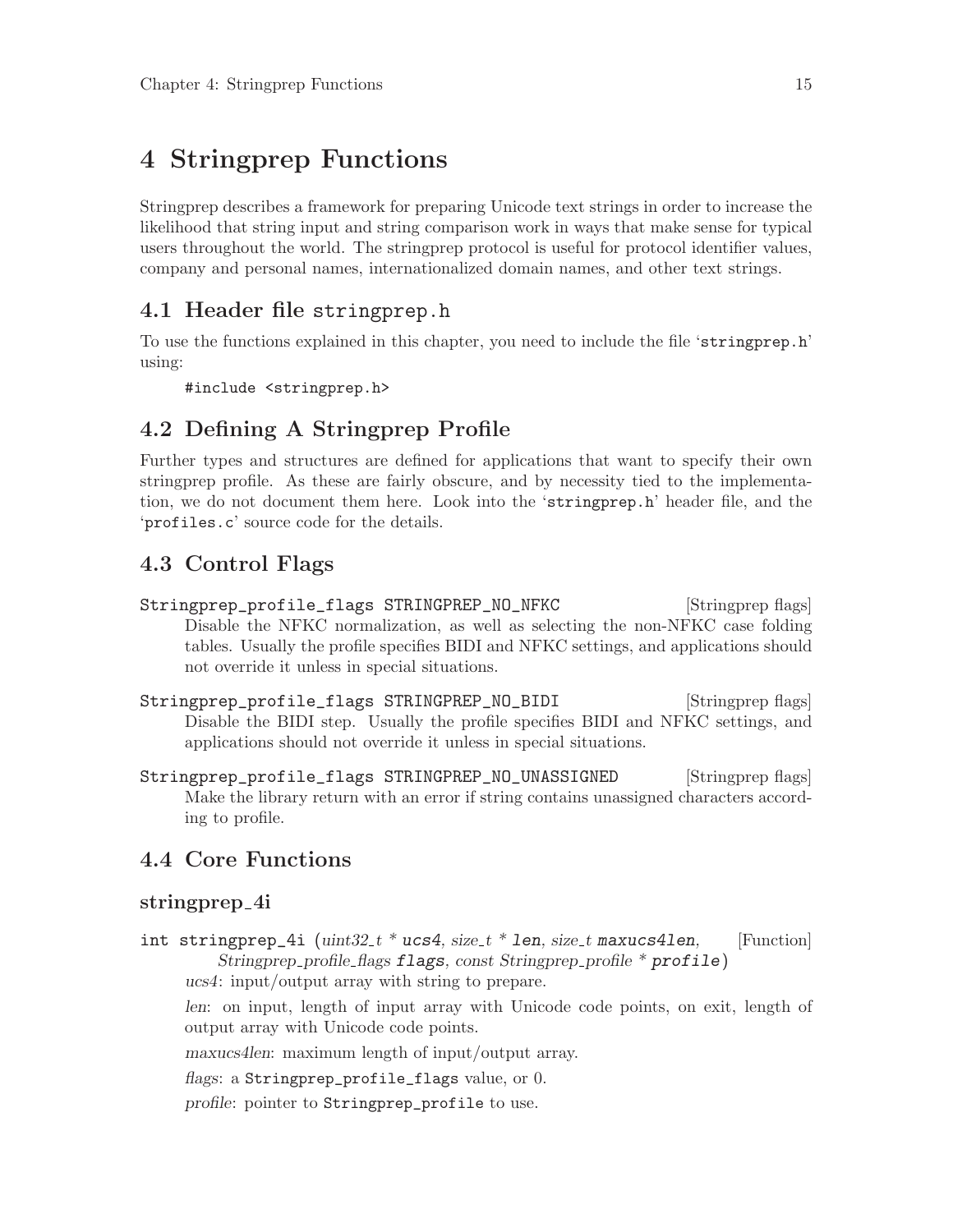Prepare the input UCS-4 string according to the stringprep profile, and write back the result to the input string.

The input is not required to be zero terminated  $(ucs4[len] = 0)$ . The output will not be zero terminated unless  $ucs4[len] = 0$ . Instead, see stringprep\_4zi() if your input is zero terminated or if you want the output to be.

Since the stringprep operation can expand the string, maxucs4len indicate how large the buffer holding the string is. This function will not read or write to code points outside that size.

The flags are one of Stringprep\_profile\_flags values, or 0.

The profile contain the Stringprep\_profile instructions to perform. Your application can define new profiles, possibly re-using the generic stringprep tables that always will be part of the library, or use one of the currently supported profiles.

Return value: Returns STRINGPREP\_OK iff successful, or an Stringprep\_rc error code.

### stringprep<sub>-4zi</sub>

|  | int stringprep_4zi $(\text{uint32}_{t} * \text{ucs4}, \text{size}_{t} \text{ maxucs4len},$ | [Function] |
|--|--------------------------------------------------------------------------------------------|------------|
|  | Stringprep_profile_flags flags, const Stringprep_profile * profile)                        |            |

ucs4: input/output array with zero terminated string to prepare.

maxucs4len: maximum length of input/output array.

flags: a Stringprep\_profile\_flags value, or 0.

profile: pointer to Stringprep\_profile to use.

Prepare the input zero terminated UCS-4 string according to the stringprep profile, and write back the result to the input string.

Since the stringprep operation can expand the string, maxucs4len indicate how large the buffer holding the string is. This function will not read or write to code points outside that size.

The flags are one of Stringprep\_profile\_flags values, or 0.

The profile contain the Stringprep\_profile instructions to perform. Your application can define new profiles, possibly re-using the generic stringprep tables that always will be part of the library, or use one of the currently supported profiles.

Return value: Returns STRINGPREP\_OK iff successful, or an Stringprep\_rc error code.

### stringprep

int stringprep  $(char * in, size_t \text{ maxlen}, Stringprep-profile \text{.} \text{Furction}]$ 

flags, const Stringprep\_profile  $*$  profile)

in: input/ouput array with string to prepare.

maxlen: maximum length of input/output array.

flags: a Stringprep\_profile\_flags value, or 0.

profile: pointer to Stringprep\_profile to use.

Prepare the input zero terminated UTF-8 string according to the stringprep profile, and write back the result to the input string.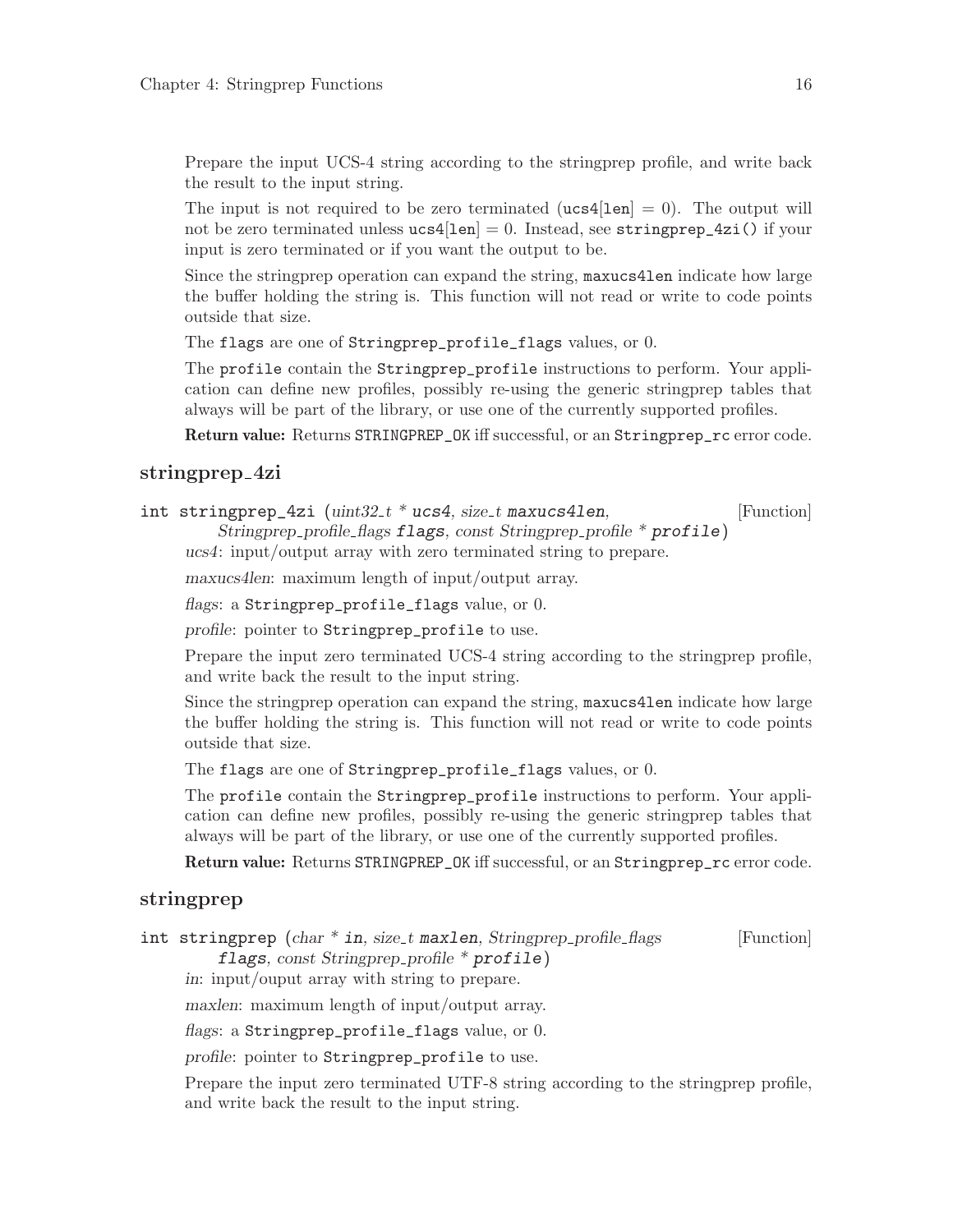<span id="page-21-0"></span>Note that you must convert strings entered in the systems locale into UTF-8 before using this function, see stringprep\_locale\_to\_utf8().

Since the stringprep operation can expand the string, maxlen indicate how large the buffer holding the string is. This function will not read or write to characters outside that size.

The flags are one of Stringprep\_profile\_flags values, or 0.

The profile contain the Stringprep\_profile instructions to perform. Your application can define new profiles, possibly re-using the generic stringprep tables that always will be part of the library, or use one of the currently supported profiles.

Return value: Returns STRINGPREP\_OK iff successful, or an error code.

#### stringprep\_profile

int stringprep\_profile  $(const char * in, char ** out, const char *$  [Function] profile, Stringprep profile flags flags)

in: input array with UTF-8 string to prepare.

out: output variable with pointer to newly allocate string.

profile: name of stringprep profile to use.

flags: a Stringprep\_profile\_flags value, or 0.

Prepare the input zero terminated UTF-8 string according to the stringprep profile, and return the result in a newly allocated variable.

Note that you must convert strings entered in the systems locale into UTF-8 before using this function, see stringprep\_locale\_to\_utf8().

The output out variable must be deallocated by the caller.

The flags are one of Stringprep\_profile\_flags values, or 0.

The profile specifies the name of the stringprep profile to use. It must be one of the internally supported stringprep profiles.

Return value: Returns STRINGPREP\_OK iff successful, or an error code.

### 4.5 Error Handling

#### stringprep strerror

const char  $*$  stringprep\_strerror (Stringprep\_rc  $rc$ ) [Function] rc: a Stringprep\_rc return code.

Convert a return code integer to a text string. This string can be used to output a diagnostic message to the user.

STRINGPREP<sub>-OK</sub>: Successful operation. This value is guaranteed to always be zero, the remaining ones are only guaranteed to hold non-zero values, for logical comparison purposes.

STRINGPREP CONTAINS UNASSIGNED: String contain unassigned Unicode code points, which is forbidden by the profile.

STRINGPREP CONTAINS PROHIBITED: String contain code points prohibited by the profile.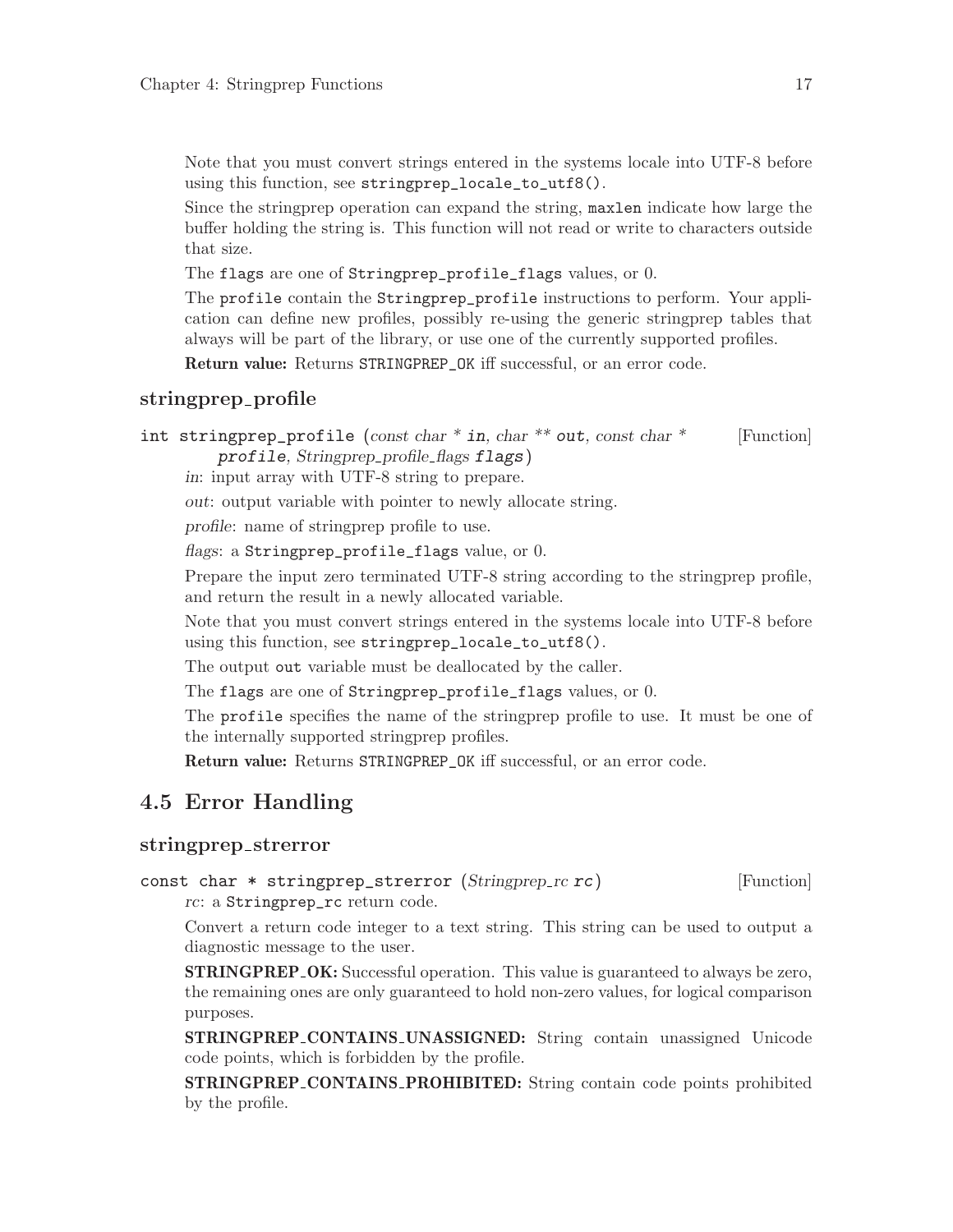<span id="page-22-0"></span>STRINGPREP BIDI BOTH L AND RAL: String contain code points with conflicting bidirection category.

STRINGPREP BIDI LEADTRAIL NOT RAL: Leading and trailing character in string not of proper bidirectional category.

STRINGPREP BIDI CONTAINS PROHIBITED: Contains prohibited code points detected by bidirectional code.

STRINGPREP TOO SMALL BUFFER: Buffer handed to function was too small. This usually indicate a problem in the calling application.

STRINGPREP PROFILE ERROR: The stringprep profile was inconsistent. This usually indicate an internal error in the library.

**STRINGPREP\_FLAG\_ERROR:** The supplied flag conflicted with profile. This usually indicate a problem in the calling application.

STRINGPREP UNKNOWN PROFILE: The supplied profile name was not known to the library.

STRINGPREP NFKC FAILED: The Unicode NFKC operation failed. This usually indicate an internal error in the library.

**STRINGPREP\_MALLOC\_ERROR:** The malloc() was out of memory. This is usually a fatal error.

Return value: Returns a pointer to a statically allocated string containing a description of the error with the return code rc.

### 4.6 Stringprep Profile Macros

int stringprep\_nameprep\_no\_unassigned  $(char * in, int \, maxlen)$  [Function] in: input/ouput array with string to prepare.

maxlen: maximum length of input/output array.

Prepare the input UTF-8 string according to the nameprep profile. The AllowUnassigned flag is false, use stringprep\_nameprep for true AllowUnassigned. Returns 0 iff successful, or an error code.

int stringprep\_iscsi (char \* in, int maxlen) [Function] in: input/ouput array with string to prepare.

maxlen: maximum length of input/output array.

Prepare the input UTF-8 string according to the draft iSCSI stringprep profile. Returns 0 iff successful, or an error code.

int stringprep\_plain (char \* in, int maxlen) [Function] in: input/ouput array with string to prepare.

maxlen: maximum length of input/output array.

Prepare the input UTF-8 string according to the draft SASL ANONYMOUS profile. Returns 0 iff successful, or an error code.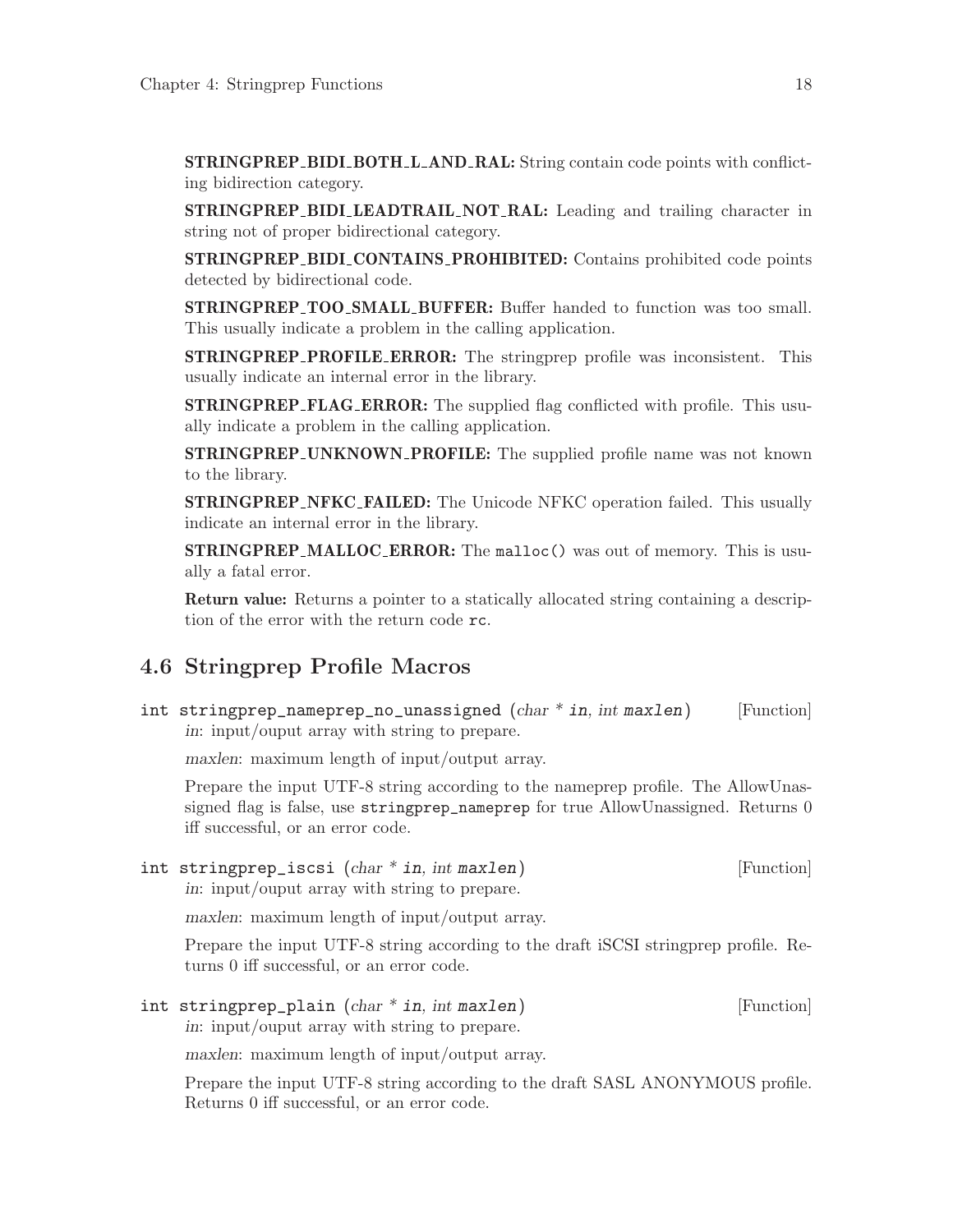| in: input/ouput array with string to prepare.                                                                                                                                 |  |  |  |
|-------------------------------------------------------------------------------------------------------------------------------------------------------------------------------|--|--|--|
| maxlen: maximum length of input/output array.                                                                                                                                 |  |  |  |
| Prepare the input UTF-8 string according to the draft XMPP node identifier profile.<br>Returns 0 iff successful, or an error code.                                            |  |  |  |
| int stringprep_xmpp_resourceprep $(char * in, int \, maxlen)$<br>[Function]<br>in: input/ouput array with string to prepare.<br>maxlen: maximum length of input/output array. |  |  |  |
| Prepare the input UTF-8 string according to the draft XMPP resource identifier<br>profile. Returns 0 iff successful, or an error code.                                        |  |  |  |
|                                                                                                                                                                               |  |  |  |

int stringprep\_xmpp\_nodeprep  $(char * in, int maxlen)$  [Function]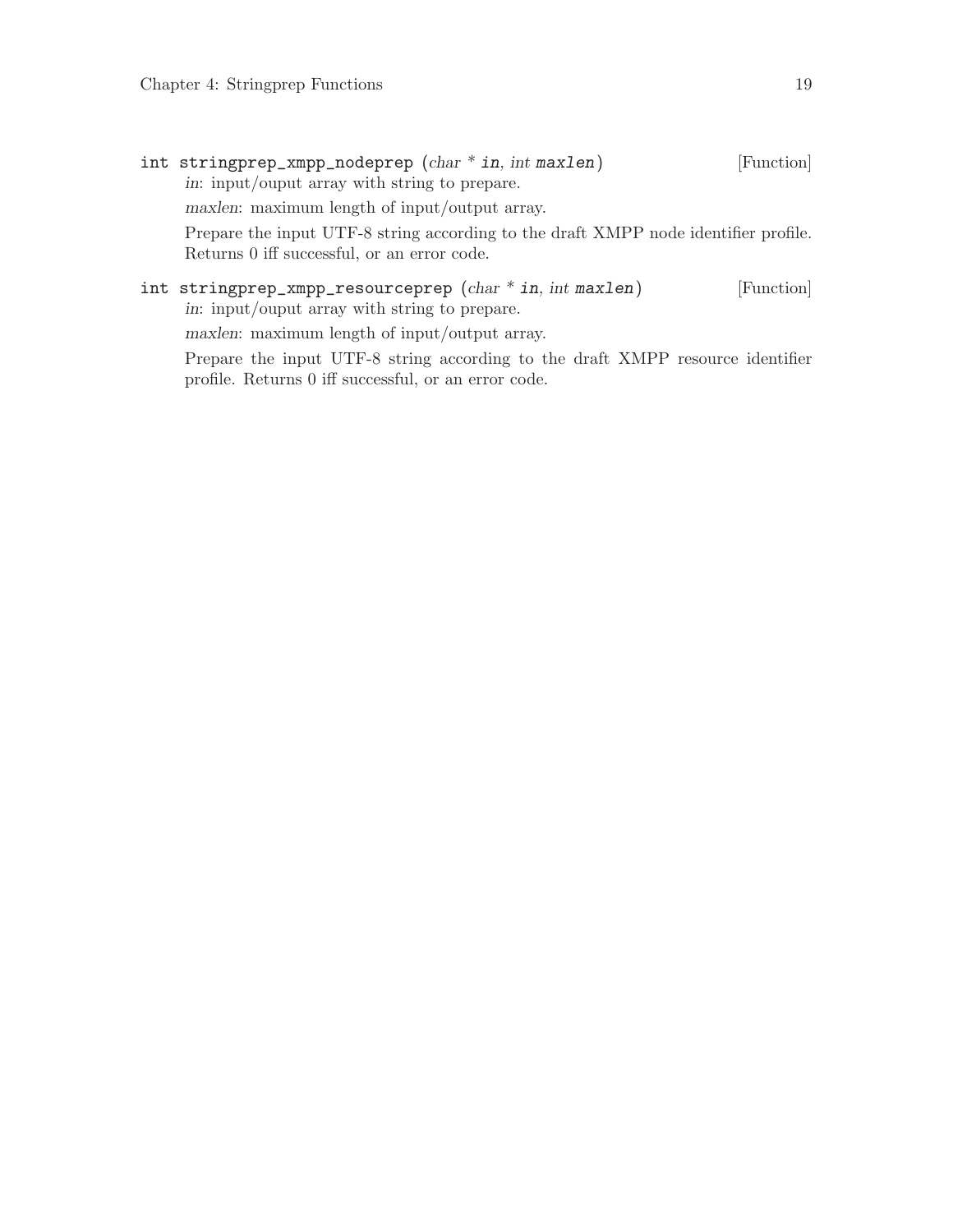# <span id="page-24-0"></span>5 Punycode Functions

Punycode is a simple and efficient transfer encoding syntax designed for use with Internationalized Domain Names in Applications. It uniquely and reversibly transforms a Unicode string into an ASCII string. ASCII characters in the Unicode string are represented literally, and non-ASCII characters are represented by ASCII characters that are allowed in host name labels (letters, digits, and hyphens). A general algorithm called Bootstring allows a string of basic code points to uniquely represent any string of code points drawn from a larger set. Punycode is an instance of Bootstring that uses particular parameter values, appropriate for IDNA.

### 5.1 Header file punycode.h

To use the functions explained in this chapter, you need to include the file 'punycode.h' using:

#include <punycode.h>

### 5.2 Unicode Code Point Data Type

The punycode function uses a special type to denote Unicode code points. It is guaranteed to always be a 32 bit unsigned integer.

uint32\_t punycode\_uint [Punycode Unicode code point]

A unsigned integer that hold Unicode code points.

### 5.3 Core Functions

Note that the current implementation will fail if the input\_length exceed 4294967295 (the size of punycode\_uint). This restriction may be removed in the future. Meanwhile applications are encouraged to not depend on this problem, and use sizeof to initialize input\_length and output\_length.

The functions provided are the following two entry points:

### punycode encode

int punycode\_encode (size\_t input\_length, const punycode\_uint  $\lceil \rceil$  [Function] input, const unsigned char  $\parallel$  case\_flags, size\_t \* output\_length, char  $\parallel$ output)

input length: The number of code points in the input array and the number of flags in the case\_flags array.

input: An array of code points. They are presumed to be Unicode code points, but that is not strictly REQUIRED. The array contains code points, not code units. UTF-16 uses code units D800 through DFFF to refer to code points 10000..10FFFF. The code points D800..DFFF do not occur in any valid Unicode string. The code points that can occur in Unicode strings (0..D7FF and E000..10FFFF) are also called Unicode scalar values.

case flags: A NULL pointer or an array of boolean values parallel to the input array. Nonzero (true, flagged) suggests that the corresponding Unicode character be forced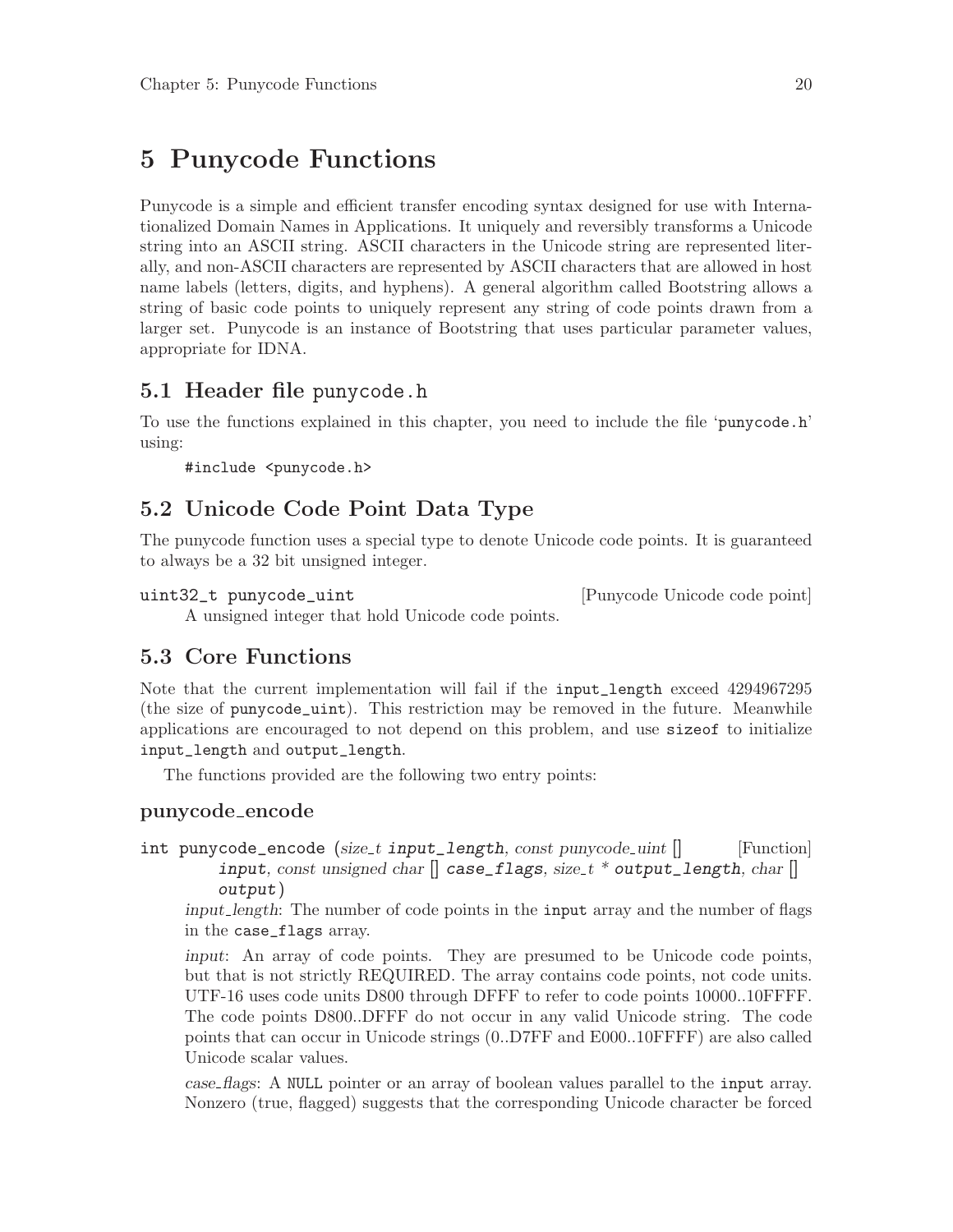to uppercase after being decoded (if possible), and zero (false, unflagged) suggests that it be forced to lowercase (if possible). ASCII code points (0..7F) are encoded literally, except that ASCII letters are forced to uppercase or lowercase according to the corresponding case flags. If case\_flags is a NULL pointer then ASCII letters are left as they are, and other code points are treated as unflagged.

output length: The caller passes in the maximum number of ASCII code points that it can receive. On successful return it will contain the number of ASCII code points actually output.

output: An array of ASCII code points. It is \*not\* null-terminated; it will contain zeros if and only if the input contains zeros. (Of course the caller can leave room for a terminator and add one if needed.)

Converts a sequence of code points (presumed to be Unicode code points) to Punycode.

Return value: The return value can be any of the Punycode\_status values defined above except PUNYCODE\_BAD\_INPUT. If not PUNYCODE\_SUCCESS, then output\_size and output might contain garbage.

#### punycode decode

int punycode\_decode (size\_t input\_length, const char  $\parallel$  input, size\_t [Function] \* output\_length,  $p$ unycode\_uint  $\parallel$  output, unsigned char  $\parallel$  case\_flags) input length: The number of ASCII code points in the input array.

input: An array of ASCII code points (0..7F).

output length: The caller passes in the maximum number of code points that it can receive into the output array (which is also the maximum number of flags that it can receive into the case\_flags array, if case\_flags is not a NULL pointer). On successful return it will contain the number of code points actually output (which is also the number of flags actually output, if case flags is not a null pointer). The decoder will never need to output more code points than the number of ASCII code points in the input, because of the way the encoding is defined. The number of code points output cannot exceed the maximum possible value of a punycode uint, even if the supplied output\_length is greater than that.

output: An array of code points like the input argument of punycode\_encode() (see above).

case flags: A NULL pointer (if the flags are not needed by the caller) or an array of boolean values parallel to the output array. Nonzero (true, flagged) suggests that the corresponding Unicode character be forced to uppercase by the caller (if possible), and zero (false, unflagged) suggests that it be forced to lowercase (if possible). ASCII code points (0..7F) are output already in the proper case, but their flags will be set appropriately so that applying the flags would be harmless.

Converts Punycode to a sequence of code points (presumed to be Unicode code points).

Return value: The return value can be any of the Punycode\_status values defined above. If not PUNYCODE\_SUCCESS, then output\_length, output, and case\_flags might contain garbage.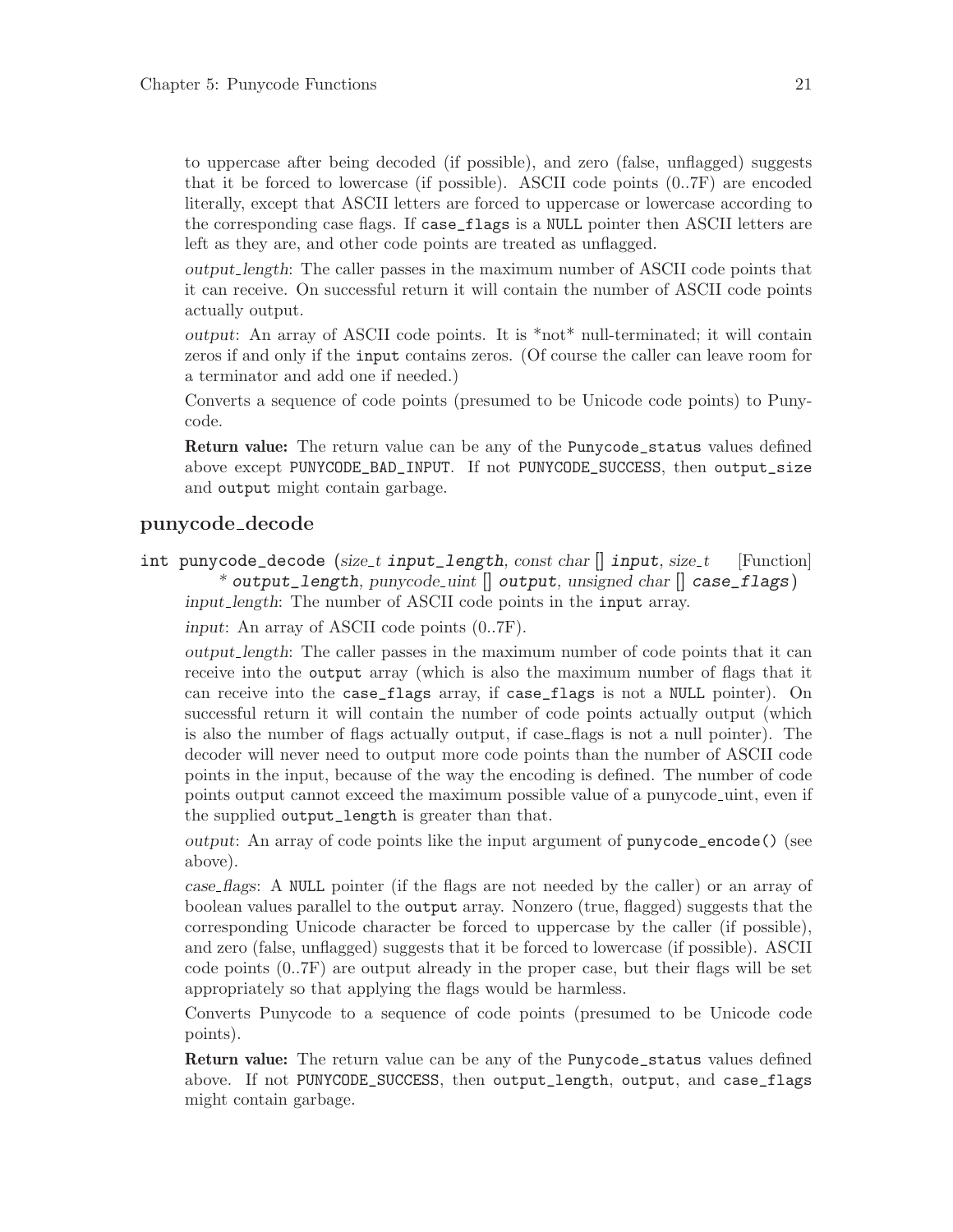### <span id="page-26-0"></span>5.4 Error Handling

#### punycode strerror

const char \* punycode\_strerror (Punycode\_status rc) [Function] rc: an Punycode\_status return code.

Convert a return code integer to a text string. This string can be used to output a diagnostic message to the user.

PUNYCODE SUCCESS: Successful operation. This value is guaranteed to always be zero, the remaining ones are only guaranteed to hold non-zero values, for logical comparison purposes.

PUNYCODE\_BAD\_INPUT: Input is invalid.

PUNYCODE\_BIG\_OUTPUT: Output would exceed the space provided.

PUNYCODE OVERFLOW: Input needs wider integers to process.

Return value: Returns a pointer to a statically allocated string containing a description of the error with the return code rc.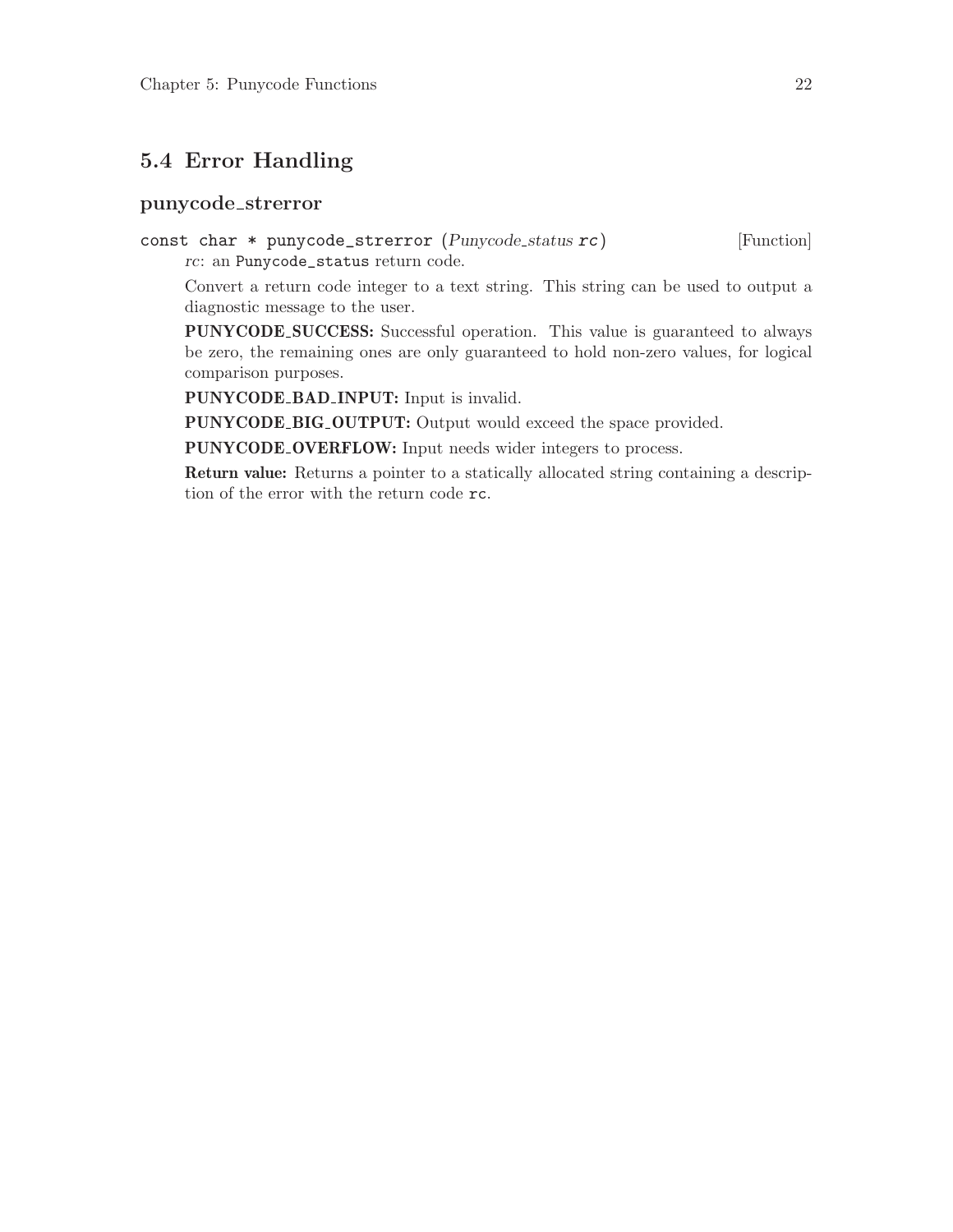# <span id="page-27-0"></span>6 IDNA Functions

Until now, there has been no standard method for domain names to use characters outside the ASCII repertoire. The IDNA document defines internationalized domain names (IDNs) and a mechanism called IDNA for handling them in a standard fashion. IDNs use characters drawn from a large repertoire (Unicode), but IDNA allows the non-ASCII characters to be represented using only the ASCII characters already allowed in so-called host names today. This backward-compatible representation is required in existing protocols like DNS, so that IDNs can be introduced with no changes to the existing infrastructure. IDNA is only meant for processing domain names, not free text.

### 6.1 Header file idna.h

To use the functions explained in this chapter, you need to include the file 'idna.h' using:

#include <idna.h>

### 6.2 Control Flags

The IDNA flags parameter can take on the following values, or a bit-wise inclusive or of any subset of the parameters:

| Idna_flags IDNA_ALLOW_UNASSIGNED      | [Return code] |
|---------------------------------------|---------------|
| Allow unassigned Unicode code points. |               |
|                                       |               |
| Idna_flags IDNA_USE_STD3_ASCII_RULES  | [Return code] |

Check output to make sure it is a STD3 conforming host name.

### 6.3 Prefix String

#define IDNA\_ACE\_PREFIX [Macro] String with the official IDNA prefix, xn--.

### 6.4 Core Functions

The idea behind the IDNA function names are as follows: the idna\_to\_ascii\_4i and idna\_ to\_unicode\_44i functions are the core IDNA primitives. The 4 indicate that the function takes UCS-4 strings (i.e., Unicode code points encoded in a 32-bit unsigned integer type) of the specified length. The i indicate that the data is written "inline" into the buffer. This means the caller is responsible for allocating (and deallocating) the string, and providing the library with the allocated length of the string. The output length is written in the output length variable. The remaining functions all contain the z indicator, which means the strings are zero terminated. All output strings are allocated by the library, and must be deallocated by the caller. The 4 indicator again means that the string is UCS-4, the 8 means the strings are UTF-8 and the l indicator means the strings are encoded in the encoding used by the current locale.

The functions provided are the following entry points: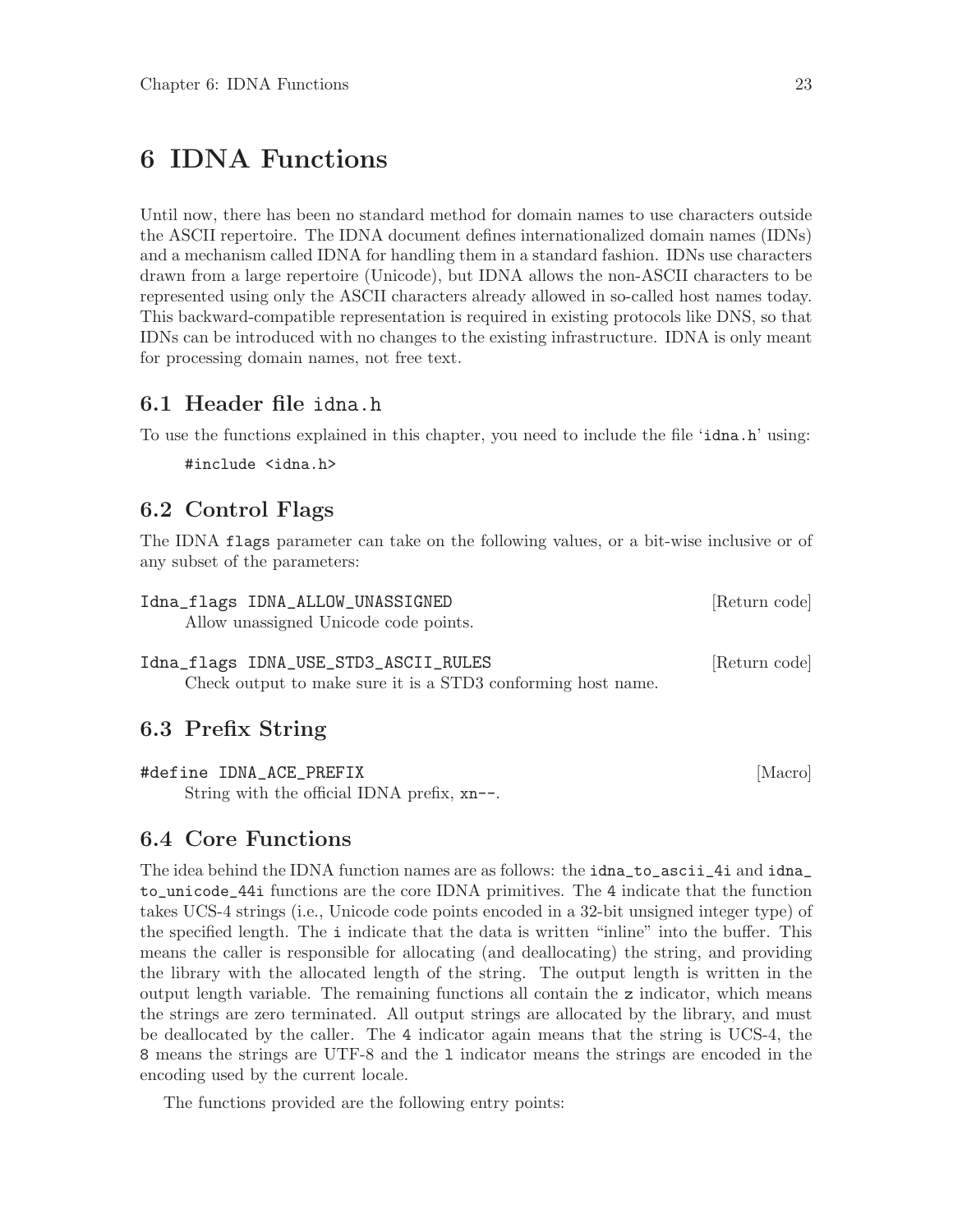#### idna to ascii 4i

#### int idna\_to\_ascii\_4i  $(const \;uint32_t * in, \; size_t \; inlen, \; char * out,$  [Function] int flags)

in: input array with unicode code points.

inlen: length of input array with unicode code points.

out: output zero terminated string that must have room for at least 63 characters plus the terminating zero.

flags: an Idna\_flags value, e.g., IDNA\_ALLOW\_UNASSIGNED or IDNA\_USE\_STD3\_ ASCII\_RULES.

The ToASCII operation takes a sequence of Unicode code points that make up one label and transforms it into a sequence of code points in the ASCII range (0..7F). If ToASCII succeeds, the original sequence and the resulting sequence are equivalent labels.

It is important to note that the ToASCII operation can fail. ToASCII fails if any step of it fails. If any step of the ToASCII operation fails on any label in a domain name, that domain name MUST NOT be used as an internationalized domain name. The method for deadling with this failure is application-specific.

The inputs to ToASCII are a sequence of code points, the AllowUnassigned flag, and the UseSTD3ASCIIRules flag. The output of ToASCII is either a sequence of ASCII code points or a failure condition.

ToASCII never alters a sequence of code points that are all in the ASCII range to begin with (although it could fail). Applying the ToASCII operation multiple times has exactly the same effect as applying it just once.

Return value: Returns 0 on success, or an Idna\_rc error code.

#### idna to unicode 44i

int idna\_to\_unicode\_44i  $(const \;uint32_t * in, size_t \; intent11en, \;uint32_t$  [Function]  $*$  out, size\_t  $*$  outlen, int flags)

in: input array with unicode code points.

inlen: length of input array with unicode code points.

out: output array with unicode code points.

outlen: on input, maximum size of output array with unicode code points, on exit, actual size of output array with unicode code points.

flags: an Idna\_flags value, e.g., IDNA\_ALLOW\_UNASSIGNED or IDNA\_USE\_STD3\_ ASCII\_RULES.

The ToUnicode operation takes a sequence of Unicode code points that make up one label and returns a sequence of Unicode code points. If the input sequence is a label in ACE form, then the result is an equivalent internationalized label that is not in ACE form, otherwise the original sequence is returned unaltered.

ToUnicode never fails. If any step fails, then the original input sequence is returned immediately in that step.

The Punycode decoder can never output more code points than it inputs, but Nameprep can, and therefore ToUnicode can. Note that the number of octets needed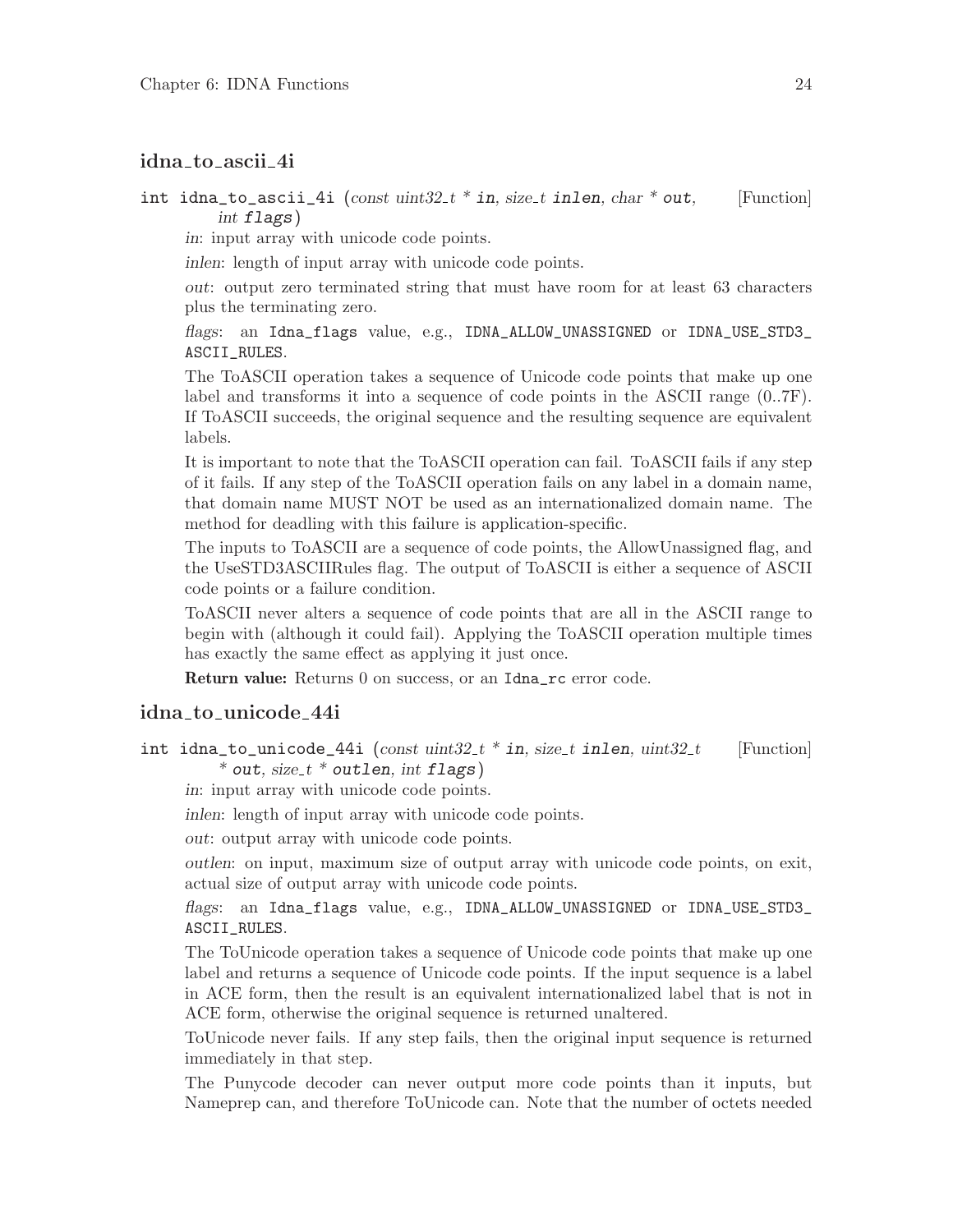<span id="page-29-0"></span>to represent a sequence of code points depends on the particular character encoding used.

The inputs to ToUnicode are a sequence of code points, the AllowUnassigned flag, and the UseSTD3ASCIIRules flag. The output of ToUnicode is always a sequence of Unicode code points.

Return value: Returns Idna\_rc error condition, but it must only be used for debugging purposes. The output buffer is always guaranteed to contain the correct data according to the specification (sans malloc induced errors). NB! This means that you normally ignore the return code from this function, as checking it means breaking the standard.

### 6.5 Simplified ToASCII Interface

#### idna to ascii 4z

int idna\_to\_ascii\_4z  $(const \;uint32_t * input, char ** output, int$  [Function] flags)

input: zero terminated input Unicode string.

output: pointer to newly allocated output string.

flags: an Idna\_flags value, e.g., IDNA\_ALLOW\_UNASSIGNED or IDNA\_USE\_STD3\_ ASCII\_RULES.

Convert UCS-4 domain name to ASCII string. The domain name may contain several labels, separated by dots. The output buffer must be deallocated by the caller.

Return value: Returns IDNA\_SUCCESS on success, or error code.

#### idna to ascii 8z

int idna\_to\_ascii\_8z (const char  $*$  input, char  $**$  output, int [Function] flags)

input: zero terminated input UTF-8 string.

output: pointer to newly allocated output string.

flags: an Idna\_flags value, e.g., IDNA\_ALLOW\_UNASSIGNED or IDNA\_USE\_STD3\_ ASCII\_RULES.

Convert UTF-8 domain name to ASCII string. The domain name may contain several labels, separated by dots. The output buffer must be deallocated by the caller.

Return value: Returns IDNA\_SUCCESS on success, or error code.

#### idna to ascii lz

int idna\_to\_ascii\_lz  $(const \ char * input, char ** output, int$  [Function] flags)

input: zero terminated input string encoded in the current locale's character set. output: pointer to newly allocated output string.

flags: an Idna\_flags value, e.g., IDNA\_ALLOW\_UNASSIGNED or IDNA\_USE\_STD3\_ ASCII\_RULES.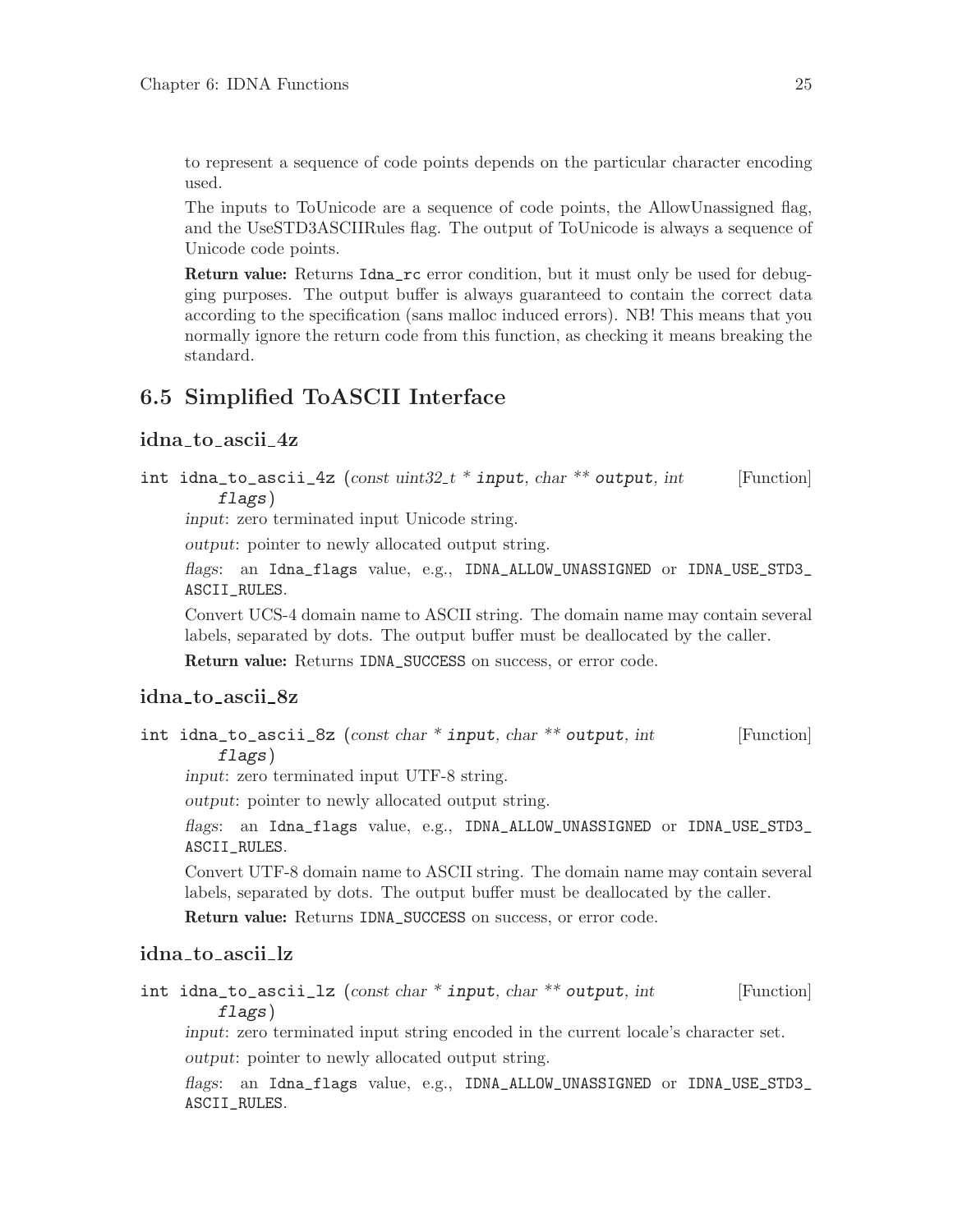<span id="page-30-0"></span>Convert domain name in the locale's encoding to ASCII string. The domain name may contain several labels, separated by dots. The output buffer must be deallocated by the caller.

Return value: Returns IDNA\_SUCCESS on success, or error code.

### 6.6 Simplified ToUnicode Interface

#### idna to unicode 4z4z

```
int idna_to_unicode_4z4z (const \;uint32_t * input, \;uint32_t * * \; [Function])output, int flags)
```
input: zero-terminated Unicode string.

output: pointer to newly allocated output Unicode string.

flags: an Idna\_flags value, e.g., IDNA\_ALLOW\_UNASSIGNED or IDNA\_USE\_STD3\_ ASCII\_RULES.

Convert possibly ACE encoded domain name in UCS-4 format into a UCS-4 string. The domain name may contain several labels, separated by dots. The output buffer must be deallocated by the caller.

Return value: Returns IDNA\_SUCCESS on success, or error code.

#### idna to unicode 8z4z

int idna\_to\_unicode\_8z4z (const char \* input, uint $32_t$  \*\* output, [Function] int flags)

input: zero-terminated UTF-8 string.

output: pointer to newly allocated output Unicode string.

flags: an Idna\_flags value, e.g., IDNA\_ALLOW\_UNASSIGNED or IDNA\_USE\_STD3\_ ASCII\_RULES.

Convert possibly ACE encoded domain name in UTF-8 format into a UCS-4 string. The domain name may contain several labels, separated by dots. The output buffer must be deallocated by the caller.

Return value: Returns IDNA\_SUCCESS on success, or error code.

#### idna to unicode 8z8z

int idna\_to\_unicode\_8z8z (const char  $*$  input, char  $**$  output, int [Function] flags)

input: zero-terminated UTF-8 string.

output: pointer to newly allocated output UTF-8 string.

flags: an Idna\_flags value, e.g., IDNA\_ALLOW\_UNASSIGNED or IDNA\_USE\_STD3\_ ASCII\_RULES.

Convert possibly ACE encoded domain name in UTF-8 format into a UTF-8 string. The domain name may contain several labels, separated by dots. The output buffer must be deallocated by the caller.

Return value: Returns IDNA\_SUCCESS on success, or error code.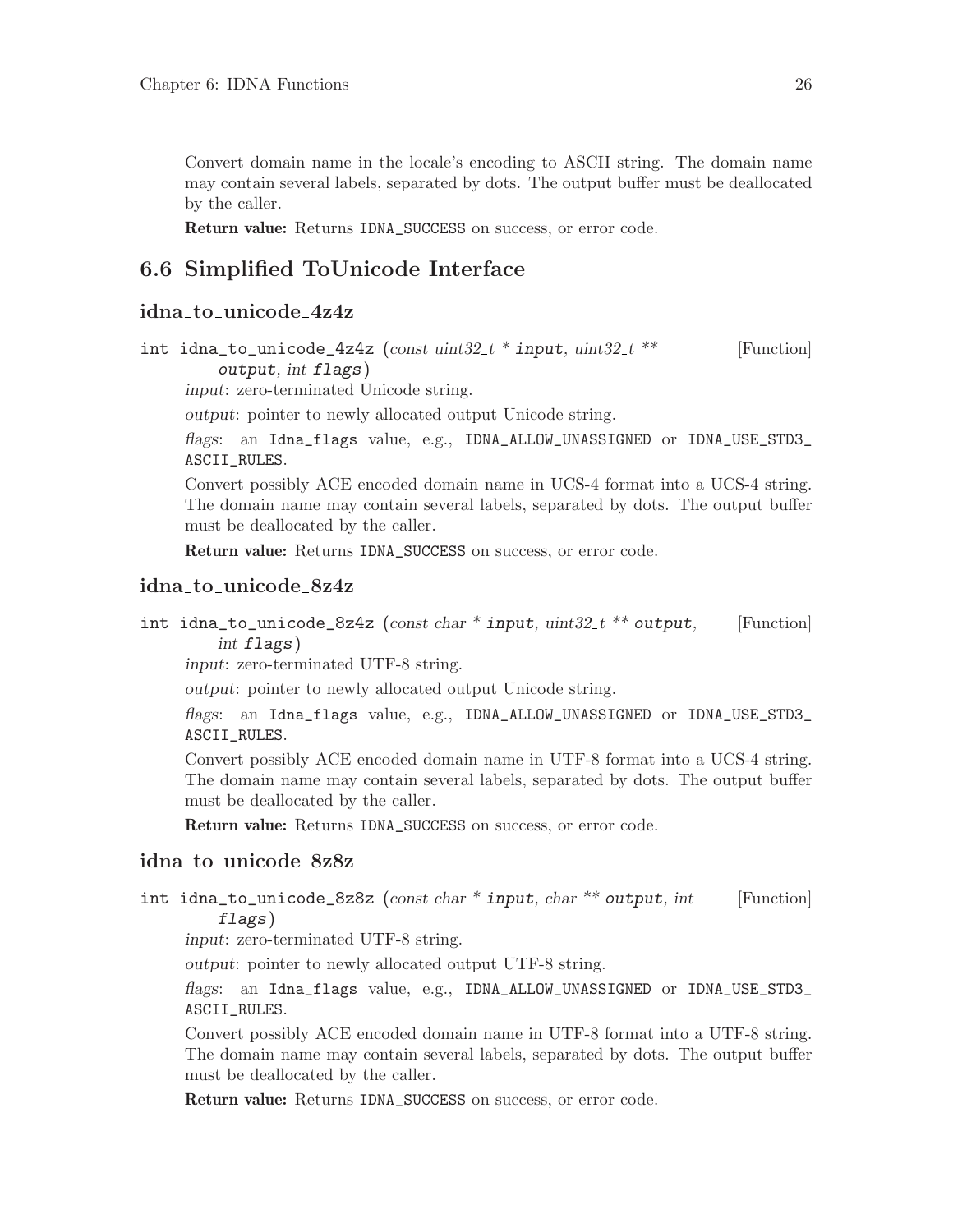### <span id="page-31-0"></span>idna to unicode 8zlz

int idna\_to\_unicode\_8zlz (const char  $*$  input, char  $**$  output, int [Function] flags)

input: zero-terminated UTF-8 string.

output: pointer to newly allocated output string encoded in the current locale's character set.

flags: an Idna\_flags value, e.g., IDNA\_ALLOW\_UNASSIGNED or IDNA\_USE\_STD3\_ ASCII\_RULES.

Convert possibly ACE encoded domain name in UTF-8 format into a string encoded in the current locale's character set. The domain name may contain several labels, separated by dots. The output buffer must be deallocated by the caller.

Return value: Returns IDNA\_SUCCESS on success, or error code.

#### idna to unicode lzlz

int idna\_to\_unicode\_lzlz  $(const char * input, char ** output, int$  [Function] flags)

input: zero-terminated string encoded in the current locale's character set.

output: pointer to newly allocated output string encoded in the current locale's character set.

flags: an Idna\_flags value, e.g., IDNA\_ALLOW\_UNASSIGNED or IDNA\_USE\_STD3\_ ASCII\_RULES.

Convert possibly ACE encoded domain name in the locale's character set into a string encoded in the current locale's character set. The domain name may contain several labels, separated by dots. The output buffer must be deallocated by the caller.

Return value: Returns IDNA\_SUCCESS on success, or error code.

### 6.7 Error Handling

#### idna strerror

const char  $*$  idna strerror  $(Idna<sub>-rc</sub> rc)$  [Function]

rc: an Idna\_rc return code.

Convert a return code integer to a text string. This string can be used to output a diagnostic message to the user.

IDNA SUCCESS: Successful operation. This value is guaranteed to always be zero, the remaining ones are only guaranteed to hold non-zero values, for logical comparison purposes.

IDNA STRINGPREP ERROR: Error during string preparation.

IDNA PUNYCODE ERROR: Error during punycode operation.

IDNA CONTAINS NON LDH: For IDNA USE STD3 ASCII RULES, indicate that the string contains non-LDH ASCII characters.

IDNA CONTAINS MINUS: For IDNA USE STD3 ASCII RULES, indicate that the string contains a leading or trailing hyphen-minus (U+002D).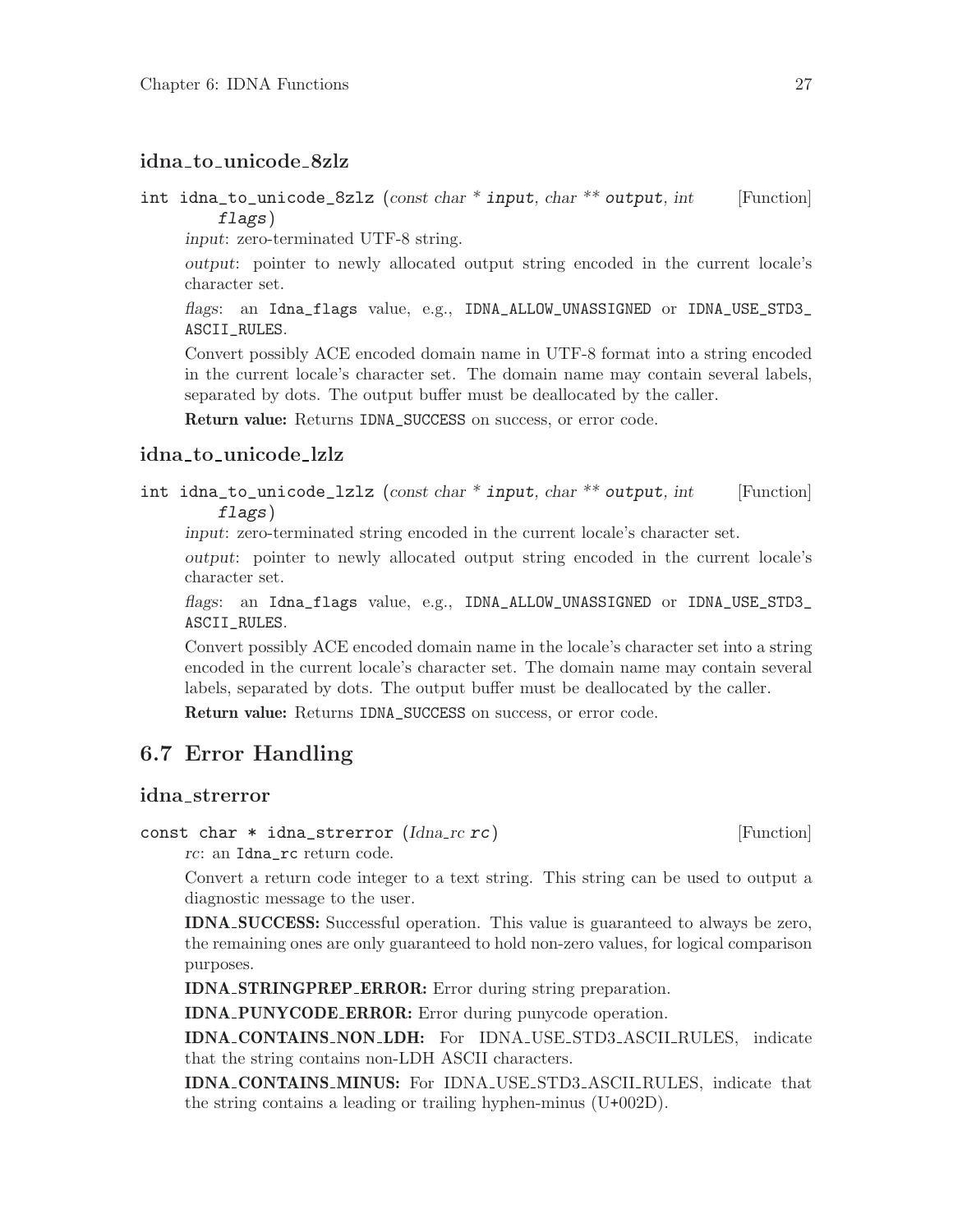IDNA INVALID LENGTH: The final output string is not within the (inclusive) range 1 to 63 characters.

IDNA NO ACE PREFIX: The string does not contain the ACE prefix (for ToUnicode).

IDNA ROUNDTRIP VERIFY ERROR: The ToASCII operation on output string does not equal the input.

IDNA CONTAINS ACE PREFIX: The input contains the ACE prefix (for ToASCII).

IDNA ICONV ERROR: Could not convert string in locale encoding.

IDNA MALLOC ERROR: Could not allocate buffer (this is typically a fatal error).

IDNA DLOPEN ERROR: Could not dlopen the libcidn DSO (only used internally in libc).

Return value: Returns a pointer to a statically allocated string containing a description of the error with the return code rc.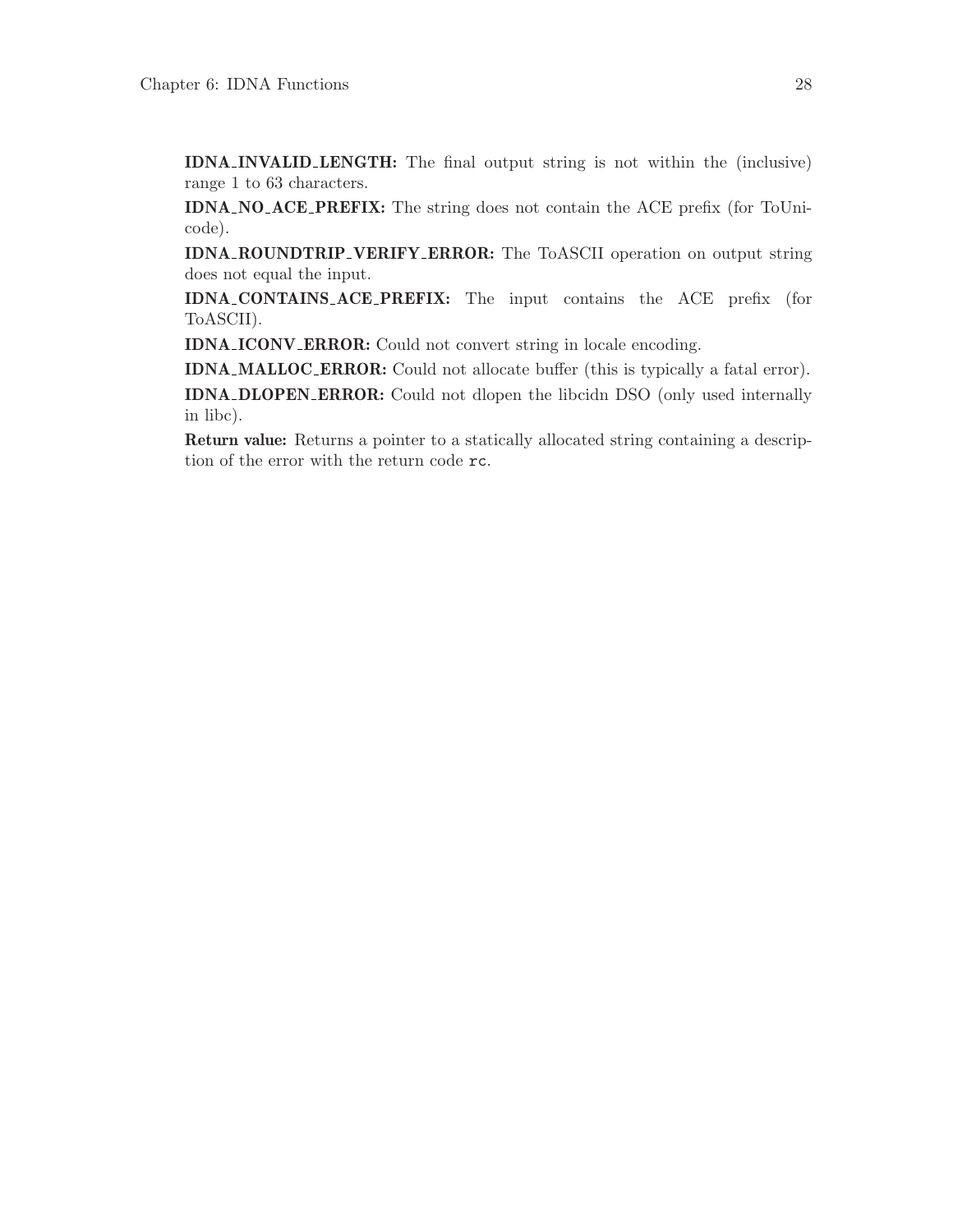# <span id="page-33-0"></span>7 TLD Functions

Organizations that manage some Top Level Domains (TLDs) have published tables with characters they accept within the domain. The reason may be to reduce complexity that come from using the full Unicode range, and to protect themselves from future (backwards incompatible) changes in the IDN or Unicode specifications. Libidn implement an infrastructure for defining and checking strings against such tables. Libidn also ship some tables from TLDs that we have managed to get permission to use them from. Because these tables are even less static than Unicode or StringPrep tables, it is likely that they will be updated from time to time (even in backwards incompatibe ways). The Libidn interface provide a "version" field for each TLD table, which can be compared for equality to guarantee the same operation over time.

From a design point of view, you can regard the TLD tables for IDN as the "localization" step that come after the "internationalization" step provided by the IETF standards.

The TLD functionality rely on up-to-date tables. The latest version of Libidn aim to provide these, but tables with unclear copying conditions, or generally experimental tables, are not included. Some such tables can be found at <http://tldchk.berlios.de>.

### 7.1 Header file tld.h

To use the functions explained in this chapter, you need to include the file 'tld.h' using: #include <tld.h>

### 7.2 Core Functions

#### tld check 4t

int tld\_check\_4t (const uint32 t \* in, size t inlen, size t \* errpos, [Function] const Tld\_table  $*$  tld)

in: Array of unicode code points to process. Does not need to be zero terminated. inlen: Number of unicode code points.

errpos: Position of offending character is returned here.

tld: A Tld\_table data structure representing the restrictions for which the input should be tested.

Test each of the code points in in for whether or not they are allowed by the data structure in tld, return the position of the first character for which this is not the case in errpos.

Return value: Returns the Tld\_rc value TLD\_SUCCESS if all code points are valid or when tld is null, TLD\_INVALID if a character is not allowed, or additional error codes on general failure conditions.

#### tld check 4tz

int tld\_check\_4tz (const  $uint32_t * in$ , size t \* errpos, const [Function]  $Tld\_table * tld)$ 

in: Zero terminated array of unicode code points to process.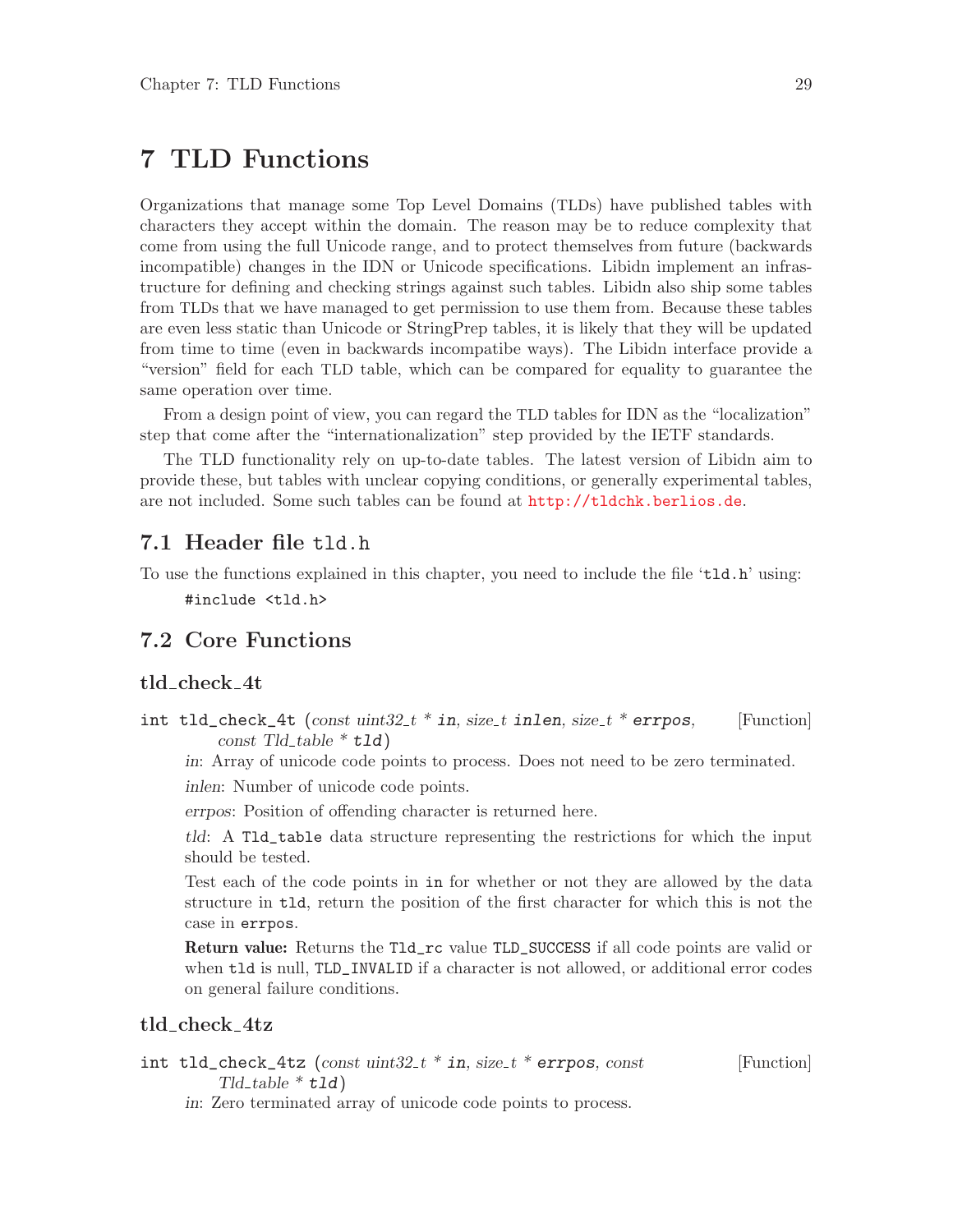<span id="page-34-0"></span>errpos: Position of offending character is returned here.

tld: A Tld\_table data structure representing the restrictions for which the input should be tested.

Test each of the code points in in for whether or not they are allowed by the data structure in tld, return the position of the first character for which this is not the case in errpos.

Return value: Returns the Tld\_rc value TLD\_SUCCESS if all code points are valid or when tld is null, TLD\_INVALID if a character is not allowed, or additional error codes on general failure conditions.

### 7.3 Utility Functions

#### $tld\_get_4$

int tld\_get\_4 (const  $\text{uint32}_t * \text{in}$ , size\_t inlen, char \*\* out) [Function] in: Array of unicode code points to process. Does not need to be zero terminated.

inlen: Number of unicode code points.

out: Zero terminated ascii result string pointer.

Isolate the top-level domain of in and return it as an ASCII string in out.

Return value: Return TLD\_SUCCESS on success, or the corresponding Tld\_rc error code otherwise.

#### tld\_get\_4z

int tld\_get\_4z  $(const \;uint32_t * in, \; char ** out)$  [Function] in: Zero terminated array of unicode code points to process.

out: Zero terminated ascii result string pointer.

Isolate the top-level domain of in and return it as an ASCII string in out.

Return value: Return TLD\_SUCCESS on success, or the corresponding Tld\_rc error code otherwise.

#### tld get z

int tld\_get\_z  $(const \ char * in, char ** out)$  [Function] in: Zero terminated character array to process.

out: Zero terminated ascii result string pointer.

Isolate the top-level domain of in and return it as an ASCII string in out. The input string in may be UTF-8, ISO-8859-1 or any ASCII compatible character encoding.

Return value: Return TLD\_SUCCESS on success, or the corresponding Tld\_rc error code otherwise.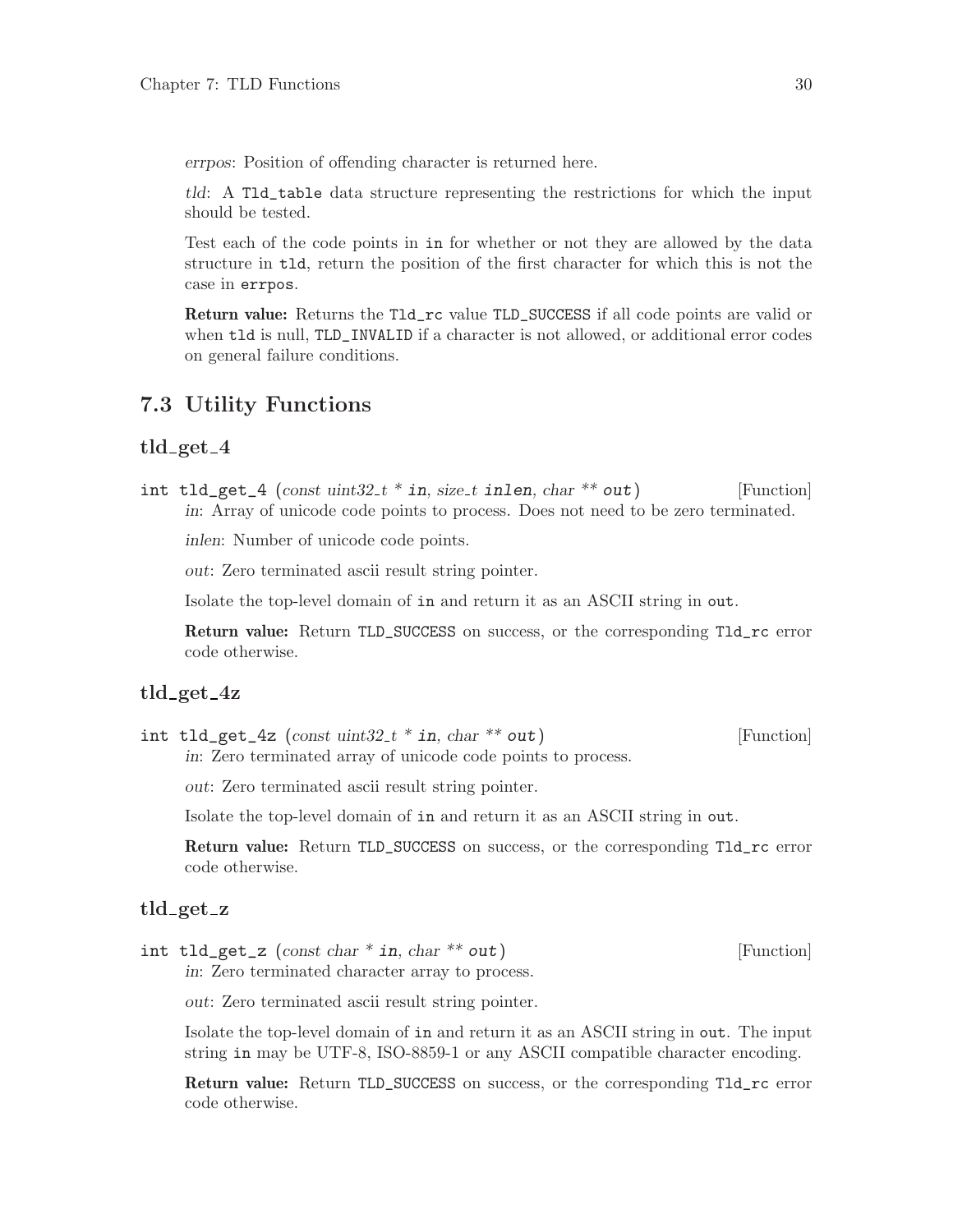#### <span id="page-35-0"></span>tld\_get\_table

const  $Tld\_table$  \* tld\_get\_table (const char \* tld, const Tld\_table [Function]  $**$  tables)

tld: TLD name (e.g. "com") as zero terminated ASCII byte string.

tables: Zero terminated array of Tld\_table info-structures for TLDs.

Get the TLD table for a named TLD by searching through the given TLD table array.

Return value: Return structure corresponding to TLD tld by going thru tables, or return NULL if no such structure is found.

#### tld\_default\_table

const  $Tld\_table$  \*  $tld\_default\_table$  (const char \*  $tld$ , const [Function]  $Tld\_table$  \*\* overrides)

tld: TLD name (e.g. "com") as zero terminated ASCII byte string.

overrides: Additional zero terminated array of Tld\_table info-structures for TLDs, or NULL to only use library deault tables.

Get the TLD table for a named TLD, using the internal defaults, possibly overrided by the (optional) supplied tables.

Return value: Return structure corresponding to TLD tld\_str, first looking through overrides then thru built-in list, or NULL if no such structure found.

### 7.4 High-Level Wrapper Functions

#### tld check 4

int tld\_check\_4 (const  $uint32_t * in$ , size\_t inlen, size\_t \* errpos, [Function]  $const$   $Tld$ -table  $**$  overrides)

in: Array of unicode code points to process. Does not need to be zero terminated.

inlen: Number of unicode code points.

errpos: Position of offending character is returned here.

overrides: A Tld\_table array of additional domain restriction structures that complement and supersede the built-in information.

Test each of the code points in in for whether or not they are allowed by the information in overrides or by the built-in TLD restriction data. When data for the same TLD is available both internally and in overrides, the information in overrides takes precedence. If several entries for a specific TLD are found, the first one is used. If overrides is NULL, only the built-in information is used. The position of the first offending character is returned in errpos.

Return value: Returns the Tld\_rc value TLD\_SUCCESS if all code points are valid or when tld is null, TLD\_INVALID if a character is not allowed, or additional error codes on general failure conditions.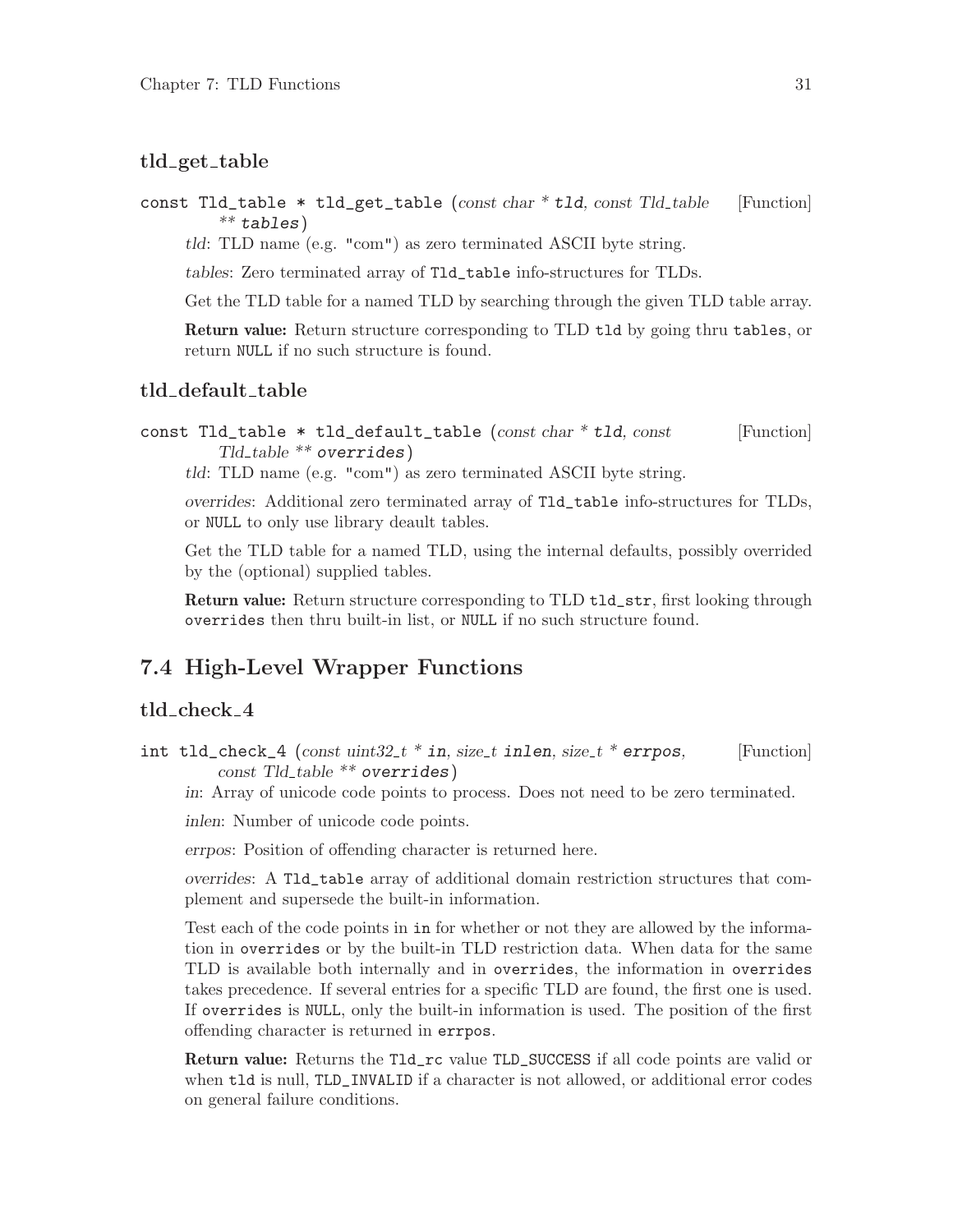#### tld check 4z

int tld\_check\_4z (const  $uint32_t * in$ , size\_t \* errpos, const Tld\_table [Function] \*\* overrides)

in: Zero-terminated array of unicode code points to process.

errpos: Position of offending character is returned here.

overrides: A Tld\_table array of additional domain restriction structures that complement and supersede the built-in information.

Test each of the code points in in for whether or not they are allowed by the information in overrides or by the built-in TLD restriction data. When data for the same TLD is available both internally and in overrides, the information in overrides takes precedence. If several entries for a specific TLD are found, the first one is used. If overrides is NULL, only the built-in information is used. The position of the first offending character is returned in errpos.

Return value: Returns the Tld\_rc value TLD\_SUCCESS if all code points are valid or when tld is null, TLD\_INVALID if a character is not allowed, or additional error codes on general failure conditions.

#### tld\_check\_8z

int tld\_check\_8z (const char \* in, size\_t \* errpos, const Tld\_table \*\* [Function] overrides)

in: Zero-terminated UTF8 string to process.

errpos: Position of offending character is returned here.

overrides: A Tld\_table array of additional domain restriction structures that complement and supersede the built-in information.

Test each of the characters in in for whether or not they are allowed by the information in overrides or by the built-in TLD restriction data. When data for the same TLD is available both internally and in overrides, the information in overrides takes precedence. If several entries for a specific TLD are found, the first one is used. If overrides is NULL, only the built-in information is used. The position of the first offending character is returned in errpos. Note that the error position refers to the decoded character offset rather than the byte position in the string.

Return value: Returns the Tld\_rc value TLD\_SUCCESS if all characters are valid or when tld is null, TLD\_INVALID if a character is not allowed, or additional error codes on general failure conditions.

#### tld check lz

int tld\_check\_lz (const char  $*$  in, size\_t  $*$  errpos, const Tld\_table  $**$  [Function] overrides)

in: Zero-terminated string in the current locales encoding to process.

errpos: Position of offending character is returned here.

overrides: A Tld\_table array of additional domain restriction structures that complement and supersede the built-in information.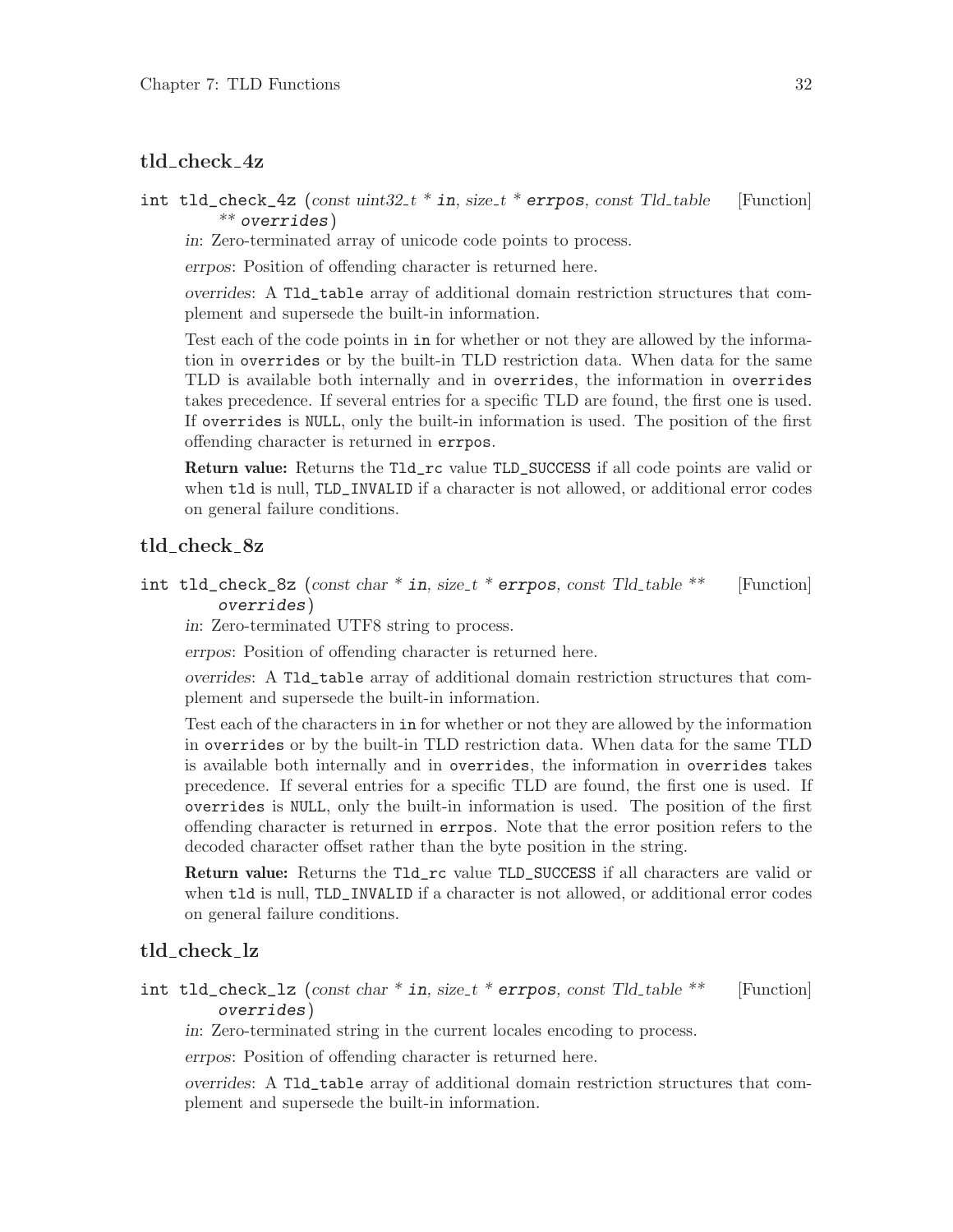Test each of the characters in in for whether or not they are allowed by the information in overrides or by the built-in TLD restriction data. When data for the same TLD is available both internally and in overrides, the information in overrides takes precedence. If several entries for a specific TLD are found, the first one is used. If overrides is NULL, only the built-in information is used. The position of the first offending character is returned in errpos. Note that the error position refers to the decoded character offset rather than the byte position in the string.

Return value: Returns the Tld\_rc value TLD\_SUCCESS if all characters are valid or when tld is null, TLD\_INVALID if a character is not allowed, or additional error codes on general failure conditions.

#### 7.5 Error Handling

#### tld strerror

```
const char * tld_strerror (Tld_rc rc) [Function]
```
rc: tld return code

Convert a return code integer to a text string. This string can be used to output a diagnostic message to the user.

TLD SUCCESS: Successful operation. This value is guaranteed to always be zero, the remaining ones are only guaranteed to hold non-zero values, for logical comparison purposes.

TLD INVALID: Invalid character found.

TLD NODATA: No input data was provided.

TLD MALLOC ERROR: Error during memory allocation.

TLD ICONV ERROR: Error during iconv string conversion.

TLD NO TLD: No top-level domain found in domain string.

Return value: Returns a pointer to a statically allocated string containing a description of the error with the return code rc.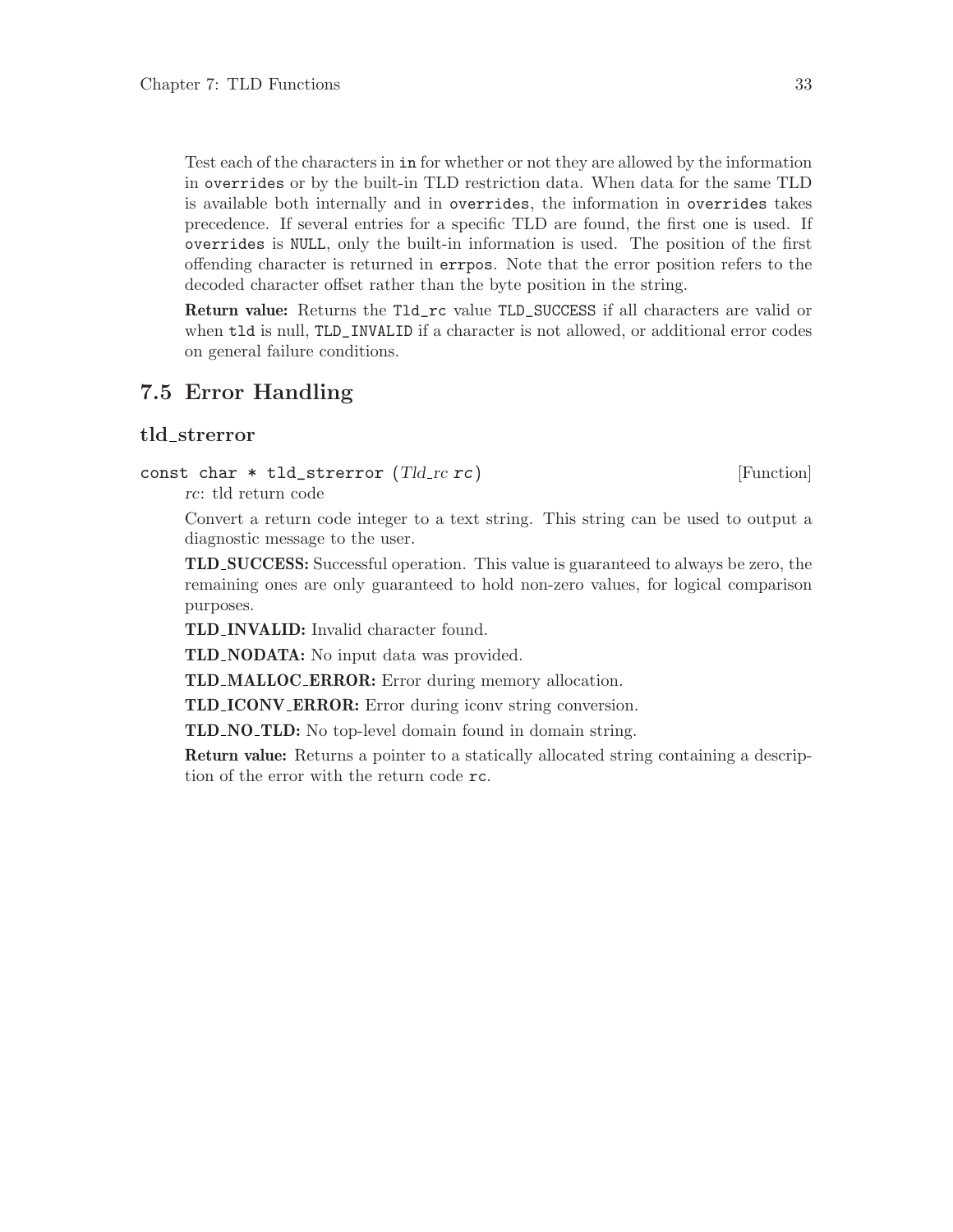# 8 PR29 Functions

A deficiency in the specification of Unicode Normalization Forms has been found. The consequence is that some strings can be normalized into different strings by different implementations. In other words, two different implementations may return different output for the same input (because the interpretation of the specification is ambiguous). Further, an implementation invoked again on the one of the output strings may return a different string (because one of the interpretation of the ambiguous specification make normalization non-idempotent). Fortunately, only a select few character sequence exhibit this problem, and none of them are expected to occur in natural languages (due to different linguistic uses of the involved characters).

A full discussion of the problem may be found at:

<http://www.unicode.org/review/pr-29.html>

The PR29 functions below allow you to detect the problem sequence. So when would you want to use these functions? For most applications, such as those using Nameprep for IDN, this is likely only to be an interoperability problem. Thus, you may not want to care about it, as the character sequences will rarely occur naturally. However, if you are using a profile, such as SASLPrep, to process authentication tokens; authorization tokens; or passwords, there is a real danger that attackers may try to use the peculiarities in these strings to attack parts of your system. As only a small number of strings, and no naturally occurring strings, exhibit this problem, the conservative approach of rejecting the strings is recommended. If this approach is not used, you should instead verify that all parts of your system, that process the tokens and passwords, use a NFKC implementation that produce the same output for the same input.

Technically inclined readers may be interested in knowing more about the implementation aspects of the PR29 flaw. See [Appendix A \[PR29 discussion\], page 62](#page-66-0).

#### 8.1 Header file pr29.h

To use the functions explained in this chapter, you need to include the file 'pr29.h' using:

#include <pr29.h>

#### 8.2 Core Functions

#### $pr29_4$

 $int pr29_4$  (const uint $32_t * in$ , size t len) [Function]

in: input array with unicode code points.

len: length of input array with unicode code points.

Check the input to see if it may be normalized into different strings by different NFKC implementations, due to an anomaly in the NFKC specifications.

Return value: Returns the Pr29\_rc value PR29\_SUCCESS on success, and PR29\_ PROBLEM if the input sequence is a "problem sequence" (i.e., may be normalized into different strings by different implementations).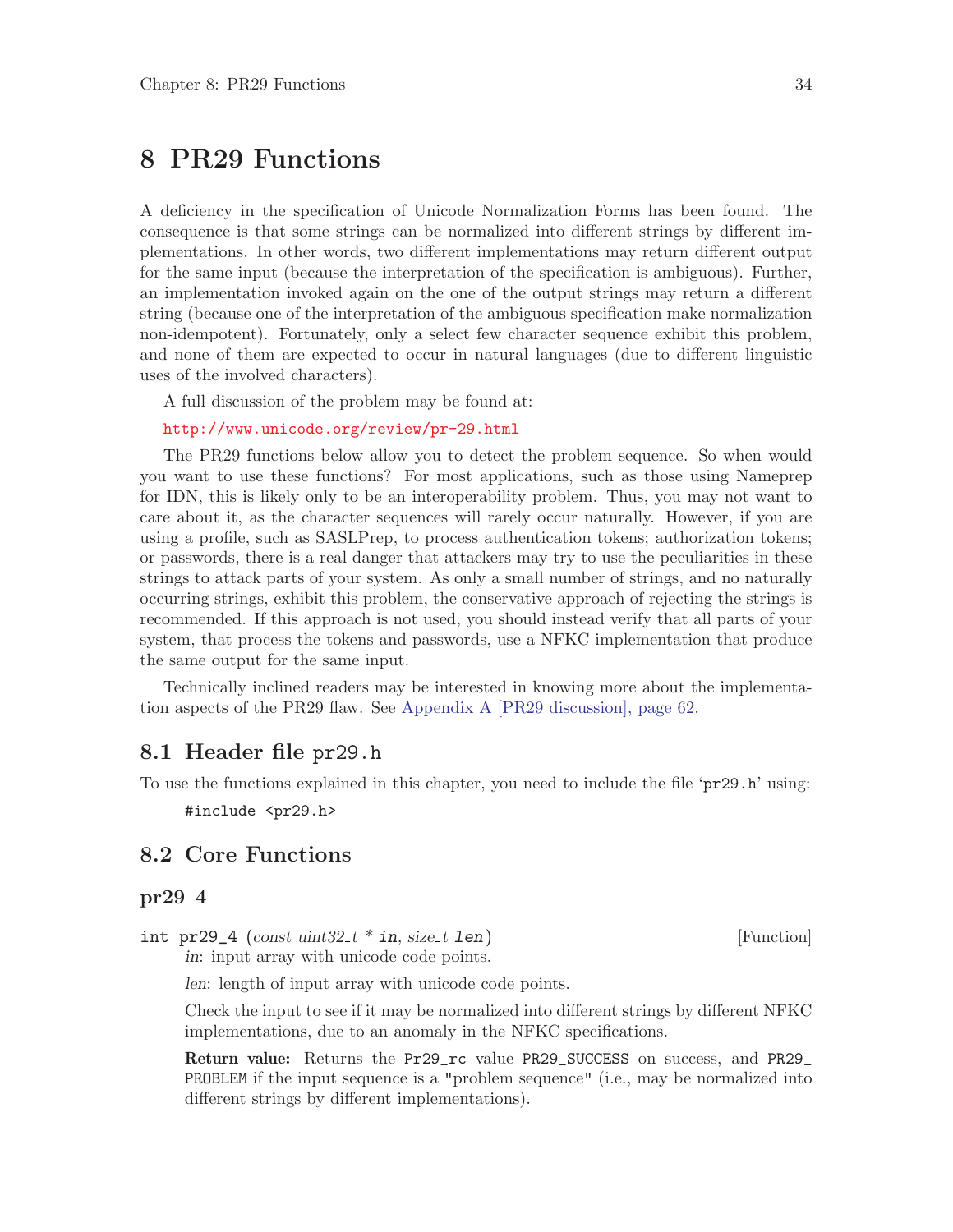#### 8.3 Utility Functions

#### $pr29_4z$

int pr29\_4z (const uint $32 \pm i \sin \theta$ ) [Function]

in: zero terminated array of Unicode code points.

Check the input to see if it may be normalized into different strings by different NFKC implementations, due to an anomaly in the NFKC specifications.

Return value: Returns the Pr29\_rc value PR29\_SUCCESS on success, and PR29\_ PROBLEM if the input sequence is a "problem sequence" (i.e., may be normalized into different strings by different implementations).

#### pr29<sub>-8z</sub>

int pr29\_8z (const char  $*$  in) [Function]

in: zero terminated input UTF-8 string.

Check the input to see if it may be normalized into different strings by different NFKC implementations, due to an anomaly in the NFKC specifications.

Return value: Returns the Pr29\_rc value PR29\_SUCCESS on success, and PR29\_ PROBLEM if the input sequence is a "problem sequence" (i.e., may be normalized into different strings by different implementations), or PR29\_STRINGPREP\_ERROR if there was a problem converting the string from UTF-8 to UCS-4.

#### 8.4 Error Handling

#### pr29 strerror

```
const char * pr29_strerror (Pr29<sub>-rc</sub> rc) [Function]
```
rc: an Pr29\_rc return code.

Convert a return code integer to a text string. This string can be used to output a diagnostic message to the user.

PR29 SUCCESS: Successful operation. This value is guaranteed to always be zero, the remaining ones are only guaranteed to hold non-zero values, for logical comparison purposes.

**PR29\_PROBLEM:** A problem sequence was encountered.

PR29 STRINGPREP ERROR: The character set conversion failed (only for pr29\_ 8() and pr29\_8z()).

Return value: Returns a pointer to a statically allocated string containing a description of the error with the return code rc.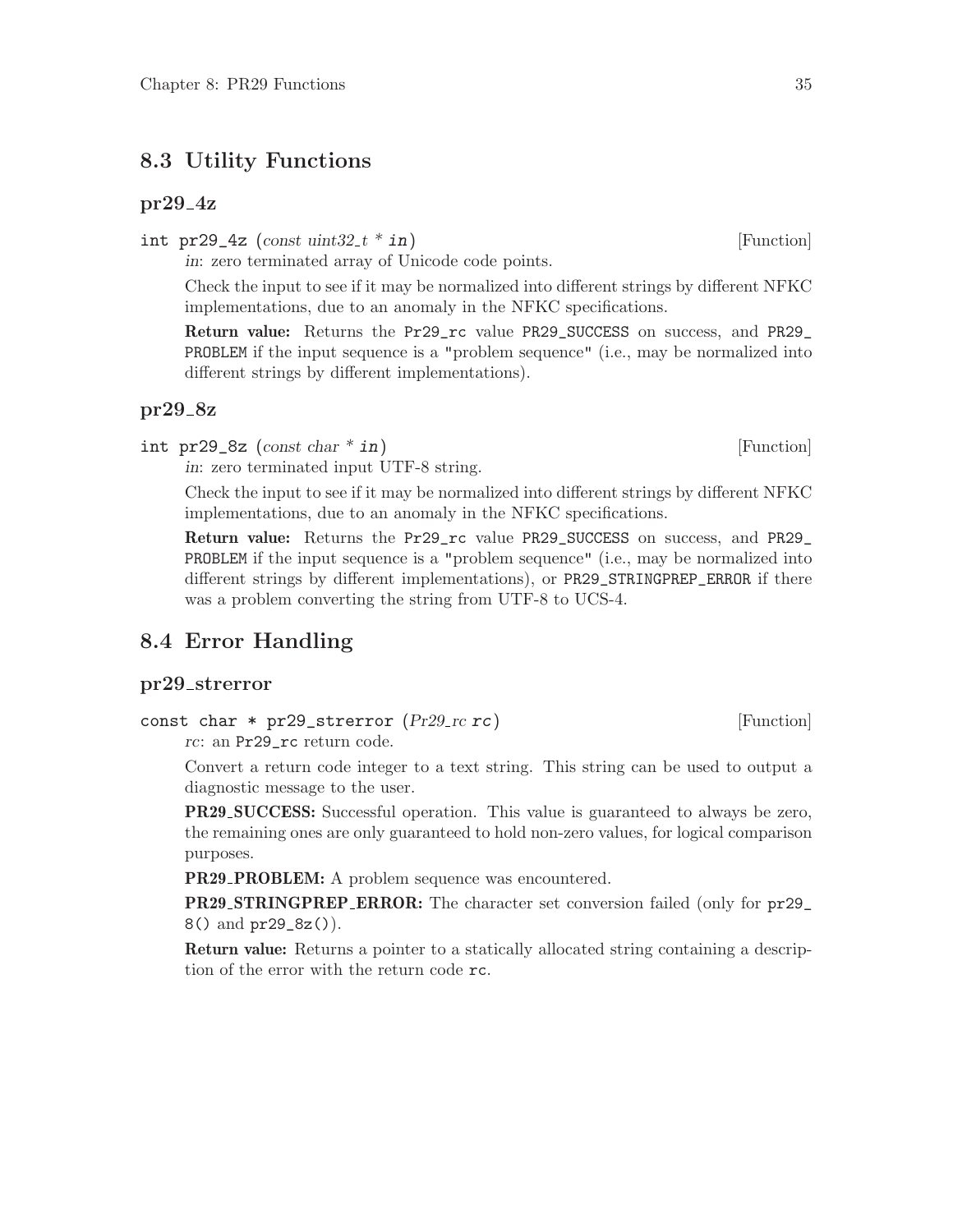# 9 Examples

This chapter contains example code which illustrate how 'Libidn' can be used when writing your own application.

# 9.1 Example 1

This example demonstrates how the stringprep functions are used.

```
/* example.c --- Example code showing how to use stringprep().
* Copyright (C) 2002, 2003, 2004, 2005, 2006, 2007 Simon Josefsson
 *
* This file is part of GNU Libidn.
 *
* GNU Libidn is free software; you can redistribute it and/or
* modify it under the terms of the GNU Lesser General Public
* License as published by the Free Software Foundation; either
* version 2.1 of the License, or (at your option) any later version.
 *
* GNU Libidn is distributed in the hope that it will be useful,
* but WITHOUT ANY WARRANTY; without even the implied warranty of
* MERCHANTABILITY or FITNESS FOR A PARTICULAR PURPOSE. See the GNU
* Lesser General Public License for more details.
 *
* You should have received a copy of the GNU Lesser General Public
* License along with GNU Libidn; if not, write to the Free Software
* Foundation, Inc., 51 Franklin Street, Fifth Floor, Boston, MA 02110-1301, USA
 *
*/
#include <stdio.h>
#include <stdlib.h>
#include <string.h>
#include <locale.h> /* setlocale() */
#include <stringprep.h>
/*
 * Compiling using libtool and pkg-config is recommended:
 *
* $ libtool cc -o example example.c 'pkg-config --cflags --libs libidn'
* $ ./example
* Input string encoded as 'ISO-8859-1':
* Before locale2utf8 (length 2): aa 0a
* Before stringprep (length 3): c2 aa 0a
* After stringprep (length 2): 61 0a
* $
 *
*/
```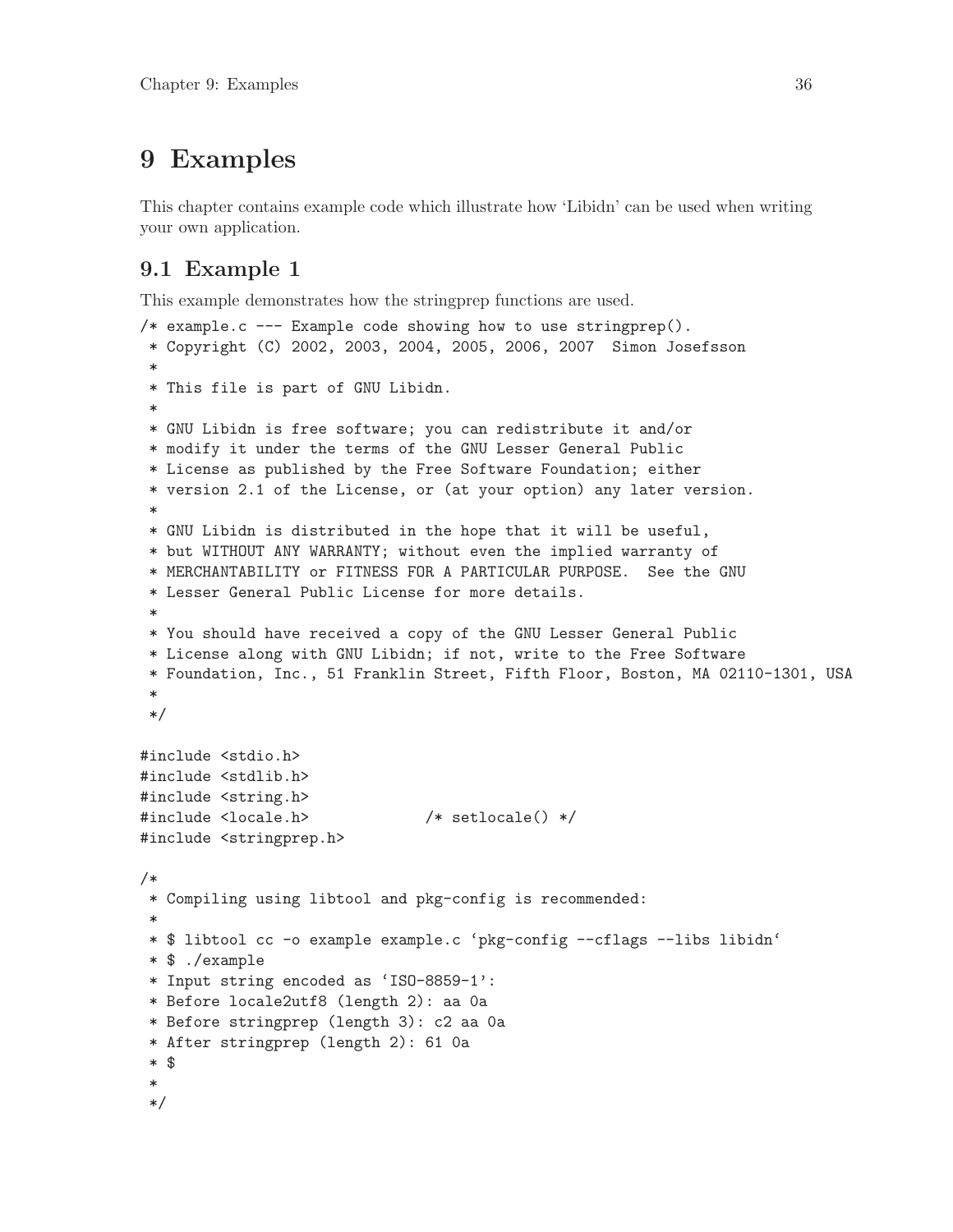```
int
main (int argc, char *argv[])
{
 char buf[BUFSIZ];
 char *p;
 int rc;
  size_t i;
 setlocale (LC_ALL, "");
 printf ("Input string encoded as '%s': ", stringprep_locale_charset ());
 fflush (stdout);
 fgets (buf, BUFSIZ, stdin);
 printf ("Before locale2utf8 (length %d): ", strlen (buf));
 for (i = 0; i < strlen (buf); i++)printf ("%02x ", buf[i] & 0xFF);
 printf ("n");
 p = stringprep_locale_to_utf8 (buf);
 if (p)
    {
      strcpy (buf, p);
     free (p);
    }
  else
    printf ("Could not convert string to UTF-8, continuing anyway...\n\cdot \n\cdot);
 printf ("Before stringprep (length %d): ", strlen (buf));
 for (i = 0; i < str1en (buf); i++)printf ("%02x ", buf[i] & 0xFF);
 printf ("n");
 rc = stringprep (buf, BUFSIZ, 0, stringprep_nameprep);
  if (rc != STRINGPREP_OK)
   printf ("Stringprep failed (%d): %s\n", rc, stringprep_strerror (rc));
 else
    {
      printf ("After stringprep (length %d): ", strlen (buf));
      for (i = 0; i < str1en (buf); i++)printf ("%02x ", buf[i] & 0xFF);
     printf ("n");
    }
 return 0;
}
```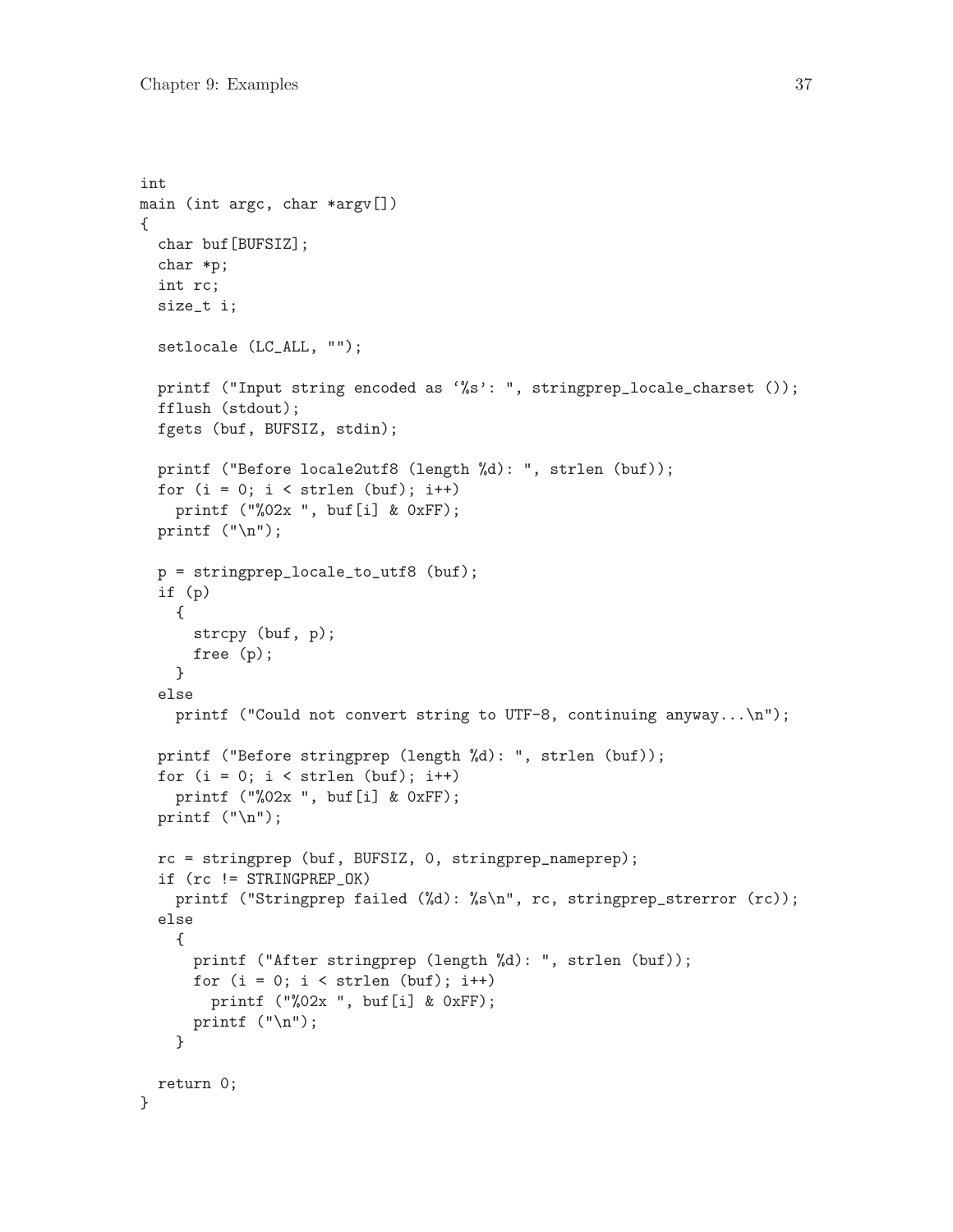# 9.2 Example 2

This example demonstrates how the punycode functions are used.

```
/* example2.c --- Example code showing how to use punycode.
 * Copyright (C) 2002, 2003, 2004, 2005, 2006, 2007 Simon Josefsson
 * Copyright (C) 2002 Adam M. Costello
 *
* This file is part of GNU Libidn.
 *
* GNU Libidn is free software; you can redistribute it and/or
 * modify it under the terms of the GNU Lesser General Public
 * License as published by the Free Software Foundation; either
 * version 2.1 of the License, or (at your option) any later version.
 *
 * GNU Libidn is distributed in the hope that it will be useful,
* but WITHOUT ANY WARRANTY; without even the implied warranty of
 * MERCHANTABILITY or FITNESS FOR A PARTICULAR PURPOSE. See the GNU
 * Lesser General Public License for more details.
 *
* You should have received a copy of the GNU Lesser General Public
 * License along with GNU Libidn; if not, write to the Free Software
* Foundation, Inc., 51 Franklin Street, Fifth Floor, Boston, MA 02110-1301, USA
 *
*/
#include <locale.h> /* setlocale() */
/*
 * This file is derived from RFC 3492 written by Adam M. Costello.
 *
 * Disclaimer and license: Regarding this entire document or any
 * portion of it (including the pseudocode and C code), the author
* makes no guarantees and is not responsible for any damage resulting
* from its use. The author grants irrevocable permission to anyone
 * to use, modify, and distribute it in any way that does not diminish
 * the rights of anyone else to use, modify, and distribute it,
 * provided that redistributed derivative works do not contain
 * misleading author or version information. Derivative works need
 * not be licensed under similar terms.
 *
*/
#include <assert.h>
#include <stdio.h>
#include <stdlib.h>
#include <string.h>
```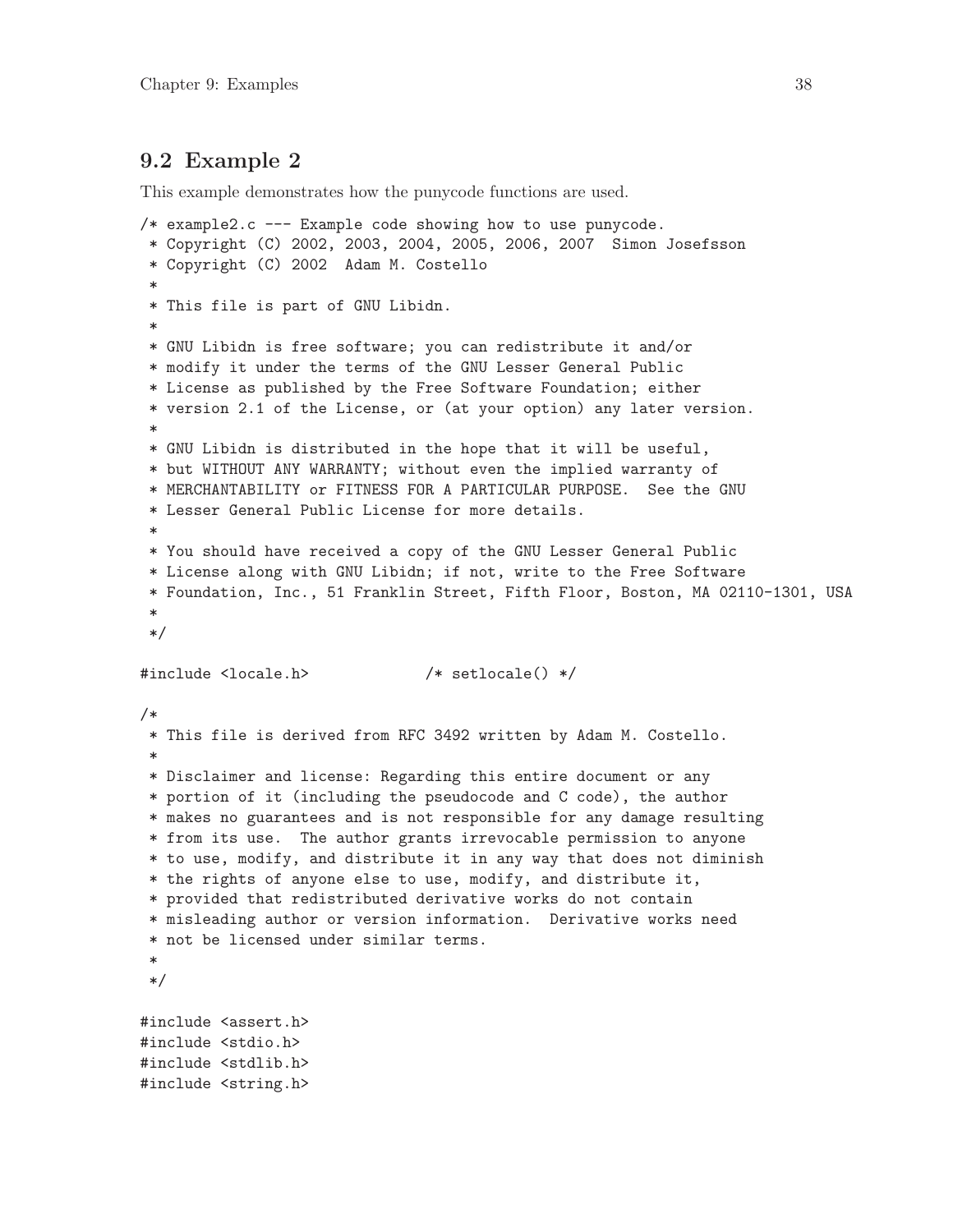```
#include <punycode.h>
/* For testing, we'll just set some compile-time limits rather than */
/* use malloc(), and set a compile-time option rather than using a *//* command-line option. */enum
{
 unicode_max_length = 256,
 ace_max_length = 256
};
static void
usage (char **argv)
{
 fprintf (stderr,
           "\n"
           "%s -e reads code points and writes a Punycode string.\n"
           "%s -d reads a Punycode string and writes code points.\n"
           "\n"
           "Input and output are plain text in the native character set.\n"
           "Code points are in the form u+hex separated by whitespace.\n"
           "Although the specification allows Punycode strings to contain\n"
           "any characters from the ASCII repertoire, this test code\n"
           "supports only the printable characters, and needs the Punycode\n"
           "string to be followed by a newline.\n"
           "The case of the u in u+hex is the force-to-uppercase flag.\n\cdot u",
           argv[0], argv[0]);exit (EXIT_FAILURE);
}
static void
fail (const char *msg)
{
 fputs (msg, stderr);
  exit (EXIT_FAILURE);
}
static const char too_big[] =
  "input or output is too large, recompile with larger limits\n";
static const char invalid_input[] = "invality input\\n";static const char overflow[] = "arithmetic overflow\n";
static const char io_error[] = "I/O error\n";
/* The following string is used to convert printable */
/* characters between ASCII and the native charset: */
```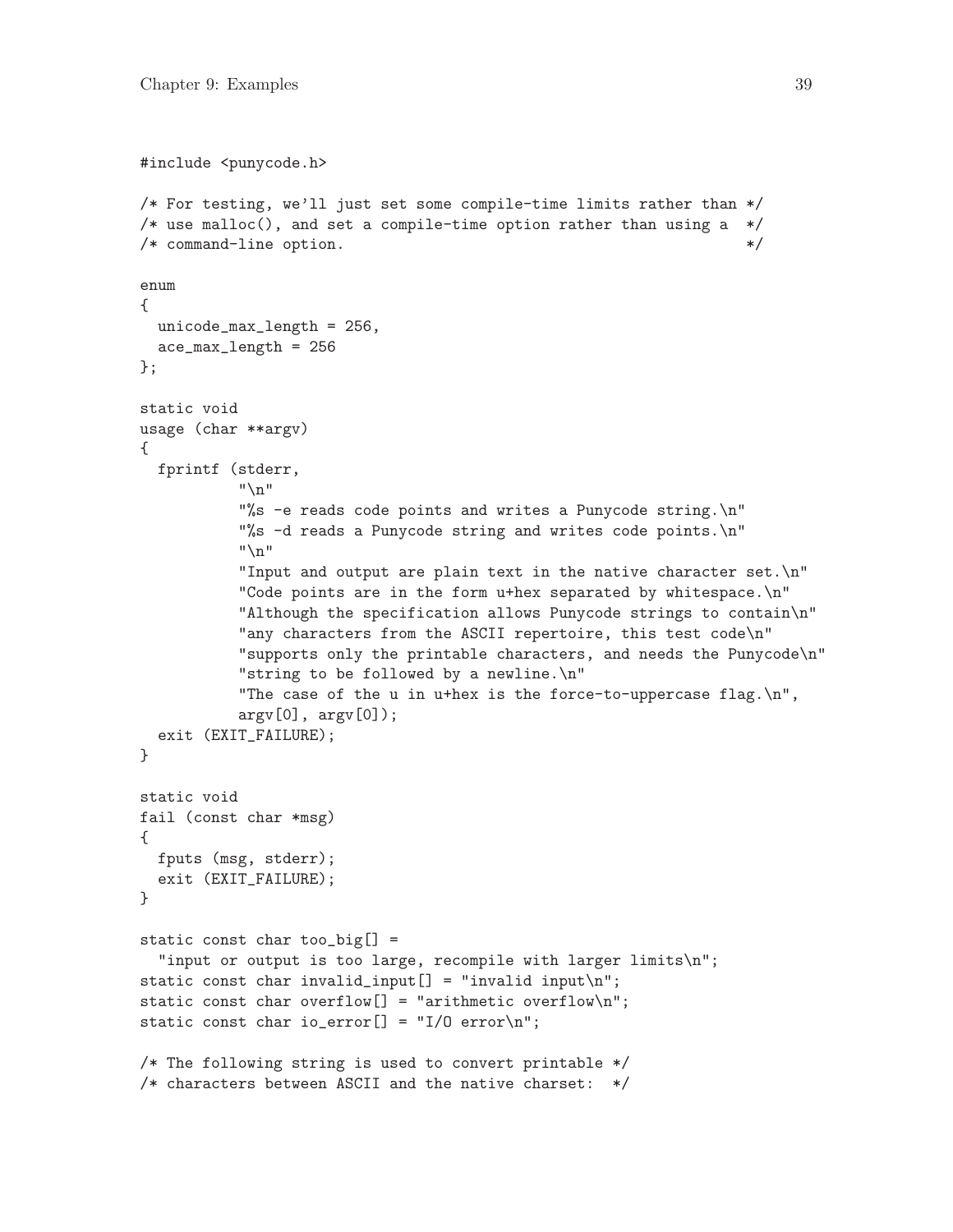```
static const char print_ascii[] = "\n\n\n\n\n\n\n\n\n\n\n\n\n\n\n\n" "\n\n\n\n\n\n\n\n\n\n\n\n\n\n\n\n" " !\"#$%&'()*+,-./" "0123456789:;<=>?" "\0x40" /* at sign */
  "ABCDEFGHIJKLMNO"
  "PQRSTUVWXYZ[\\]^_" "'abcdefghijklmno" "pqrstuvwxyz{|}~\n";
int
main (int argc, char **argv)
{
  enum punycode_status status;
  int r;
  size_t input_length, output_length, j;
  unsigned char case_flags[unicode_max_length];
  setlocale (LC_ALL, "");
  if (\arg c := 2)usage (argv);
  if (\arg v[1][0] != '-'')usage (argv);
  if (argv[1][2] != 0)
    usage (argv);
  if (\arg v[1][1] == 'e'){
      uint32_t input[unicode_max_length];
      unsigned long codept;
      char output[ace_max_length + 1], uplus[3];
      int c;
      /* Read the input code points: */
       input_length = 0;
      for (;;)
         {
           r = \text{scanf} ("%2s%1x", uplus, &codept);
           if (ferror (stdin))
             fail (io_error);
           if (r == E0F || r == 0)break;
           if (r := 2 || \text{uplus}[1] := '+' || \text{code} \times (\text{uint32}_t) - 1){
               fail (invalid_input);
             }
           if (input_length == unicode_max_length)
             fail (too_big);
```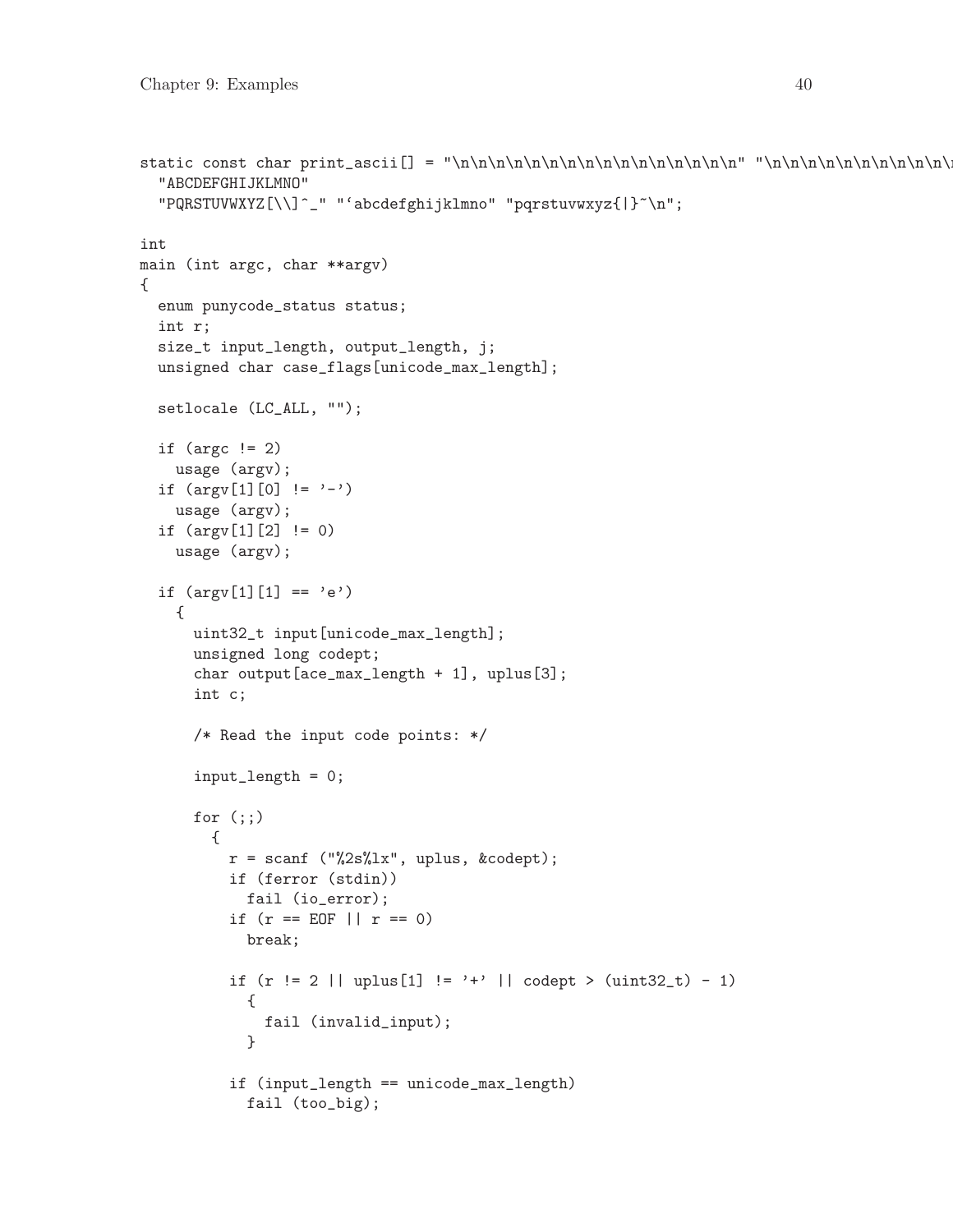```
if (uplus[0] == 'u')case_flags[input_length] = 0;
        else if (uplus[0] == 'U')case_flags[input_length] = 1;
        else
          fail (invalid_input);
        input[input_length++] = codept;
      }
    /* Encode: */
    output_length = ace_max_length;
    status = punycode_encode (input_length, input, case_flags,
                              &output_length, output);
    if (status == punycode_bad_input)
      fail (invalid_input);
    if (status == punycode_big_output)
      fail (too_big);
    if (status == punycode_overflow)
      fail (overflow);
    assert (status == punycode_success);
    /* Convert to native charset and output: */
    for (j = 0; j < output_length; ++j){
        c = output[j];assert (c >= 0 && c <= 127);
        if (print_ascii[c] == 0)fail (invalid_input);
        output[j] = print\_ascii[c];}
    output[j] = 0;r = puts (output);if (r == E0F)fail (io_error);
    return EXIT_SUCCESS;
  }
if (\arg v[1][1] == 'd'){
    char input[ace_max_length + 2], *p, *pp;
    uint32_t output[unicode_max_length];
```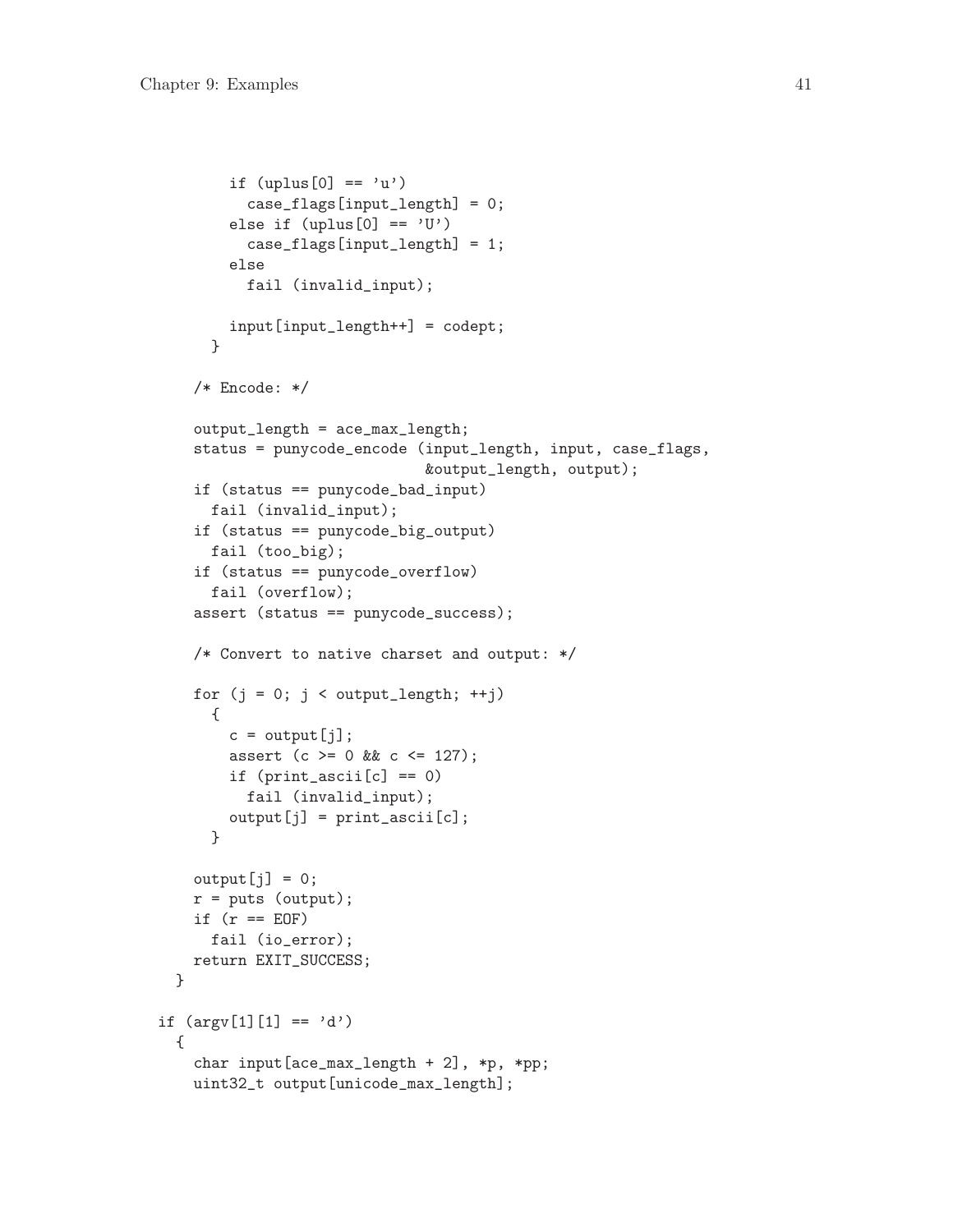```
/* Read the Punycode input string and convert to ASCII: */
   fgets (input, ace_max_length + 2, stdin);
    if (ferror (stdin))
     fail (io_error);
   if (feof (stdin))
     fail (invalid_input);
    input_length = strlen (input) - 1;
    if (input[input_length] != '\n')
     fail (too_big);
    input[input_length] = 0;
   for (p = input; *p != 0; ++p){
       pp = strchr (print_ascii, *p);
       if (pp == 0)fail (invalid_input);
       *p = pp - print_ascii;
     }
   /* Decode: */
    output_length = unicode_max_length;
    status = punycode_decode (input_length, input, &output_length,
                              output, case_flags);
   if (status == punycode_bad_input)
     fail (invalid_input);
   if (status == punycode_big_output)
     fail (too_big);
   if (status == punycode_overflow)
     fail (overflow);
   assert (status == punycode_success);
   /* Output the result: */
    for (j = 0; j < output_length; ++j){
       r = print ("%s+%041X\n",
                    case_flags[j] ? "U" : "u", (unsigned long) output[j]);
        if (r < 0)fail (io_error);
     }
   return EXIT_SUCCESS;
 }
usage (argv);
```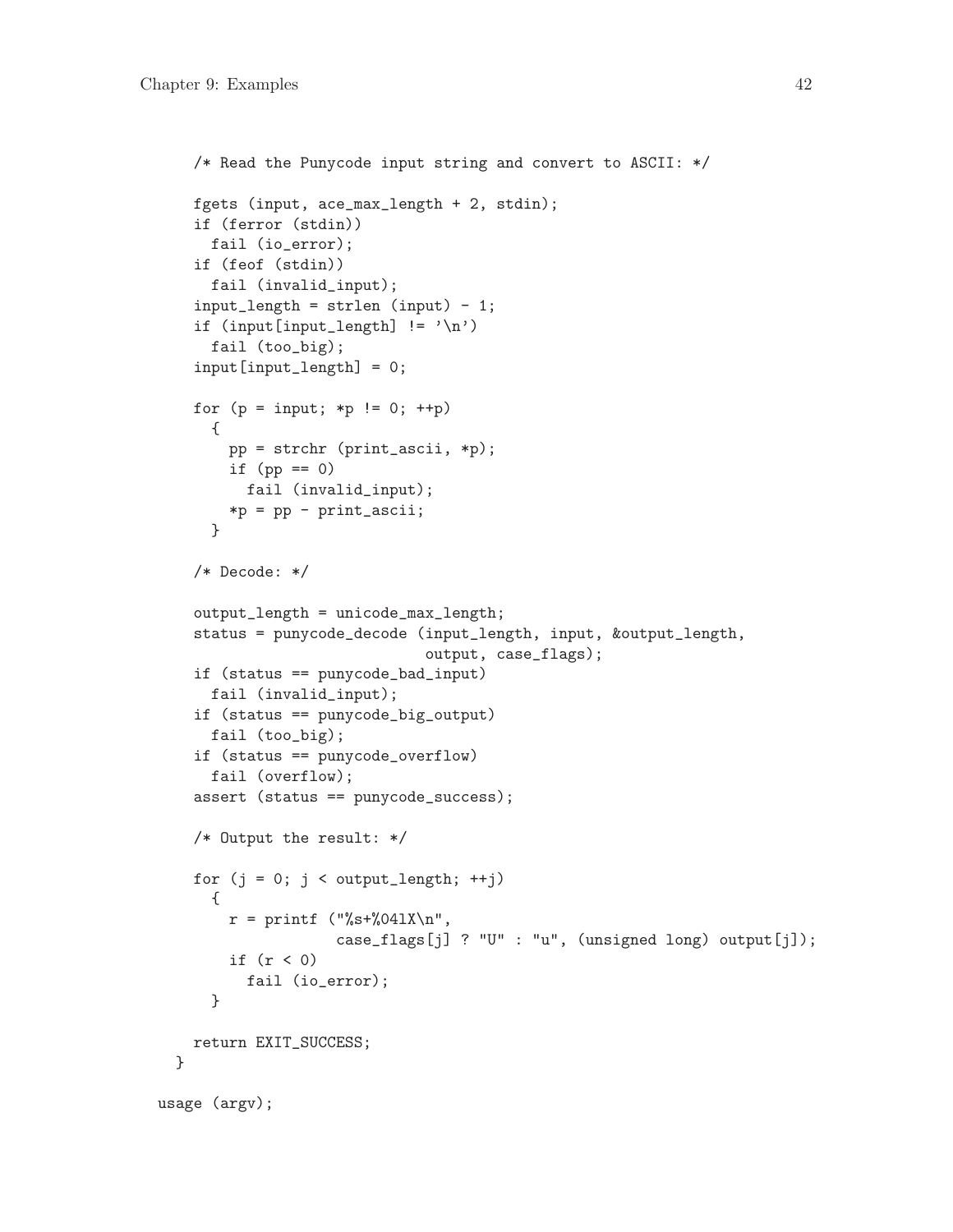```
return EXIT_SUCCESS; /* not reached, but quiets compiler warning */
}
```
# 9.3 Example 3

This example demonstrates how the library is used to convert internationalized domain names into ASCII compatible names.

```
/* example3.c --- Example ToASCII() code showing how to use Libidn.
 * Copyright (C) 2002, 2003, 2004, 2005, 2006, 2007 Simon Josefsson
 *
* This file is part of GNU Libidn.
 *
* GNU Libidn is free software; you can redistribute it and/or
* modify it under the terms of the GNU Lesser General Public
 * License as published by the Free Software Foundation; either
 * version 2.1 of the License, or (at your option) any later version.
 *
* GNU Libidn is distributed in the hope that it will be useful,
 * but WITHOUT ANY WARRANTY; without even the implied warranty of
 * MERCHANTABILITY or FITNESS FOR A PARTICULAR PURPOSE. See the GNU
 * Lesser General Public License for more details.
 *
* You should have received a copy of the GNU Lesser General Public
 * License along with GNU Libidn; if not, write to the Free Software
 * Foundation, Inc., 51 Franklin Street, Fifth Floor, Boston, MA 02110-1301, USA
 *
 */
#include <stdio.h>
#include <stdlib.h>
#include <string.h>
#include <locale.h> /* setlocale() */
#include <stringprep.h> /* stringprep_locale_charset() */
#include <idna.h> /* idna_to_ascii_lz() */
/*
 * Compiling using libtool and pkg-config is recommended:
 *
* $ libtool cc -o example3 example3.c 'pkg-config --cflags --libs libidn'
* $ ./example3
* Input domain encoded as 'ISO-8859-1': www.rksmrgs.example
* Read string (length 23): 77 77 77 2e 72 e4 6b 73 6d f6 72 67 e5 73 aa 2e 65 78 61 6d 70
* ACE label (length 33): 'www.xn--rksmrgsa-0zap8p.example'
 * 77 77 77 2e 78 6e 2d 2d 72 6b 73 6d 72 67 73 61 2d 30 7a 61 70 38 70 2e 65 78 61 6d 70 6
 * $
 *
 */
```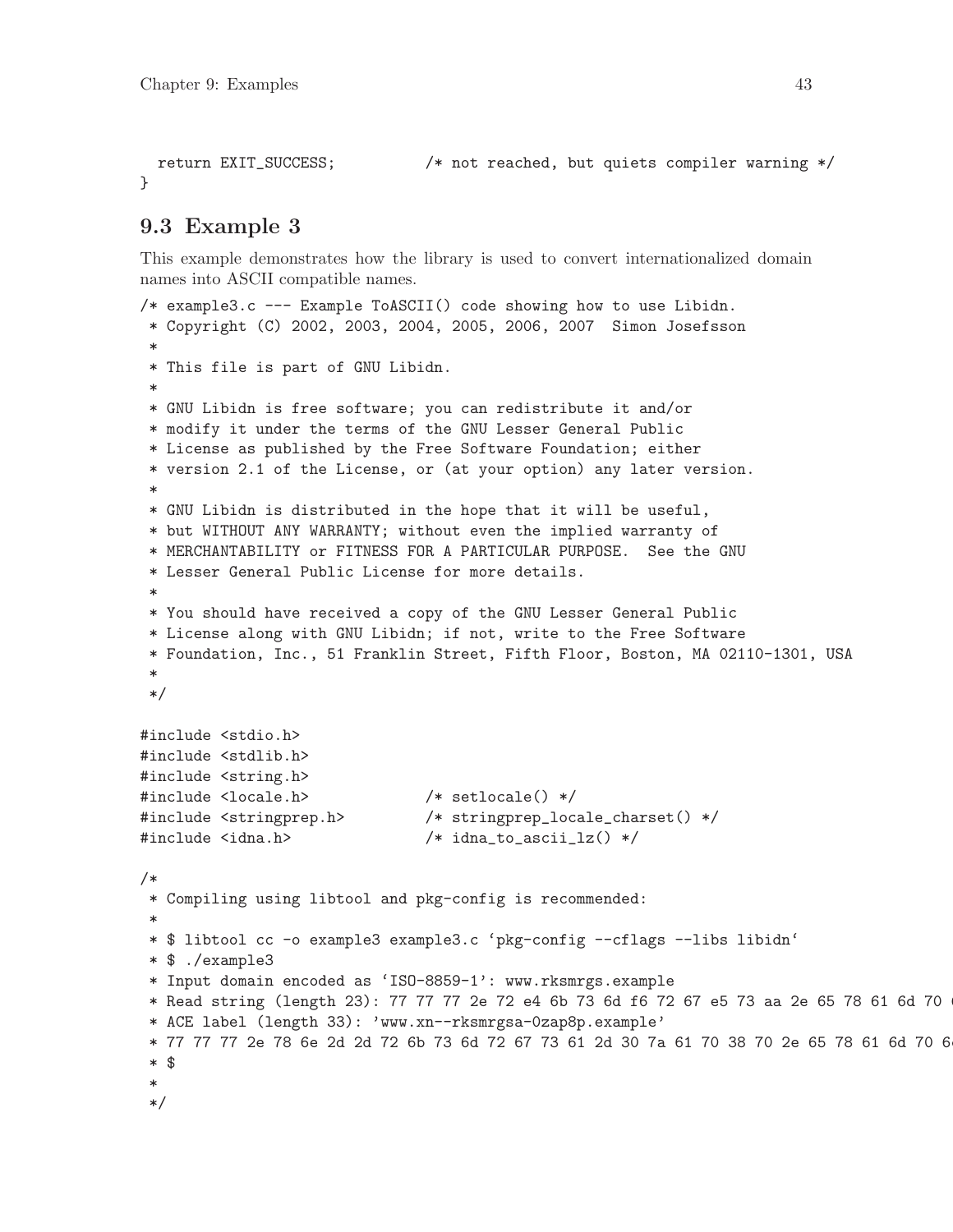```
int
main (int argc, char *argv[])
{
 char buf[BUFSIZ];
 char *p;
 int rc;
  size_t i;
 setlocale (LC_ALL, "");
 printf ("Input domain encoded as '%s': ", stringprep_locale_charset ());
 fflush (stdout);
 fgets (buf, BUFSIZ, stdin);
 buf [strlen (buf) - 1] = \sqrt{0'};
 printf ("Read string (length %d): ", strlen (buf));
 for (i = 0; i < str1en (buf); i++)printf ("%02x ", buf[i] & 0xFF);
 printf ("n");
 rc = idna_to_ascii_1z (buf, &p, 0);
  if (rc != IDNA_SUCCESS)
    {
     printf ("ToASCII() failed (%d): %s\n", rc, idna_strerror (rc));
      exit (1);
    }
 printf ("ACE label (length %d): '%s'\n", strlen (p), p);
 for (i = 0; i < strlen (p); i++)printf ("%02x ", p[i] & 0xFF);
 printf ("n");
 free (p);
 return 0;
}
```
# 9.4 Example 4

This example demonstrates how the library is used to convert ASCII compatible names to internationalized domain names.

```
/* example4.c --- Example ToUnicode() code showing how to use Libidn.
 * Copyright (C) 2002, 2003, 2004, 2005, 2006, 2007 Simon Josefsson
*
* This file is part of GNU Libidn.
 *
```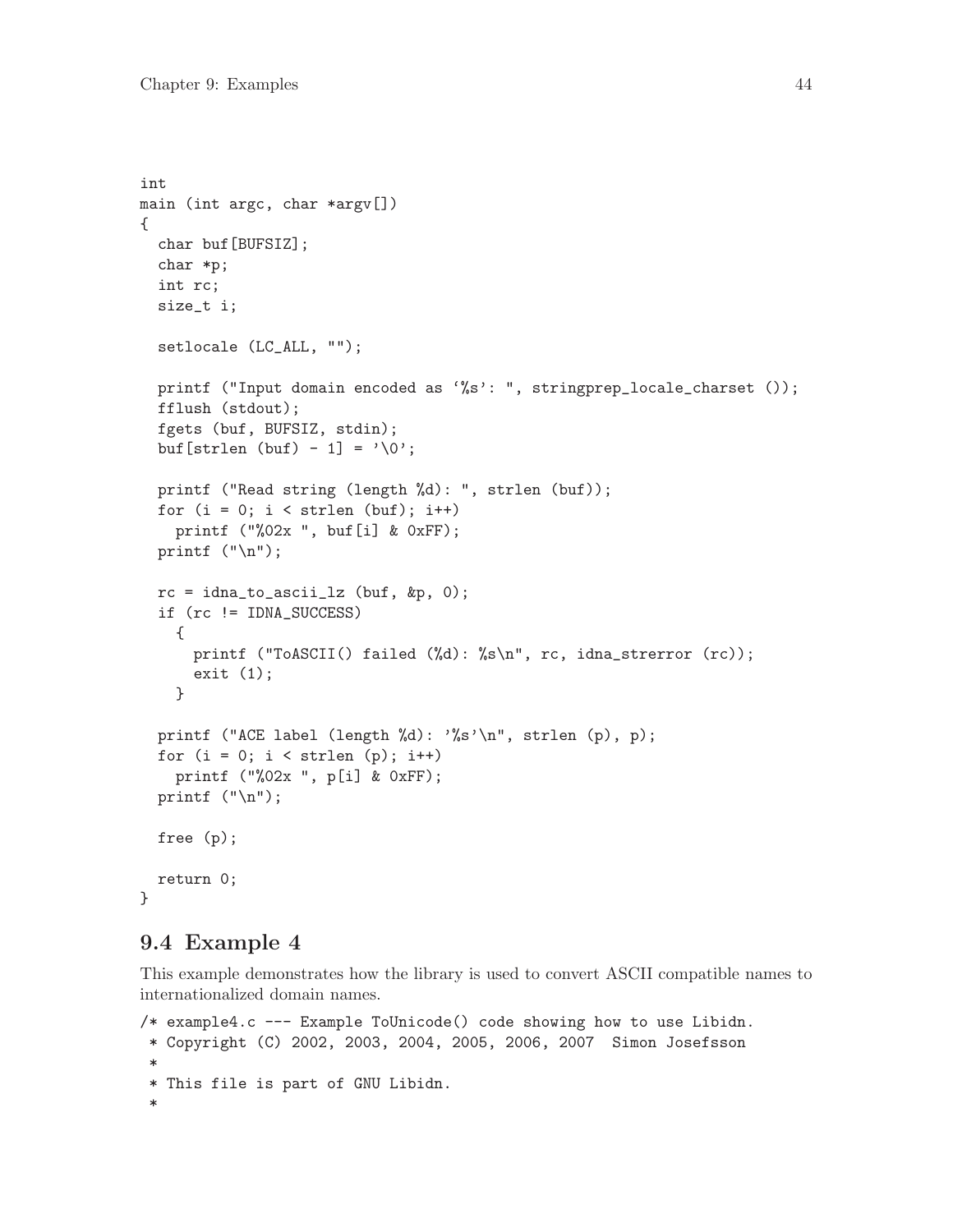```
* GNU Libidn is free software; you can redistribute it and/or
* modify it under the terms of the GNU Lesser General Public
 * License as published by the Free Software Foundation; either
* version 2.1 of the License, or (at your option) any later version.
 *
* GNU Libidn is distributed in the hope that it will be useful,
* but WITHOUT ANY WARRANTY; without even the implied warranty of
* MERCHANTABILITY or FITNESS FOR A PARTICULAR PURPOSE. See the GNU
 * Lesser General Public License for more details.
 *
* You should have received a copy of the GNU Lesser General Public
* License along with GNU Libidn; if not, write to the Free Software
* Foundation, Inc., 51 Franklin Street, Fifth Floor, Boston, MA 02110-1301, USA
 *
*/
#include <stdio.h>
#include <stdlib.h>
#include <string.h>
#include <locale.h> /* setlocale() */
#include <stringprep.h> /* stringprep_locale_charset() */
#include <idna.h> /* idna_to_unicode_lzlz() */
/*
* Compiling using libtool and pkg-config is recommended:
 *
* $ libtool cc -o example4 example4.c 'pkg-config --cflags --libs libidn'
* $ ./example4
 * Input domain encoded as 'ISO-8859-1': www.xn--rksmrgsa-0zap8p.example
* Read string (length 33): 77 77 77 2e 78 6e 2d 2d 72 6b 73 6d 72 67 73 61 2d 30 7a 61 70
 * ACE label (length 23): 'www.rksmrgsa.example'
* 77 77 77 2e 72 e4 6b 73 6d f6 72 67 e5 73 61 2e 65 78 61 6d 70 6c 65
 * $
 *
*/
int
main (int argc, char *argv[])
{
 char buf[BUFSIZ];
 char *p;
 int rc;
 size_t i;
 setlocale (LC_ALL, "");
 printf ("Input domain encoded as '%s': ", stringprep_locale_charset ());
```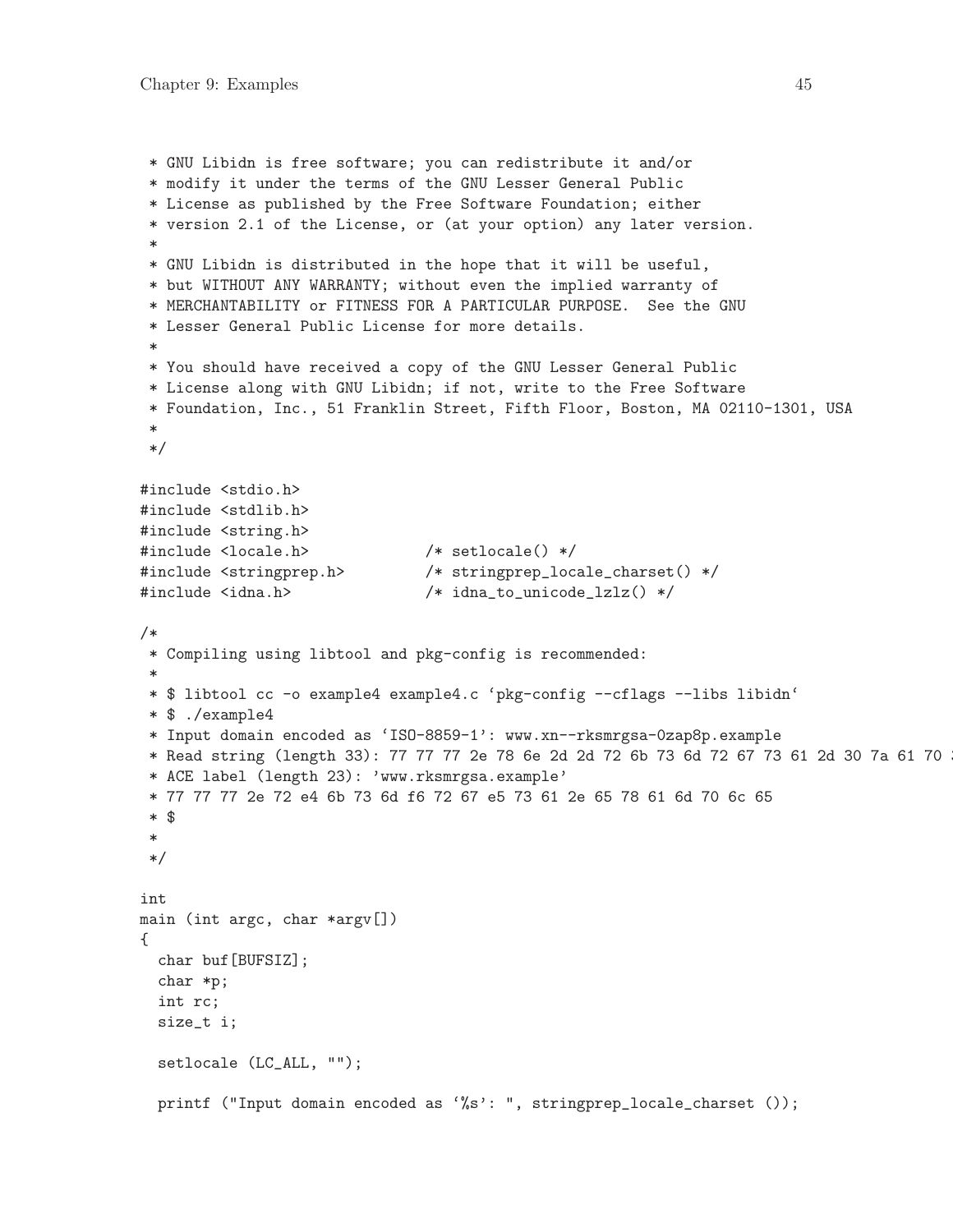```
fflush (stdout);
fgets (buf, BUFSIZ, stdin);
buf [strlen (buf) - 1] = \sqrt{0'};
printf ("Read string (length %d): ", strlen (buf));
for (i = 0; i < str1en (buf); i++)printf ("%02x ", buf[i] & 0xFF);
printf ("n");
rc = idna_to_unicode_1z1z (buf, kp, 0);
if (rc != IDNA_SUCCESS)
  {
    printf ("ToUnicode() failed (%d): %s\n", rc, idna_strerror (rc));
    exit (1);
  }
printf ("ACE label (length %d): '%s'\n", strlen (p), p);
for (i = 0; i < strlen (p); i++)printf ("%02x ", p[i] & 0xFF);
printf ("n");
free (p);
return 0;
```
### 9.5 Example 5

}

This example demonstrates how the library is used to check a string for invalid characters within a specific TLD.

```
/* example5.c --- Example TLD checking.
* Copyright (C) 2004, 2005, 2006, 2007 Simon Josefsson
 *
* This file is part of GNU Libidn.
 *
* GNU Libidn is free software; you can redistribute it and/or
* modify it under the terms of the GNU Lesser General Public
* License as published by the Free Software Foundation; either
* version 2.1 of the License, or (at your option) any later version.
 *
* GNU Libidn is distributed in the hope that it will be useful,
* but WITHOUT ANY WARRANTY; without even the implied warranty of
* MERCHANTABILITY or FITNESS FOR A PARTICULAR PURPOSE. See the GNU
* Lesser General Public License for more details.
 *
* You should have received a copy of the GNU Lesser General Public
* License along with GNU Libidn; if not, write to the Free Software
```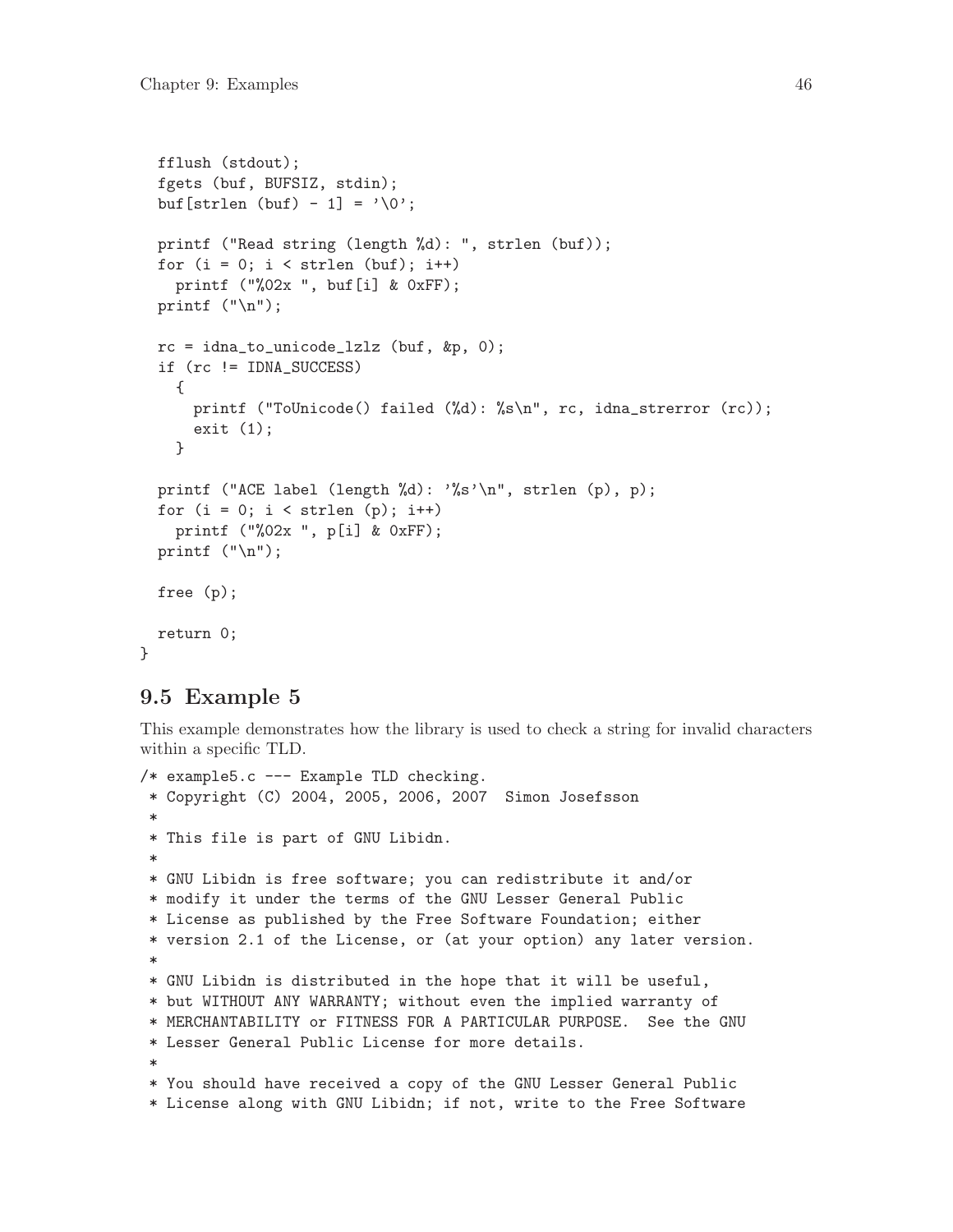```
* Foundation, Inc., 51 Franklin Street, Fifth Floor, Boston, MA 02110-1301, USA
 *
 */
#include <stdio.h>
#include <stdlib.h>
#include <string.h>
/* Get stringprep_locale_charset, etc. */
#include <stringprep.h>
/* Get idna_to_ascii_8z, etc. */
#include <idna.h>
/* Get tld_check_4z. */
#include <tld.h>
/*
* Compiling using libtool and pkg-config is recommended:
 *
* $ libtool cc -o example5 example5.c 'pkg-config --cflags --libs libidn'
* $ ./example5
* Input domain encoded as 'UTF-8': foo.no
* Read string (length 8): 66 6f 6f c3 9f 2e 6e 6f
* ToASCII string (length 8): fooss.no
* ToUnicode string: U+0066 U+006f U+006f U+0073 U+0073 U+002e U+006e U+006f
 * Domain accepted by TLD check
 *
* $ ./example5
* Input domain encoded as 'UTF-8': grn.no
* Read string (length 12): 67 72 e2 82 ac e2 82 ac 6e 2e 6e 6f
* ToASCII string (length 16): xn--grn-l50aa.no
* ToUnicode string: U+0067 U+0072 U+20ac U+20ac U+006e U+002e U+006e U+006f
 * Domain rejected by TLD check, Unicode position 2
 *
*/
int
main (int argc, char *argv[])
{
 char buf[BUFSIZ];
 char *p;
 uint32_t *r;
  int rc;
 size_t errpos, i;
 printf ("Input domain encoded as '%s': ", stringprep_locale_charset ());
```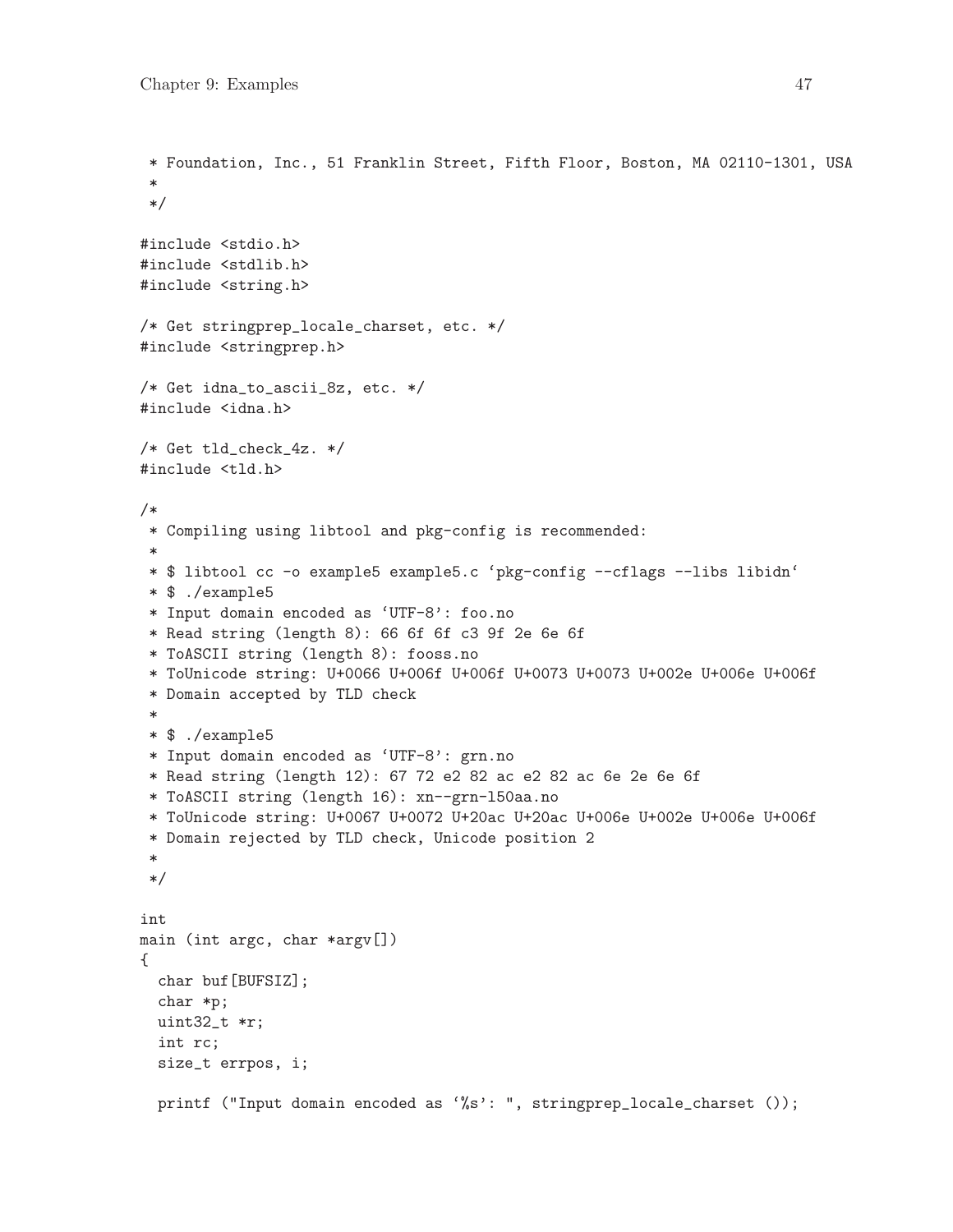```
fflush (stdout);
fgets (buf, BUFSIZ, stdin);
buf [strlen (buf) - 1] = \sqrt{0'};
printf ("Read string (length %d): ", strlen (buf));
for (i = 0; i < str1en (buf); i++)printf ("%02x ", buf[i] & 0xFF);
printf ("n");
p = stringprep_locale_to_utf8 (buf);
if (p)
  {
    strcpy (buf, p);
    free (p);
  }
else
  printf ("Could not convert string to UTF-8, continuing anyway...\n\cdot \cdot \cdot);
rc = idna_to_ascii_8z (buf, &p, 0);
if (rc != IDNA_SUCCESS)
  {
    printf ("idna_to_ascii_8z failed (%d): %s\n", rc, idna_strerror (rc));
    return 2;
  }
printf ("ToASCII string (length %d): %s\n", strlen (p), p);
rc = idna_to_unicode_8z4z (p, kr, 0);
free (p);
if (rc != IDNA_SUCCESS)
  {
    printf ("idna_to_unicode_8z4z failed (%d): %s\n",
           rc, idna_strerror (rc));
   return 2;
  }
printf ("ToUnicode string: ");
for (i = 0; r[i]; i++)printf ("U+%04x ", r[i]);
printf ("n");
rc = tld_check_4z (r, &errpos, NULL);
free (r);
if (rc == TLD_INVALID)
  {
    printf ("Domain rejected by TLD check, Unicode position %d\n", errpos);
    return 1;
```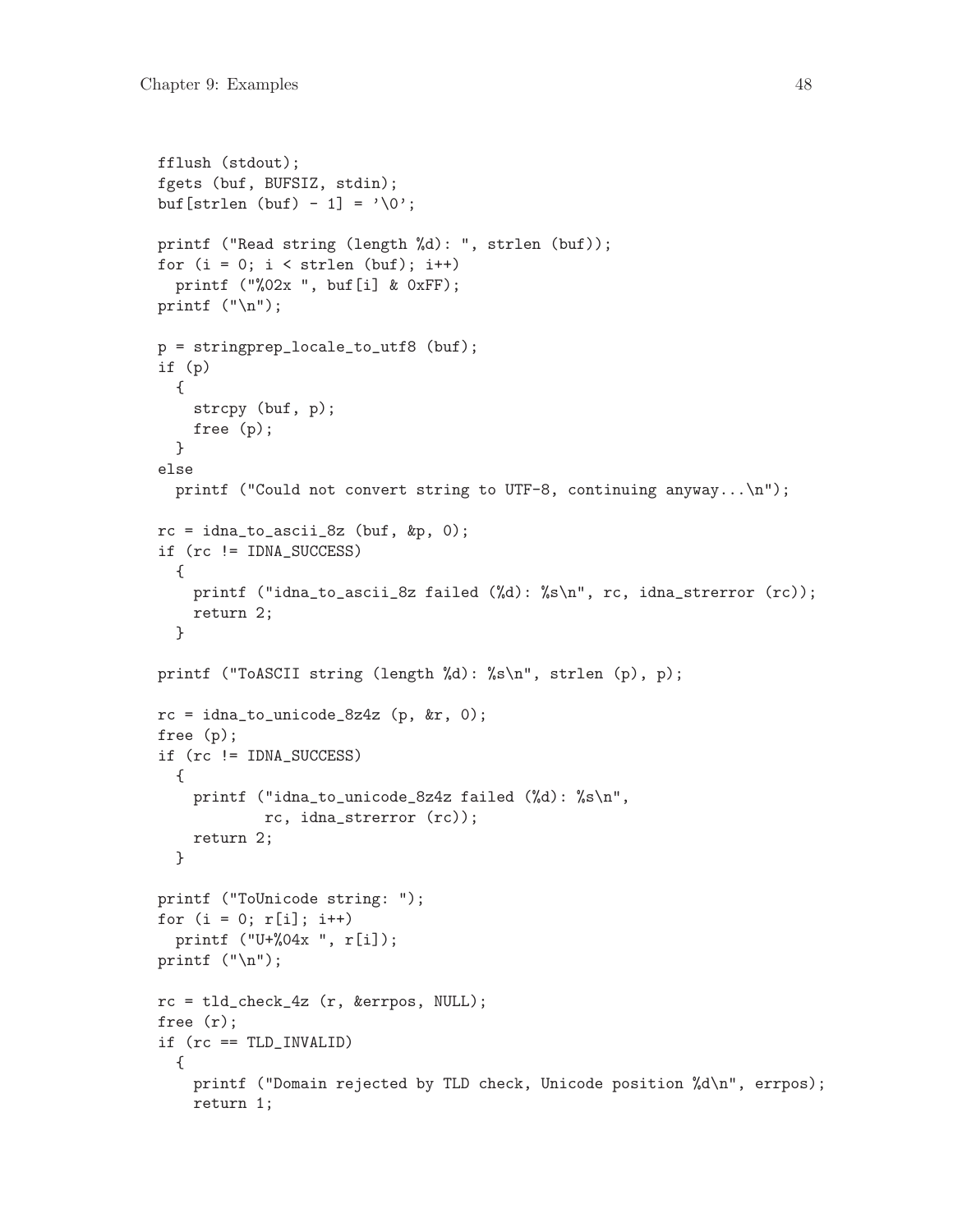```
}
 else if (rc != TLD_SUCCESS)
   {
     printf ("tld_check_4z() failed (%d): %s\n", rc, tld_strerror (rc));
     return 2;
   }
 printf ("Domain accepted by TLD check\n");
 return 0;
}
```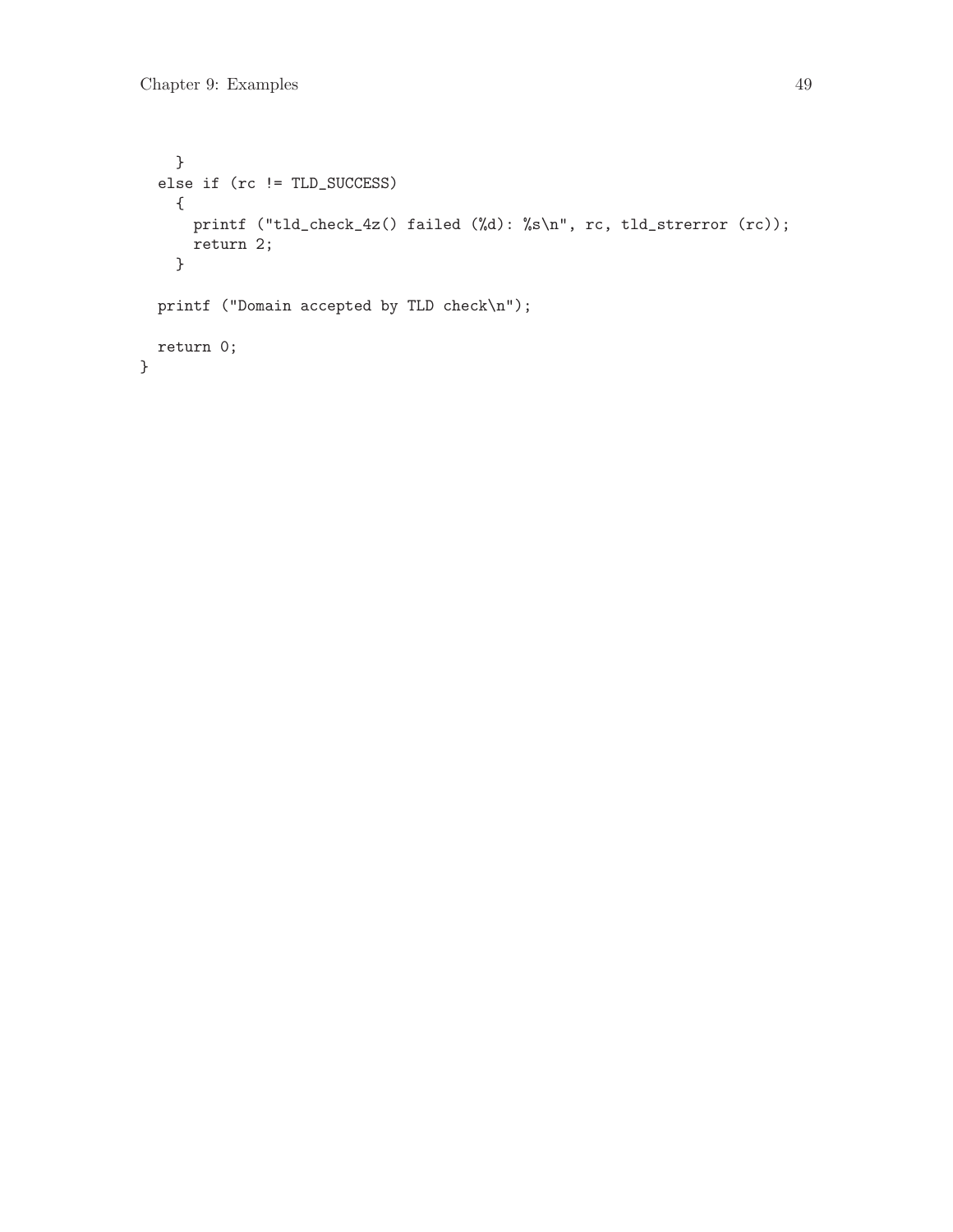# 10 Invoking idn

#### 10.1 Name

GNU Libidn (idn) – Internationalized Domain Names command line tool

#### 10.2 Description

idn allows internationalized string preparation ('stringprep'), encoding and decoding of punycode data, and IDNA ToASCII/ToUnicode operations to be performed on the command line.

If strings are specified on the command line, they are used as input and the computed output is printed to standard output stdout. If no strings are specified on the command line, the program read data, line by line, from the standard input stdin, and print the computed output to standard output. What processing is performed (e.g., ToASCII, or Punycode encode) is indicated by options. If any errors are encountered, the execution of the applications is aborted.

All strings are expected to be encoded in the preferred charset used by your locale. Use --debug to find out what this charset is. You can override the charset used by setting environment variable CHARSET.

To process a string that starts with -, for example -foo, use -- to signal the end of parameters, as in idn --quiet -a -- -foo.

### 10.3 Options

idn recognizes these commands:

| $-h$ , $-help$                        | Print help and exit                                                                   |
|---------------------------------------|---------------------------------------------------------------------------------------|
| -V, --version                         | Print version and exit                                                                |
| -s, --stringprep                      | Prepare string according to nameprep profile                                          |
| -d, --punycode-decode Decode Punycode |                                                                                       |
| -e, --punycode-encode Encode Punycode |                                                                                       |
| -a, --idna-to-ascii                   | Convert to ACE according to IDNA (default)                                            |
| -u, --idna-to-unicode                 | Convert from ACE according to IDNA                                                    |
|                                       | --allow-unassigned Toggle IDNA AllowUnassigned flag (default=off)                     |
|                                       | --usestd3asciirules Toggle IDNA UseSTD3ASCIIRules flag (default=off)                  |
| $-t, --t$ ld                          | Check string for TLD specific rules<br>Only for --idna-to-ascii and --idna-to-unicode |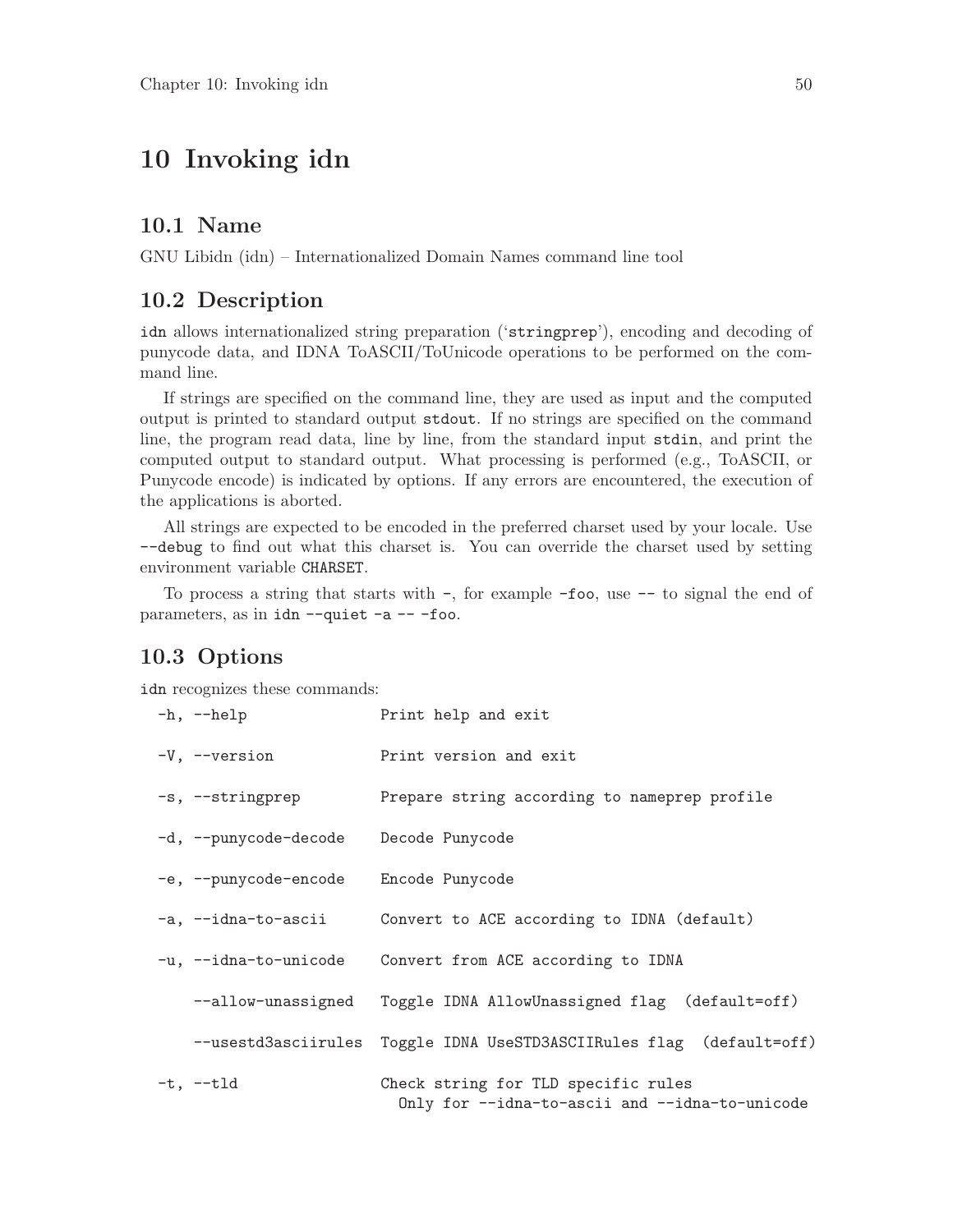|                      | $(default=on)$                                                                                                                                            |
|----------------------|-----------------------------------------------------------------------------------------------------------------------------------------------------------|
| -p, --profile=STRING | Use specified stringprep profile instead<br>Valid stringprep profiles are 'Nameprep',<br>'iSCSI', 'Nodeprep', 'Resourceprep', 'trace', and<br>'SASLprep'. |
| --debug              | Print debugging information (default=off)                                                                                                                 |
| --quiet              | Silent operation (default=off)                                                                                                                            |

# 10.4 Environment Variables

The CHARSET environment variable can be used to override what character set to be used for decoding incoming data (i.e., on the command line or on the standard input stream), and to encode data to the standard output. If your system is set up correctly, however, the application will guess which character set is used automatically. Example usage:

```
$ CHARSET=ISO-8859-1 idn --punycode-encode
...
```
# 10.5 Examples

Standard usage, reading input from standard input:

```
jas@latte:~$ idn
libidn 0.3.5
Copyright 2002, 2003 Simon Josefsson.
GNU Libidn comes with NO WARRANTY, to the extent permitted by law.
You may redistribute copies of GNU Libidn under the terms of
the GNU Lesser General Public License. For more information
about these matters, see the file named COPYING.LIB.
Type each input string on a line by itself, terminated by a newline character.
räksmörgås.se
xn--rksmrgs-5wao1o.se
jas@latte:~$
```
Reading input from command line, and disabling copyright and license information:

```
jas@latte:~$ idn --quiet räksmörgås.se blåbærgrød.no
xn--rksmrgs-5wao1o.se
xn--blbrgrd-fxak7p.no
jas@latte:~$
```
Accessing a specific StringPrep profile directly:

```
jas@latte:~$ idn --quiet --profile=SASLprep --stringprep teßt<sup>a</sup>
teßta
jas@latte:~$
```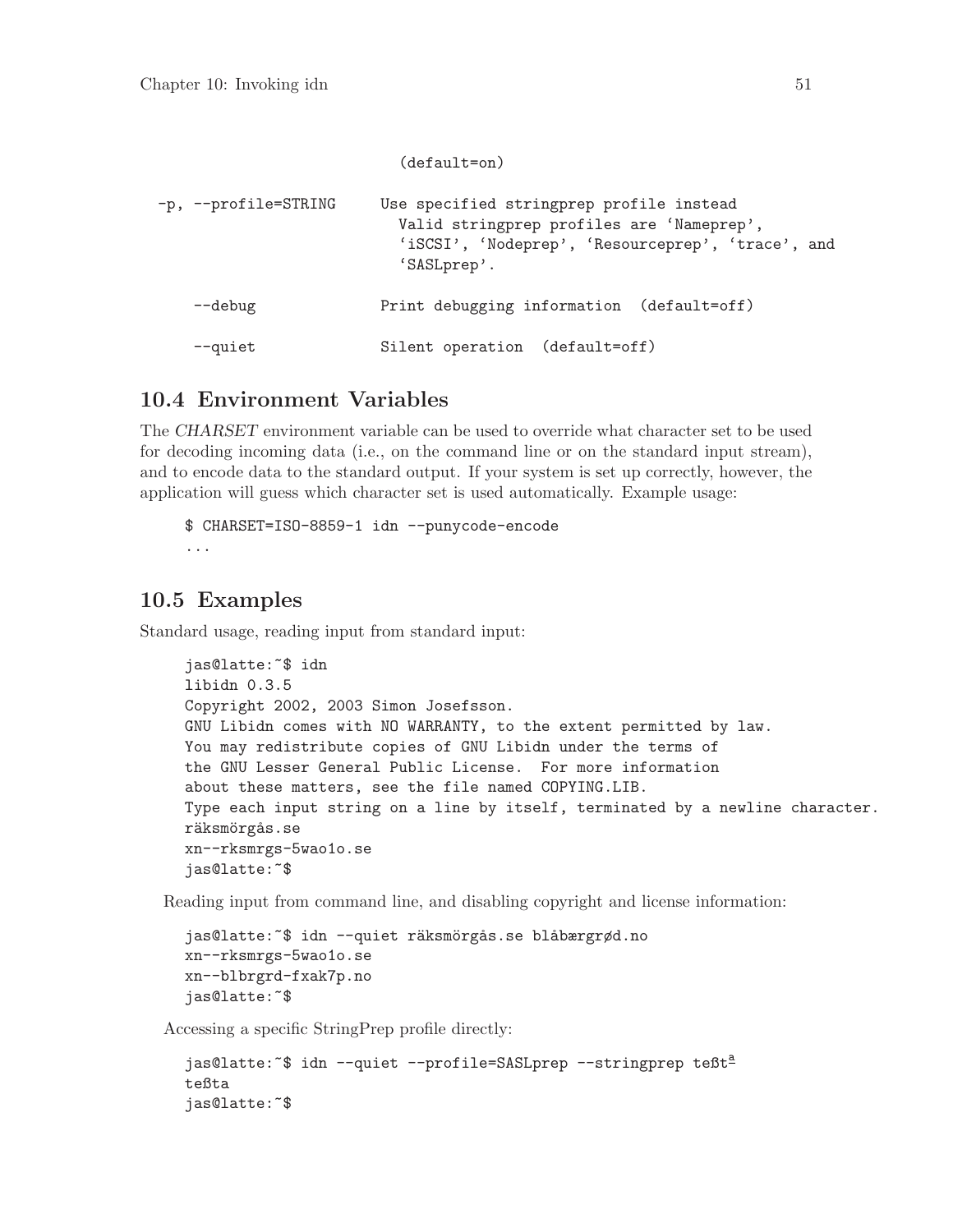#### 10.6 Troubleshooting

Getting character data encoded right, and making sure Libidn use the same encoding, can be difficult. The reason for this is that most systems encode character data in more than one character encoding, i.e., using UTF-8 together with ISO-8859-1 or ISO-2022-JP. This problem is likely to continue to exist until only one character encoding come out as the evolutionary winner, or (more likely, at least to some extents) forever.

The first step to troubleshooting character encoding problems with Libidn is to use the '--debug' parameter to find out which character set encoding 'idn' believe your locale uses.

```
jas@latte:~$ idn --debug --quiet ""
system locale uses charset 'UTF-8'.
```

```
jas@latte:~$
```
If it prints ANSI\_X3.4-1968 (i.e., US-ASCII), this indicate you have not configured your locale properly. To configure the locale, you can, for example, use 'LANG=sv\_SE.UTF-8; export LANG' at a /bin/sh prompt, to set up your locale for a Swedish environment using UTF-8 as the encoding.

Sometimes 'idn' appear to be unable to translate from your system locale into UTF-8 (which is used internally), and you get an error like the following:

```
jas@latte:~$ idn --quiet foo
idn: could not convert from ISO-8859-1 to UTF-8.
jas@latte:~$
```
The simplest explanation is that you haven't installed the 'iconv' conversion tools. You can find it as a standalone library in GNU Libiconv (<http://www.gnu.org/software/libiconv/>). On many GNU/Linux systems, this library is part of the system, but you may have to install additional packages (e.g., 'glibc-locale' for Debian) to be able to use it.

Another explanation is that the error is correct and you are feeding 'idn' invalid data. This can happen inadvertently if you are not careful with the character set encodings you use. For example, if your shell run in a ISO-8859-1 environment, and you invoke 'idn' with the 'CHARSET' environment variable as follows, you will feed it ISO-8859-1 characters but force it to believe they are UTF-8. Naturally this will lead to an error, unless the byte sequences happen to be parsable as UTF-8. Note that even if you don't get an error, the output may be incorrect in this situation, because ISO-8859-1 and UTF-8 does not in general encode the same characters as the same byte sequences.

```
jas@latte:~$ idn --quiet --debug ""
system locale uses charset 'ISO-8859-1'.
jas@latte:~$ CHARSET=UTF-8 idn --quiet --debug räksmörgås
system locale uses charset 'UTF-8'.
input[0] = U+0072
input[1] = U+4af3input[2] = U+006dinput[3] = U+1b29e5input[4] = U+0073output[0] = U+0078
```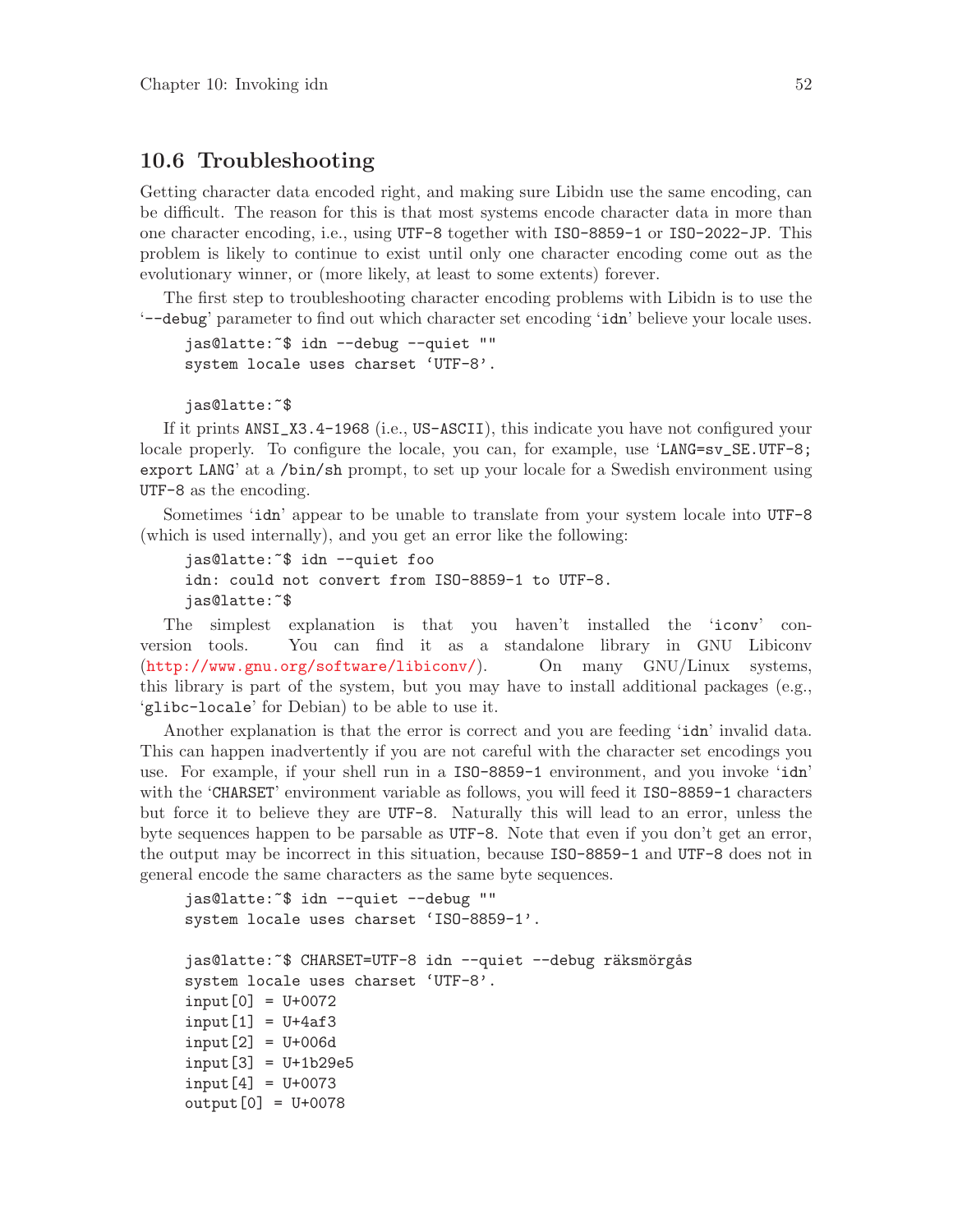```
output[1] = U+006eoutput[2] = U+002doutput[3] = U+002doutput[4] = U+0072output[5] = U+006doutput[6] = U+0073
output[7] = U+002d
output[8] = U+0068
output[9] = U+0069
output[10] = U+0036
output[11] = U+0064
output[12] = U+0035
output[13] = U+0039
output[14] = U+0037
output[15] = U+0035
output[16] = U+0035
output[17] = U+0032
output[18] = U+0061
xn--rms-hi6d597552a
jas@latte:~$
```
The sense moral here is to forget about 'CHARSET' (configure your locales properly instead) unless you know what you are doing, and if you want to use it, do it carefully, after verifying with '--debug' that you get the desired results.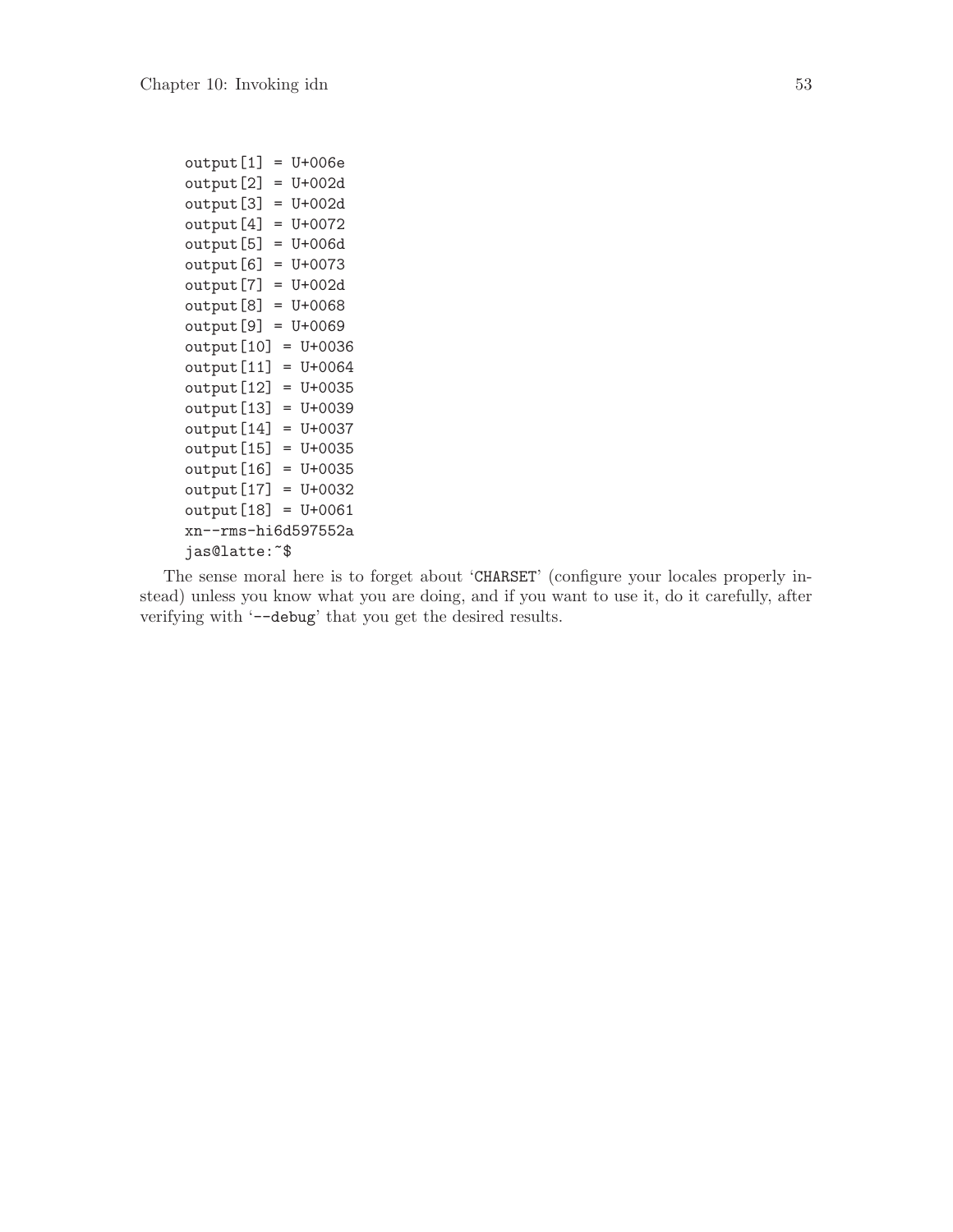# 11 Emacs API

Included in Libidn are 'punycode.el' and 'idna.el' that provides an Emacs Lisp API to (a limited set of) the Libidn API. This section describes the API. Currently the IDNA API always set the UseSTD3ASCIIRules flag and clear the AllowUnassigned flag, in the future there may be functionality to specify these flags via the API.

#### 11.1 Punycode Emacs API

#### punycode-program [Variable]

Name of the GNU Libidn 'idn' application. The default is 'idn'. This variable can be customized.

#### punycode-environment [Variable] [Variable]

List of environment variable definitions prepended to 'process-environment'. The default is '("CHARSET=UTF-8")'. This variable can be customized.

#### punycode-encode-parameters [Variable]

List of parameters passed to punycode-program to invoke punycode encoding mode. The default is '("--quiet" "--punycode-encode")'. This variable can be customized.

#### punycode-decode-parameters [Variable]

Parameters passed to punycode-program to invoke punycode decoding mode. The default is '("--quiet" "--punycode-decode")'. This variable can be customized.

#### punycode-encode string and a string string in the string string in the string string in the string string in the string string in the string string in the string string in the string string in the string string in the stri

Returns a Punycode encoding of the string, after converting the input into UTF-8.

#### punycode-decode string and a string string in the string string in the string string in the string string in the string string in the string string in the string string in the string string in the string string in the stri

Returns a possibly multibyte string which is the decoding of the string which is a punycode encoded string.

# 11.2 IDNA Emacs API

#### idna-program [Variable] [Variable]

Name of the GNU Libidn 'idn' application. The default is 'idn'. This variable can be customized.

#### idna-environment [Variable] [Variable]

List of environment variable definitions prepended to 'process-environment'. The default is '("CHARSET=UTF-8")'. This variable can be customized.

#### idna-to-ascii-parameters [Variable]

List of parameters passed to idna-program to invoke IDNA ToASCII mode. The default is '("--quiet" "--idna-to-ascii" "--usestd3asciirules")'. This variable can be customized.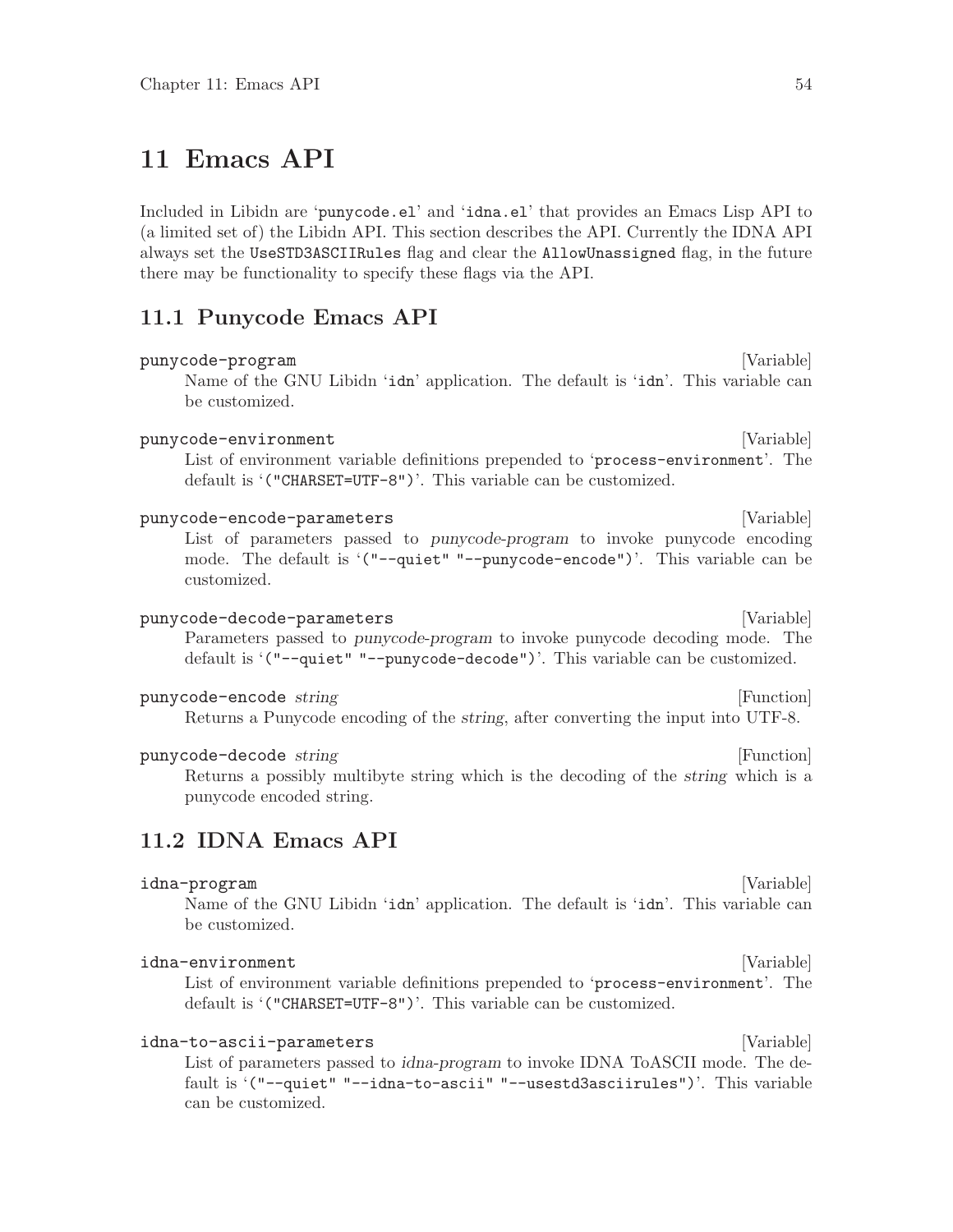idna-to-unicode-parameters [Variable] Parameters passed idna-program to invoke IDNA ToUnicode mode. The default is '("--quiet" "--idna-to-unicode" "--usestd3asciirules")'. This variable can be customized. idna-to-ascii string [Function] [Function]

Returns an ASCII Compatible Encoding (ACE) of the string computed by the IDNA ToASCII operation on the input string, after converting the input to UTF-8.

#### idna-to-unicode string [Function]

Returns a possibly multibyte string which is the output of the IDNA ToUnicode operation computed on the input string.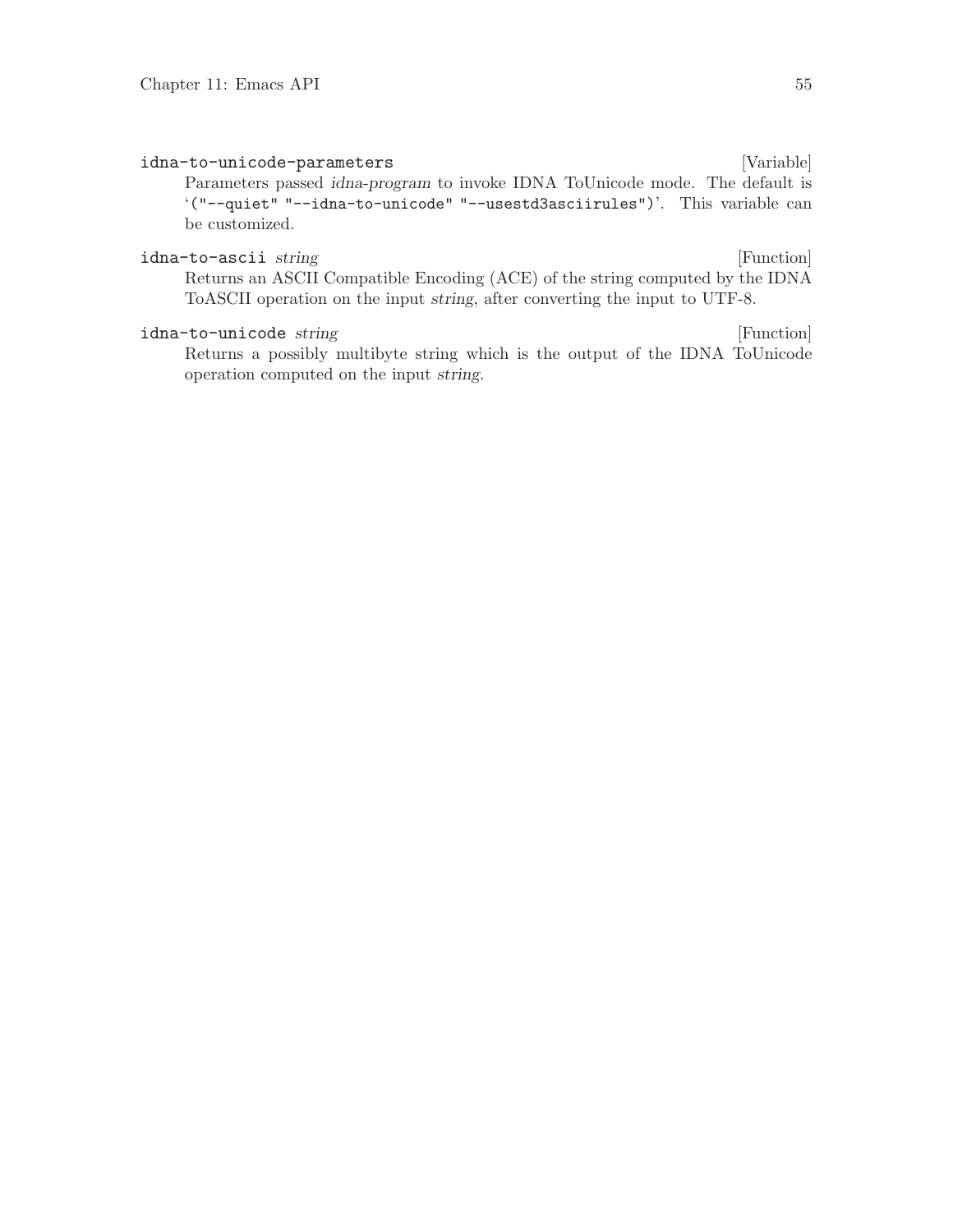# 12 Java API

Libidn has been ported to the Java programming language, and as a consequence most of the API is available to native Java applications. This section contain notes on this support, complete documentation is pending.

The Java library, if Libidn has been built with Java support (see [Section 1.7 \[Down](#page-10-0)loading and Installing, page 6), will be placed in 'java/libidn.jar'. The source code is located in 'java/gnu/inet/encoding/'.

#### 12.1 Overview

This package provides a Java implementation of the Internationalized Domain Names in Applications (IDNA) standard. It is written entirely in Java and does not require any additional libraries to be set up.

The gnu.inet.encoding.IDNA class offers two public functions, toASCII and toUnicode which can be used as follows:

```
gnu.inet.encoding.IDNA.toASCII("blöds.züg");
gnu.inet.encoding.IDNA.toUnicode("xn--blds-6qa.xn--zg-xka");
```
### 12.2 Miscellaneous Programs

The 'misc/' directory contains several programs that are related to the Java part of GNU Libidn, but that don't need to be included in the main source tree.

#### 12.2.1 GenerateRFC3454

This program parses RFC3454 and creates the RFC3454.java program that is required during the StringPrep phase.

The RFC can be found at various locations, for example at <http://www.ietf.org/rfc/rfc3454.txt>.

Invoke the program as follows:

\$ java GenerateRFC3454 Creating RFC3454.java... Ok.

#### 12.2.2 GenerateNFKC

The GenerateNFKC program parses the Unicode character database file and generates all the tables required for NFKC. This program requires the two files UnicodeData.txt and CompositionExclusions.txt of version 3.2 of the Unicode files. Note that RFC3454 (Stringprep) defines that Unicode version 3.2 is to be used, not the latest version.

The Unicode data files can be found at <http://www.unicode.org/Public/>.

Invoke the program as follows:

```
$ java GenerateNFKC
Creating CombiningClass.java... Ok.
Creating DecompositionKeys.java... Ok.
Creating DecompositionMappings.java... Ok.
Creating Composition.java... Ok.
```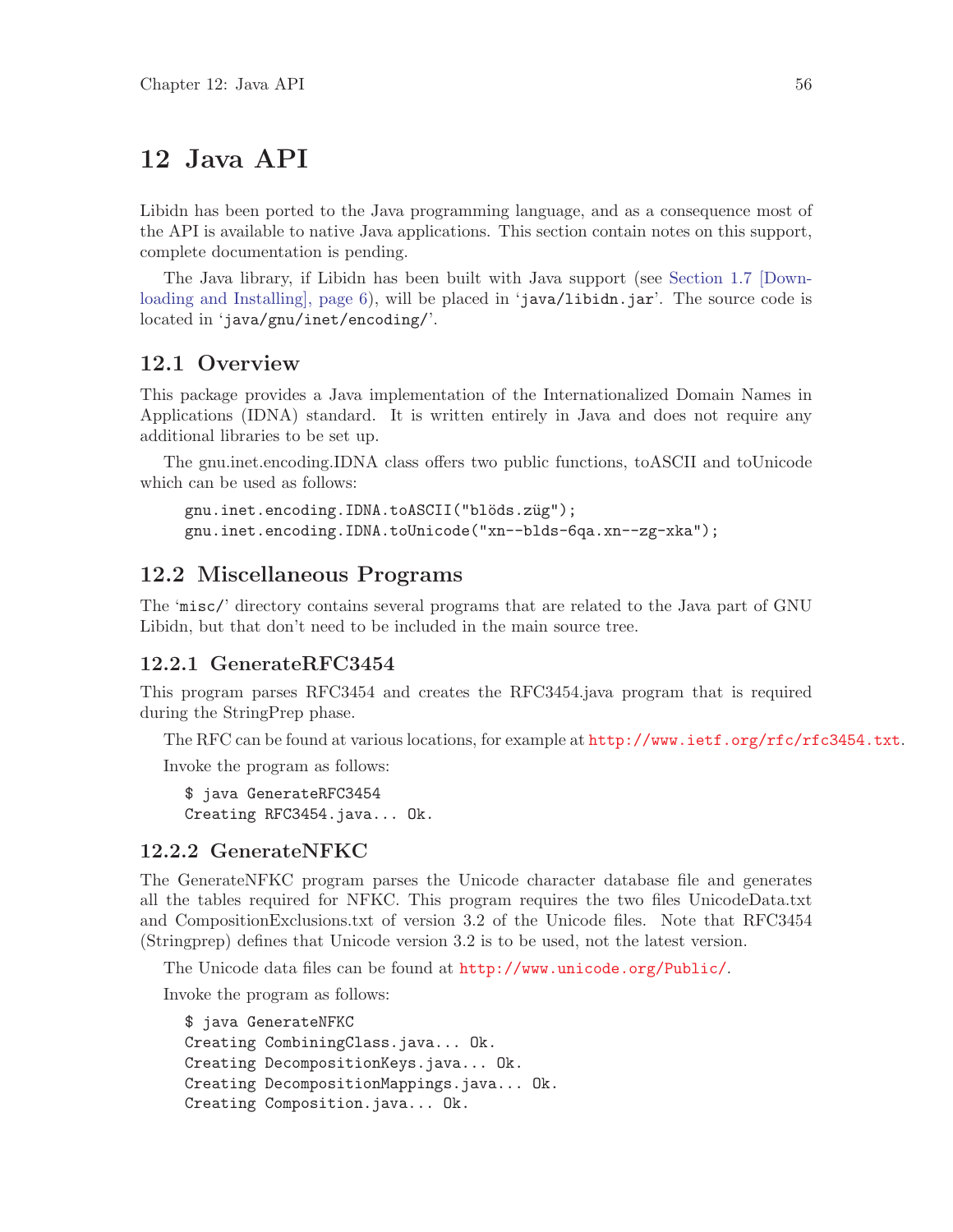#### 12.2.3 TestIDNA

The TestIDNA program allows to test the IDNA implementation manually or against Simon Josefsson's test vectors.

The test vectors can be found at the Libidn homepage, <http://www.gnu.org/software/libidn/>.

To test the tranformation manually, use:

```
$ java -cp .:../libidn.jar TestIDNA -a <string to test>
Input: <string to test>
Output: <toASCII(string to test)>
$ java -cp .:../libidn.jar TestIDNA -u <string to test>
Input: <string to test>
Output: <toUnicode(string to test)>
```
To test against draft-josefsson-idn-test-vectors.html, use:

\$ java -cp .:../libidn.jar TestIDNA -t No errors detected!

#### 12.2.4 TestNFKC

The TestNFKC program allows to test the NFKC implementation manually or against the NormalizationTest.txt file from the Unicode data files.

To test the normalization manually, use:

\$ java -cp .:../libidn.jar TestNFKC <string to test> Input: <string to test> Output: <nfkc version of the string to test>

To test against NormalizationTest.txt:

\$ java -cp .:../libidn.jar TestNFKC No errors detected!

# 12.3 Possible Problems

Beware of Bugs: This Java API needs a lot more testing, especially with "exotic" character sets. While it works for me, it may not work for you.

Encoding of your Java sources: If you are using non-ASCII characters in your Java source code, make sure javac compiles your programs with the correct encoding. If necessary specify the encoding using the -encoding parameter.

Java Unicode handling: Java 1.4 only handles 16-bit Unicode code points (i.e. characters in the Basic Multilingual Plane), this implementation therefore ignores all references to socalled Supplementary Characters (U+10000 to U+10FFFF). Starting from Java 1.5, these characters will also be supported by Java, but this will require changes to this library. See also the next section.

# 12.4 A Note on Java and Unicode

This library uses Java's builtin 'char' datatype. Up to Java 1.4, this datatype only supports 16-bit Unicode code points, also called the Basic Multilingual Plane. For this reason, this library doesn't work for Supplementary Characters (i.e. characters from U+10000 to U+10FFFF). All references to such characters are silently ignored.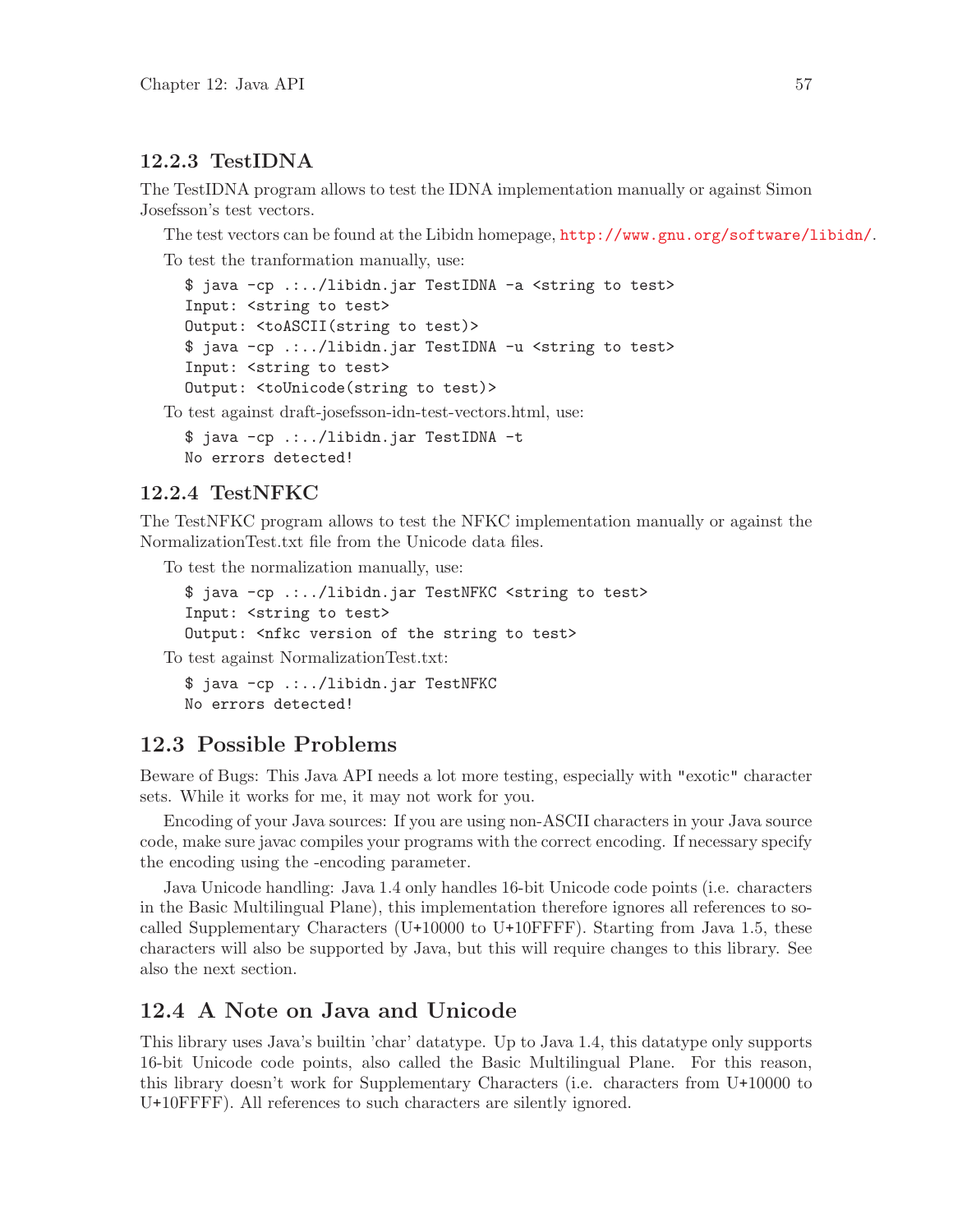Starting from Java 1.5, also Supplementary Characters will be supported. However, this will require changes in the present version of the library. Java 1.5 is currently in beta status. For more information refer to the documentation of java.lang.Character in the JDK API.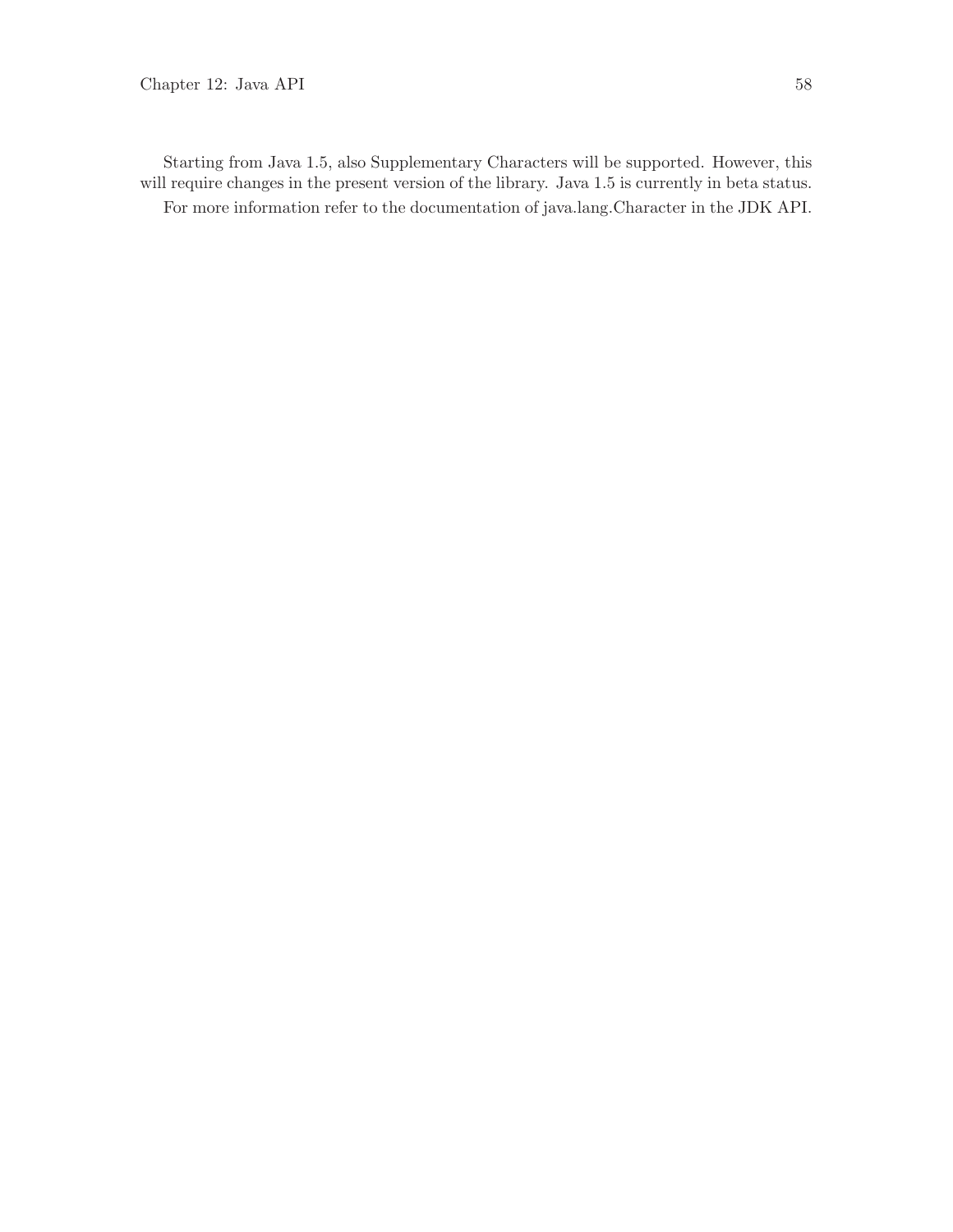# 13 C# API

The Libidn library has been ported to the  $C#$  language. The port reside in the top-level 'csharp/' directory. Currently, no further documentation about the implementation or the API is available. However, the  $C#$  port was based on the Java port, and the API is exactly the same as in the Java version. The help files for the Java API may thus be useful.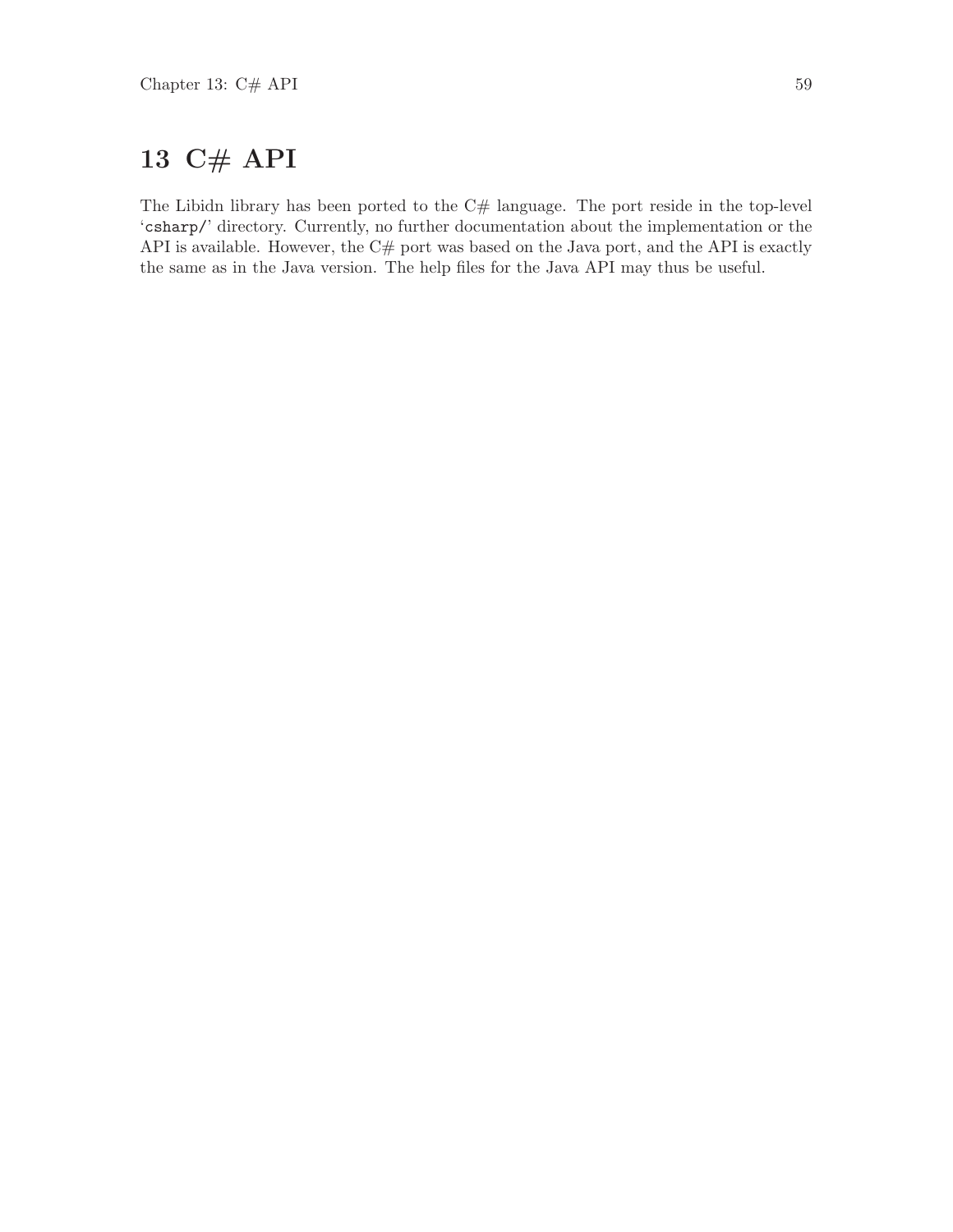# 14 Acknowledgements

The punycode implementation was taken from the IETF IDN Punycode specification, by Adam M. Costello. The TLD code was contributed by Thomas Jacob. The Java implementation was contributed by Oliver Hitz. The  $C#$  implementation was contributed by Alexander Gnauck. The Unicode tables were provided by Unicode, Inc. Some functions for dealing with Unicode (see nfkc.c and toutf8.c) were borrowed from GLib, downloaded from <http://www.gtk.org/>. The manual borrowed text from Libgcrypt by Werner Koch.

Inspiration for many things that, consciously or not, have gone into this package is due to a number of free software package that the author has been exposed to. The author wishes to acknowledge the free software community in general, for giving an example on what role software development can play in the modern society.

Several people reported bugs, sent patches or suggested improvements, see the file THANKS in the top-level directory of the source code.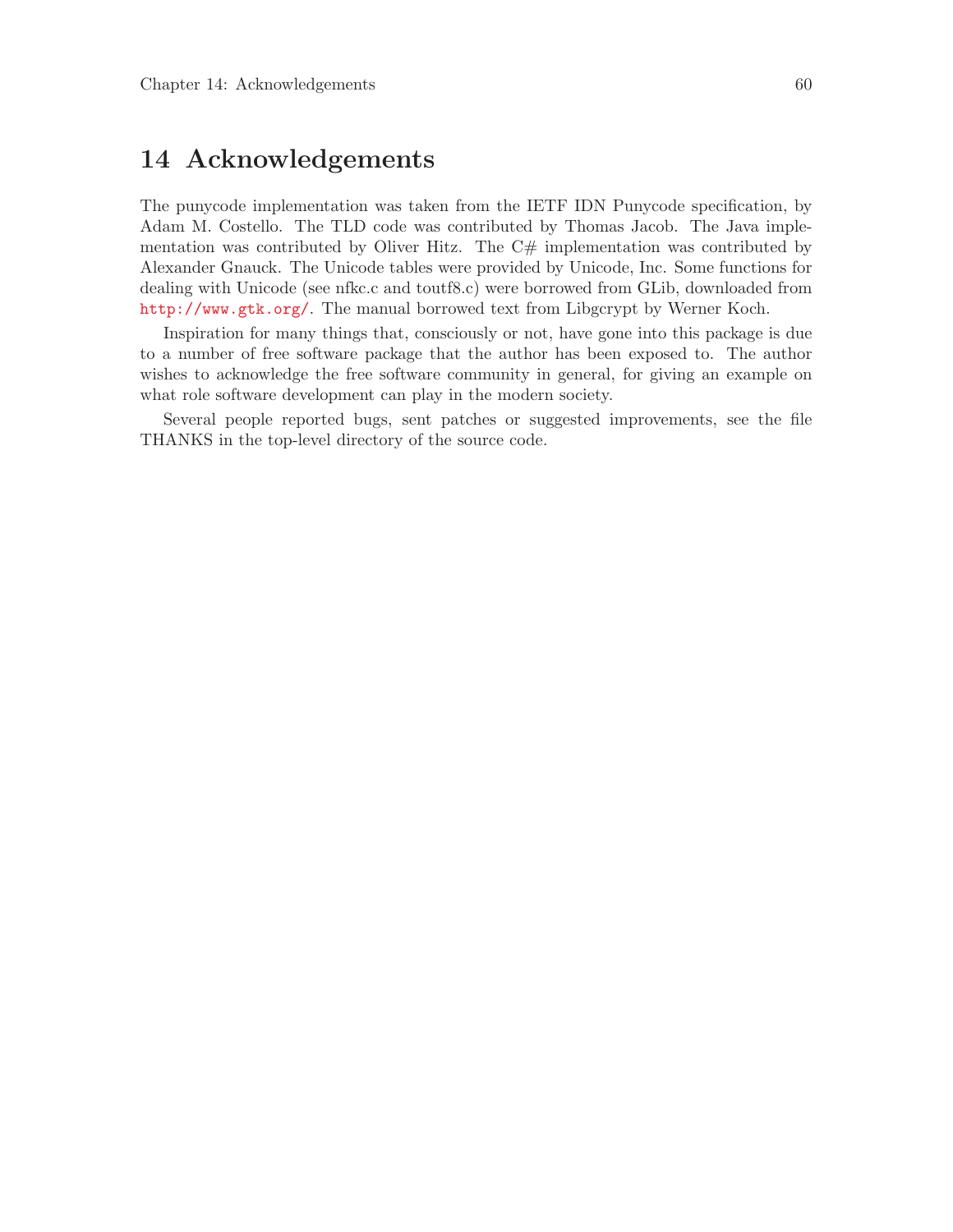# 15 History

The complete history of user visible changes is stored in the file 'NEWS' in the top-level directory of the source code tree. The complete history of modifications to each file is stored in the file 'ChangeLog' in the same directory. This section contain a condensed version of that information, in the form of "milestones" for the project.

| Stringprep implementation.<br>Version 0.0.0 released on 2002-11-05.                                                      |
|--------------------------------------------------------------------------------------------------------------------------|
| IDNA and Punycode implementations, part of the GNU project.<br>Version 0.1.0 released on 2003-01-05.                     |
| Uses official IDNA ACE prefix 'xn-'.<br>Version 0.1.7 released on 2003-02-12.                                            |
| Command line interface.<br>Version 0.1.11 released on 2003-02-26.                                                        |
| GNU Libc add-on proposed.<br>Version 0.1.12 released on 2003-03-06.                                                      |
| Interoperability testing during IDNConnect.<br>Version 0.3.1 released on 2003-10-02.                                     |
| TLD restriction testing.<br>Version 0.4.0 released on 2004-02-28.                                                        |
| GNU Libc add-on integrated.<br>Version 0.4.1 released on 2004-03-08.                                                     |
| Native Java implementation.<br>Version 0.4.2-0.4.9 released between 2004-03-20 and 2004-06-11.                           |
| PR-29 functions for "problem sequences".<br>Version 0.5.0 released on 2004-06-26.                                        |
| Many small portability fixes and wider use.<br>Version 0.5.1 through 0.5.20, released between 2004-07-09 and 2005-10-23. |
| Native $C#$ implementation.<br>Version 0.6.0 released on 2005-12-03.                                                     |
| Windows support through cross-compilation.<br>Version 0.6.1 released on 2006-01-20.                                      |
|                                                                                                                          |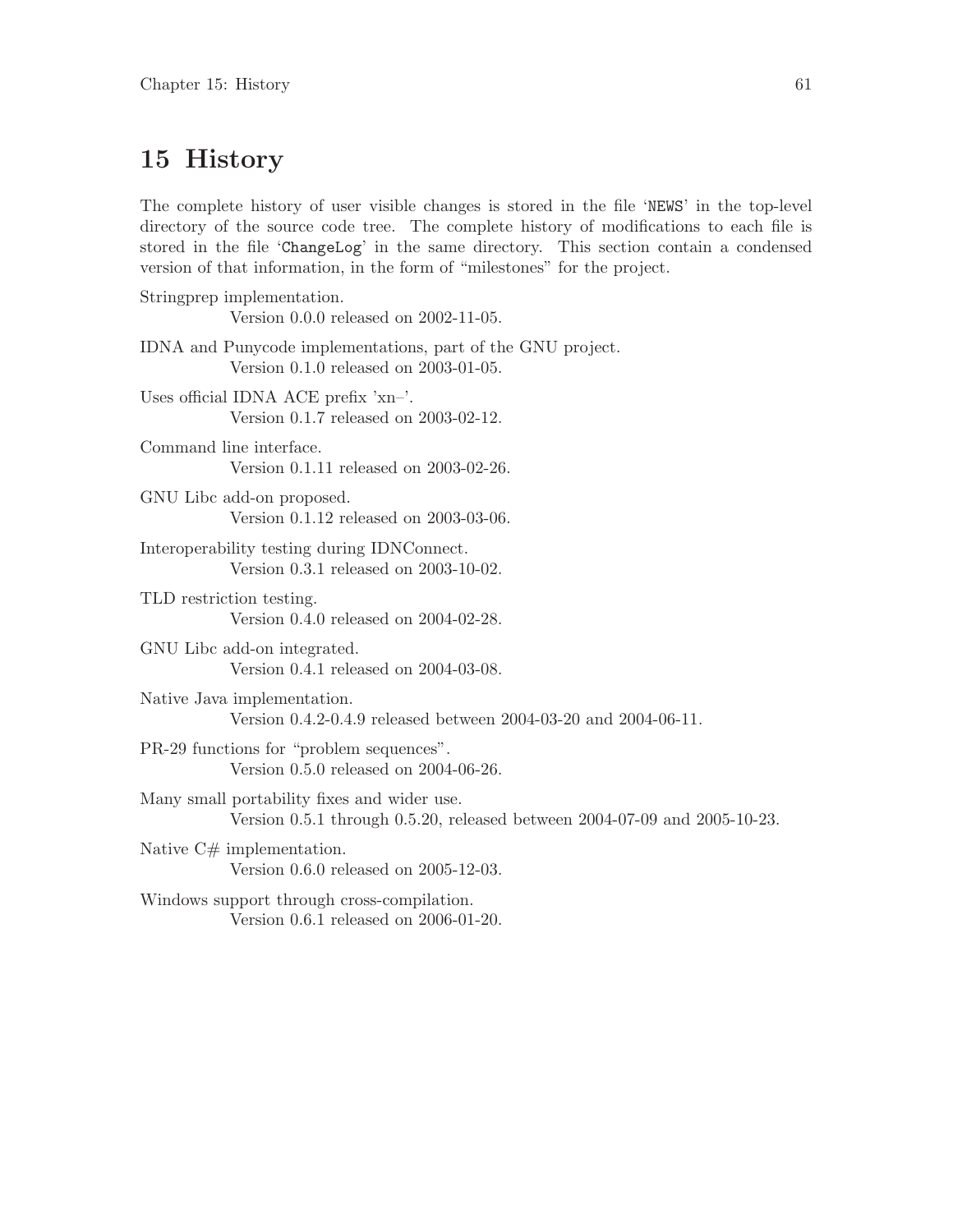# <span id="page-66-0"></span>Appendix A PR29 discussion

If you wish to experiment with a modified Unicode NFKC implementation according to the PR29 proposal, you may find the following bug report useful. However, I have not verified that the suggested modifications are correct. For reference, I'm including my response to the report as well.

From: Rick McGowan <rick@unicode.org> Subject: Possible bug and status of PR 29 change(s) To: bug-libidn@gnu.org Date: Wed, 27 Oct 2004 14:49:17 -0700

Hello. On behalf of the Unicode Consortium editorial committee, I would like to find out more information about the PR 29 fixes, if any, and functions in Libidn. Your implementation was listed in the text of PR29 as needing investigation, so I am following up on several implementations.

The UTC has accepted the proposed fix to D2 as outlined in PR29, and a new draft of UAX #15 has been issued.

I have looked at Libidn 0.5.8 (today), and there may still be a possible bug in NFKC.java and nfkc.c.

------------------------------------------------------

1. In NFKC.java, this line in canonicalOrdering():

```
if (i > 0 \&c (last_cc == 0 || last_cc != cc)) {
```
should perhaps be changed to:

if  $(i > 0$  && (last\_cc == 0 || last\_cc < cc)) {

but I'm not sure of the sense of this comparison.

------------------------------------------------------

2. In nfkc.c, function \_g\_utf8\_normalize\_wc() has this code:

```
if (i > 0 &&
    (last_c c == 0 || last_c c := cc) &&
    combine (wc_buffer[last_start], wc_buffer[i],
             &wc_buffer[last_start]))
  {
```
This appears to have the same bug as the current Python implementation (in Python 2.3.4). The code should be checking, as per new rule D2 UAX #15 update, that the next combining character is the same or HIGHER than the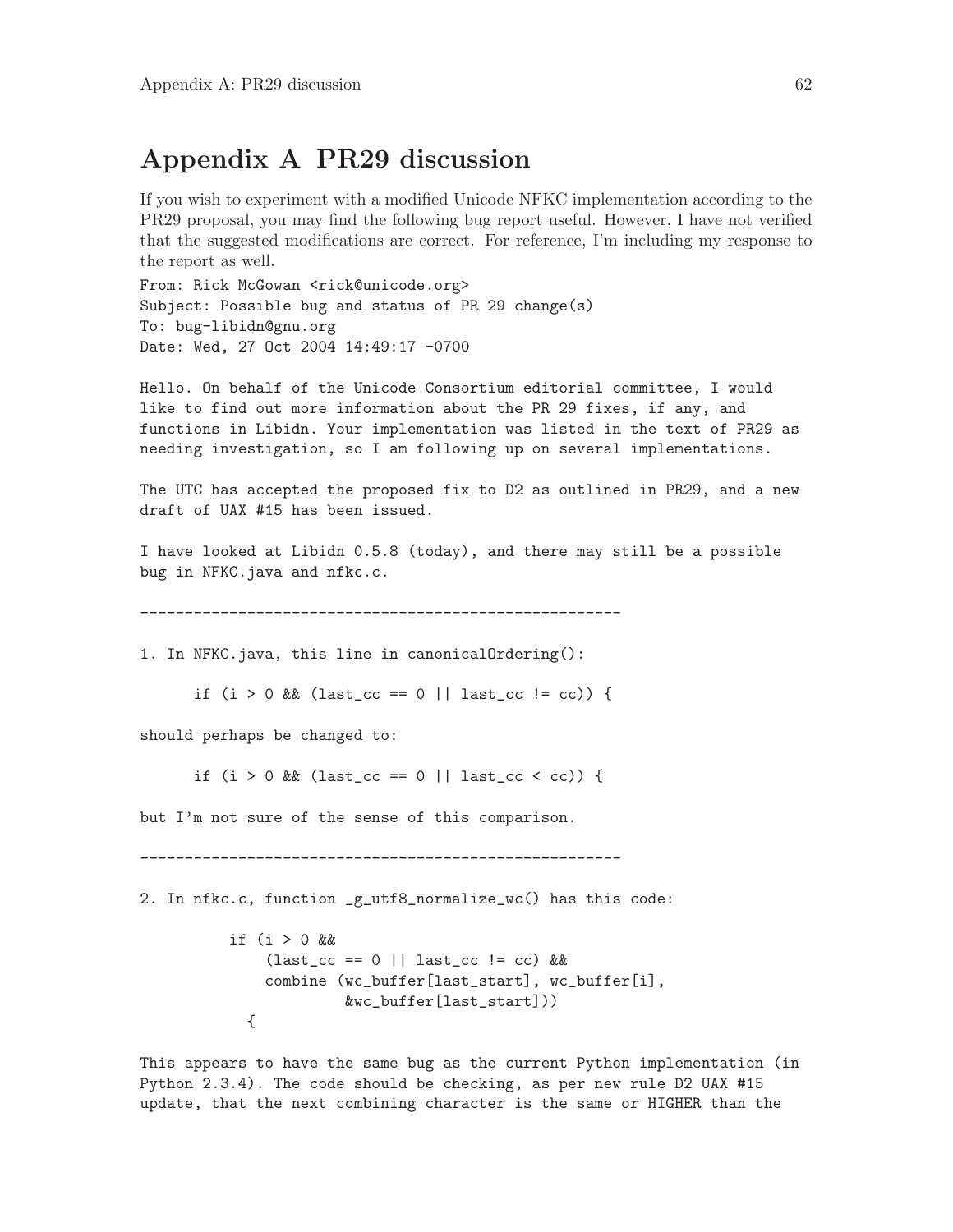current one. It now checks to see if it's non-zero and not equal.

The above line(s) should perhaps be changed to:

```
if (i > 0 &&
    \text{(last\_cc == 0 || last\_cc < cc) &combine (wc_buffer[last_start], wc_buffer[i],
             &wc_buffer[last_start]))
  {
```
but I'm not sure of the sense of the comparison  $($  or  $>$  or  $\le$ =?) here.

In the text of PR29, I will be marking Libidn as "needs change" and adding the version number that I checked. If any further change is made, please let me know the release version, and I'll update again.

Regards,

Rick McGowan

From: Simon Josefsson <jas@extundo.com> Subject: Re: Possible bug and status of PR 29 change(s) To: Rick McGowan <rick@unicode.org> Cc: bug-libidn@gnu.org Date: Thu, 28 Oct 2004 09:47:47 +0200

Rick McGowan <rick@unicode.org> writes:

> Hello. On behalf of the Unicode Consortium editorial committee, I would > like to find out more information about the PR 29 fixes, if any, and > functions in Libidn. Your implementation was listed in the text of PR29 as > needing investigation, so I am following up on several implementations. > > The UTC has accepted the proposed fix to D2 as outlined in PR29, and a new > draft of UAX #15 has been issued. > > I have looked at Libidn 0.5.8 (today), and there may still be a possible > bug in NFKC.java and nfkc.c.

Hello Rick.

I believe the current behavior is intentional. Libidn do not aim to implement latest-and-greatest NFKC, it aim to implement the NFKC functionality required for StringPrep and IDN. As you may know, StringPrep/IDN reference Unicode 3.2.0, and explicitly says any later changes (which I consider PR29 as) do not apply.

In fact, I believe that would I incorporate the changes suggested in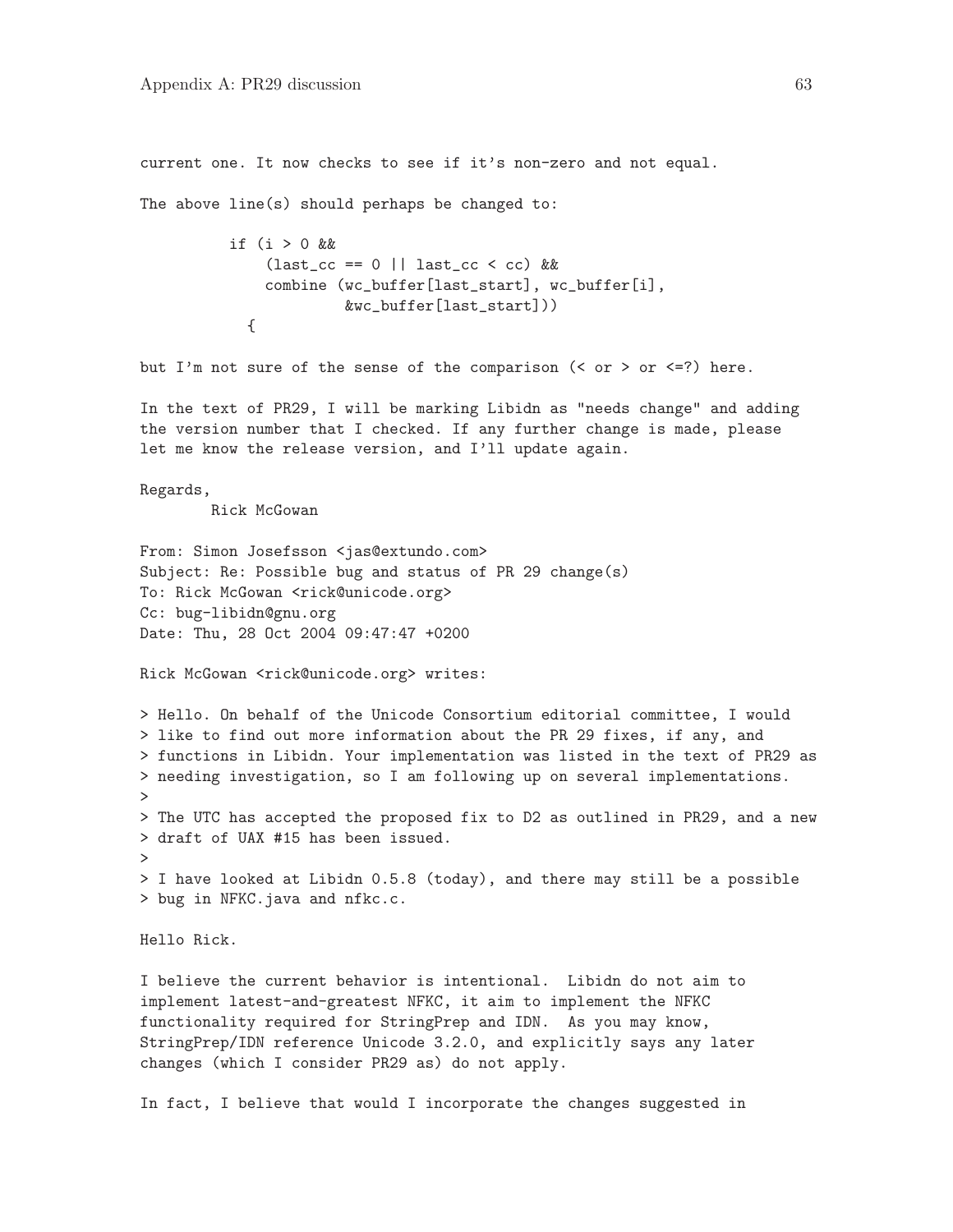PR29, I would in fact be violating the IDN specifications.

Thanks for looking into the code and finding the place where the change could be made. I'll see if I can mention this in the manual somewhere, for technically interested readers.

Regards, Simon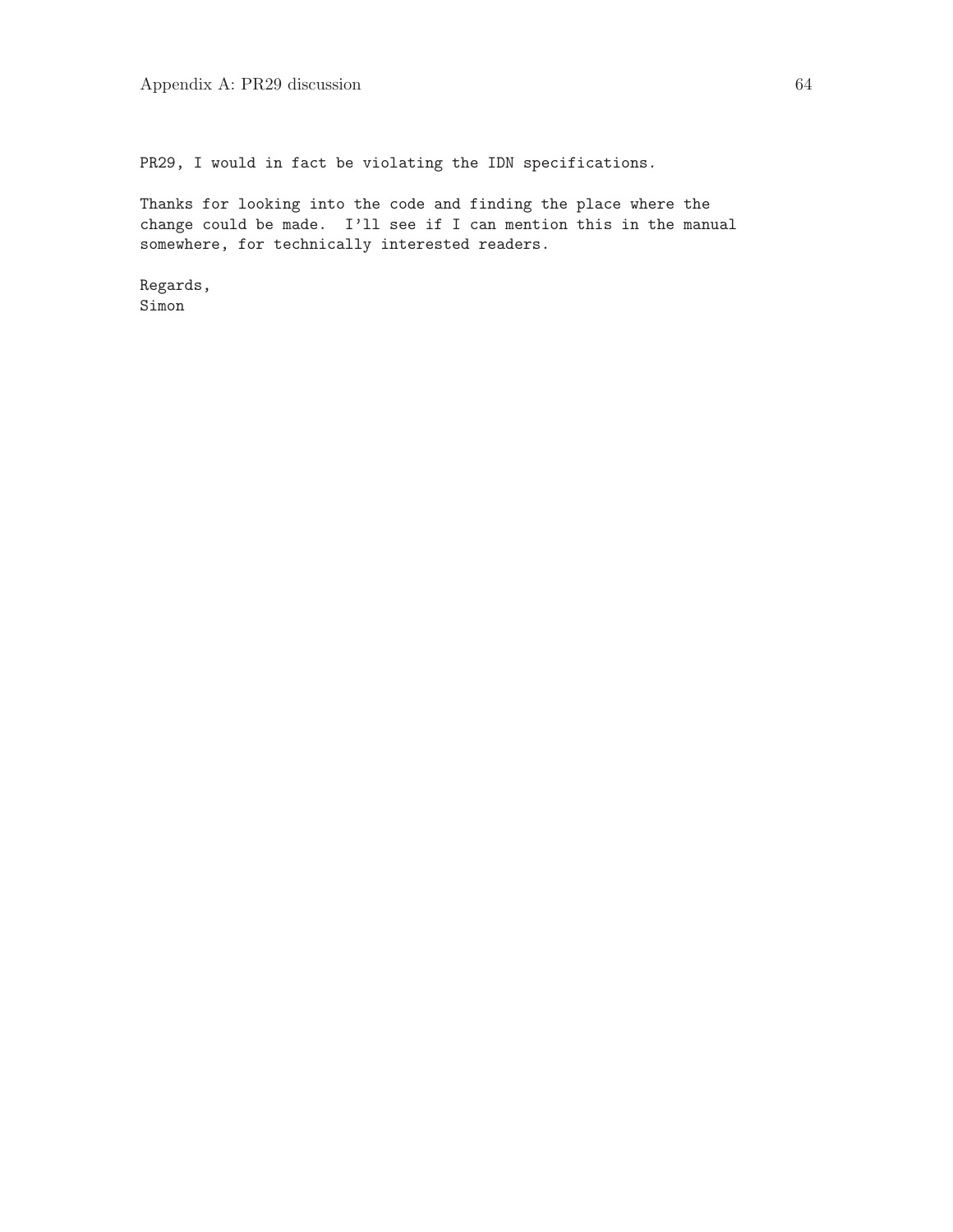# Appendix B Copying Information

#### B.1 GNU Free Documentation License

Version 1.2, November 2002

Copyright  $\odot$  2000, 2001, 2002 Free Software Foundation, Inc. 51 Franklin St, Fifth Floor, Boston, MA 02110-1301, USA

Everyone is permitted to copy and distribute verbatim copies of this license document, but changing it is not allowed.

#### 0. PREAMBLE

The purpose of this License is to make a manual, textbook, or other functional and useful document free in the sense of freedom: to assure everyone the effective freedom to copy and redistribute it, with or without modifying it, either commercially or noncommercially. Secondarily, this License preserves for the author and publisher a way to get credit for their work, while not being considered responsible for modifications made by others.

This License is a kind of "copyleft", which means that derivative works of the document must themselves be free in the same sense. It complements the GNU General Public License, which is a copyleft license designed for free software.

We have designed this License in order to use it for manuals for free software, because free software needs free documentation: a free program should come with manuals providing the same freedoms that the software does. But this License is not limited to software manuals; it can be used for any textual work, regardless of subject matter or whether it is published as a printed book. We recommend this License principally for works whose purpose is instruction or reference.

#### 1. APPLICABILITY AND DEFINITIONS

This License applies to any manual or other work, in any medium, that contains a notice placed by the copyright holder saying it can be distributed under the terms of this License. Such a notice grants a world-wide, royalty-free license, unlimited in duration, to use that work under the conditions stated herein. The "Document", below, refers to any such manual or work. Any member of the public is a licensee, and is addressed as "you". You accept the license if you copy, modify or distribute the work in a way requiring permission under copyright law.

A "Modified Version" of the Document means any work containing the Document or a portion of it, either copied verbatim, or with modifications and/or translated into another language.

A "Secondary Section" is a named appendix or a front-matter section of the Document that deals exclusively with the relationship of the publishers or authors of the Document to the Document's overall subject (or to related matters) and contains nothing that could fall directly within that overall subject. (Thus, if the Document is in part a textbook of mathematics, a Secondary Section may not explain any mathematics.) The relationship could be a matter of historical connection with the subject or with related matters, or of legal, commercial, philosophical, ethical or political position regarding them.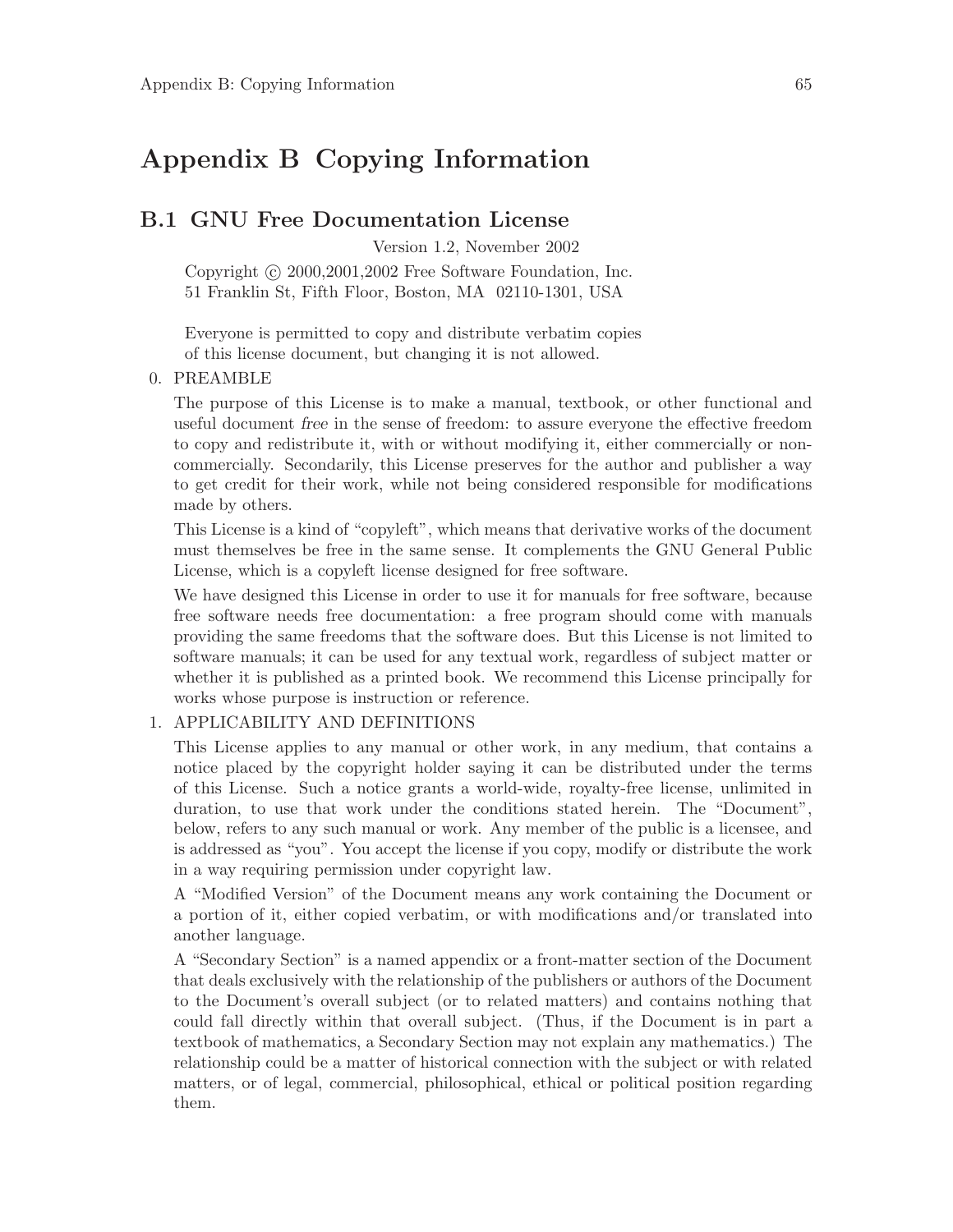The "Invariant Sections" are certain Secondary Sections whose titles are designated, as being those of Invariant Sections, in the notice that says that the Document is released under this License. If a section does not fit the above definition of Secondary then it is not allowed to be designated as Invariant. The Document may contain zero Invariant Sections. If the Document does not identify any Invariant Sections then there are none.

The "Cover Texts" are certain short passages of text that are listed, as Front-Cover Texts or Back-Cover Texts, in the notice that says that the Document is released under this License. A Front-Cover Text may be at most 5 words, and a Back-Cover Text may be at most 25 words.

A "Transparent" copy of the Document means a machine-readable copy, represented in a format whose specification is available to the general public, that is suitable for revising the document straightforwardly with generic text editors or (for images composed of pixels) generic paint programs or (for drawings) some widely available drawing editor, and that is suitable for input to text formatters or for automatic translation to a variety of formats suitable for input to text formatters. A copy made in an otherwise Transparent file format whose markup, or absence of markup, has been arranged to thwart or discourage subsequent modification by readers is not Transparent. An image format is not Transparent if used for any substantial amount of text. A copy that is not "Transparent" is called "Opaque".

Examples of suitable formats for Transparent copies include plain ascii without markup, Texinfo input format, LaT<sub>EX</sub> input format, SGML or XML using a publicly available DTD, and standard-conforming simple HTML, PostScript or PDF designed for human modification. Examples of transparent image formats include PNG, XCF and JPG. Opaque formats include proprietary formats that can be read and edited only by proprietary word processors, SGML or XML for which the DTD and/or processing tools are not generally available, and the machine-generated HTML, PostScript or PDF produced by some word processors for output purposes only.

The "Title Page" means, for a printed book, the title page itself, plus such following pages as are needed to hold, legibly, the material this License requires to appear in the title page. For works in formats which do not have any title page as such, "Title Page" means the text near the most prominent appearance of the work's title, preceding the beginning of the body of the text.

A section "Entitled XYZ" means a named subunit of the Document whose title either is precisely XYZ or contains XYZ in parentheses following text that translates XYZ in another language. (Here XYZ stands for a specific section name mentioned below, such as "Acknowledgements", "Dedications", "Endorsements", or "History".) To "Preserve the Title" of such a section when you modify the Document means that it remains a section "Entitled XYZ" according to this definition.

The Document may include Warranty Disclaimers next to the notice which states that this License applies to the Document. These Warranty Disclaimers are considered to be included by reference in this License, but only as regards disclaiming warranties: any other implication that these Warranty Disclaimers may have is void and has no effect on the meaning of this License.

#### 2. VERBATIM COPYING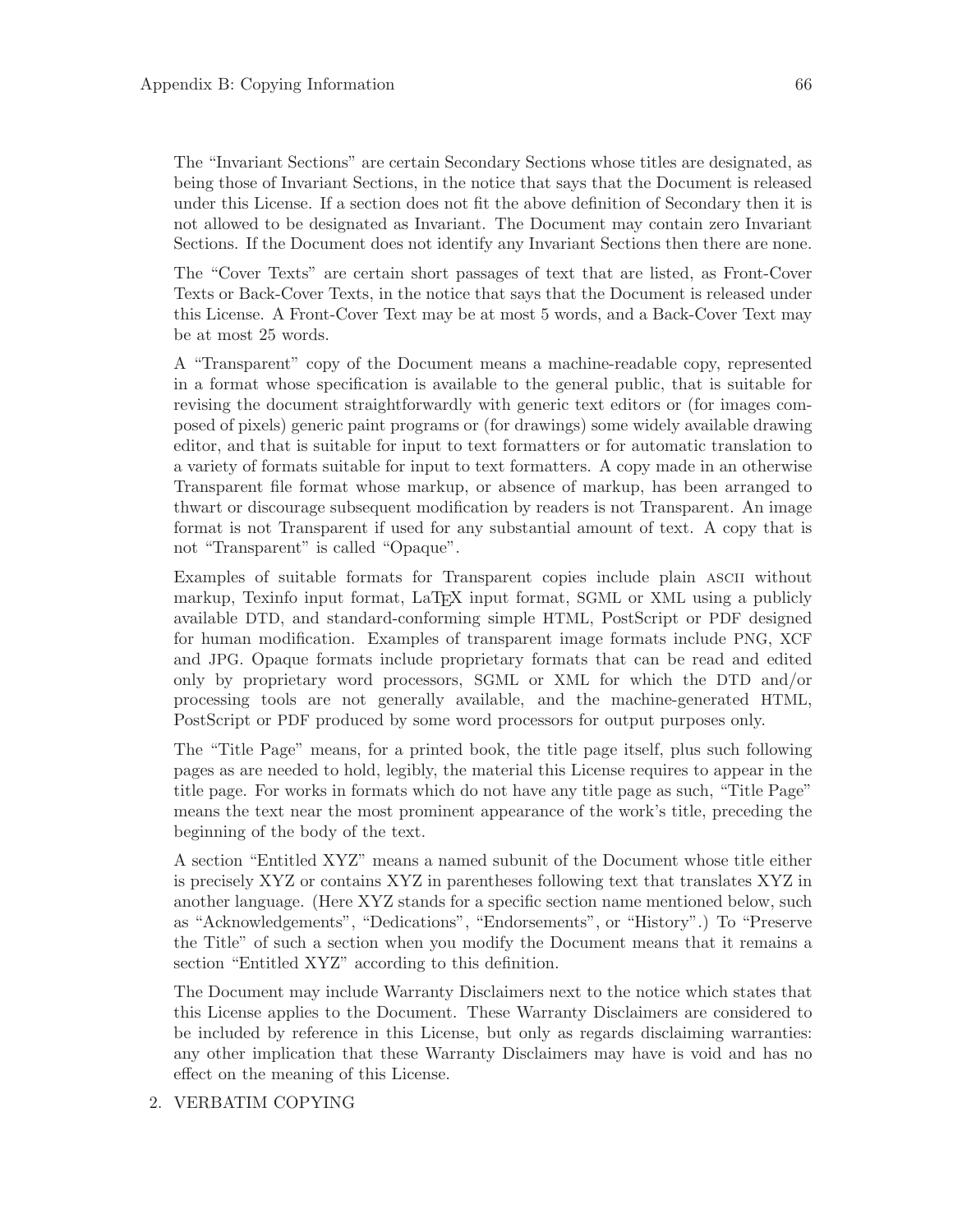You may copy and distribute the Document in any medium, either commercially or noncommercially, provided that this License, the copyright notices, and the license notice saying this License applies to the Document are reproduced in all copies, and that you add no other conditions whatsoever to those of this License. You may not use technical measures to obstruct or control the reading or further copying of the copies you make or distribute. However, you may accept compensation in exchange for copies. If you distribute a large enough number of copies you must also follow the conditions in section 3.

You may also lend copies, under the same conditions stated above, and you may publicly display copies.

#### 3. COPYING IN QUANTITY

If you publish printed copies (or copies in media that commonly have printed covers) of the Document, numbering more than 100, and the Document's license notice requires Cover Texts, you must enclose the copies in covers that carry, clearly and legibly, all these Cover Texts: Front-Cover Texts on the front cover, and Back-Cover Texts on the back cover. Both covers must also clearly and legibly identify you as the publisher of these copies. The front cover must present the full title with all words of the title equally prominent and visible. You may add other material on the covers in addition. Copying with changes limited to the covers, as long as they preserve the title of the Document and satisfy these conditions, can be treated as verbatim copying in other respects.

If the required texts for either cover are too voluminous to fit legibly, you should put the first ones listed (as many as fit reasonably) on the actual cover, and continue the rest onto adjacent pages.

If you publish or distribute Opaque copies of the Document numbering more than 100, you must either include a machine-readable Transparent copy along with each Opaque copy, or state in or with each Opaque copy a computer-network location from which the general network-using public has access to download using public-standard network protocols a complete Transparent copy of the Document, free of added material. If you use the latter option, you must take reasonably prudent steps, when you begin distribution of Opaque copies in quantity, to ensure that this Transparent copy will remain thus accessible at the stated location until at least one year after the last time you distribute an Opaque copy (directly or through your agents or retailers) of that edition to the public.

It is requested, but not required, that you contact the authors of the Document well before redistributing any large number of copies, to give them a chance to provide you with an updated version of the Document.

#### 4. MODIFICATIONS

You may copy and distribute a Modified Version of the Document under the conditions of sections 2 and 3 above, provided that you release the Modified Version under precisely this License, with the Modified Version filling the role of the Document, thus licensing distribution and modification of the Modified Version to whoever possesses a copy of it. In addition, you must do these things in the Modified Version:

A. Use in the Title Page (and on the covers, if any) a title distinct from that of the Document, and from those of previous versions (which should, if there were any,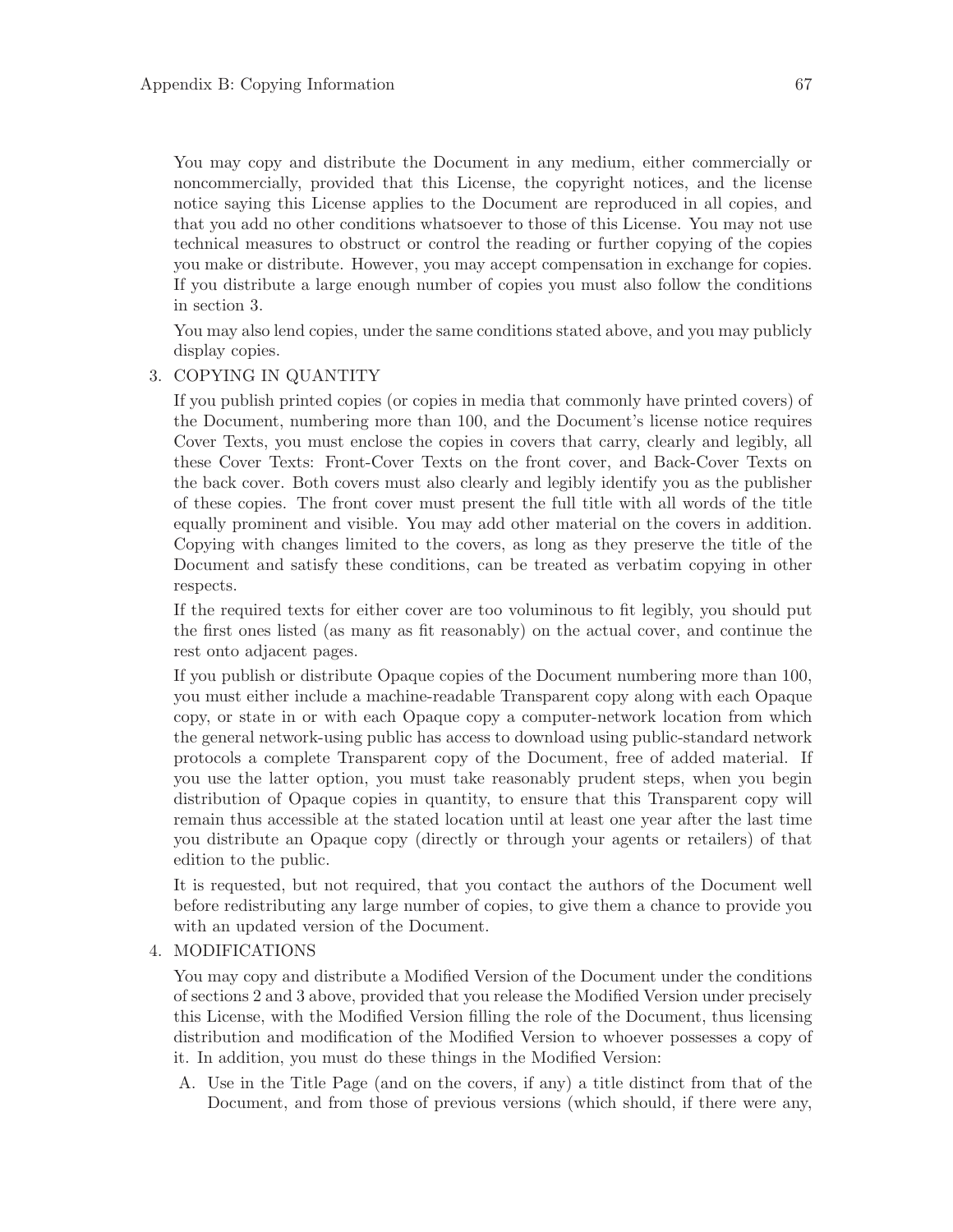be listed in the History section of the Document). You may use the same title as a previous version if the original publisher of that version gives permission.

- B. List on the Title Page, as authors, one or more persons or entities responsible for authorship of the modifications in the Modified Version, together with at least five of the principal authors of the Document (all of its principal authors, if it has fewer than five), unless they release you from this requirement.
- C. State on the Title page the name of the publisher of the Modified Version, as the publisher.
- D. Preserve all the copyright notices of the Document.
- E. Add an appropriate copyright notice for your modifications adjacent to the other copyright notices.
- F. Include, immediately after the copyright notices, a license notice giving the public permission to use the Modified Version under the terms of this License, in the form shown in the Addendum below.
- G. Preserve in that license notice the full lists of Invariant Sections and required Cover Texts given in the Document's license notice.
- H. Include an unaltered copy of this License.
- I. Preserve the section Entitled "History", Preserve its Title, and add to it an item stating at least the title, year, new authors, and publisher of the Modified Version as given on the Title Page. If there is no section Entitled "History" in the Document, create one stating the title, year, authors, and publisher of the Document as given on its Title Page, then add an item describing the Modified Version as stated in the previous sentence.
- J. Preserve the network location, if any, given in the Document for public access to a Transparent copy of the Document, and likewise the network locations given in the Document for previous versions it was based on. These may be placed in the "History" section. You may omit a network location for a work that was published at least four years before the Document itself, or if the original publisher of the version it refers to gives permission.
- K. For any section Entitled "Acknowledgements" or "Dedications", Preserve the Title of the section, and preserve in the section all the substance and tone of each of the contributor acknowledgements and/or dedications given therein.
- L. Preserve all the Invariant Sections of the Document, unaltered in their text and in their titles. Section numbers or the equivalent are not considered part of the section titles.
- M. Delete any section Entitled "Endorsements". Such a section may not be included in the Modified Version.
- N. Do not retitle any existing section to be Entitled "Endorsements" or to conflict in title with any Invariant Section.
- O. Preserve any Warranty Disclaimers.

If the Modified Version includes new front-matter sections or appendices that qualify as Secondary Sections and contain no material copied from the Document, you may at your option designate some or all of these sections as invariant. To do this, add their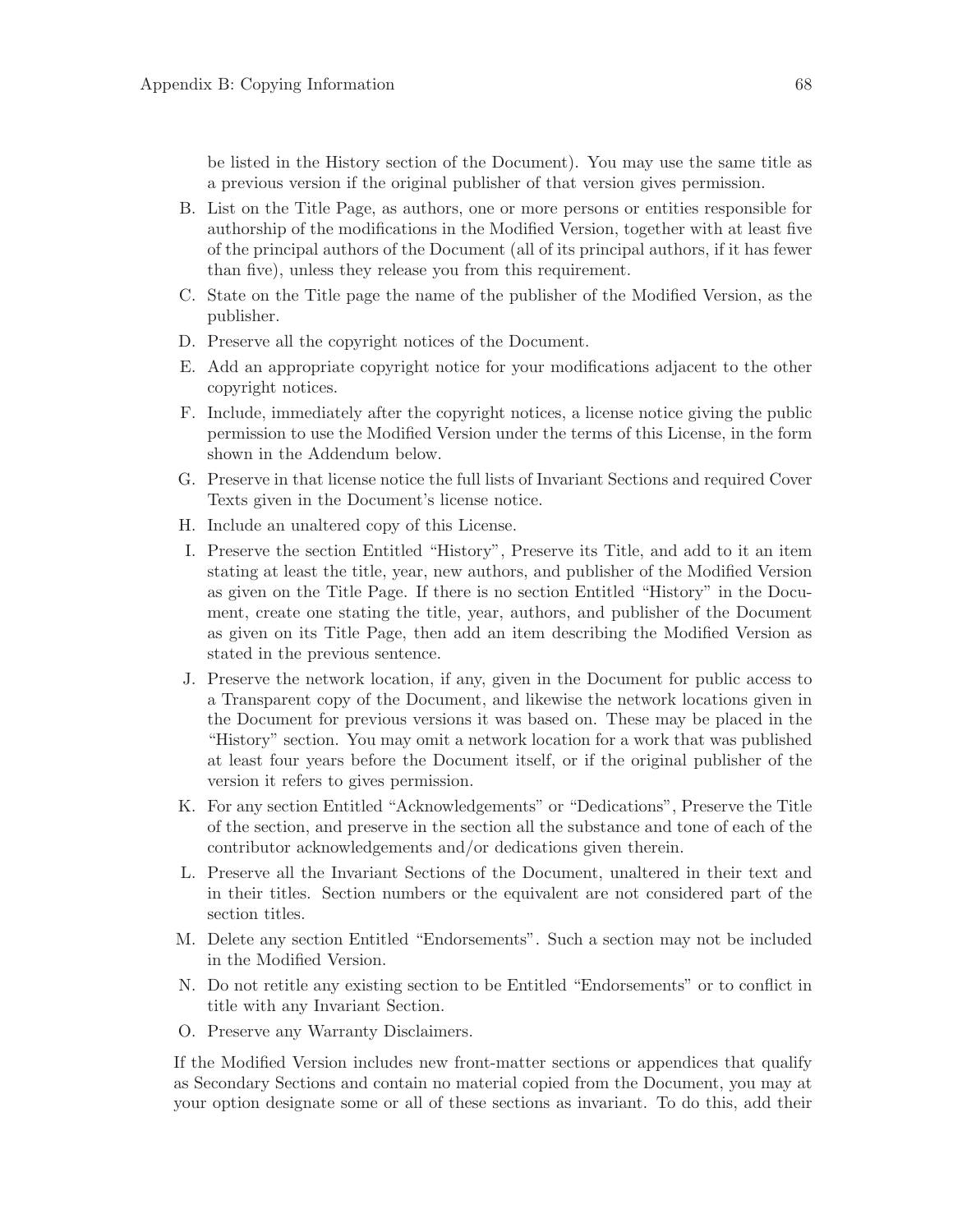titles to the list of Invariant Sections in the Modified Version's license notice. These titles must be distinct from any other section titles.

You may add a section Entitled "Endorsements", provided it contains nothing but endorsements of your Modified Version by various parties—for example, statements of peer review or that the text has been approved by an organization as the authoritative definition of a standard.

You may add a passage of up to five words as a Front-Cover Text, and a passage of up to 25 words as a Back-Cover Text, to the end of the list of Cover Texts in the Modified Version. Only one passage of Front-Cover Text and one of Back-Cover Text may be added by (or through arrangements made by) any one entity. If the Document already includes a cover text for the same cover, previously added by you or by arrangement made by the same entity you are acting on behalf of, you may not add another; but you may replace the old one, on explicit permission from the previous publisher that added the old one.

The author(s) and publisher(s) of the Document do not by this License give permission to use their names for publicity for or to assert or imply endorsement of any Modified Version.

#### 5. COMBINING DOCUMENTS

You may combine the Document with other documents released under this License, under the terms defined in section 4 above for modified versions, provided that you include in the combination all of the Invariant Sections of all of the original documents, unmodified, and list them all as Invariant Sections of your combined work in its license notice, and that you preserve all their Warranty Disclaimers.

The combined work need only contain one copy of this License, and multiple identical Invariant Sections may be replaced with a single copy. If there are multiple Invariant Sections with the same name but different contents, make the title of each such section unique by adding at the end of it, in parentheses, the name of the original author or publisher of that section if known, or else a unique number. Make the same adjustment to the section titles in the list of Invariant Sections in the license notice of the combined work.

In the combination, you must combine any sections Entitled "History" in the various original documents, forming one section Entitled "History"; likewise combine any sections Entitled "Acknowledgements", and any sections Entitled "Dedications". You must delete all sections Entitled "Endorsements."

#### 6. COLLECTIONS OF DOCUMENTS

You may make a collection consisting of the Document and other documents released under this License, and replace the individual copies of this License in the various documents with a single copy that is included in the collection, provided that you follow the rules of this License for verbatim copying of each of the documents in all other respects.

You may extract a single document from such a collection, and distribute it individually under this License, provided you insert a copy of this License into the extracted document, and follow this License in all other respects regarding verbatim copying of that document.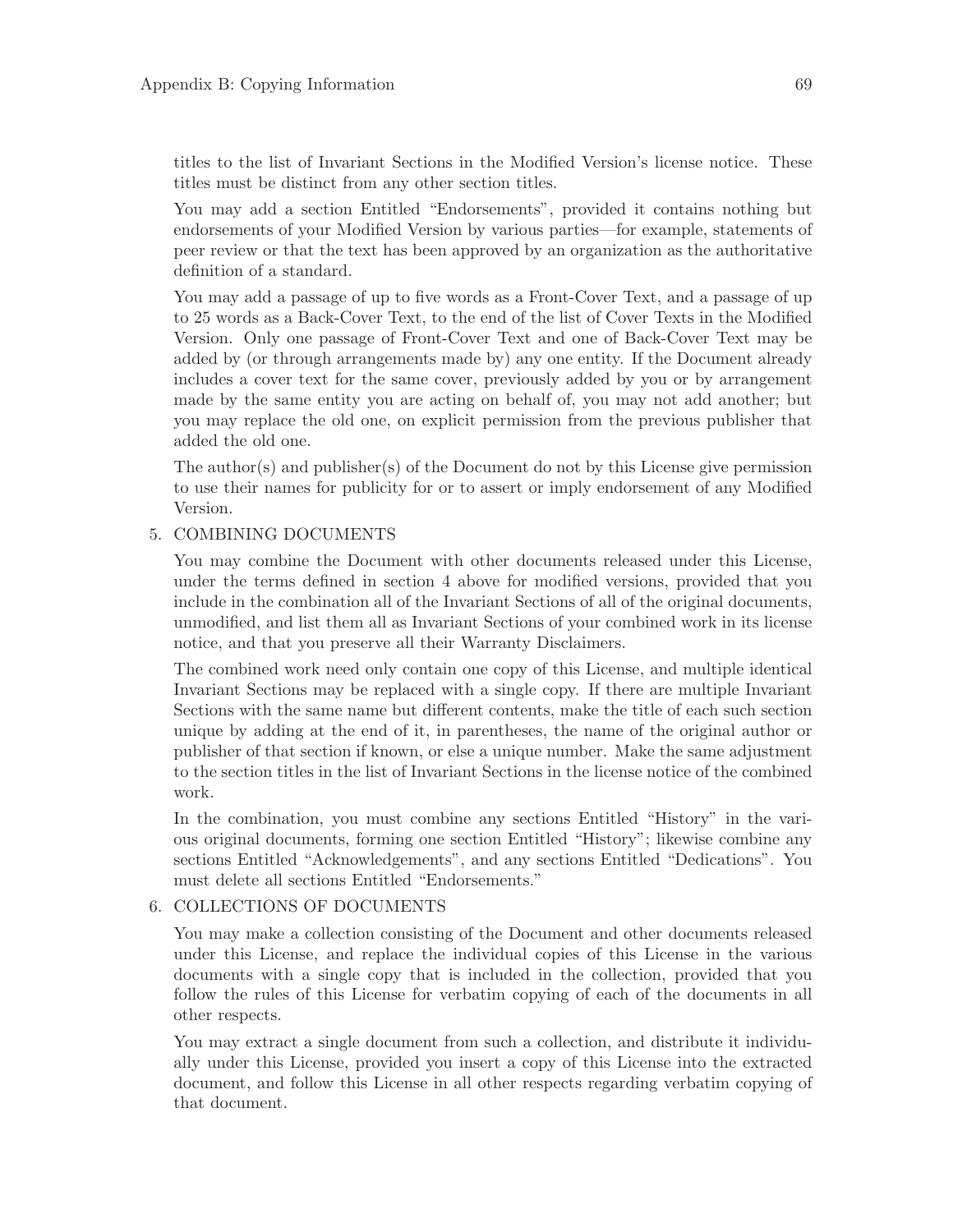#### 7. AGGREGATION WITH INDEPENDENT WORKS

A compilation of the Document or its derivatives with other separate and independent documents or works, in or on a volume of a storage or distribution medium, is called an "aggregate" if the copyright resulting from the compilation is not used to limit the legal rights of the compilation's users beyond what the individual works permit. When the Document is included in an aggregate, this License does not apply to the other works in the aggregate which are not themselves derivative works of the Document.

If the Cover Text requirement of section 3 is applicable to these copies of the Document, then if the Document is less than one half of the entire aggregate, the Document's Cover Texts may be placed on covers that bracket the Document within the aggregate, or the electronic equivalent of covers if the Document is in electronic form. Otherwise they must appear on printed covers that bracket the whole aggregate.

#### 8. TRANSLATION

Translation is considered a kind of modification, so you may distribute translations of the Document under the terms of section 4. Replacing Invariant Sections with translations requires special permission from their copyright holders, but you may include translations of some or all Invariant Sections in addition to the original versions of these Invariant Sections. You may include a translation of this License, and all the license notices in the Document, and any Warranty Disclaimers, provided that you also include the original English version of this License and the original versions of those notices and disclaimers. In case of a disagreement between the translation and the original version of this License or a notice or disclaimer, the original version will prevail.

If a section in the Document is Entitled "Acknowledgements", "Dedications", or "History", the requirement (section 4) to Preserve its Title (section 1) will typically require changing the actual title.

#### 9. TERMINATION

You may not copy, modify, sublicense, or distribute the Document except as expressly provided for under this License. Any other attempt to copy, modify, sublicense or distribute the Document is void, and will automatically terminate your rights under this License. However, parties who have received copies, or rights, from you under this License will not have their licenses terminated so long as such parties remain in full compliance.

#### 10. FUTURE REVISIONS OF THIS LICENSE

The Free Software Foundation may publish new, revised versions of the GNU Free Documentation License from time to time. Such new versions will be similar in spirit to the present version, but may differ in detail to address new problems or concerns. See <http://www.gnu.org/copyleft/>.

Each version of the License is given a distinguishing version number. If the Document specifies that a particular numbered version of this License "or any later version" applies to it, you have the option of following the terms and conditions either of that specified version or of any later version that has been published (not as a draft) by the Free Software Foundation. If the Document does not specify a version number of this License, you may choose any version ever published (not as a draft) by the Free Software Foundation.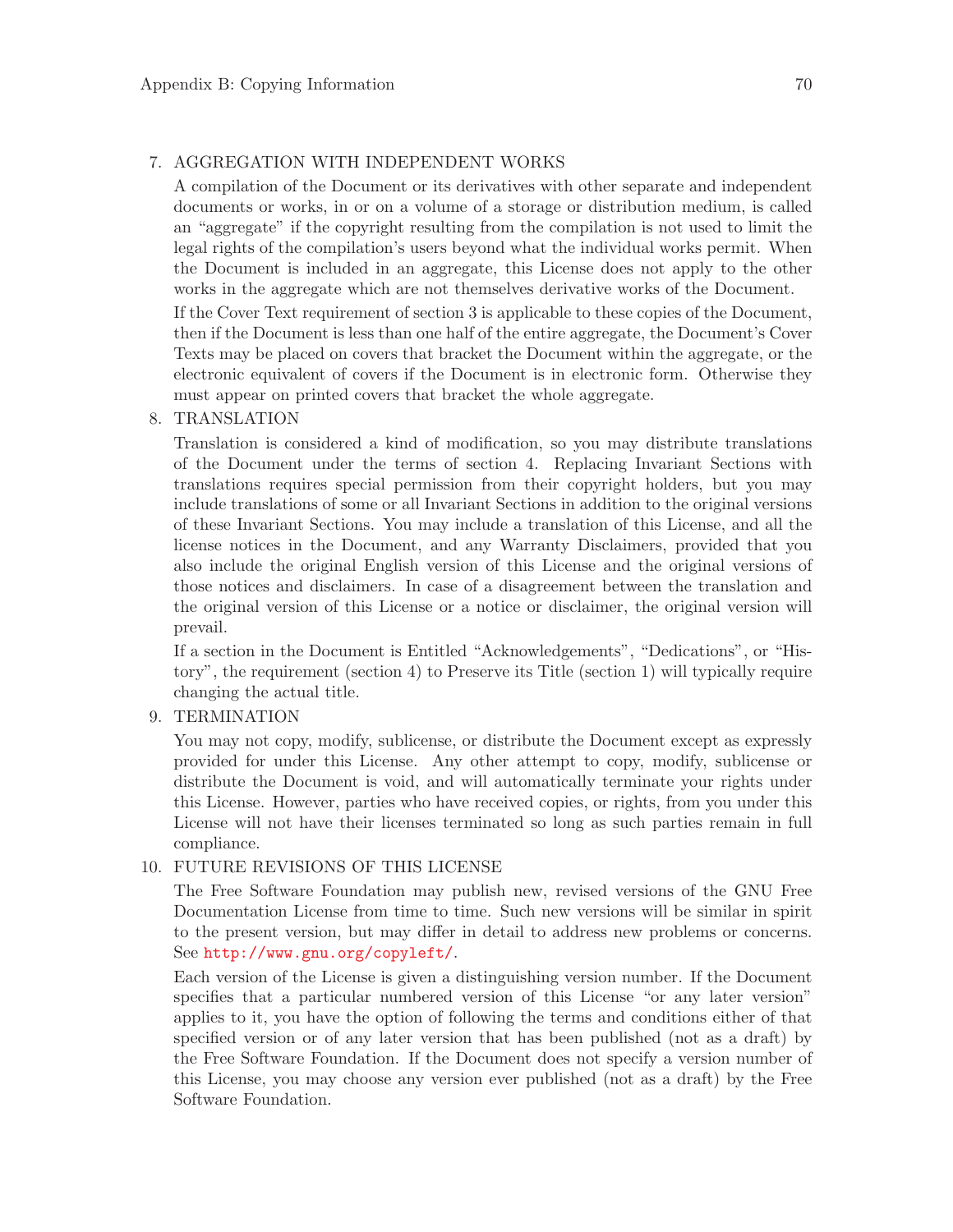### <span id="page-75-0"></span>ADDENDUM: How to use this License for your documents

To use this License in a document you have written, include a copy of the License in the document and put the following copyright and license notices just after the title page:

Copyright (C) year your name. Permission is granted to copy, distribute and/or modify this document under the terms of the GNU Free Documentation License, Version 1.2 or any later version published by the Free Software Foundation; with no Invariant Sections, no Front-Cover Texts, and no Back-Cover Texts. A copy of the license is included in the section entitled ''GNU Free Documentation License''.

If you have Invariant Sections, Front-Cover Texts and Back-Cover Texts, replace the "with...Texts." line with this:

> with the Invariant Sections being list their titles, with the Front-Cover Texts being list, and with the Back-Cover Texts being list.

If you have Invariant Sections without Cover Texts, or some other combination of the three, merge those two alternatives to suit the situation.

If your document contains nontrivial examples of program code, we recommend releasing these examples in parallel under your choice of free software license, such as the GNU General Public License, to permit their use in free software.

### B.2 GNU Lesser General Public License

Version 2.1, February 1999 Copyright  $\odot$  1991, 1999 Free Software Foundation, Inc. 51 Franklin Street, Fifth Floor, Boston, MA 02110-1301, USA

Everyone is permitted to copy and distribute verbatim copies of this license document, but changing it is not allowed.

[This is the first released version of the Lesser GPL. It also counts as the successor of the GNU Library Public License, version 2, hence the version number 2.1.]

#### Preamble

The licenses for most software are designed to take away your freedom to share and change it. By contrast, the GNU General Public Licenses are intended to guarantee your freedom to share and change free software—to make sure the software is free for all its users.

This license, the Lesser General Public License, applies to some specially designated software—typically libraries—of the Free Software Foundation and other authors who decide to use it. You can use it too, but we suggest you first think carefully about whether this license or the ordinary General Public License is the better strategy to use in any particular case, based on the explanations below.

When we speak of free software, we are referring to freedom of use, not price. Our General Public Licenses are designed to make sure that you have the freedom to distribute copies of free software (and charge for this service if you wish); that you receive source code or can get it if you want it; that you can change the software and use pieces of it in new free programs; and that you are informed that you can do these things.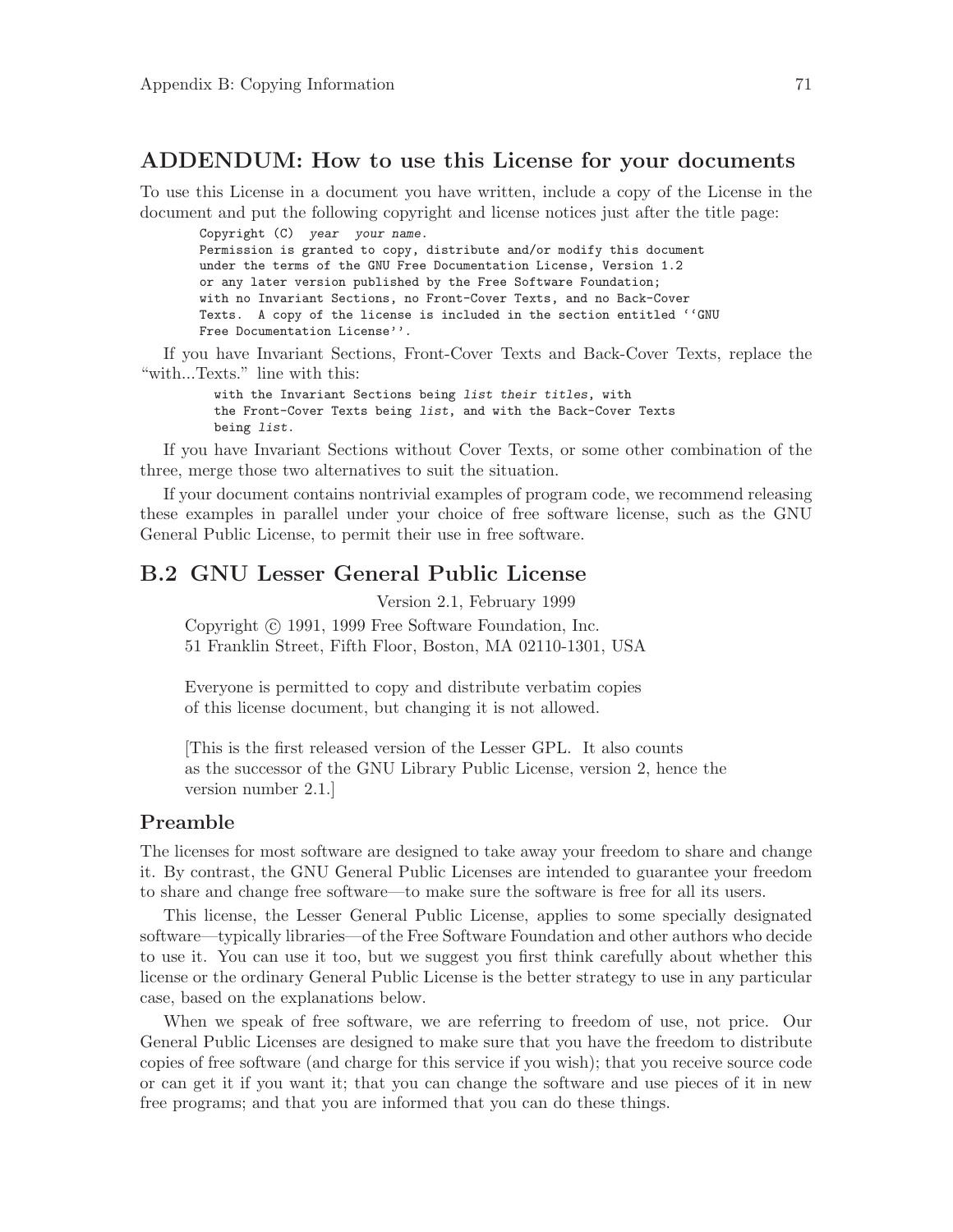To protect your rights, we need to make restrictions that forbid distributors to deny you these rights or to ask you to surrender these rights. These restrictions translate to certain responsibilities for you if you distribute copies of the library or if you modify it.

For example, if you distribute copies of the library, whether gratis or for a fee, you must give the recipients all the rights that we gave you. You must make sure that they, too, receive or can get the source code. If you link other code with the library, you must provide complete object files to the recipients, so that they can relink them with the library after making changes to the library and recompiling it. And you must show them these terms so they know their rights.

We protect your rights with a two-step method: (1) we copyright the library, and (2) we offer you this license, which gives you legal permission to copy, distribute and/or modify the library.

To protect each distributor, we want to make it very clear that there is no warranty for the free library. Also, if the library is modified by someone else and passed on, the recipients should know that what they have is not the original version, so that the original author's reputation will not be affected by problems that might be introduced by others.

Finally, software patents pose a constant threat to the existence of any free program. We wish to make sure that a company cannot effectively restrict the users of a free program by obtaining a restrictive license from a patent holder. Therefore, we insist that any patent license obtained for a version of the library must be consistent with the full freedom of use specified in this license.

Most GNU software, including some libraries, is covered by the ordinary GNU General Public License. This license, the GNU Lesser General Public License, applies to certain designated libraries, and is quite different from the ordinary General Public License. We use this license for certain libraries in order to permit linking those libraries into non-free programs.

When a program is linked with a library, whether statically or using a shared library, the combination of the two is legally speaking a combined work, a derivative of the original library. The ordinary General Public License therefore permits such linking only if the entire combination fits its criteria of freedom. The Lesser General Public License permits more lax criteria for linking other code with the library.

We call this license the Lesser General Public License because it does Less to protect the user's freedom than the ordinary General Public License. It also provides other free software developers Less of an advantage over competing non-free programs. These disadvantages are the reason we use the ordinary General Public License for many libraries. However, the Lesser license provides advantages in certain special circumstances.

For example, on rare occasions, there may be a special need to encourage the widest possible use of a certain library, so that it becomes a de-facto standard. To achieve this, non-free programs must be allowed to use the library. A more frequent case is that a free library does the same job as widely used non-free libraries. In this case, there is little to gain by limiting the free library to free software only, so we use the Lesser General Public License.

In other cases, permission to use a particular library in non-free programs enables a greater number of people to use a large body of free software. For example, permission to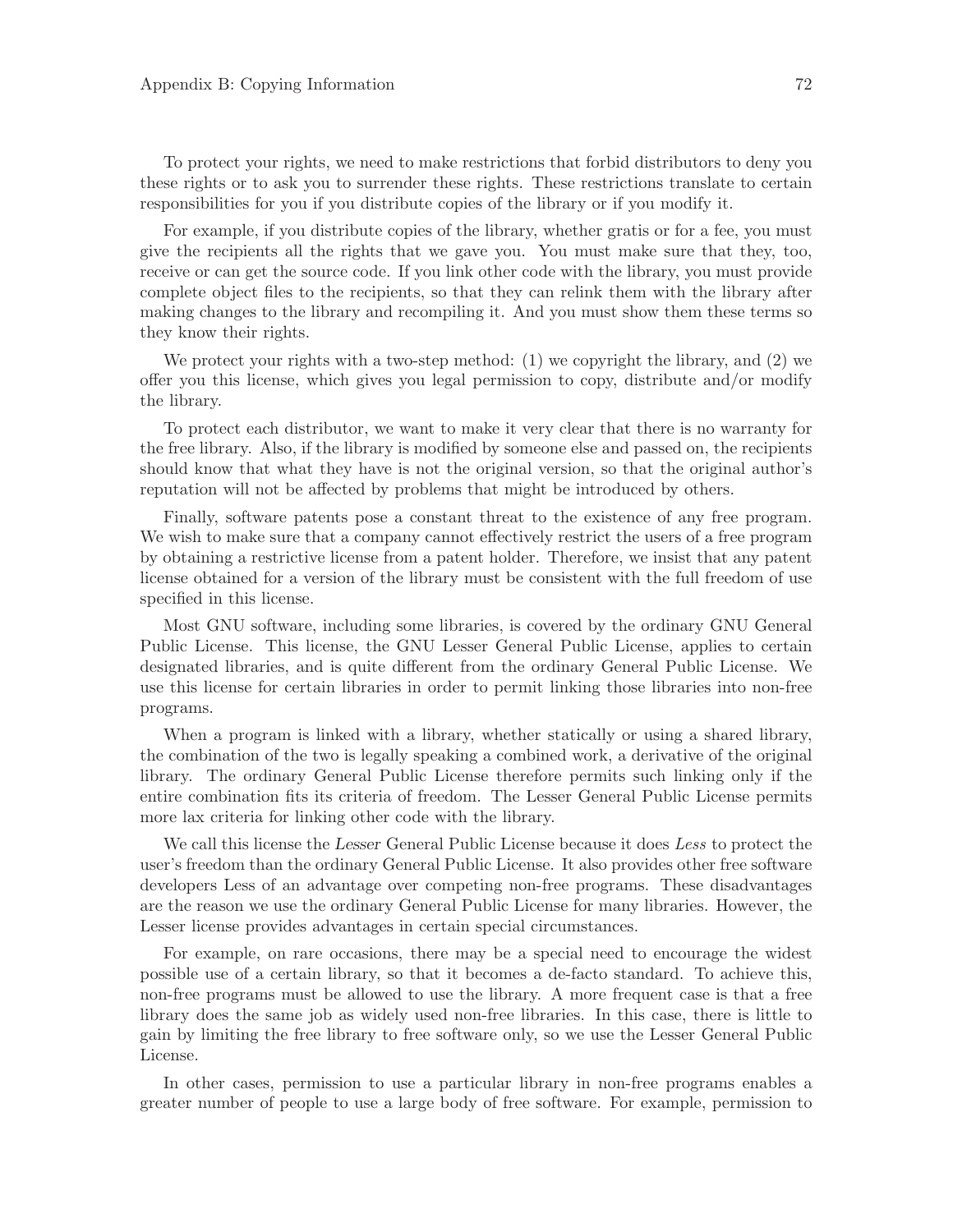use the GNU C Library in non-free programs enables many more people to use the whole GNU operating system, as well as its variant, the GNU/Linux operating system.

Although the Lesser General Public License is Less protective of the users' freedom, it does ensure that the user of a program that is linked with the Library has the freedom and the wherewithal to run that program using a modified version of the Library.

The precise terms and conditions for copying, distribution and modification follow. Pay close attention to the difference between a "work based on the library" and a "work that uses the library". The former contains code derived from the library, whereas the latter must be combined with the library in order to run.

### TERMS AND CONDITIONS FOR COPYING, DISTRIBUTION AND MODIFICATION

0. This License Agreement applies to any software library or other program which contains a notice placed by the copyright holder or other authorized party saying it may be distributed under the terms of this Lesser General Public License (also called "this License"). Each licensee is addressed as "you".

A "library" means a collection of software functions and/or data prepared so as to be conveniently linked with application programs (which use some of those functions and data) to form executables.

The "Library", below, refers to any such software library or work which has been distributed under these terms. A "work based on the Library" means either the Library or any derivative work under copyright law: that is to say, a work containing the Library or a portion of it, either verbatim or with modifications and/or translated straightforwardly into another language. (Hereinafter, translation is included without limitation in the term "modification".)

"Source code" for a work means the preferred form of the work for making modifications to it. For a library, complete source code means all the source code for all modules it contains, plus any associated interface definition files, plus the scripts used to control compilation and installation of the library.

Activities other than copying, distribution and modification are not covered by this License; they are outside its scope. The act of running a program using the Library is not restricted, and output from such a program is covered only if its contents constitute a work based on the Library (independent of the use of the Library in a tool for writing it). Whether that is true depends on what the Library does and what the program that uses the Library does.

1. You may copy and distribute verbatim copies of the Library's complete source code as you receive it, in any medium, provided that you conspicuously and appropriately publish on each copy an appropriate copyright notice and disclaimer of warranty; keep intact all the notices that refer to this License and to the absence of any warranty; and distribute a copy of this License along with the Library.

You may charge a fee for the physical act of transferring a copy, and you may at your option offer warranty protection in exchange for a fee.

2. You may modify your copy or copies of the Library or any portion of it, thus forming a work based on the Library, and copy and distribute such modifications or work under the terms of Section 1 above, provided that you also meet all of these conditions: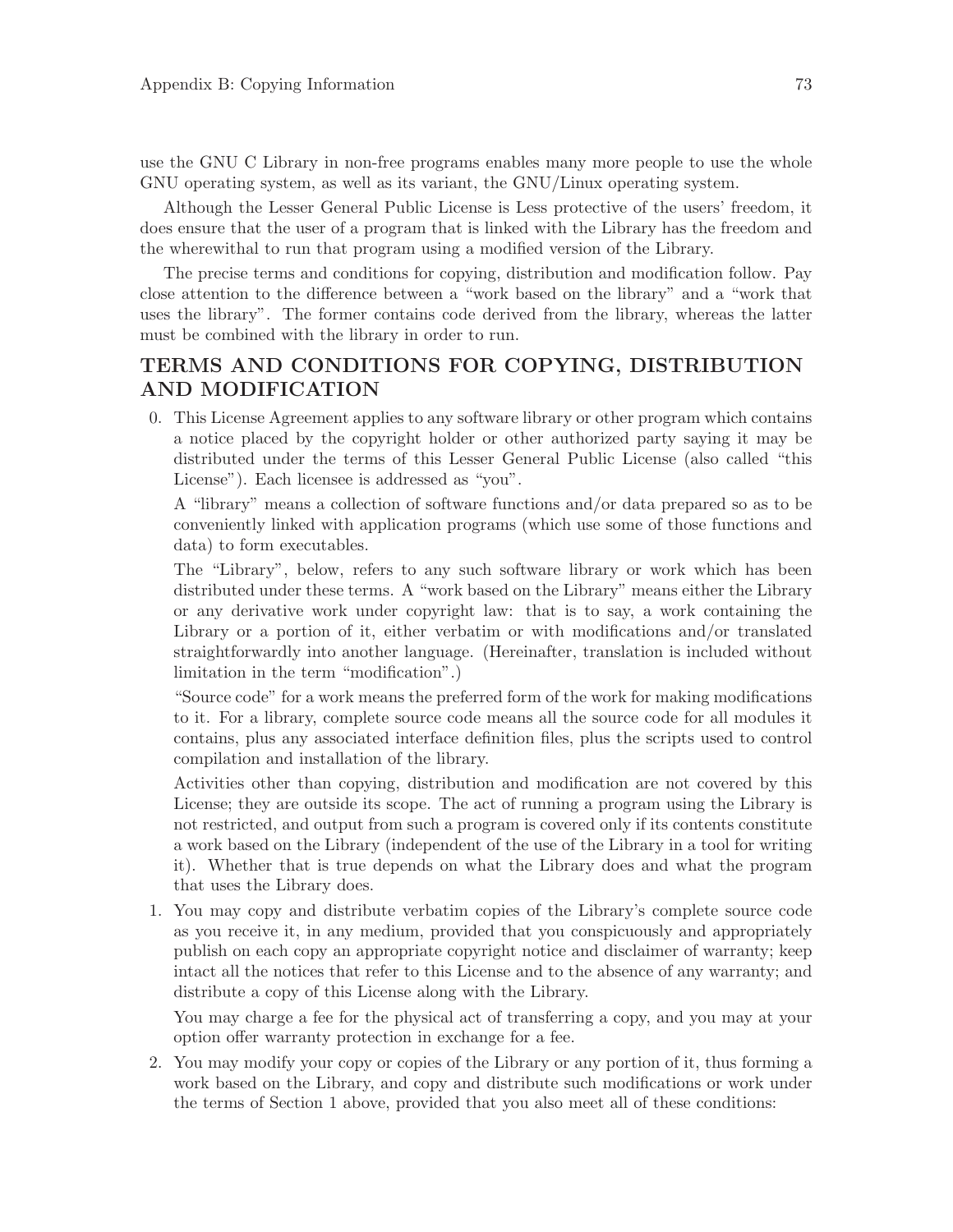- a. The modified work must itself be a software library.
- b. You must cause the files modified to carry prominent notices stating that you changed the files and the date of any change.
- c. You must cause the whole of the work to be licensed at no charge to all third parties under the terms of this License.
- d. If a facility in the modified Library refers to a function or a table of data to be supplied by an application program that uses the facility, other than as an argument passed when the facility is invoked, then you must make a good faith effort to ensure that, in the event an application does not supply such function or table, the facility still operates, and performs whatever part of its purpose remains meaningful.

(For example, a function in a library to compute square roots has a purpose that is entirely well-defined independent of the application. Therefore, Subsection 2d requires that any application-supplied function or table used by this function must be optional: if the application does not supply it, the square root function must still compute square roots.)

These requirements apply to the modified work as a whole. If identifiable sections of that work are not derived from the Library, and can be reasonably considered independent and separate works in themselves, then this License, and its terms, do not apply to those sections when you distribute them as separate works. But when you distribute the same sections as part of a whole which is a work based on the Library, the distribution of the whole must be on the terms of this License, whose permissions for other licensees extend to the entire whole, and thus to each and every part regardless of who wrote it.

Thus, it is not the intent of this section to claim rights or contest your rights to work written entirely by you; rather, the intent is to exercise the right to control the distribution of derivative or collective works based on the Library.

In addition, mere aggregation of another work not based on the Library with the Library (or with a work based on the Library) on a volume of a storage or distribution medium does not bring the other work under the scope of this License.

3. You may opt to apply the terms of the ordinary GNU General Public License instead of this License to a given copy of the Library. To do this, you must alter all the notices that refer to this License, so that they refer to the ordinary GNU General Public License, version 2, instead of to this License. (If a newer version than version 2 of the ordinary GNU General Public License has appeared, then you can specify that version instead if you wish.) Do not make any other change in these notices.

Once this change is made in a given copy, it is irreversible for that copy, so the ordinary GNU General Public License applies to all subsequent copies and derivative works made from that copy.

This option is useful when you wish to copy part of the code of the Library into a program that is not a library.

4. You may copy and distribute the Library (or a portion or derivative of it, under Section 2) in object code or executable form under the terms of Sections 1 and 2 above provided that you accompany it with the complete corresponding machine-readable source code,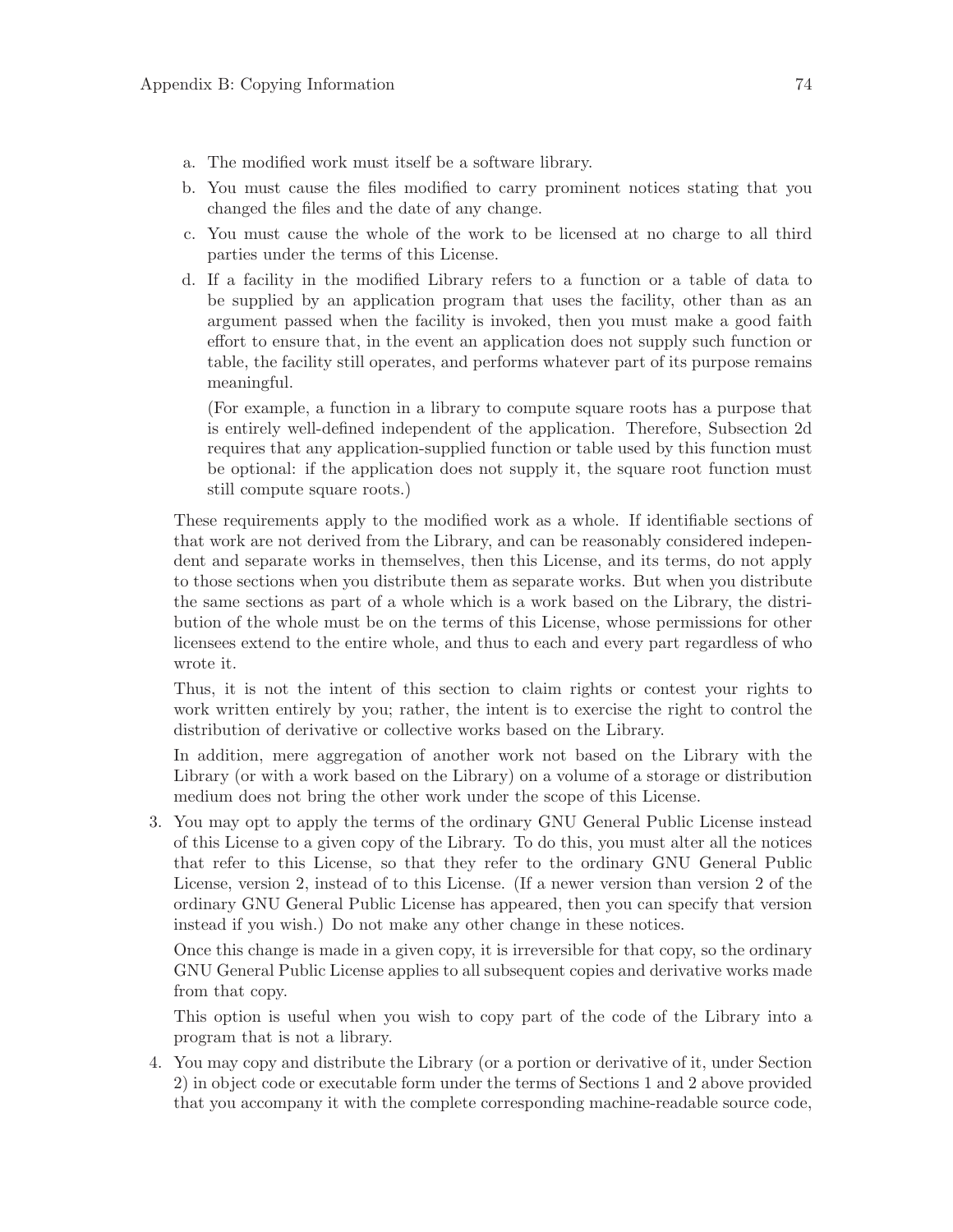which must be distributed under the terms of Sections 1 and 2 above on a medium customarily used for software interchange.

If distribution of object code is made by offering access to copy from a designated place, then offering equivalent access to copy the source code from the same place satisfies the requirement to distribute the source code, even though third parties are not compelled to copy the source along with the object code.

5. A program that contains no derivative of any portion of the Library, but is designed to work with the Library by being compiled or linked with it, is called a "work that uses the Library". Such a work, in isolation, is not a derivative work of the Library, and therefore falls outside the scope of this License.

However, linking a "work that uses the Library" with the Library creates an executable that is a derivative of the Library (because it contains portions of the Library), rather than a "work that uses the library". The executable is therefore covered by this License. Section 6 states terms for distribution of such executables.

When a "work that uses the Library" uses material from a header file that is part of the Library, the object code for the work may be a derivative work of the Library even though the source code is not. Whether this is true is especially significant if the work can be linked without the Library, or if the work is itself a library. The threshold for this to be true is not precisely defined by law.

If such an object file uses only numerical parameters, data structure layouts and accessors, and small macros and small inline functions (ten lines or less in length), then the use of the object file is unrestricted, regardless of whether it is legally a derivative work. (Executables containing this object code plus portions of the Library will still fall under Section 6.)

Otherwise, if the work is a derivative of the Library, you may distribute the object code for the work under the terms of Section 6. Any executables containing that work also fall under Section 6, whether or not they are linked directly with the Library itself.

6. As an exception to the Sections above, you may also combine or link a "work that uses the Library" with the Library to produce a work containing portions of the Library, and distribute that work under terms of your choice, provided that the terms permit modification of the work for the customer's own use and reverse engineering for debugging such modifications.

You must give prominent notice with each copy of the work that the Library is used in it and that the Library and its use are covered by this License. You must supply a copy of this License. If the work during execution displays copyright notices, you must include the copyright notice for the Library among them, as well as a reference directing the user to the copy of this License. Also, you must do one of these things:

a. Accompany the work with the complete corresponding machine-readable source code for the Library including whatever changes were used in the work (which must be distributed under Sections 1 and 2 above); and, if the work is an executable linked with the Library, with the complete machine-readable "work that uses the Library", as object code and/or source code, so that the user can modify the Library and then relink to produce a modified executable containing the modified Library. (It is understood that the user who changes the contents of definitions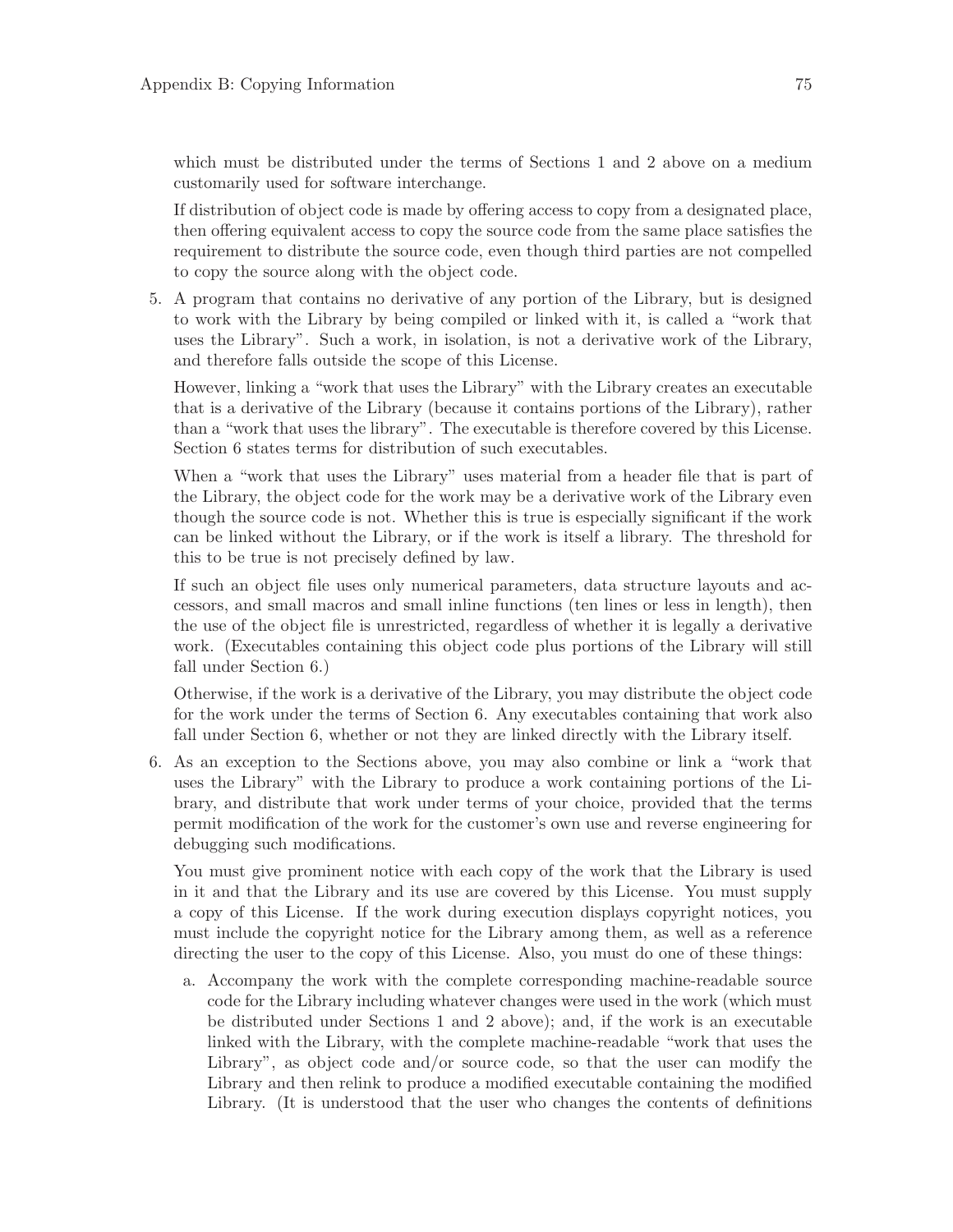files in the Library will not necessarily be able to recompile the application to use the modified definitions.)

- b. Use a suitable shared library mechanism for linking with the Library. A suitable mechanism is one that (1) uses at run time a copy of the library already present on the user's computer system, rather than copying library functions into the executable, and (2) will operate properly with a modified version of the library, if the user installs one, as long as the modified version is interface-compatible with the version that the work was made with.
- c. Accompany the work with a written offer, valid for at least three years, to give the same user the materials specified in Subsection 6a, above, for a charge no more than the cost of performing this distribution.
- d. If distribution of the work is made by offering access to copy from a designated place, offer equivalent access to copy the above specified materials from the same place.
- e. Verify that the user has already received a copy of these materials or that you have already sent this user a copy.

For an executable, the required form of the "work that uses the Library" must include any data and utility programs needed for reproducing the executable from it. However, as a special exception, the materials to be distributed need not include anything that is normally distributed (in either source or binary form) with the major components (compiler, kernel, and so on) of the operating system on which the executable runs, unless that component itself accompanies the executable.

It may happen that this requirement contradicts the license restrictions of other proprietary libraries that do not normally accompany the operating system. Such a contradiction means you cannot use both them and the Library together in an executable that you distribute.

- 7. You may place library facilities that are a work based on the Library side-by-side in a single library together with other library facilities not covered by this License, and distribute such a combined library, provided that the separate distribution of the work based on the Library and of the other library facilities is otherwise permitted, and provided that you do these two things:
	- a. Accompany the combined library with a copy of the same work based on the Library, uncombined with any other library facilities. This must be distributed under the terms of the Sections above.
	- b. Give prominent notice with the combined library of the fact that part of it is a work based on the Library, and explaining where to find the accompanying uncombined form of the same work.
- 8. You may not copy, modify, sublicense, link with, or distribute the Library except as expressly provided under this License. Any attempt otherwise to copy, modify, sublicense, link with, or distribute the Library is void, and will automatically terminate your rights under this License. However, parties who have received copies, or rights, from you under this License will not have their licenses terminated so long as such parties remain in full compliance.
- 9. You are not required to accept this License, since you have not signed it. However, nothing else grants you permission to modify or distribute the Library or its derivative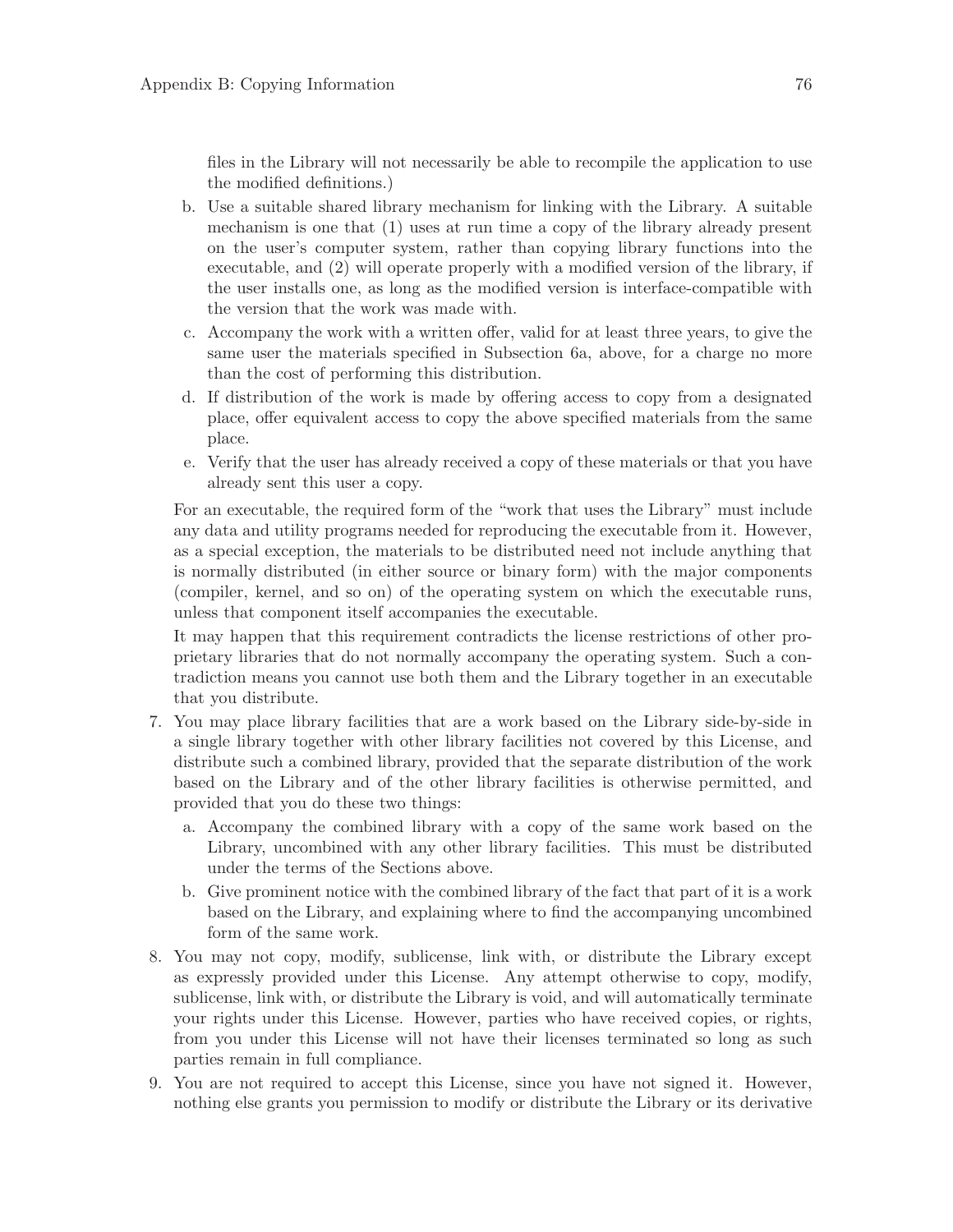works. These actions are prohibited by law if you do not accept this License. Therefore, by modifying or distributing the Library (or any work based on the Library), you indicate your acceptance of this License to do so, and all its terms and conditions for copying, distributing or modifying the Library or works based on it.

- 10. Each time you redistribute the Library (or any work based on the Library), the recipient automatically receives a license from the original licensor to copy, distribute, link with or modify the Library subject to these terms and conditions. You may not impose any further restrictions on the recipients' exercise of the rights granted herein. You are not responsible for enforcing compliance by third parties with this License.
- 11. If, as a consequence of a court judgment or allegation of patent infringement or for any other reason (not limited to patent issues), conditions are imposed on you (whether by court order, agreement or otherwise) that contradict the conditions of this License, they do not excuse you from the conditions of this License. If you cannot distribute so as to satisfy simultaneously your obligations under this License and any other pertinent obligations, then as a consequence you may not distribute the Library at all. For example, if a patent license would not permit royalty-free redistribution of the Library by all those who receive copies directly or indirectly through you, then the only way you could satisfy both it and this License would be to refrain entirely from distribution of the Library.

If any portion of this section is held invalid or unenforceable under any particular circumstance, the balance of the section is intended to apply, and the section as a whole is intended to apply in other circumstances.

It is not the purpose of this section to induce you to infringe any patents or other property right claims or to contest validity of any such claims; this section has the sole purpose of protecting the integrity of the free software distribution system which is implemented by public license practices. Many people have made generous contributions to the wide range of software distributed through that system in reliance on consistent application of that system; it is up to the author/donor to decide if he or she is willing to distribute software through any other system and a licensee cannot impose that choice.

This section is intended to make thoroughly clear what is believed to be a consequence of the rest of this License.

- 12. If the distribution and/or use of the Library is restricted in certain countries either by patents or by copyrighted interfaces, the original copyright holder who places the Library under this License may add an explicit geographical distribution limitation excluding those countries, so that distribution is permitted only in or among countries not thus excluded. In such case, this License incorporates the limitation as if written in the body of this License.
- 13. The Free Software Foundation may publish revised and/or new versions of the Lesser General Public License from time to time. Such new versions will be similar in spirit to the present version, but may differ in detail to address new problems or concerns.

Each version is given a distinguishing version number. If the Library specifies a version number of this License which applies to it and "any later version", you have the option of following the terms and conditions either of that version or of any later version published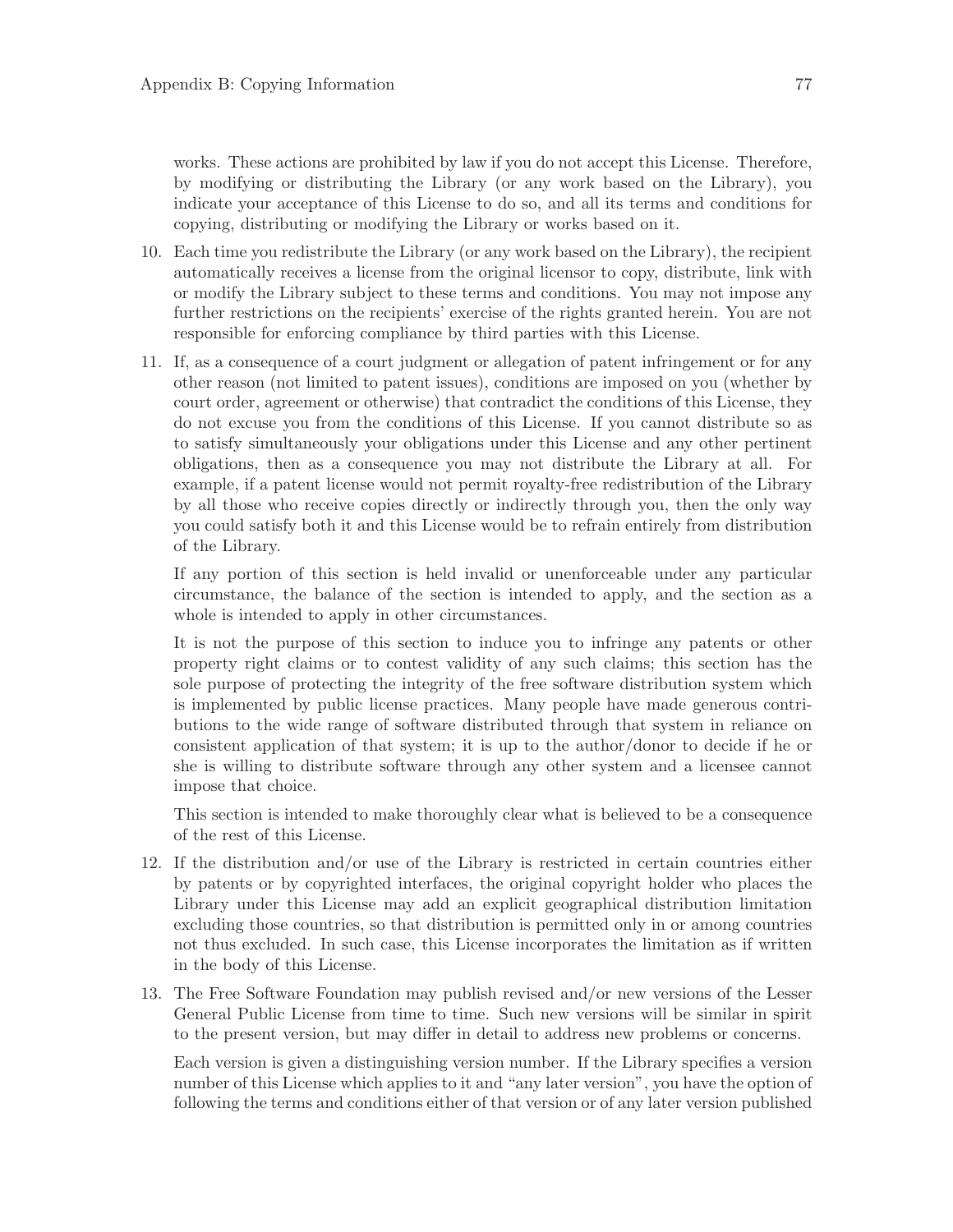by the Free Software Foundation. If the Library does not specify a license version number, you may choose any version ever published by the Free Software Foundation.

14. If you wish to incorporate parts of the Library into other free programs whose distribution conditions are incompatible with these, write to the author to ask for permission. For software which is copyrighted by the Free Software Foundation, write to the Free Software Foundation; we sometimes make exceptions for this. Our decision will be guided by the two goals of preserving the free status of all derivatives of our free software and of promoting the sharing and reuse of software generally.

### NO WARRANTY

- 15. BECAUSE THE LIBRARY IS LICENSED FREE OF CHARGE, THERE IS NO WARRANTY FOR THE LIBRARY, TO THE EXTENT PERMITTED BY APPLI-CABLE LAW. EXCEPT WHEN OTHERWISE STATED IN WRITING THE COPY-RIGHT HOLDERS AND/OR OTHER PARTIES PROVIDE THE LIBRARY "AS IS" WITHOUT WARRANTY OF ANY KIND, EITHER EXPRESSED OR IMPLIED, INCLUDING, BUT NOT LIMITED TO, THE IMPLIED WARRANTIES OF MER-CHANTABILITY AND FITNESS FOR A PARTICULAR PURPOSE. THE ENTIRE RISK AS TO THE QUALITY AND PERFORMANCE OF THE LIBRARY IS WITH YOU. SHOULD THE LIBRARY PROVE DEFECTIVE, YOU ASSUME THE COST OF ALL NECESSARY SERVICING, REPAIR OR CORRECTION.
- 16. IN NO EVENT UNLESS REQUIRED BY APPLICABLE LAW OR AGREED TO IN WRITING WILL ANY COPYRIGHT HOLDER, OR ANY OTHER PARTY WHO MAY MODIFY AND/OR REDISTRIBUTE THE LIBRARY AS PERMITTED ABOVE, BE LIABLE TO YOU FOR DAMAGES, INCLUDING ANY GENERAL, SPECIAL, INCIDENTAL OR CONSEQUENTIAL DAMAGES ARISING OUT OF THE USE OR INABILITY TO USE THE LIBRARY (INCLUDING BUT NOT LIMITED TO LOSS OF DATA OR DATA BEING RENDERED INACCURATE OR LOSSES SUSTAINED BY YOU OR THIRD PARTIES OR A FAILURE OF THE LIBRARY TO OPERATE WITH ANY OTHER SOFTWARE), EVEN IF SUCH HOLDER OR OTHER PARTY HAS BEEN ADVISED OF THE POSSIBILITY OF SUCH DAMAGES.

### END OF TERMS AND CONDITIONS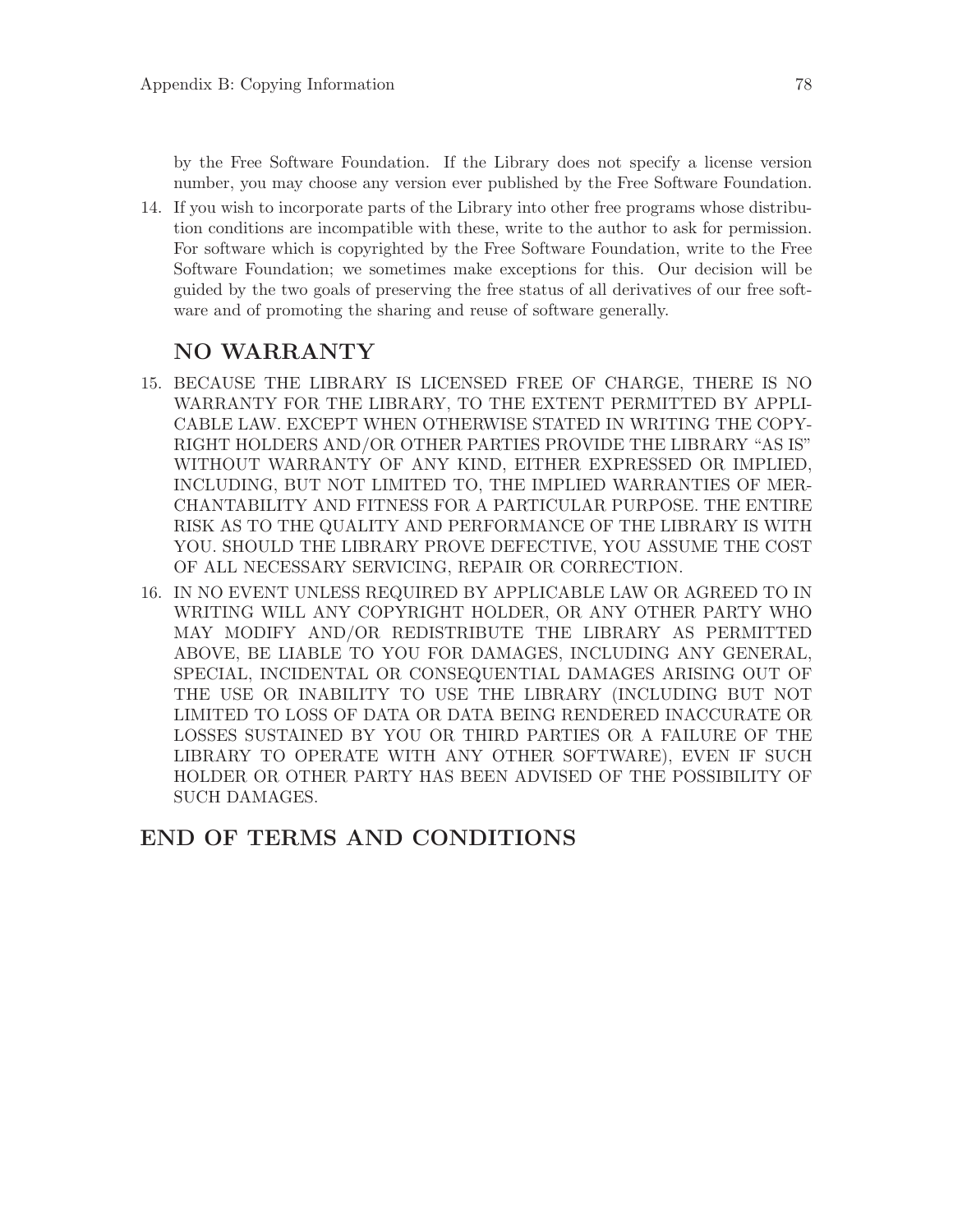#### <span id="page-83-0"></span>How to Apply These Terms to Your New Libraries

If you develop a new library, and you want it to be of the greatest possible use to the public, we recommend making it free software that everyone can redistribute and change. You can do so by permitting redistribution under these terms (or, alternatively, under the terms of the ordinary General Public License).

To apply these terms, attach the following notices to the library. It is safest to attach them to the start of each source file to most effectively convey the exclusion of warranty; and each file should have at least the "copyright" line and a pointer to where the full notice is found.

one line to give the library's name and an idea of what it does. Copyright (C) year name of author

This library is free software; you can redistribute it and/or modify it under the terms of the GNU Lesser General Public License as published by the Free Software Foundation; either version 2.1 of the License, or (at your option) any later version.

This library is distributed in the hope that it will be useful, but WITHOUT ANY WARRANTY; without even the implied warranty of MERCHANTABILITY or FITNESS FOR A PARTICULAR PURPOSE. See the GNU Lesser General Public License for more details.

You should have received a copy of the GNU Lesser General Public License along with this library; if not, write to the Free Software Foundation, Inc., 51 Franklin Street, Fifth Floor, Boston, MA 02110-1301, USA.

Also add information on how to contact you by electronic and paper mail.

You should also get your employer (if you work as a programmer) or your school, if any, to sign a "copyright disclaimer" for the library, if necessary. Here is a sample; alter the names:

Yoyodyne, Inc., hereby disclaims all copyright interest in the library 'Frob' (a library for tweaking knobs) written by James Random Hacker.

signature of Ty Coon, 1 April 1990 Ty Coon, President of Vice

That's all there is to it!

### B.3 GNU General Public License

Version 2, June 1991

Copyright  $\odot$  1989, 1991 Free Software Foundation, Inc. 51 Franklin Street, Fifth Floor, Boston, MA 02110-1301, USA

Everyone is permitted to copy and distribute verbatim copies of this license document, but changing it is not allowed.

#### Preamble

The licenses for most software are designed to take away your freedom to share and change it. By contrast, the GNU General Public License is intended to guarantee your freedom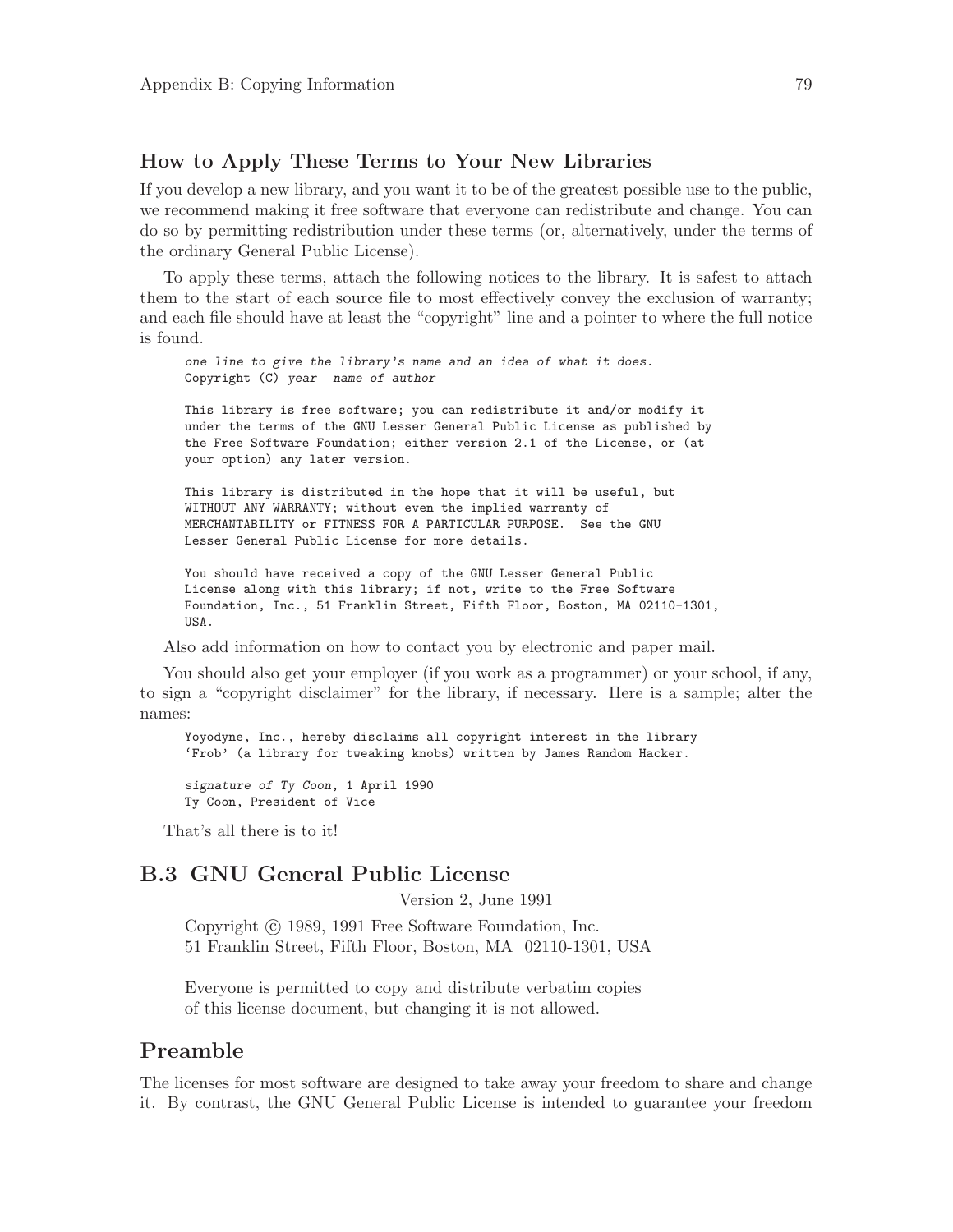to share and change free software—to make sure the software is free for all its users. This General Public License applies to most of the Free Software Foundation's software and to any other program whose authors commit to using it. (Some other Free Software Foundation software is covered by the GNU Lesser General Public License instead.) You can apply it to your programs, too.

When we speak of free software, we are referring to freedom, not price. Our General Public Licenses are designed to make sure that you have the freedom to distribute copies of free software (and charge for this service if you wish), that you receive source code or can get it if you want it, that you can change the software or use pieces of it in new free programs; and that you know you can do these things.

To protect your rights, we need to make restrictions that forbid anyone to deny you these rights or to ask you to surrender the rights. These restrictions translate to certain responsibilities for you if you distribute copies of the software, or if you modify it.

For example, if you distribute copies of such a program, whether gratis or for a fee, you must give the recipients all the rights that you have. You must make sure that they, too, receive or can get the source code. And you must show them these terms so they know their rights.

We protect your rights with two steps: (1) copyright the software, and (2) offer you this license which gives you legal permission to copy, distribute and/or modify the software.

Also, for each author's protection and ours, we want to make certain that everyone understands that there is no warranty for this free software. If the software is modified by someone else and passed on, we want its recipients to know that what they have is not the original, so that any problems introduced by others will not reflect on the original authors' reputations.

Finally, any free program is threatened constantly by software patents. We wish to avoid the danger that redistributors of a free program will individually obtain patent licenses, in effect making the program proprietary. To prevent this, we have made it clear that any patent must be licensed for everyone's free use or not licensed at all.

The precise terms and conditions for copying, distribution and modification follow.

### TERMS AND CONDITIONS FOR COPYING, DISTRIBUTION AND MODIFICATION

0. This License applies to any program or other work which contains a notice placed by the copyright holder saying it may be distributed under the terms of this General Public License. The "Program", below, refers to any such program or work, and a "work based on the Program" means either the Program or any derivative work under copyright law: that is to say, a work containing the Program or a portion of it, either verbatim or with modifications and/or translated into another language. (Hereinafter, translation is included without limitation in the term "modification".) Each licensee is addressed as "you".

Activities other than copying, distribution and modification are not covered by this License; they are outside its scope. The act of running the Program is not restricted, and the output from the Program is covered only if its contents constitute a work based on the Program (independent of having been made by running the Program). Whether that is true depends on what the Program does.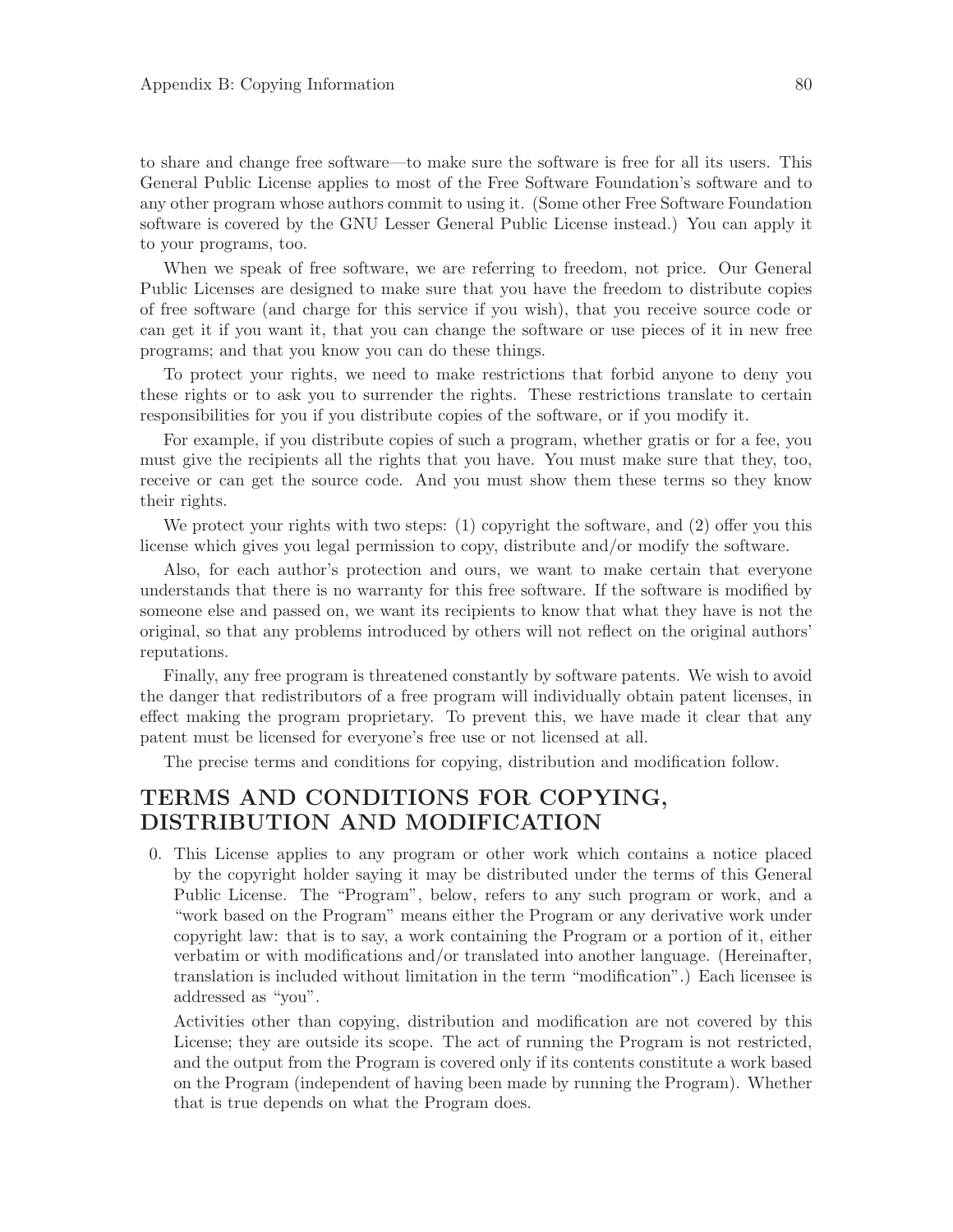1. You may copy and distribute verbatim copies of the Program's source code as you receive it, in any medium, provided that you conspicuously and appropriately publish on each copy an appropriate copyright notice and disclaimer of warranty; keep intact all the notices that refer to this License and to the absence of any warranty; and give any other recipients of the Program a copy of this License along with the Program. You may charge a fee for the physical act of transferring a copy, and you may at your

option offer warranty protection in exchange for a fee.

- 2. You may modify your copy or copies of the Program or any portion of it, thus forming a work based on the Program, and copy and distribute such modifications or work under the terms of Section 1 above, provided that you also meet all of these conditions:
	- a. You must cause the modified files to carry prominent notices stating that you changed the files and the date of any change.
	- b. You must cause any work that you distribute or publish, that in whole or in part contains or is derived from the Program or any part thereof, to be licensed as a whole at no charge to all third parties under the terms of this License.
	- c. If the modified program normally reads commands interactively when run, you must cause it, when started running for such interactive use in the most ordinary way, to print or display an announcement including an appropriate copyright notice and a notice that there is no warranty (or else, saying that you provide a warranty) and that users may redistribute the program under these conditions, and telling the user how to view a copy of this License. (Exception: if the Program itself is interactive but does not normally print such an announcement, your work based on the Program is not required to print an announcement.)

These requirements apply to the modified work as a whole. If identifiable sections of that work are not derived from the Program, and can be reasonably considered independent and separate works in themselves, then this License, and its terms, do not apply to those sections when you distribute them as separate works. But when you distribute the same sections as part of a whole which is a work based on the Program, the distribution of the whole must be on the terms of this License, whose permissions for other licensees extend to the entire whole, and thus to each and every part regardless of who wrote it.

Thus, it is not the intent of this section to claim rights or contest your rights to work written entirely by you; rather, the intent is to exercise the right to control the distribution of derivative or collective works based on the Program.

In addition, mere aggregation of another work not based on the Program with the Program (or with a work based on the Program) on a volume of a storage or distribution medium does not bring the other work under the scope of this License.

- 3. You may copy and distribute the Program (or a work based on it, under Section 2) in object code or executable form under the terms of Sections 1 and 2 above provided that you also do one of the following:
	- a. Accompany it with the complete corresponding machine-readable source code, which must be distributed under the terms of Sections 1 and 2 above on a medium customarily used for software interchange; or,
	- b. Accompany it with a written offer, valid for at least three years, to give any third party, for a charge no more than your cost of physically performing source distri-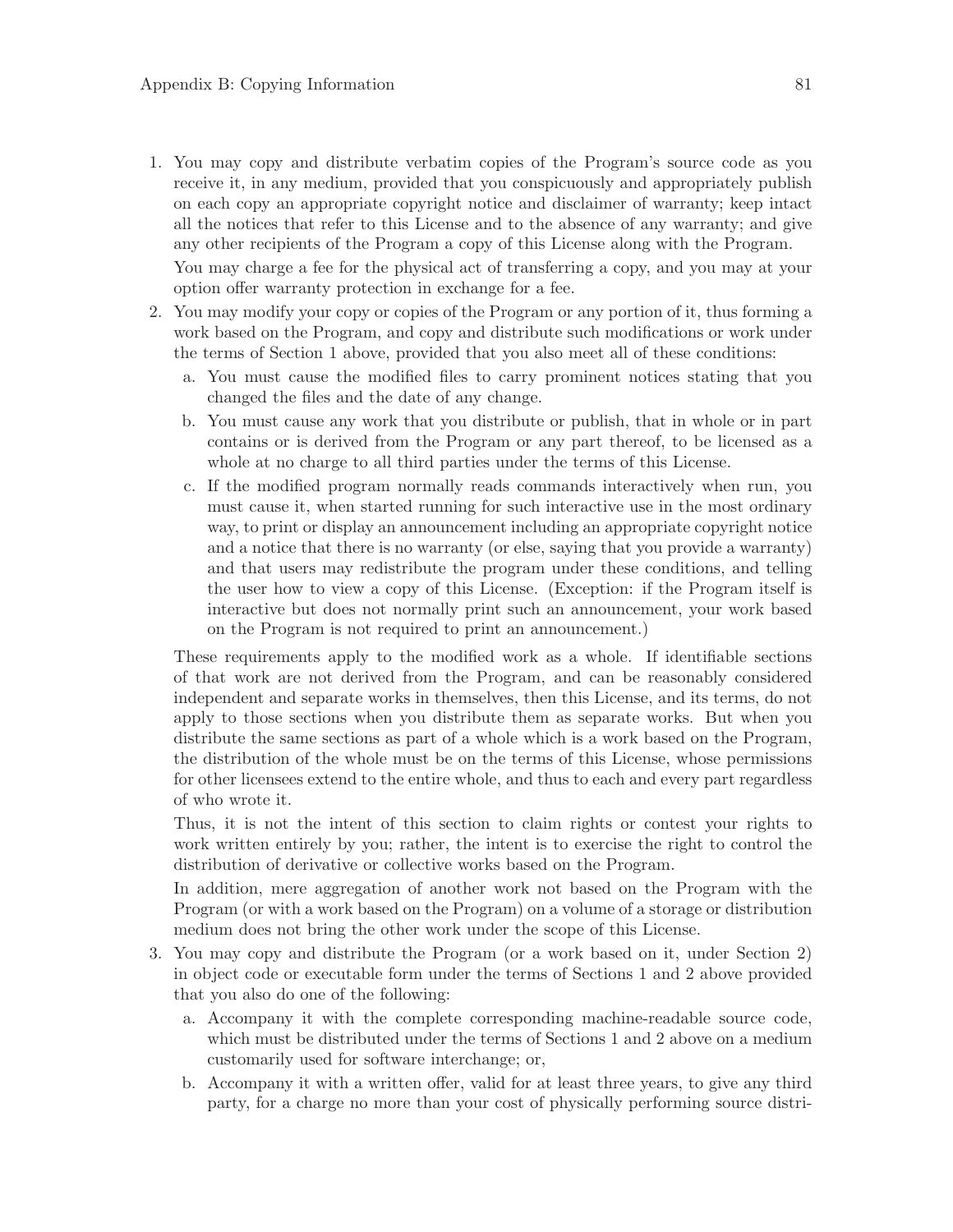bution, a complete machine-readable copy of the corresponding source code, to be distributed under the terms of Sections 1 and 2 above on a medium customarily used for software interchange; or,

c. Accompany it with the information you received as to the offer to distribute corresponding source code. (This alternative is allowed only for noncommercial distribution and only if you received the program in object code or executable form with such an offer, in accord with Subsection b above.)

The source code for a work means the preferred form of the work for making modifications to it. For an executable work, complete source code means all the source code for all modules it contains, plus any associated interface definition files, plus the scripts used to control compilation and installation of the executable. However, as a special exception, the source code distributed need not include anything that is normally distributed (in either source or binary form) with the major components (compiler, kernel, and so on) of the operating system on which the executable runs, unless that component itself accompanies the executable.

If distribution of executable or object code is made by offering access to copy from a designated place, then offering equivalent access to copy the source code from the same place counts as distribution of the source code, even though third parties are not compelled to copy the source along with the object code.

- 4. You may not copy, modify, sublicense, or distribute the Program except as expressly provided under this License. Any attempt otherwise to copy, modify, sublicense or distribute the Program is void, and will automatically terminate your rights under this License. However, parties who have received copies, or rights, from you under this License will not have their licenses terminated so long as such parties remain in full compliance.
- 5. You are not required to accept this License, since you have not signed it. However, nothing else grants you permission to modify or distribute the Program or its derivative works. These actions are prohibited by law if you do not accept this License. Therefore, by modifying or distributing the Program (or any work based on the Program), you indicate your acceptance of this License to do so, and all its terms and conditions for copying, distributing or modifying the Program or works based on it.
- 6. Each time you redistribute the Program (or any work based on the Program), the recipient automatically receives a license from the original licensor to copy, distribute or modify the Program subject to these terms and conditions. You may not impose any further restrictions on the recipients' exercise of the rights granted herein. You are not responsible for enforcing compliance by third parties to this License.
- 7. If, as a consequence of a court judgment or allegation of patent infringement or for any other reason (not limited to patent issues), conditions are imposed on you (whether by court order, agreement or otherwise) that contradict the conditions of this License, they do not excuse you from the conditions of this License. If you cannot distribute so as to satisfy simultaneously your obligations under this License and any other pertinent obligations, then as a consequence you may not distribute the Program at all. For example, if a patent license would not permit royalty-free redistribution of the Program by all those who receive copies directly or indirectly through you, then the only way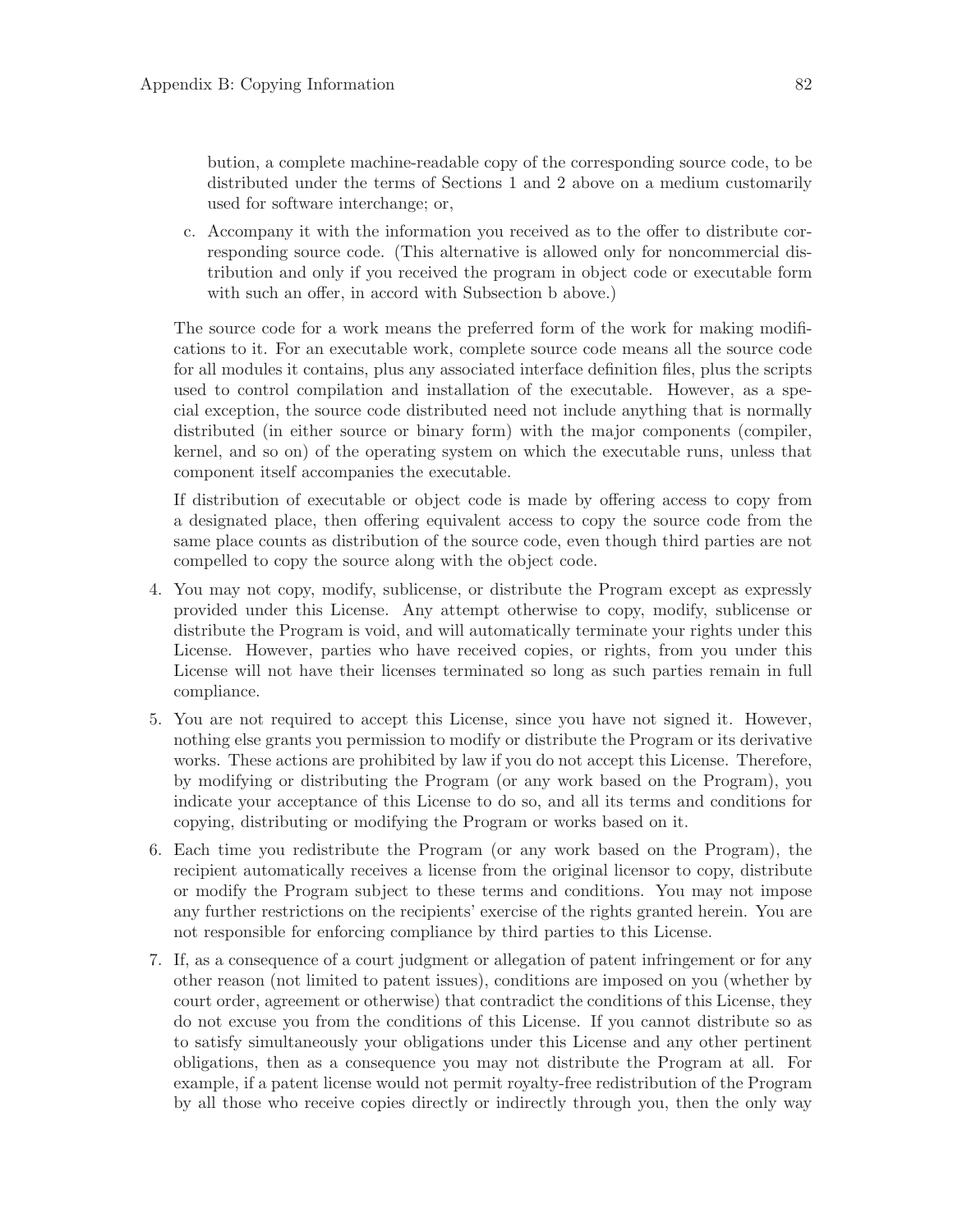you could satisfy both it and this License would be to refrain entirely from distribution of the Program.

If any portion of this section is held invalid or unenforceable under any particular circumstance, the balance of the section is intended to apply and the section as a whole is intended to apply in other circumstances.

It is not the purpose of this section to induce you to infringe any patents or other property right claims or to contest validity of any such claims; this section has the sole purpose of protecting the integrity of the free software distribution system, which is implemented by public license practices. Many people have made generous contributions to the wide range of software distributed through that system in reliance on consistent application of that system; it is up to the author/donor to decide if he or she is willing to distribute software through any other system and a licensee cannot impose that choice.

This section is intended to make thoroughly clear what is believed to be a consequence of the rest of this License.

- 8. If the distribution and/or use of the Program is restricted in certain countries either by patents or by copyrighted interfaces, the original copyright holder who places the Program under this License may add an explicit geographical distribution limitation excluding those countries, so that distribution is permitted only in or among countries not thus excluded. In such case, this License incorporates the limitation as if written in the body of this License.
- 9. The Free Software Foundation may publish revised and/or new versions of the General Public License from time to time. Such new versions will be similar in spirit to the present version, but may differ in detail to address new problems or concerns.

Each version is given a distinguishing version number. If the Program specifies a version number of this License which applies to it and "any later version", you have the option of following the terms and conditions either of that version or of any later version published by the Free Software Foundation. If the Program does not specify a version number of this License, you may choose any version ever published by the Free Software Foundation.

10. If you wish to incorporate parts of the Program into other free programs whose distribution conditions are different, write to the author to ask for permission. For software which is copyrighted by the Free Software Foundation, write to the Free Software Foundation; we sometimes make exceptions for this. Our decision will be guided by the two goals of preserving the free status of all derivatives of our free software and of promoting the sharing and reuse of software generally.

### NO WARRANTY

11. BECAUSE THE PROGRAM IS LICENSED FREE OF CHARGE, THERE IS NO WARRANTY FOR THE PROGRAM, TO THE EXTENT PERMITTED BY APPLI-CABLE LAW. EXCEPT WHEN OTHERWISE STATED IN WRITING THE COPY-RIGHT HOLDERS AND/OR OTHER PARTIES PROVIDE THE PROGRAM "AS IS" WITHOUT WARRANTY OF ANY KIND, EITHER EXPRESSED OR IMPLIED, INCLUDING, BUT NOT LIMITED TO, THE IMPLIED WARRANTIES OF MER-CHANTABILITY AND FITNESS FOR A PARTICULAR PURPOSE. THE ENTIRE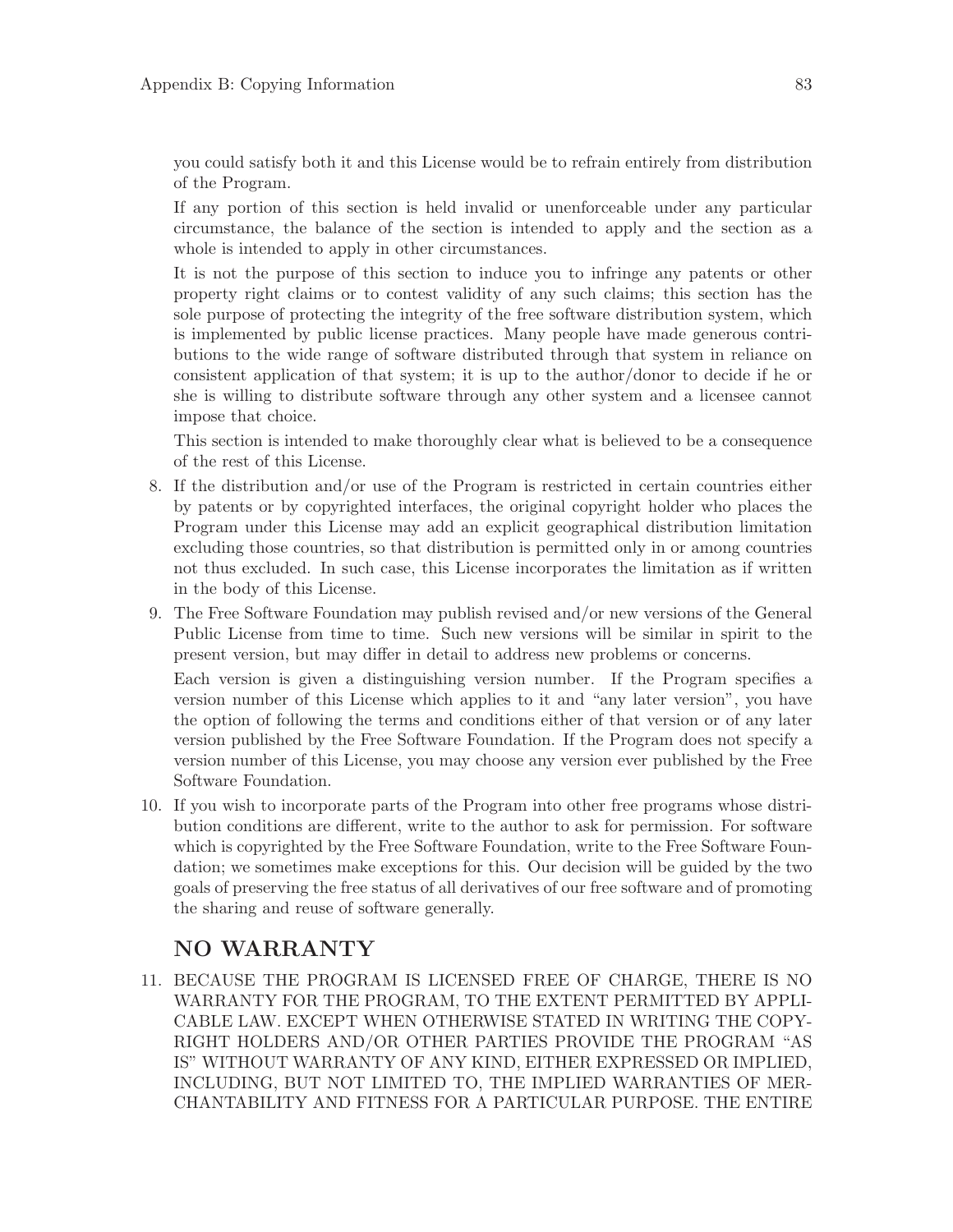RISK AS TO THE QUALITY AND PERFORMANCE OF THE PROGRAM IS WITH YOU. SHOULD THE PROGRAM PROVE DEFECTIVE, YOU ASSUME THE COST OF ALL NECESSARY SERVICING, REPAIR OR CORRECTION.

12. IN NO EVENT UNLESS REQUIRED BY APPLICABLE LAW OR AGREED TO IN WRITING WILL ANY COPYRIGHT HOLDER, OR ANY OTHER PARTY WHO MAY MODIFY AND/OR REDISTRIBUTE THE PROGRAM AS PERMITTED ABOVE, BE LIABLE TO YOU FOR DAMAGES, INCLUDING ANY GENERAL, SPECIAL, INCIDENTAL OR CONSEQUENTIAL DAMAGES ARISING OUT OF THE USE OR INABILITY TO USE THE PROGRAM (INCLUDING BUT NOT LIMITED TO LOSS OF DATA OR DATA BEING RENDERED INACCURATE OR LOSSES SUSTAINED BY YOU OR THIRD PARTIES OR A FAILURE OF THE PROGRAM TO OPERATE WITH ANY OTHER PROGRAMS), EVEN IF SUCH HOLDER OR OTHER PARTY HAS BEEN ADVISED OF THE POSSIBILITY OF SUCH DAMAGES.

### END OF TERMS AND CONDITIONS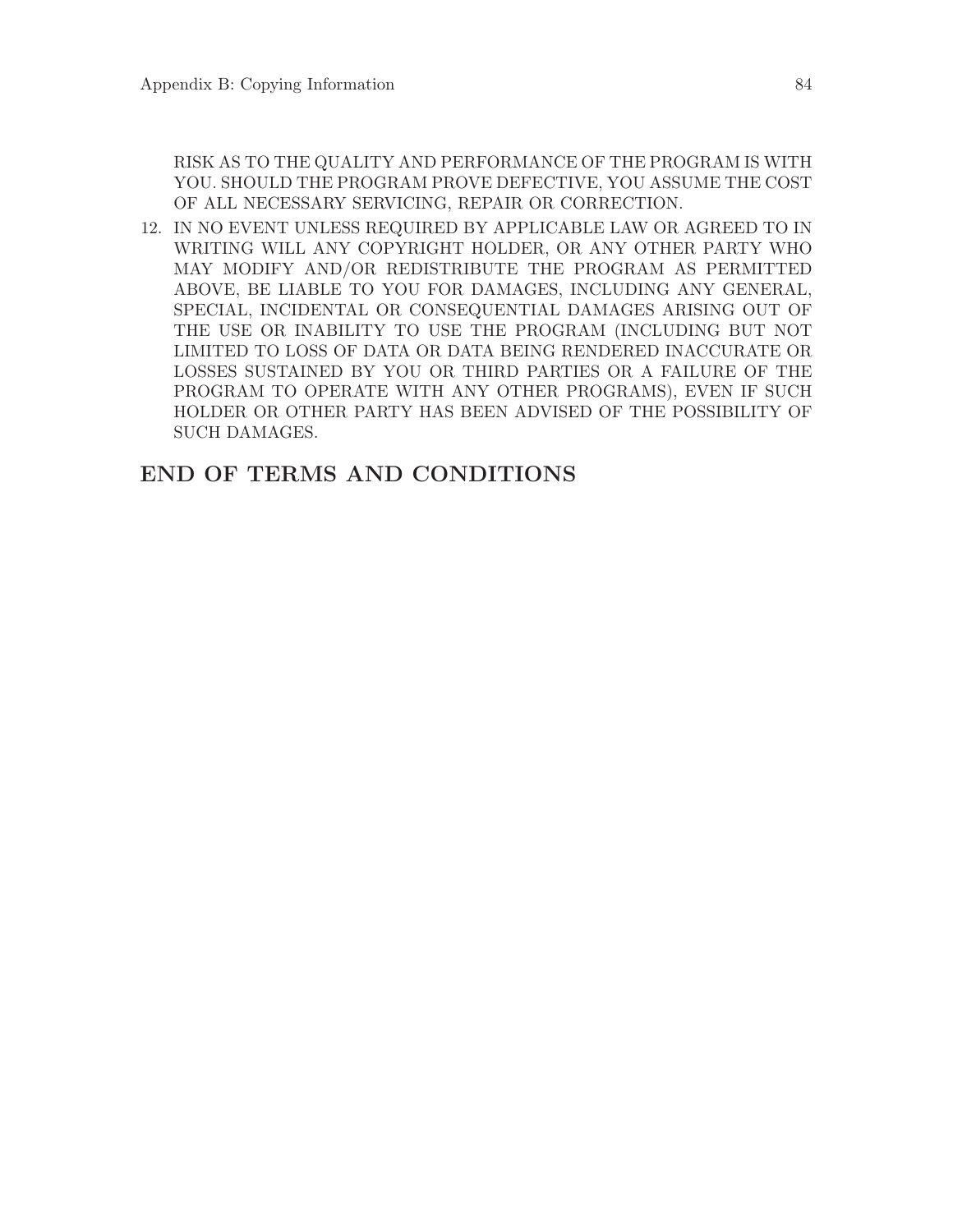### Appendix: How to Apply These Terms to Your New Programs

If you develop a new program, and you want it to be of the greatest possible use to the public, the best way to achieve this is to make it free software which everyone can redistribute and change under these terms.

To do so, attach the following notices to the program. It is safest to attach them to the start of each source file to most effectively convey the exclusion of warranty; and each file should have at least the "copyright" line and a pointer to where the full notice is found.

one line to give the program's name and a brief idea of what it does. Copyright (C) yyyy name of author

This program is free software; you can redistribute it and/or modify it under the terms of the GNU General Public License as published by the Free Software Foundation; either version 2 of the License, or (at your option) any later version.

This program is distributed in the hope that it will be useful, but WITHOUT ANY WARRANTY; without even the implied warranty of MERCHANTABILITY or FITNESS FOR A PARTICULAR PURPOSE. See the GNU General Public License for more details.

You should have received a copy of the GNU General Public License along with this program; if not, write to the Free Software Foundation, Inc., 51 Franklin Street, Fifth Floor, Boston, MA 02110-1301, USA.

Also add information on how to contact you by electronic and paper mail.

If the program is interactive, make it output a short notice like this when it starts in an interactive mode:

Gnomovision version 69, Copyright (C) year name of author Gnomovision comes with ABSOLUTELY NO WARRANTY; for details type 'show w'. This is free software, and you are welcome to redistribute it under certain conditions; type 'show c' for details.

The hypothetical commands 'show w' and 'show c' should show the appropriate parts of the General Public License. Of course, the commands you use may be called something other than 'show w' and 'show c'; they could even be mouse-clicks or menu items—whatever suits your program.

You should also get your employer (if you work as a programmer) or your school, if any, to sign a "copyright disclaimer" for the program, if necessary. Here is a sample; alter the names:

Yoyodyne, Inc., hereby disclaims all copyright interest in the program 'Gnomovision' (which makes passes at compilers) written by James Hacker.

signature of Ty Coon, 1 April 1989 Ty Coon, President of Vice

This General Public License does not permit incorporating your program into proprietary programs. If your program is a subroutine library, you may consider it more useful to permit linking proprietary applications with the library. If this is what you want to do, use the GNU Lesser General Public License instead of this License.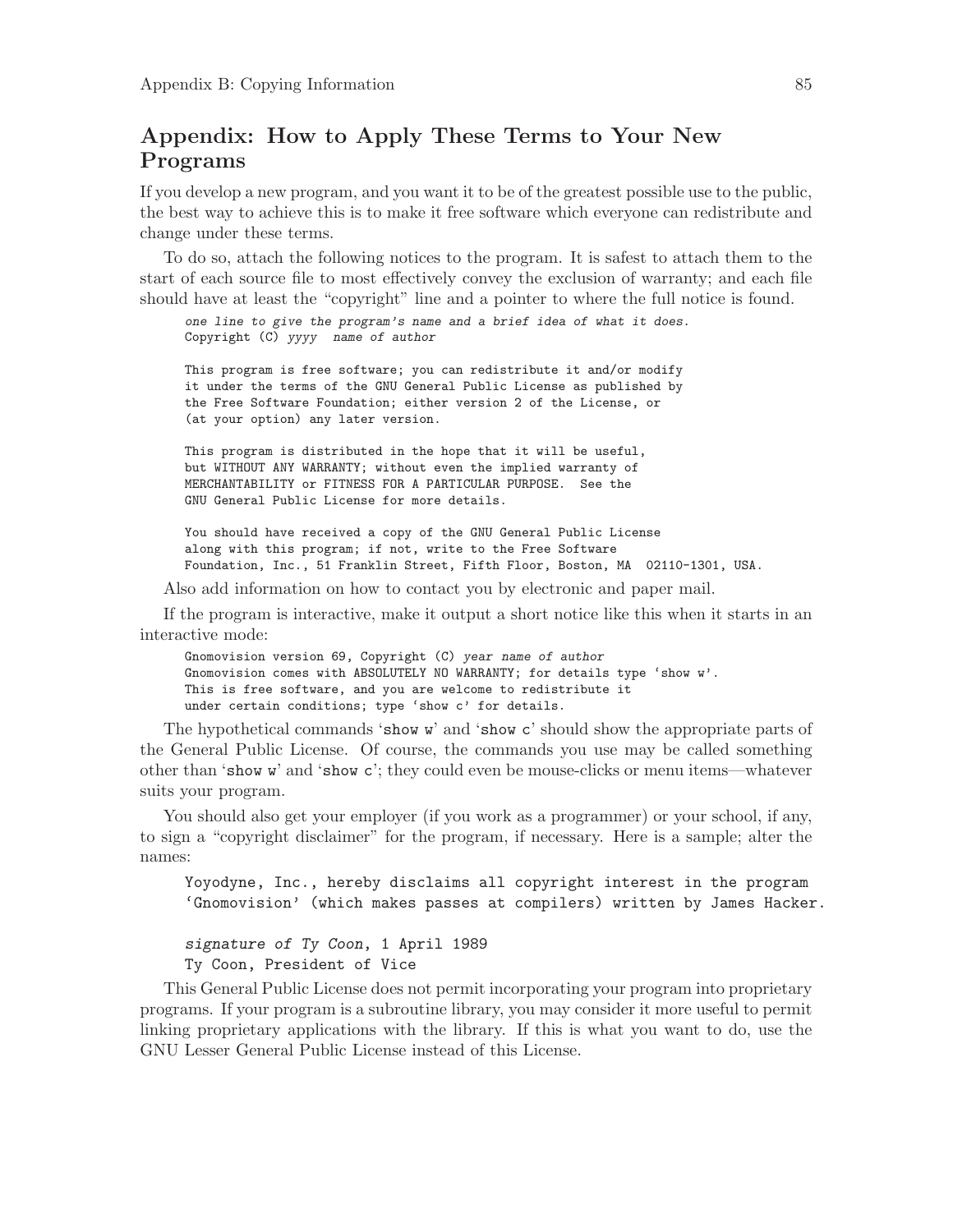# Function and Variable Index

### I

### P

| $punycode-encode \ldots \ldots \ldots \ldots \ldots \ldots \ldots 54$                                                    |  |
|--------------------------------------------------------------------------------------------------------------------------|--|
| $punycode\_decode \dots \dots \dots \dots \dots \dots \dots \dots \dots \dots \dots \dots \dots \dots \dots \dots \dots$ |  |
| $punycode_encode \ldots \ldots \ldots \ldots \ldots 20$                                                                  |  |
|                                                                                                                          |  |

### S

| $\texttt{stringprep\_check\_version} \dots \dots \dots \dots \dots \dots \ 9$ |
|-------------------------------------------------------------------------------|
| 14<br>stringprep_convert                                                      |
| 18<br>stringprep_iscsi                                                        |
| 14<br>stringprep_locale_charset                                               |
| 14<br>stringprep_locale_to_utf8                                               |
| 18<br>stringprep_nameprep_no_unassigned                                       |
| 18<br>stringprep_plain                                                        |
| 17<br>stringprep_profile                                                      |
| 17<br>stringprep_strerror                                                     |
| 13<br>stringprep_ucs4_nfkc_normalize                                          |
| 12<br>stringprep_ucs4_to_utf8                                                 |
| 12<br>stringprep_unichar_to_utf8                                              |
| 13<br>stringprep_utf8_nfkc_normalize                                          |
| stringprep_utf8_to_locale<br>14                                               |
| 13<br>stringprep_utf8_to_ucs4                                                 |
| 12<br>stringprep_utf8_to_unichar                                              |
| 19<br>stringprep_xmpp_nodeprep                                                |
| 19<br>stringprep_xmpp_resourceprep                                            |
|                                                                               |

### T